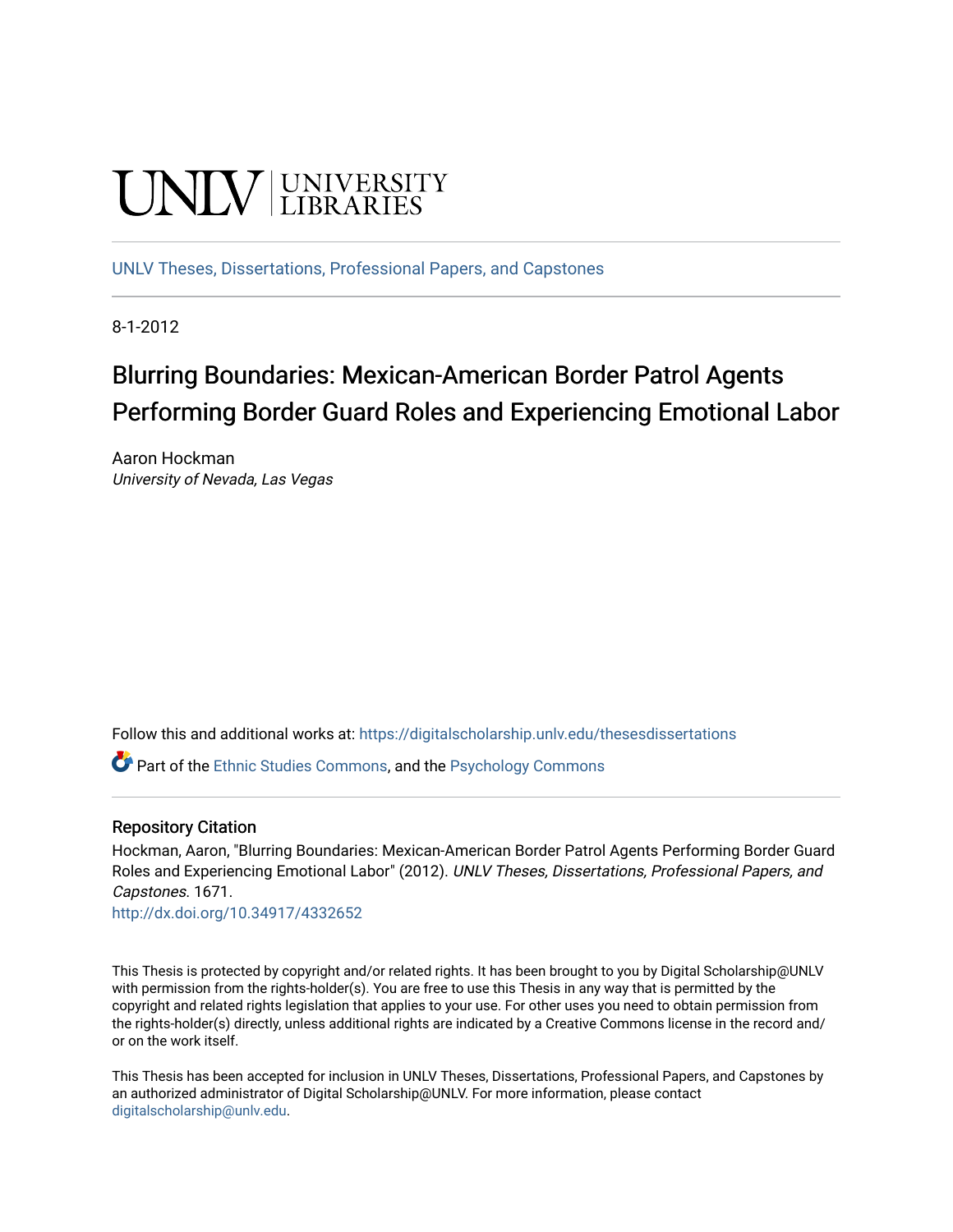# BLURRING BOUNDARIES: MEXICAN-AMERICAN BORDER PATROL AGENTS PERFORMING BORDER GUARD ROLES AND EXPERIENCING EMOTIONAL LABOR

By

Aaron Hockman

A thesis submitted in partial fulfillment

of the requirements for the

Master of Arts in Anthropology

Department of Anthropology

College of Liberal Arts

The Graduate College

University of Nevada, Las Vegas

August 2012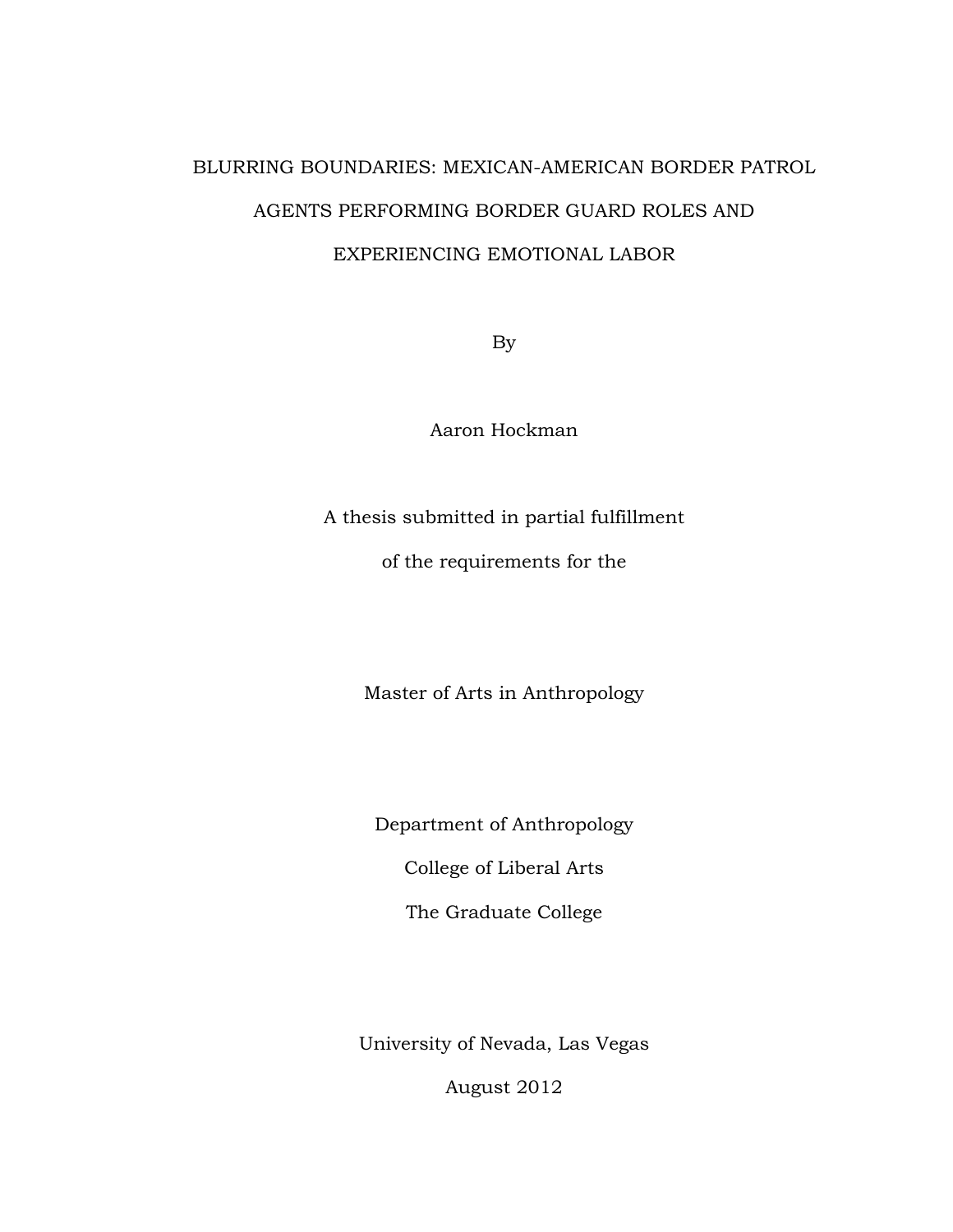

# THE GRADUATE COLLEGE

We recommend the thesis prepared under our supervision by

# **Aaron Hockman**

entitled

# **Blurring Boundaries: Mexican-American Border Patrol Agents Performing Border Guard Roles and Experiencing Emotional Labor**

be accepted in partial fulfillment of the requirements for the degree of

# **Master of Arts in Anthropology**

Department of Anthropology

Jiemin Bao, Committee Chair

Heidi Swank, Committee Member

Rainier Spencer, Committee Member

Maria Raquel Casas, Graduate College Representative

Ronald Smith, Ph. D., Vice President for Research and Graduate Studies and Dean of the Graduate College

**August 2012**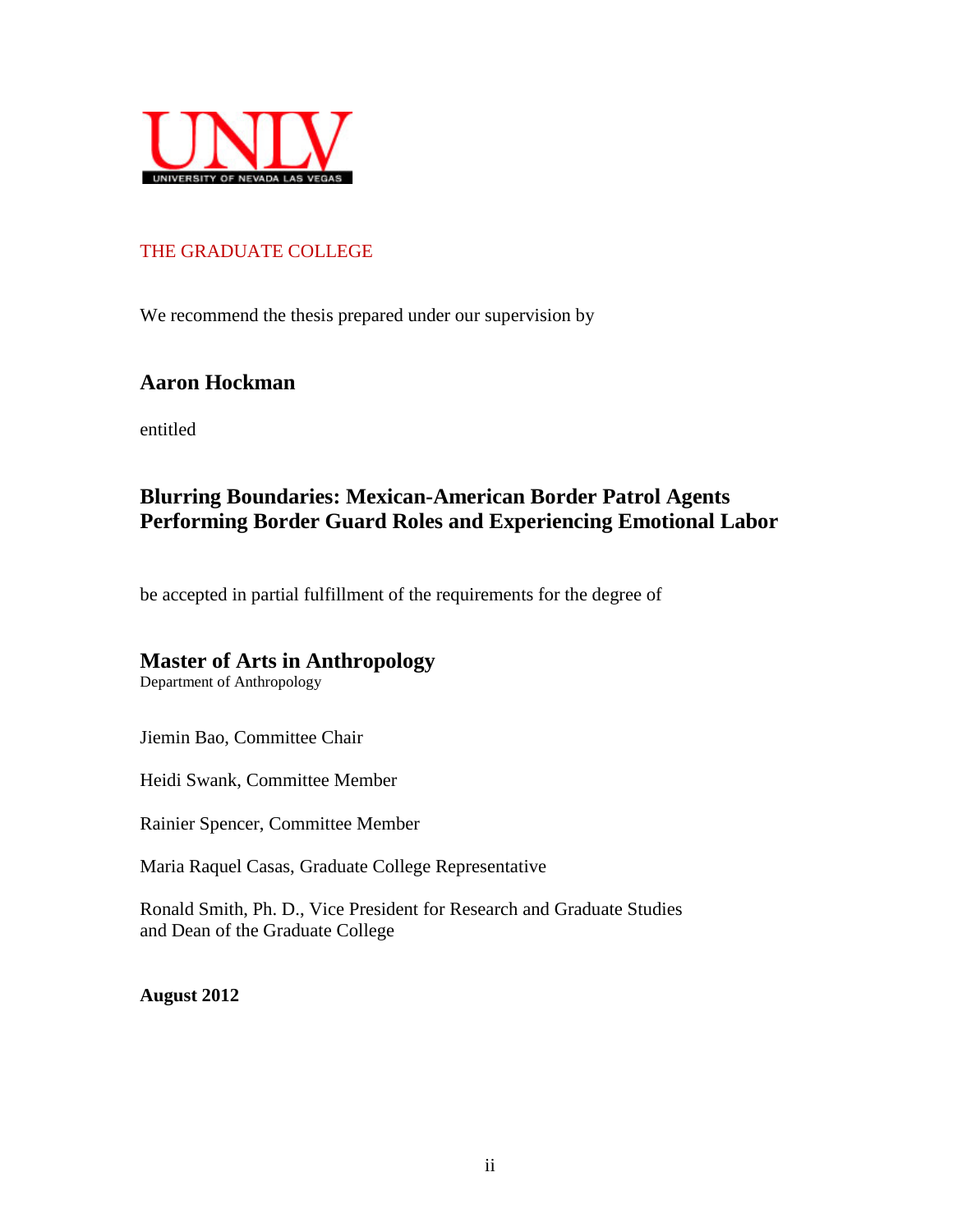#### ABSTRACT

As of 2008 the Border Patrol (BP) consisted of an unprecedented Hispanic majority due to heavy recruiting efforts among bilingual Mexican-American populations. Within the Mexico-U.S. border region where opportunities are otherwise limited a career with the BP provides the prospect of upward class mobility. This thesis explores the subjective experiences of seven Mexican-American BP agents from the El Paso Sector, ethnographically examining how they manage emotions to *perform* border guard roles. I argue that participants' subjective experiences offer insight into the larger structural forces that constrain role performance, the meaning of American identity, and the boundaries that prejudice division over affinity. As border guards these individuals are charged with enforcing immigration laws that maintain boundaries of social and economic inequality between American citizens and the migrant "other". Study participants are from deeply transnational communities and their responsibilities can elicit conflicting feelings between empathy for migrants and duty. As a result they must often manage emotions to suppress feelings not in-line with the unaffected masculine ideals of the BP. Experiencing and suppressing feeling for personal gain can exact an emotional toll, yet pride in their country and a sense of duty allow them to persevere.

iii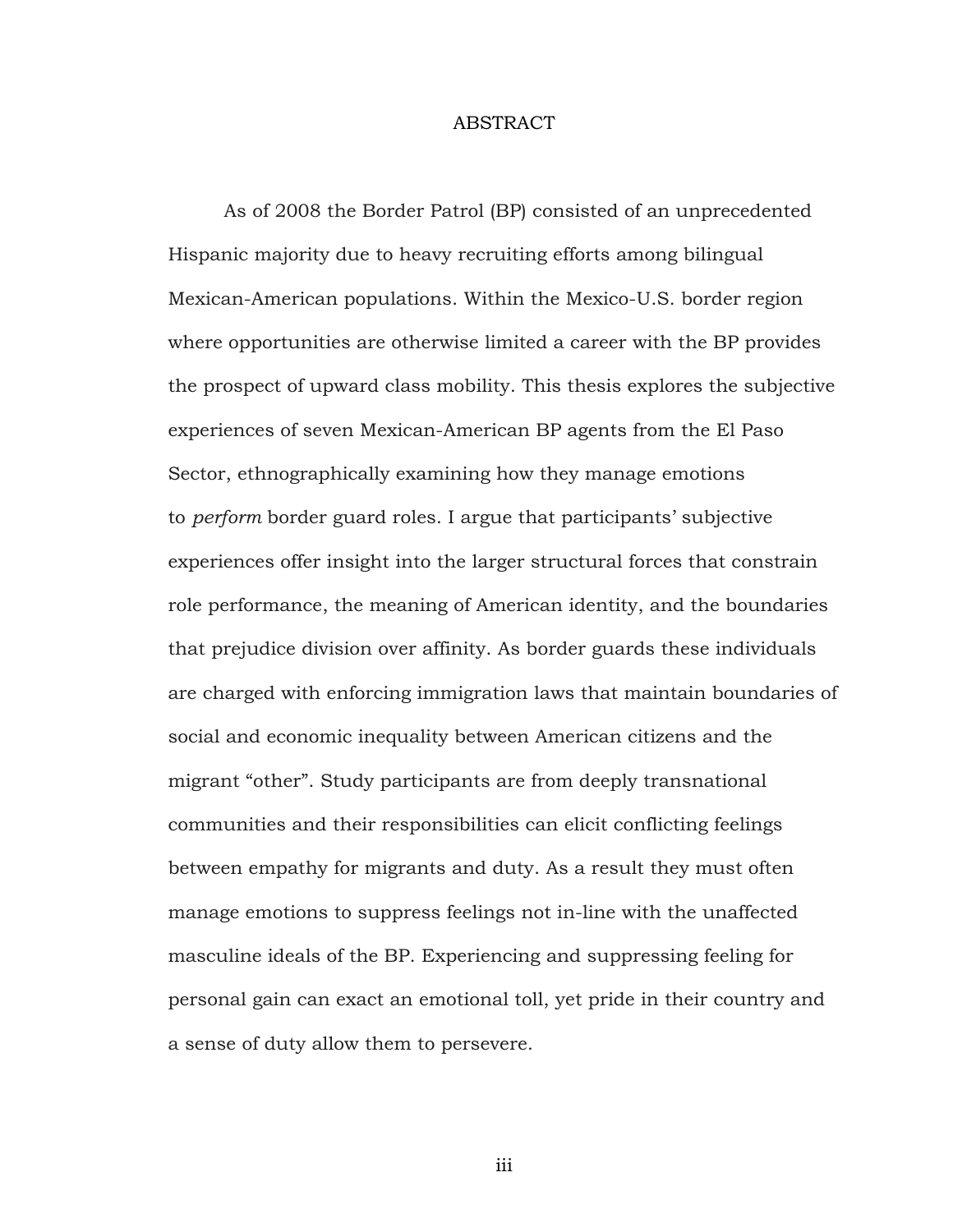# TABLE OF CONTENTS

| Creating Division One Word at a Time: Boundary Terms 55                                                                |
|------------------------------------------------------------------------------------------------------------------------|
|                                                                                                                        |
|                                                                                                                        |
| CHAPTER 5: HEALTH, STRESS, SUICIDE, AND COPING 911                                                                     |
| Suicide: "It's a sign of weakness to seekhelp" 1011<br>Laughing at the Severed Head: Managing Emotions and Humor  1066 |
| CHAPTER 6: FROM MACRO TO MICRO: REPRODUCTION OF                                                                        |
|                                                                                                                        |
|                                                                                                                        |
|                                                                                                                        |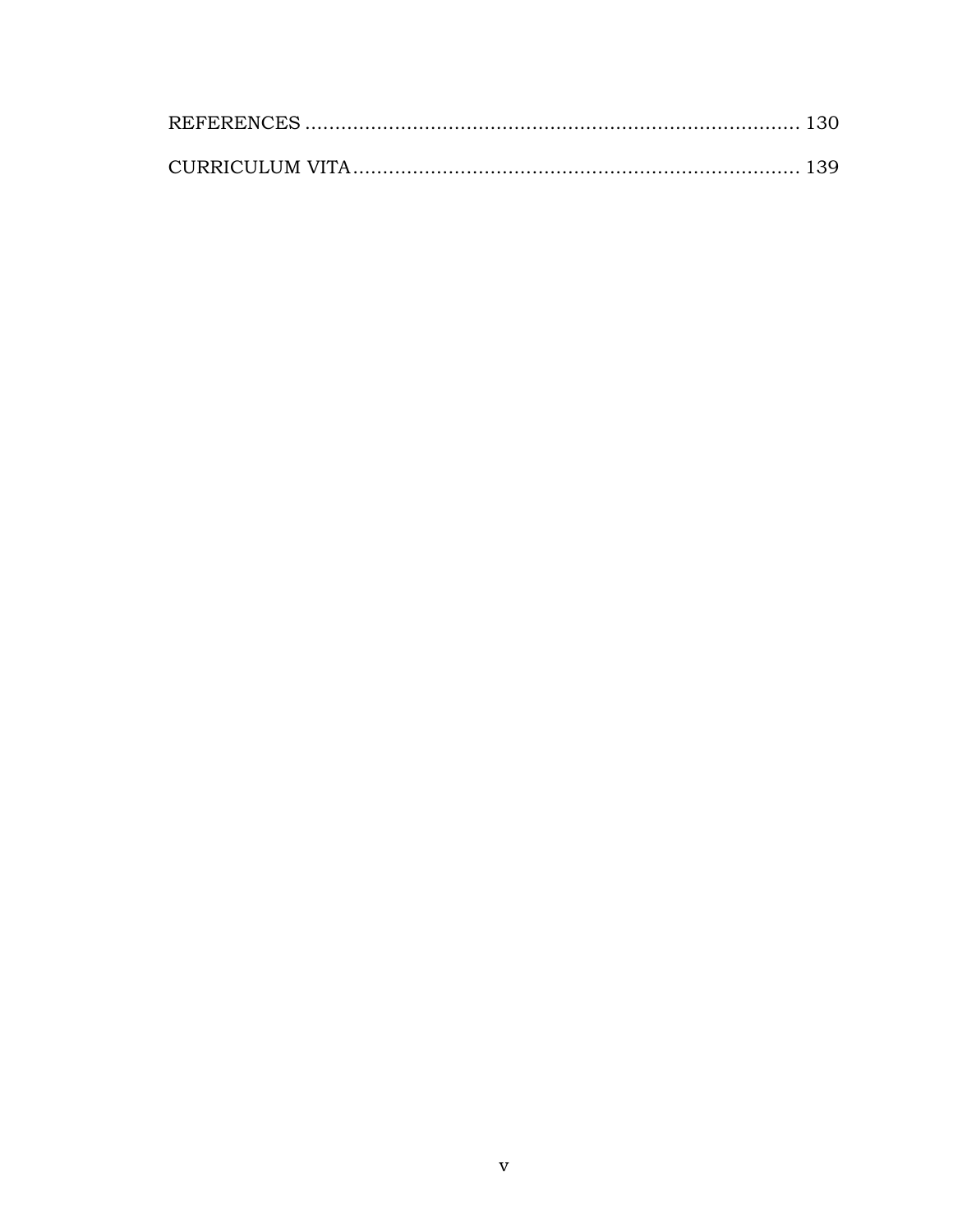## CHAPTER 1

#### INTRODUCTION

…I remember coming home, like having second thoughts because I thought I wasn't gonna be able to do it. But, then you get used to it…I know how difficult life is over there. I know how much they get paid, and…it makes me feel sad. They're trying to come over here and get a job, and get a better life. **–Rosa**

…this is what I'm here to do as an agent, but of course, you always feel a little bit bad, especially when you see people walking for days and then you come across them in horrible conditions…you always have empathy for them…I remember one case in particular…we caught a group out in the desert, the middle of the desert. They'd been walking for days, all they had left was a can of corn between like the 28 people and they still had a long way to go…I was talking to all the people when they were in the processing center, and I remember talking to one lady and she was just crying and it really hit home to me, it really bothered me because she reminded me a lot of my mom. **–Tanya**

You know what, I feel bad for kids…the little kids, under 5 or 8, not so much for arresting them, but I guess it would be because arresting them because you're keeping them in a crappy place. They're going back to the city on the South side, they all look like Juárez you know, they're all third-world countries, so they're just little rat holes, and you don't want to do that to a child… **–Ricardo**

The Mexico-U.S.<sup>[1](#page-6-0)</sup> border is the physical manifestation of symbolic

boundaries that underline the constructed divisions between American

and Mexican citizens<sup>[2](#page-6-1)</sup>. It separates "us" from "them", "citizen" from

"alien", and it reinforces the deep inequalities that are inherent to these

<span id="page-6-0"></span><sup>1</sup> Traditionally labeled "U.S.-Mexico border" I try to upend the implied hierarchy in the term by elevating Mexico to the primary position.

<span id="page-6-1"></span> $<sup>2</sup>$  The focus of this thesis is the relationship between American agents and Mexican nationals. These</sup> boundaries are no less real for Central and South Americans, but are beyond the scope of this work.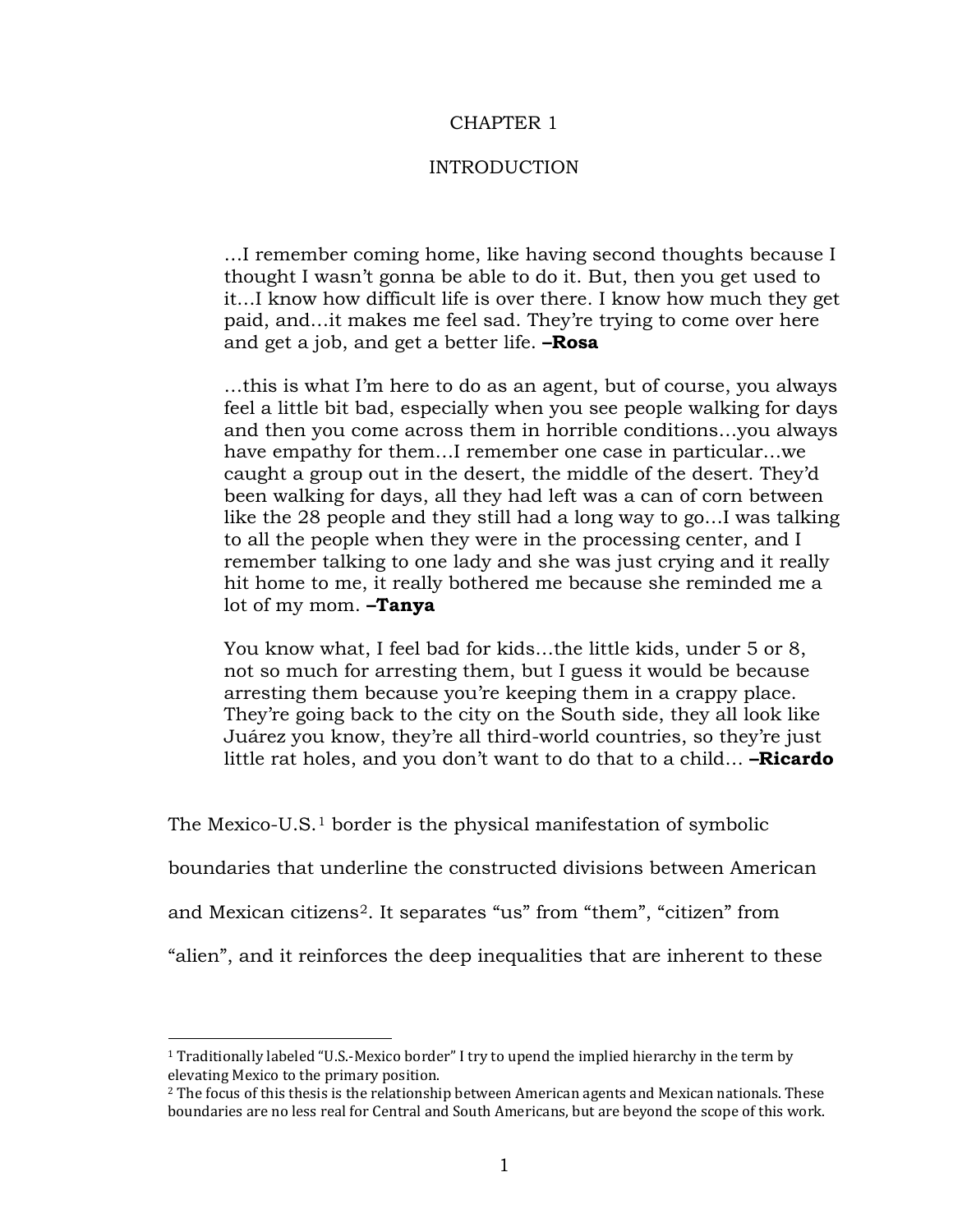relationships. The U.S. Border Patrol (BP)<sup>[3](#page-7-0)</sup>, recently subsumed under the Department of Homeland Security (DHS), is the government institution tasked with enforcing the physical boundary between Mexico and the U.S. The physical boundary represents more than a geopolitical boundary; it also represents social and symbolic boundaries of class and "racial"[4](#page-7-1) division. The Border Patrol's strategic directives are dictated by the U.S. government, but are implemented and enforced on the ground by flesh and blood agents. These individuals face the danger posed by drug traffickers, while simultaneously *witnessing* and *enforcing* the inequity that exists between American citizens and migrants. The duties of U.S. Border Patrol agents are not trivial and agents must *perform roles* that allow them to make it home safely at the end of the day, but these duties can also exact an emotional toll.

This investigation aimed to explore the role of emotions among BP agents. Emotions are an important facet of the work carried out by the BP agents because how agents feel about their job and duties impacts the migrants with whom they interact and reflects the boundaries that separate American citizens from Mexican migrants. Boundaries in turn impact how they perform their roles as well as in their personal lives. Emotions are often overlooked in public discourse as the public and pundits are more concerned with the "war" on this or that and intangible

<span id="page-7-1"></span><span id="page-7-0"></span><sup>3</sup> I will use Border Patrol and BP interchangeably.

<sup>4</sup> Race is a socio-historic construction (Omi and Winant 1986) and I will treat it as such. Any term used to identify ethnicity (e.g. Asian) will be capitalized, while terms referring to physiological characteristics (e.g. black or white) will be referred to in lower case.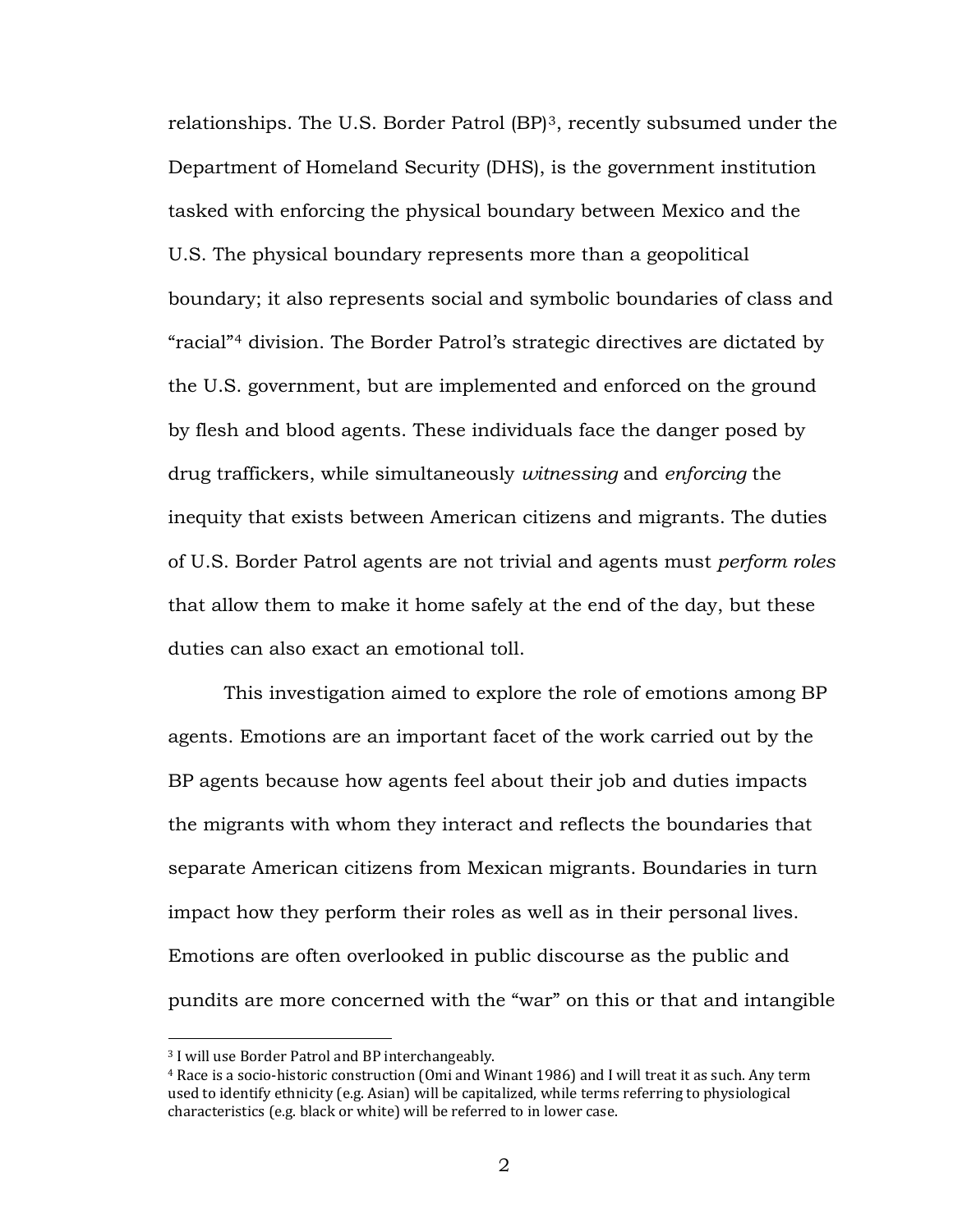statistics, meaning that often times we miss the human experience. I believe it is important to use ethnography to bring the individual's perspective to the fore, because the men and women on the ground give us insight into the structures and institutions that affect our lives on a daily basis. This ethnographic account is only one side of the story and an *incomplete* one. It is however a window into the lives of a small group of BP agents and provides an insider's perspective on what it is like to be a BP agent of Mexican-American descent living and working in the border region.

This thesis ethnographically explores the subjective experiences and feelings of a small sample of Mexican-American<sup>[5](#page-8-0)</sup> BP agents within the El Paso Sector (Figure 1). Ethnography presents a "partial truth" (Abu-Lughod 1993:2), as individual subjectivities are complex and situated and the boundaries of being human relegate our perception to a limited scope. My own position as a researcher is situated in the discourse of sociology and anthropology. Furthermore it is influenced by my deep connections to the border region and its peoples<sup>[6](#page-8-1)</sup>. I experience this world subjectively and I am interpreting the subjective experiences of others. Therefore I don't feign the myth of "objectivity." Objectivity is not possible from the human perspective, as we cannot divorce ourselves

<span id="page-8-0"></span><sup>5</sup> I will use the term "Mexican-American" for ease of use throughout the remainder of the thesis, although a more accurate description of the participants would be American citizens of Mexican descent, because two of the participants are naturalized citizens. Either way I am forced to apply a label to individuals. This label is completely accurate, as individuals may feel more American than Mexican or vice versa. This is important to recognize because each label indexes a set of essentialized characteristics that may or may not apply to each individual.

<span id="page-8-1"></span><sup>6</sup> I was born and raised in El Paso and still have relatives in Mexico.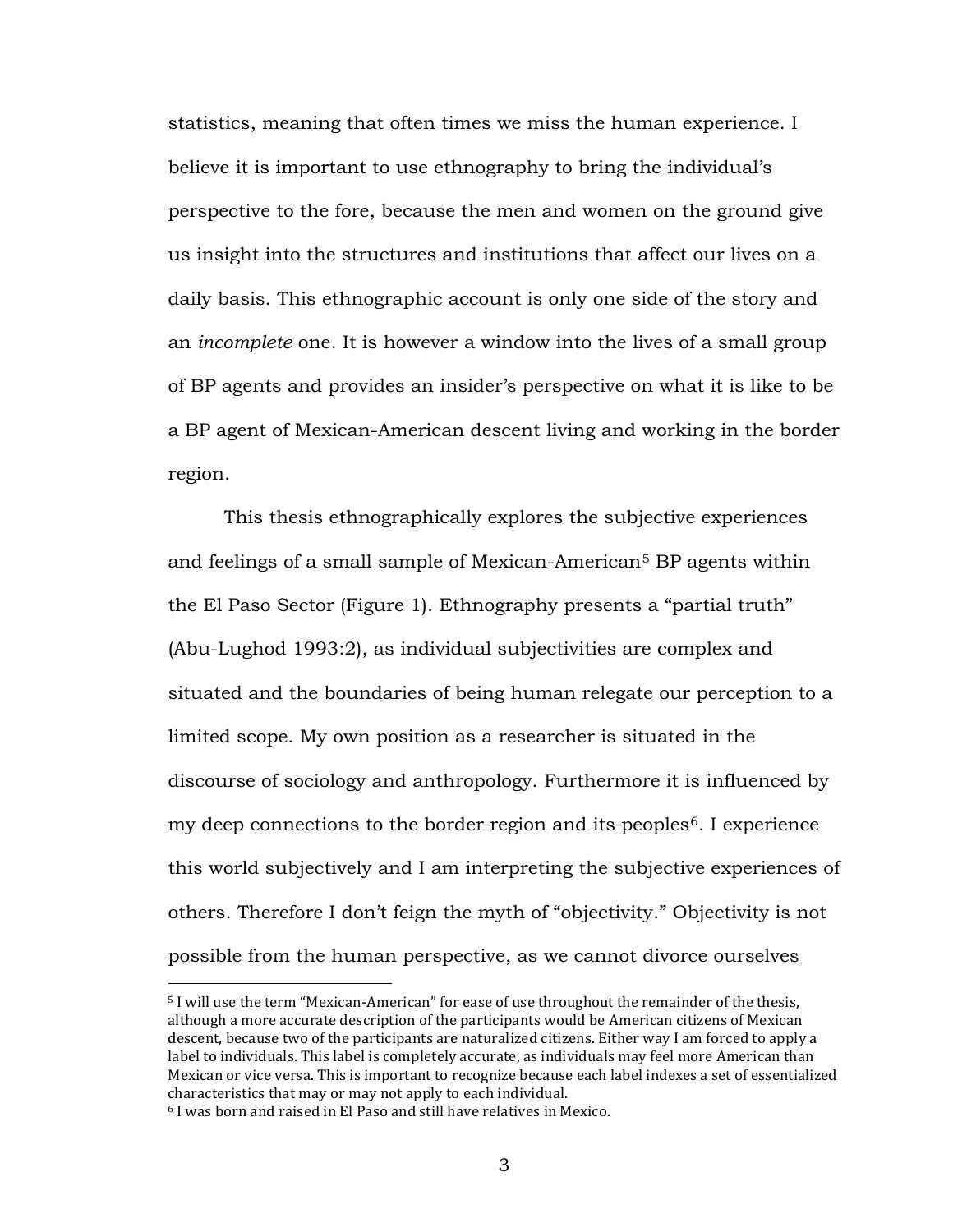"from the mutual conditioning of social relations and human knowledge" (Rosaldo 1993:169). It would be impossible for me to construct, much less assert, that a coherent Border Patrol culture exists, but through the narratives I have collected, *themes* become evident. These themes are represented by common experiences, emotions, and ways of performing identity. By examining these experiences expressed in narratives one can read the larger forces that made them possible (Abu-Lughod 1993). Narratives reflect the way agents construct, order, and experience their surroundings and interactions. More to the point, narratives reflect how we *feel* about ourselves and those we encounter, and emotions are a window into the self (Denzin 1985).



Figure 1. Border Patrol sectors nationwide. From:

http://www.honorfirst.com/stationlist.htm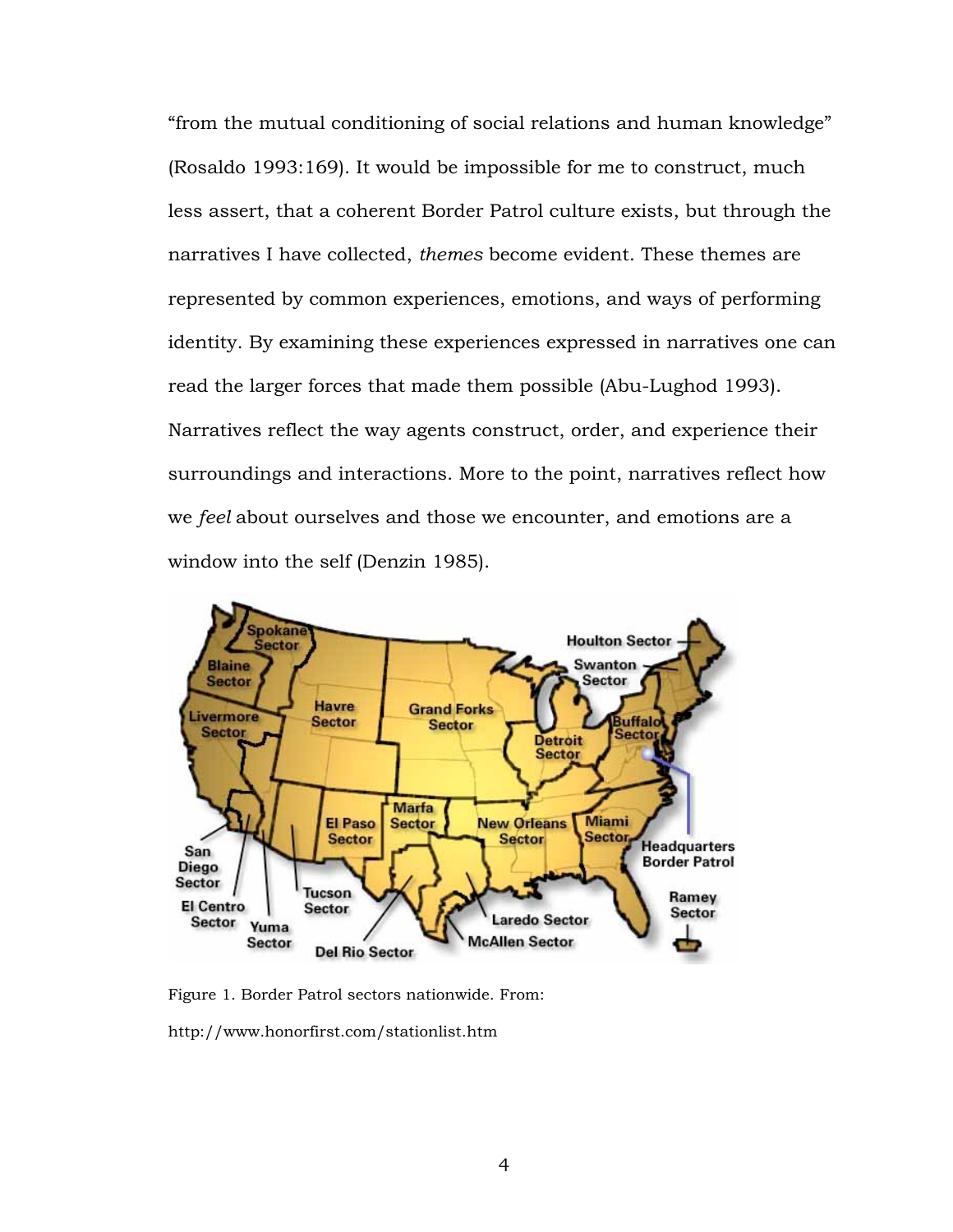This ethnography serves a purpose other than to advance research in the realm of the Border Patrol and its agents. In my estimation the goal of the critical ethnographer is to make complex social concepts like boundaries, identity, and emotional labor accessible to the public and to those we "study." My goal, or one can say agenda, is to demystify the structures and institutions that pervade public life, particularly those that propound difference and exclusion rather than commonality and inclusion. When writing only for fellow scholars and failing to include the people who can most make a difference on the ground we run the risk becoming irrelevant or worst of all—complicit.

My sample consists of seven individuals of varying backgrounds and experiences, but they share a common bond in their Mexican heritage. This bond is complicated by proximity in space and place of origin, in this case the Mexico-U.S. border region. The border region is exemplified by shared ethnicity, language, food, religion, history, and to some extent the migration experience of its inhabitants. This is not to imply that agents from other ethnic or "racial" persuasions cannot or do not feel a connection to, or empathy for, the migrants they arrest. However, I believe that a deeper sense of conflict and ambiguity can exist for Mexican-American agents based on a shared history and experience of differential inclusion $^7$  $^7$  in the United States. Individual reactions

<span id="page-10-0"></span><sup>7</sup> According to Yen Le Espiritu (2003:47) differential inclusion is the process whereby a group of people is deemed integral to the nation's economy, culture, identity, and power—but integral only precisely because of their designated subordinate standing.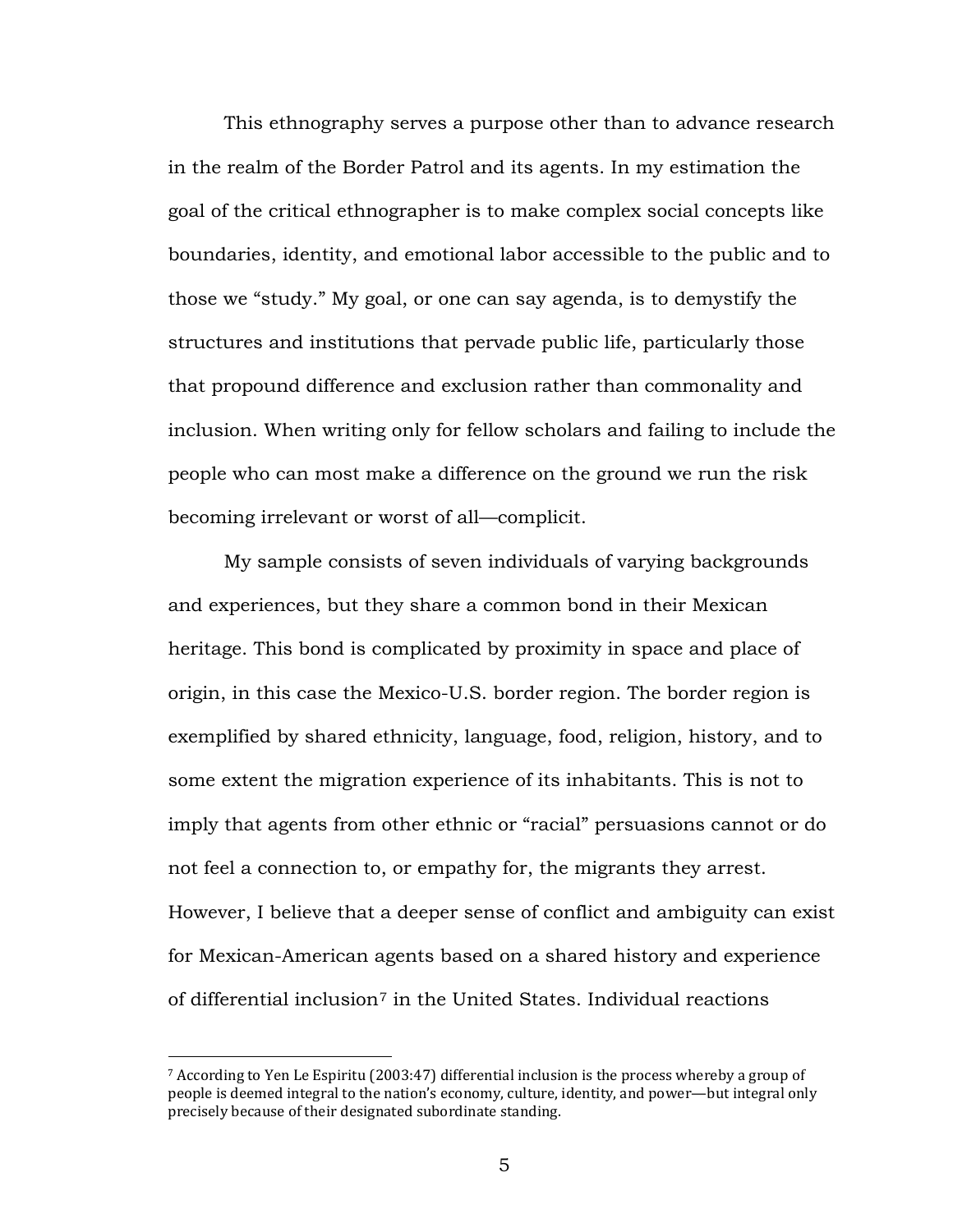depend on each agent's personal history and feelings, yet common bonds cannot be easily dismissed. Empathy is felt and expressed for only a certain class of migrants (Heyman 2001 & 2002), but ambiguity stems from knowing what deportation means for migrants and from the relationships agents have or had with "illegals" before becoming agents.

Scholars (Dunn 1996 & 1999; Maril 2004), particularly Heyman (1995, 1998, 2000, 2001, & 2002), have examined the institution of the Border Patrol apparatus and different aspects of agents' experiences. For example, focusing on citizenship<sup>[8](#page-11-0)</sup>, Josiah Heyman (2002) worked with Mexican-American Immigration and Naturalization Service (INS) officers exploring how the privileges, power, and the institutions associated with American identity influence the experience of empathy. He concludes that a "citizenship-based job and benefit systems restrict the scope of empathy" officers feel toward migrants. Like Heyman (2002) I consider the effects of citizenship as a boundary, but I examine how citizenship along with other relevant boundaries frame the context in which agents perform identity, and the emotional management inherent to these performances, known as *emotional labor*. Whereas Heyman is concerned with the constraints citizenship places on empathetic feelings, I consider how empathy influences emotional labor and thus role performance, affecting the actions of agents on the job.

<span id="page-11-0"></span><sup>8</sup> According to Heyman (2002:480): "Citizenship is membership in a political collectivity, involves duties (such as military service), rights (such as not being subject to deportation), and claims to redistributed resources (such as old-age benefits)."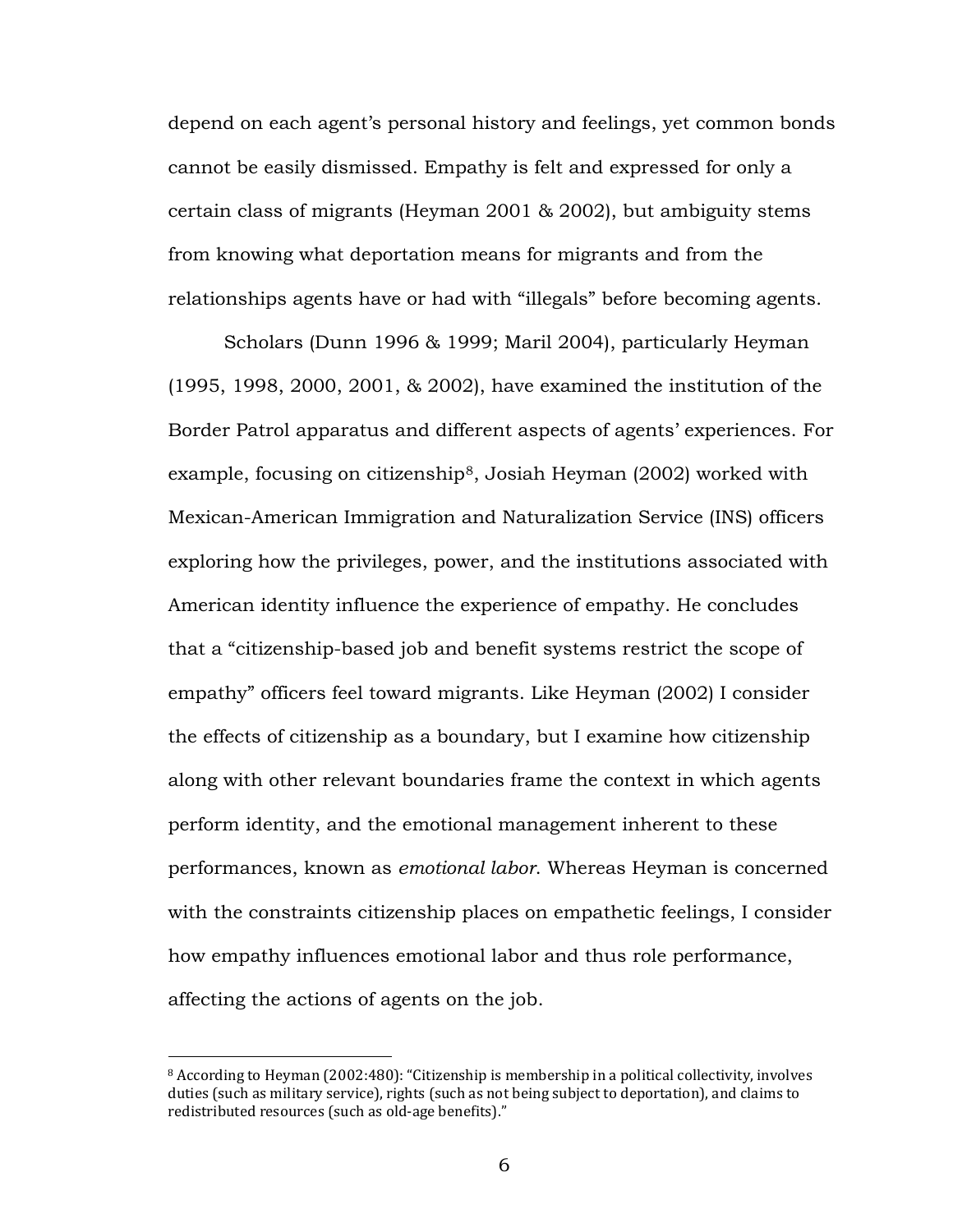Themes emerged as to how agents experience conflict and ambiguity and how they manage emotions in order to perform their situated roles as boundary enforcers in the narratives of Mexican-American BP agents. Management occurs via a method that Arlie Hoschild (1979, 1983, 1990) calls emotional labor—or bringing one's emotions or emotional performance in-line with expected institutional norms. It is important to note performances of identity<sup>[9](#page-12-0)</sup> are not wholly consistent with stated beliefs and it is common for agents to express beliefs that contradict role performance (Vila 2000 & 2005). For instance, study participants believed migrants were wrong to cross the border "illegally" making them criminals, but because of their familiarity with living conditions in Mexico they also conceded they would do the same thing if in a similar position. Even when they recognized this truth it did not change the way they performed their border enforcer roles, which includes assuming every migrant encountered is a criminal. This example highlights how boundaries (citizen/non-criminal vs. migrant/criminal) are fluid and blurred based on experience and perspective.

Boundaries are integral to all interactions and shape the way we define ourselves and others. We experience them tacitly, such as the social rules that guide acceptable gender roles, and we experience them

<span id="page-12-0"></span><sup>9</sup> Identities are constructed within discourse, produced in specific historical and institutional sites, emerge within the play of specific power modalities, and are defined in relation to the "other" (Hall 1996:4).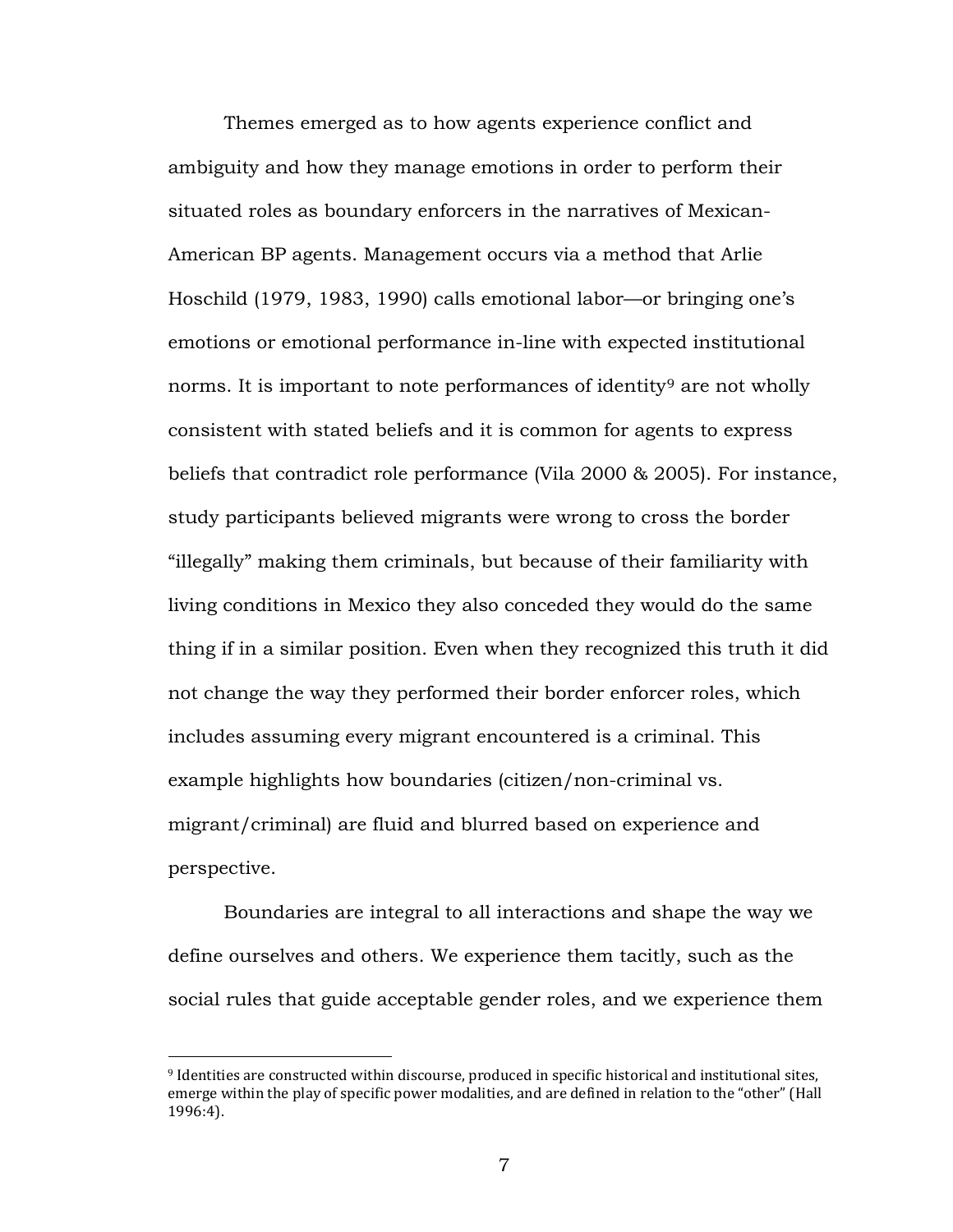explicitly, when we don't get a job because we speak with an accent or because we are the "wrong" skin color. Boundaries are symbolic sensemaking categorizations (Wray 2006) that allow us to understand our social position and define our in-group by defining what we are or what we aren't (Barth 1969; Hall 1997; Lamont 1992; Lamont and Molnár 2002). The agents I interviewed distinguished themselves from migrants through citizenship, morality, and class, which implied their identities reflected the opposite of being a Mexican citizen, a criminal, and poor. This is because boundaries index a set of naturalized characteristics that we employ to guide interactions and reactions to those around us. For example, the social construction of race has an implied class component (Ortner 1998 & 2003) that shades the way we construct or represent the "other." Thus, the category *minority* (i.e. African American, Mexican-American, etc) signifies "working-class" and/or poverty. There are two kinds of boundaries reflected in the literature, symbolic and social.

Symbolic boundaries are part of our mental collective representations we use to differentiate things that might otherwise appear similar (Wray 2006) and they seem self-evident and natural to culture (Lamont 1992). On the other hand, social boundaries are tangible, objectified forms of social difference that manifest in unequal access to and unequal distribution of resources and social opportunities (Lamont and Molnár 2002:168-69), such as citizenship and class (Heyman 2002). Boundaries are relevant to this ethnography, because in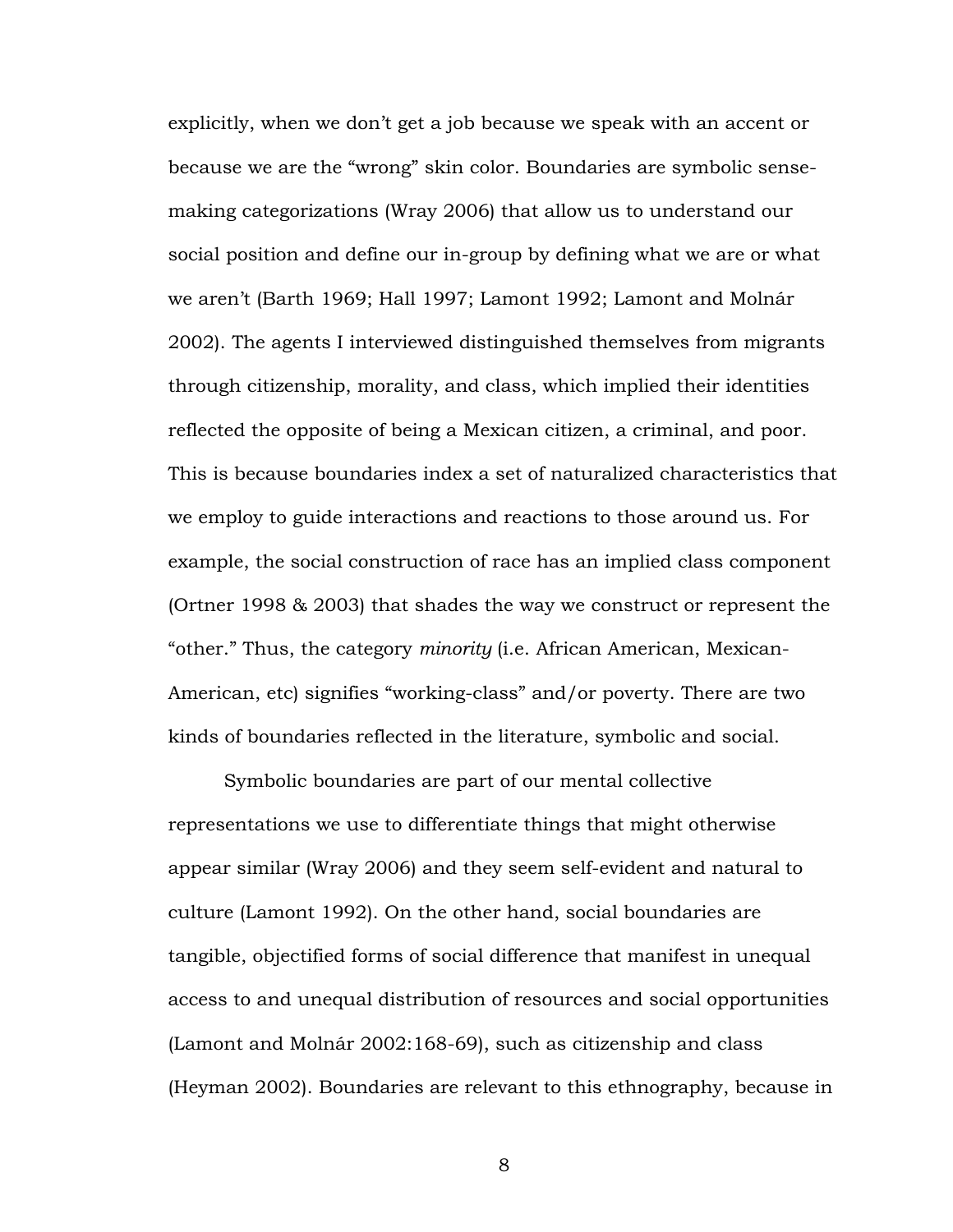collected narratives one can discern how participants use boundaries to define identity and imply difference from the migrant "other." Social boundaries such as class influence how agents profile and judge the migrant "other." INS officers' judgments of incoming migrants are based on three levels of discrete categorization: moral worth, national origin stereotypes, and social class (Heyman 2001). These judgments stem from naturalized characteristics (symbolic boundaries) tied to citizenship. Moreover, the construction of citizenship is inextricably related to the construction and maintenance of territorial boundaries (i.e. Mexico-U.S. border) (Nevins 2002). As a result, BP agents are not only guardians of the physical border but enforcers of the stereotypes that reinforce migrant "otherness", which is evident in the language used by the BP to identify migrants.

Boundaries are also produced and maintained in language and discourse primarily as stereotypes (Nevins 2002; Wray 2006). For instance, Mexican "illegals" or "aliens" represent a large percentage of undocumented migration; hence, all undocumented migration is Mexican, which confers unfavorable stereotypes to Mexicans but also Mexican-Americans or Latino/as in general, *as all brown people are Mexican*. These classifications are known as *boundary terms* (Wray 2006), which are nomenclature defined by governments (Nevins 2002). Boundary terms related to U.S. immigration law confer certain symbolic characterizations on citizens and noncitizens (Heyman 2001).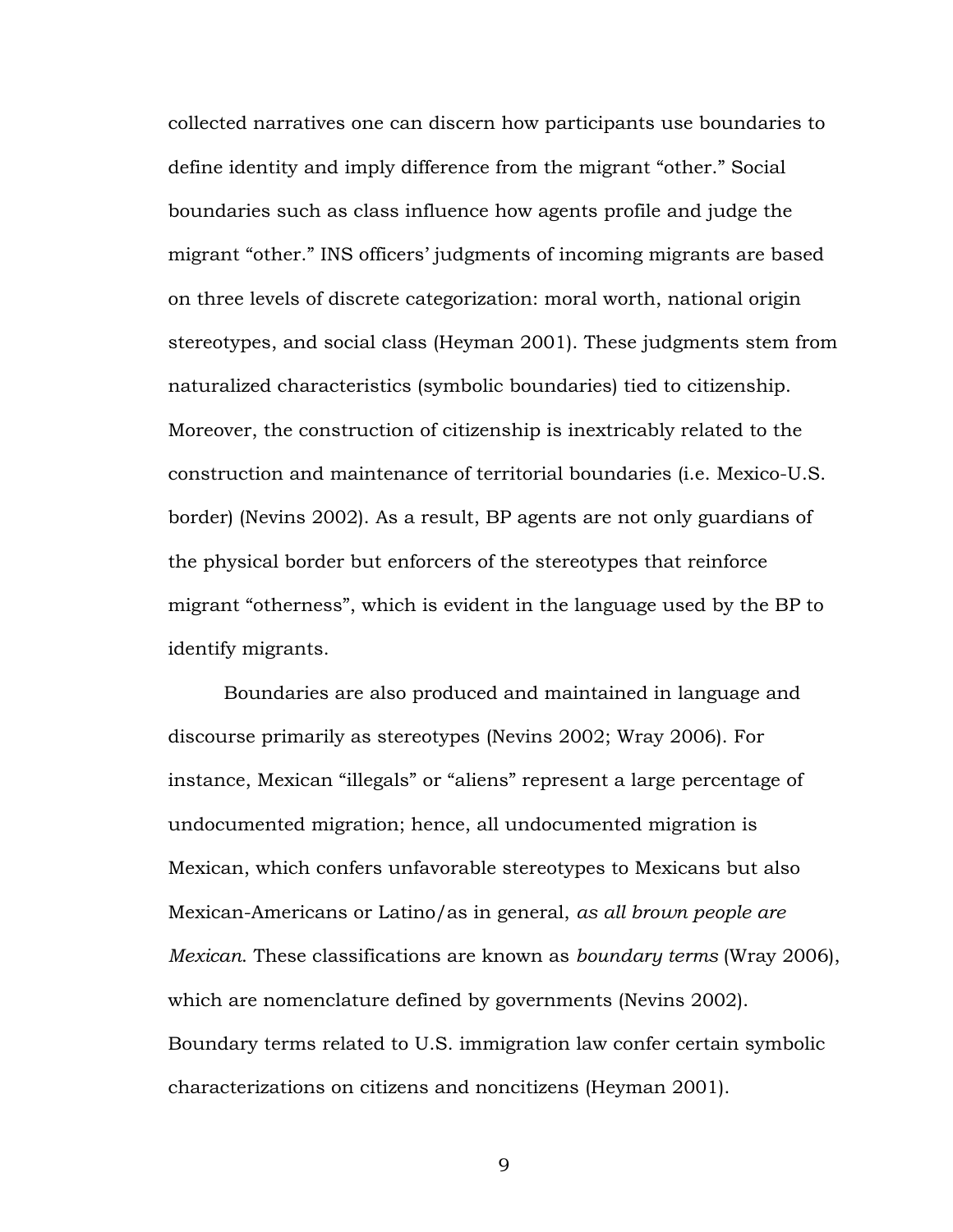Accordingly, these laws provide a vocabulary that naturalizes migrant characteristics in the Border Patrol's ideology, shaping the way migrants are perceived and treated by agents. The narratives I collected are replete with boundary terms, which is evidence of their validity and power. These terms also seep into public discourse and constrain how we discuss immigration in the U.S. and the border region.

# Mexican-Americans and the Border Patrol

The Border Patrol is a historically racist institution (Heyman 2002) that was previously staffed by an Anglo majority until after a recruitment surge which occurred after the events of September 9<sup>th</sup>, 2011. It didn't take long for the agency to gain a Hispanic majority (Pinkerton 2008) once the Department of Homeland Security began to recruit heavily in the border region. Many of the newly recruited agents were born and raised within the *frontera*[10](#page-15-0) ; a region defined by ubiquitous contact with Mexicans and defined by migration. This is important to note as Pablo Vila (2000 & 2005) has illustrated through narratives from the El Paso/Juarez, MX area. Local residents often situate their identity in relation to their position north or south of the boundary. Therefore, identities on both sides of the border are inextricably linked to one another. Deep connections exist between the peoples living on both sides

<span id="page-15-0"></span><sup>&</sup>lt;sup>10</sup> Spanish term used to refer to the border region, specifically meaning "frontier".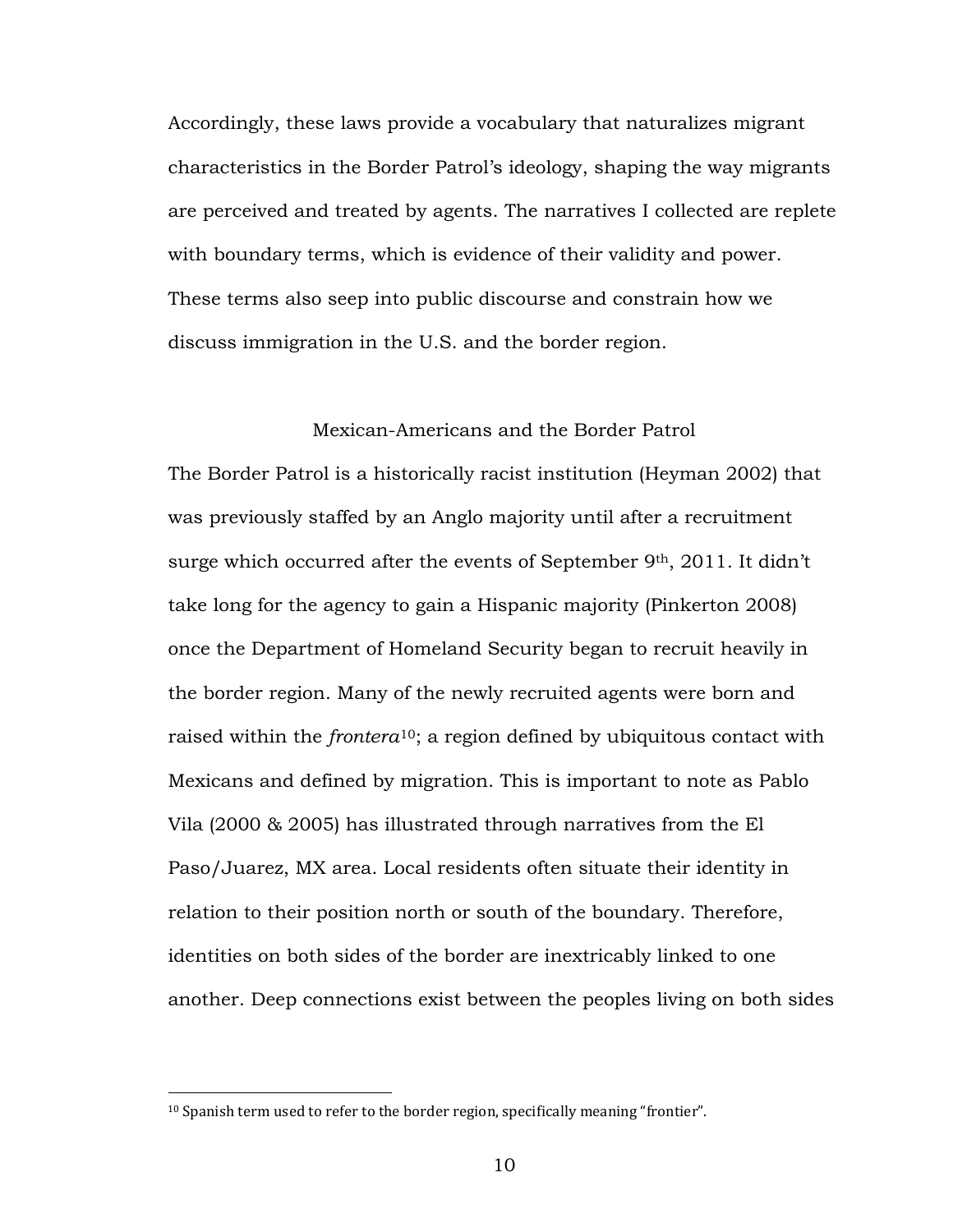of the not so mighty Rio Grande River, much like the connections between a large and unruly family.

Depending on many factors some Mexican-American citizens may feel an affinity and responsibility to support and defend their migrant brothers and sisters, while others can be ardently anti-migrant (Gutiérrez 1995). For example, Susana Martinez the current Governor of New Mexico<sup>[11](#page-16-0)</sup>, descended from illegal immigrants, but publicly expounds an ideologically anti-immigrant stance. As boundaries are not always clear cut, empathy and common experience can blur distinctions between "us" and "them." The duties of a BP agent present moral and emotional challenges, because as gatekeepers an agent's primary duty is to arrest undocumented migrants, a majority of whom are of Mexican descent.<sup>[12](#page-16-1)</sup> Emotional challenges arise because it is commonplace for local agents to know friends or family that may have migrated "illegally"; in some cases a parent might have entered the country as an undocumented migrant. It then becomes a difficult decision to maintain those relationships or to end them. This presents a conflict with the Border Patrol's construction of the migrant "other" for some agents as they recognize migrants' humanity. Because of their experiences and relationship to the border region some participants of this study recognize that many of these

<span id="page-16-0"></span><sup>11</sup> Not to be confused with Old Mexico, I assure you New Mexico has been a member of the Union since 1912.

<span id="page-16-1"></span> $12$  A recent report (2011) from the Congressional Budget Office (CBO) found that 1 in 4 "foreigners" in the United States are here without proper documentation and the Mexicans make of 62% of that number; http://www.cbo.gov/sites/default/files/cbofiles/ftpdocs/121xx/doc12168/06-02-foreignbornpopulation.pdf .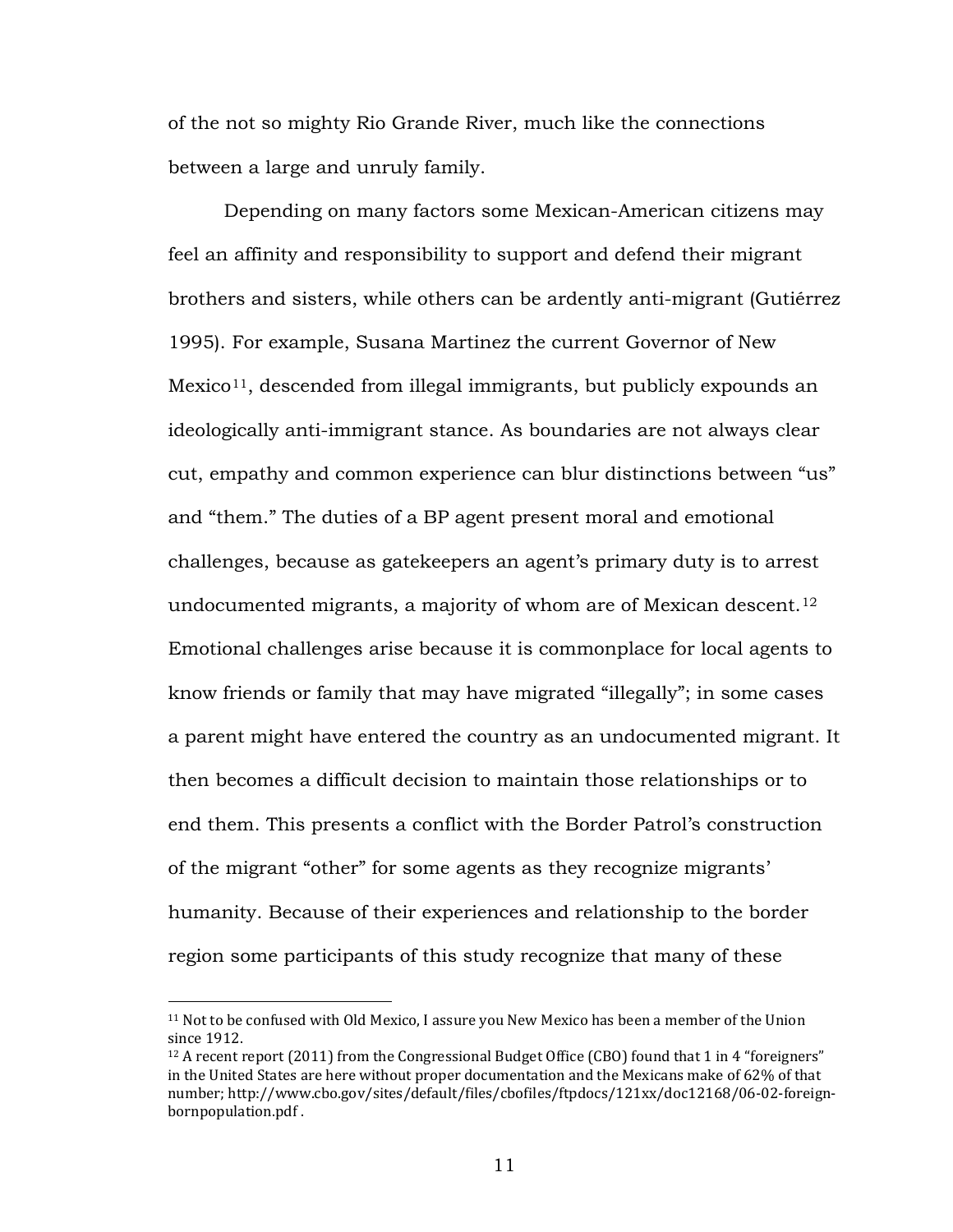migrants are entering the country in order to provide for their families and that for many it is their only hope for survival. At other times they encounter migrants in dire straits and occasionally discover their corpses. Agents find encounters such as these emotionally challenging. So why do so many Mexican-Americans choose to apply for and accept a position with the Border Patrol?

My findings concur with those of Heyman (2002) that the primary reason agents cite for joining the Border Patrol is economic. As I show in Chapter 2, the economic and social opportunities available within the El Paso border region are few and far between. However, upward mobility comes at a steep price, as the power afforded by becoming a border agent presents an insidious deal; individuals are afforded financial benefits, but at the cost of witnessing gross inequality and human suffering (Heyman 2002:493). Acceptance of the moral ambiguities related to their duties necessitates strategies for rationalizing conflicts and tensions in performing border guard duties.

With this in mind I postulate that the Mexican-American BP agents I interviewed perform roles that they believe are morally appropriate while interacting with migrants. Performance theory is the study of all performances whether they are large ritual events or the mundane interactions people have in any given interaction (Palmer and Jankowiak 1996; Schechner 1988; Turner 1986). Using theater as a metaphor for ritual and everyday interactions has its roots in symbolic interactionism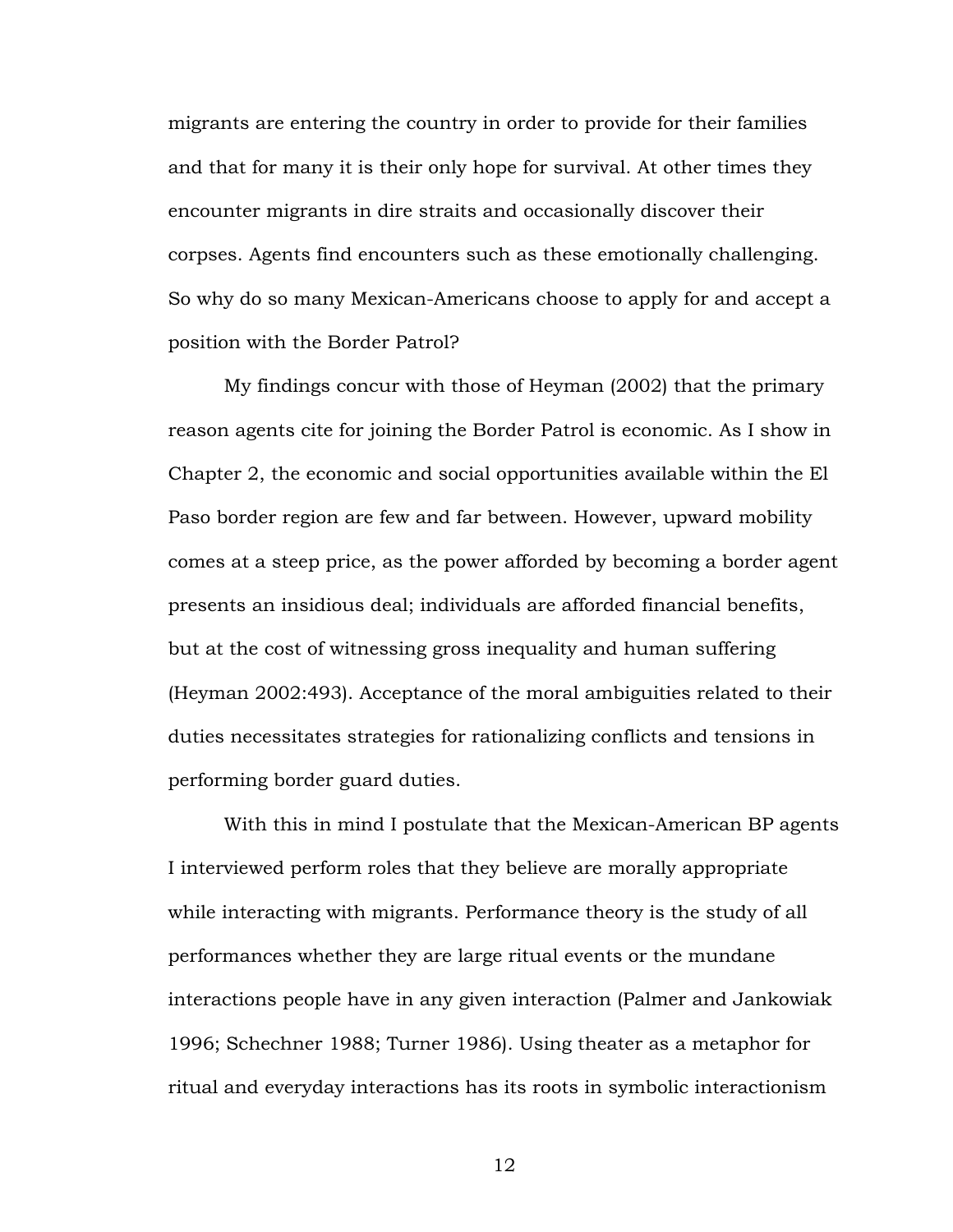and the dramaturgical approach of Erving Goffman (1959). By relating everyday interactions to theater, Goffman postulated that humans try to control and guide interactions by performing roles we think will be beneficial to ourselves or are appropriate for a given audience and context.

The way BP agents in this study perform identities is precisely that, a performance of self that requires acting on some level to bring their outward performance (and often their inner feelings) in-line with the role expected of law enforcement officers. Performances are selfreinforcing and reinforce group identity. As Victor Turner (1986:81) states:

…performances are, in a way, *reflexive*, in performing he reveals himself to himself. This can be in two ways: the actor may come to know himself better through acting or enactment; or one set of human beings may come to know themselves better through observing and/or participating in performances generated and presented by another set of human beings.

Hence, the performance of an appropriate role is a reflexive practice, giving us feedback on who we are, and we "may come to know [our]selves better" (Turner 1986:81). This implies that by acting, BP agents in this study create/construct identity and the more they perform a border guard role, the more likely this performance *becomes* their identity. The process is reinforced by their interactions with migrants. Furthermore, the performance advanced by the Border Patrol is reproduced by its members, solidifying group identity. Since identity is also constructed in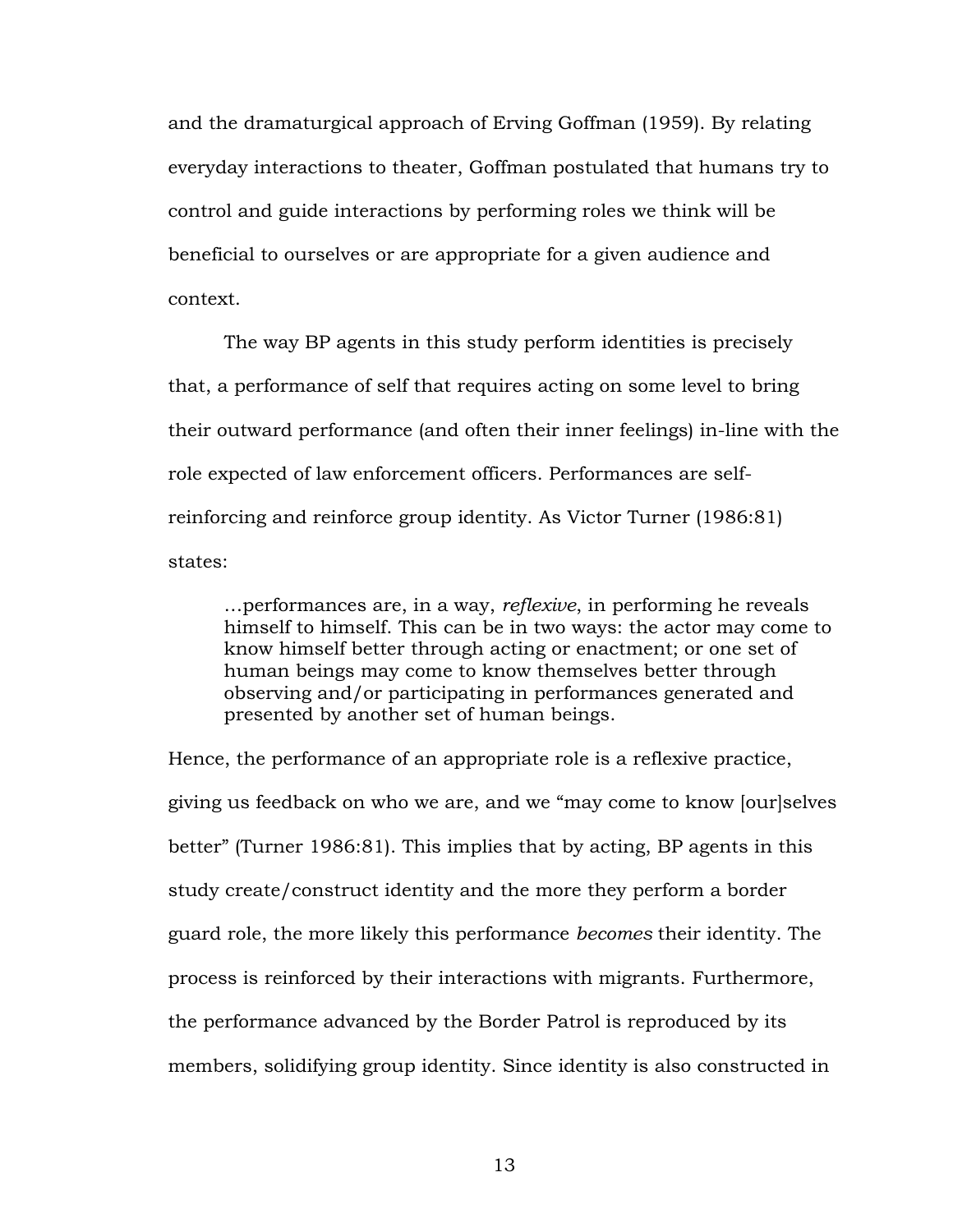relation to the "other", then the expected performances of migrants shape how BP agents perform their roles.

Josue, the most mature of my participants, reflexively understands how acting is inherent to the job, using a theater metaphor to explain his role performance: "I mean you are an agent. When you are arresting someone, you are an agent. You are not the civilian person you are when you are at home. You put the front stage on the back stage." Josue, who joined the Border Patrol as a second career, uses the stage as a metaphor to describe the process of separating his two different roles— "front stage" and "back stage." He acknowledges "putting on" a performance when he is acting as a Border Patrol agent. His backstage identity is only for those outside of the work sphere. His metaphor illustrates that the participants of this study are performers. Eventually, if performed often enough, the associated beliefs and mannerisms of a role will be internalized, changing the person indelibly. Like a performance for a theater troupe, acting requires managing our outward appearance and often our internal feelings to convey a credible act.

In order to perform a suitable border guard identity any feelings of ambiguity and conflict require that the performer manage his/her emotions. Scholars (Hochschild 1983; Martin 1999; Pierce 1995; Sutton 1991; Wharton 1996) have found that law enforcement officers are expected to display no emotion or to manage emotional displays that are rooted in anger. Additionally, agents must exude the potential for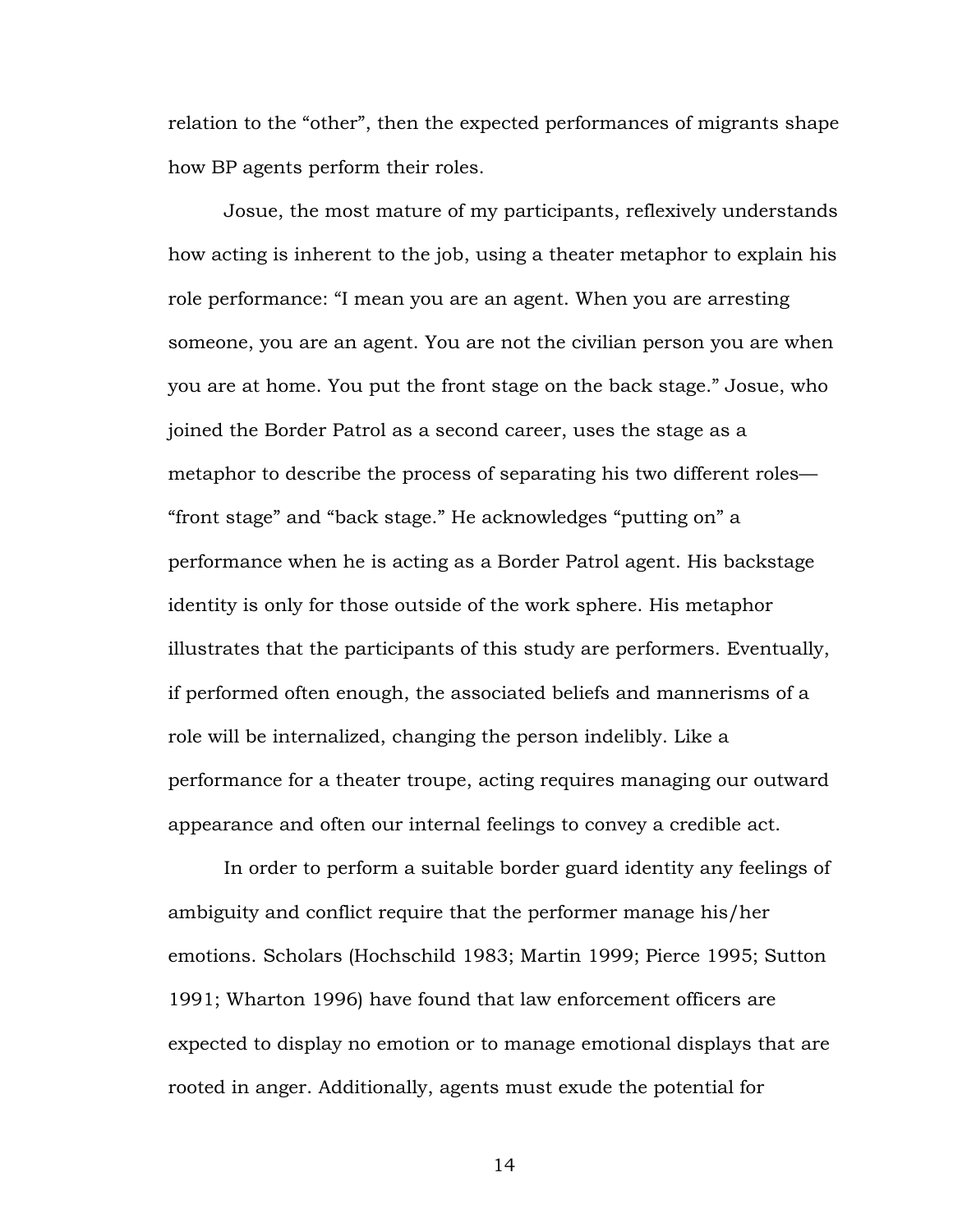violence to induce fear and compliance in the migrants they encounter (Martin 1999). Performing and experiencing negative emotions day-in and day-out can result in similarly negative changes in identity. "Idealism can become cynicism, optimistic enthusiasm can become pessimism, and the easygoing young recruit can become the angry and negative veteran…officer" (Gilmartin 2002:4). The tensions and conflicts elicited while performing the duties of subordinating Mexican migrants is further complicated due to the high level of danger agents face in the field.

The uncertain and dangerous nature of law enforcement requires officers/agents to perceive the "world from a threat-based perspective, having the mindset to see the events unfolding as potentially hazardous" (Gilmartin 2002:35). This is known as *hypervigilance*. Drug smugglers have grown increasingly blatant and the threat of violence to agents is real and palpable. Across the border in Juarez, MX and all over Mexico cartel violence has grown increasingly brazen and brutal. Since 2006 over 55,000 people have been murdered in drug-related violence including countless civilians, migrants, and law enforcement officers caught between warring cartels (Grillo 2012). Hypervigilance is an institutionally sanctioned ideology and the boundaries implicit to it are rooted in masculine gender ideals. A masculine ideal implies that agents must perform a "manly" front or outwardly exude threat and danger in order to induce the proper reaction in potentially dangerous migrants or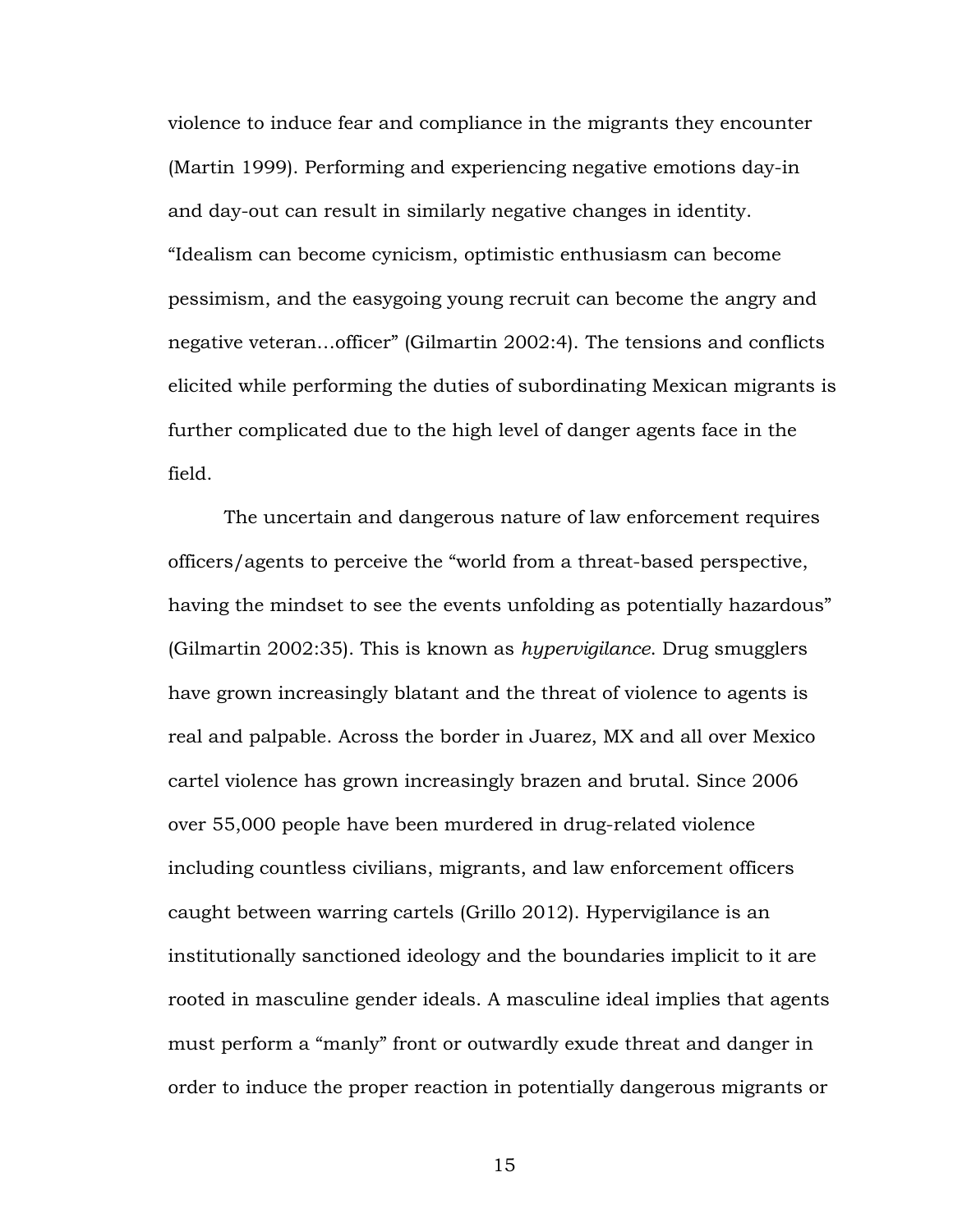drug smugglers. Furthermore, they must mentally perceive all actors they encounter as potentially dangerous and untrustworthy. Both the external and internal performances are forms of emotional labor.

Emotion regulation theory is a useful model for identifying emotional labor within narratives and provides a psychological correlate to performance. Alicia Grandey (2000:98) explains the basic model: situations cue the individual and the individual's emotional response (physiological, behavioral, and cognitive), which provides information to that individual and the others in the social environment. Two modes of response are posited, which correspond with Hoschild's (1983) emotional labor model: antecedent-focused (deep-acting) and response-focused (surface-acting) regulation. Surface-acting entails acting and *impression*  management (acting manly)—while in contrast, deep acting entails transforming one's emotions (perceiving migrants as a threat) marshaling appropriate emotions and suppressing inappropriate ones (Gottschalk 2003:358). By analyzing instances of emotional labor in narratives I illustrate how it enables agents in my sample to perform the proper identity and "do their job" while mitigating potential conflict. However, the high energy required to maintain a hypervigilant state in concert with other forms of emotional labor can take a toll on agents over time.

Frequently engaging in emotional labor can increase stress and lead to physical and mental health issues (Hochschild 1983) stemming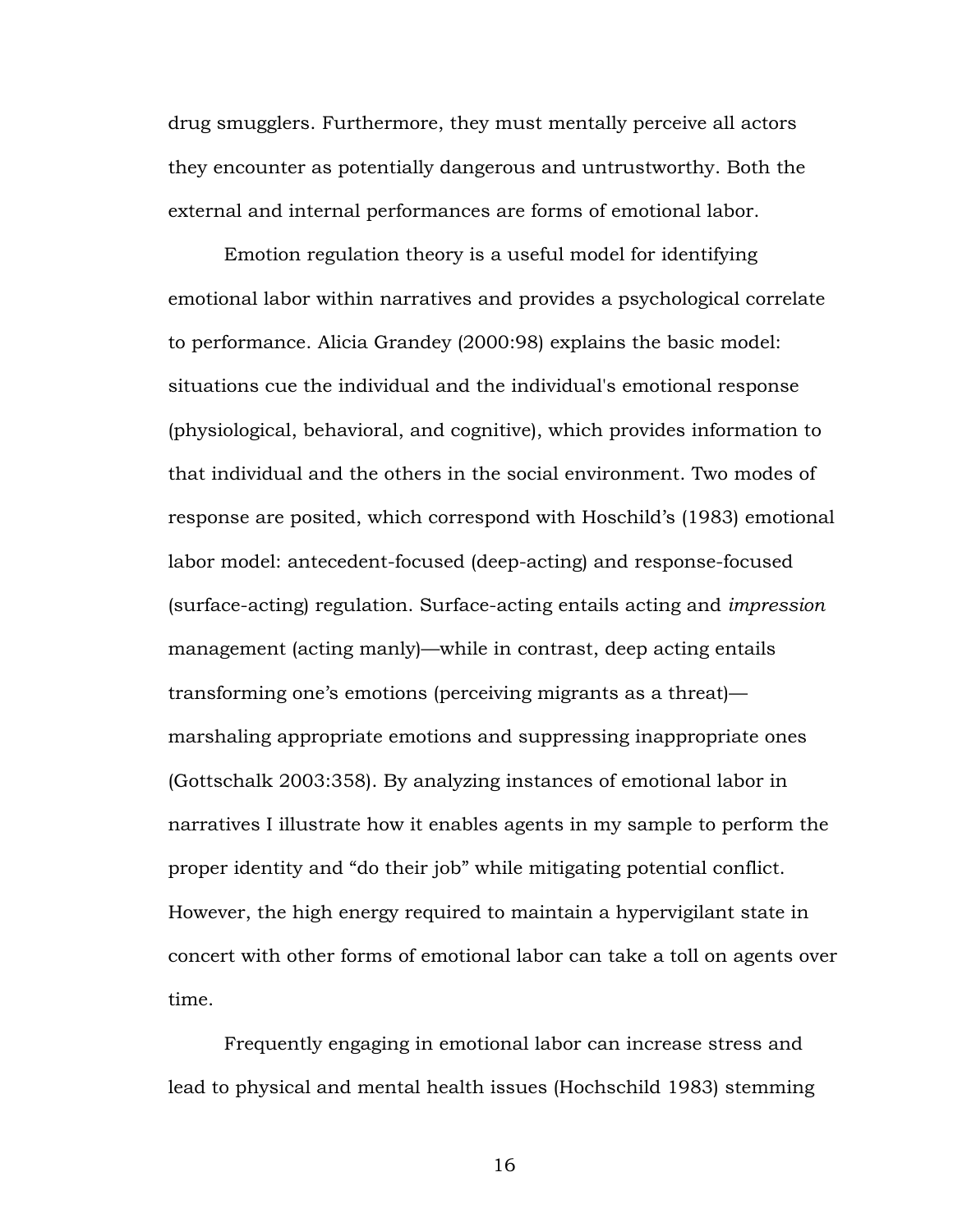from *emotional dissonance*—or the perception that one is behaving contrary to a central, valued, and salient identity (Ashforth and Humphrey 1993:99). Years of performing hyper-emotional strategies can affect identity and change agents' emotional dispositions (Gilmartin 2002). These changes often bleed over into home life, affecting mental and physical health, which has led to high rates of divorce and suicide among BP agents (Gilmartin 2002; Hochschild 1983; Mohandie and Hatcher 1999; Morris and Feldman 1996; Neidig et al. 1992; Schaubroeck and Jones 2000). Consequently, agents must engage in other strategies in order to mitigate stress and emotive dissonance.

For example, the Mexican-American BP participants in this study engage in black humor to normalize the tragic and heartbreaking events they experience because of their job. Black humor is defined as the ability to laugh and make jokes about tragic events that might not be acceptable in "normal" society (Martin 1999; Pogrebin and Poole 1995). Instances of black humor are frequent if one spends any amount of time with a law enforcement officer because it helps maintain the facade of masculinity—while giving BP agents a way to vent stress and emotional distress. The jokes are coarse and inappropriate and appear to the casual outsider as a casual disregard for the "other", which in some cases may be true, but it is also a necessary survival strategy.

The structure of this thesis is as follows: Chapter 2 frames the setting—the Mexico-U.S. border—in terms of its importance to identity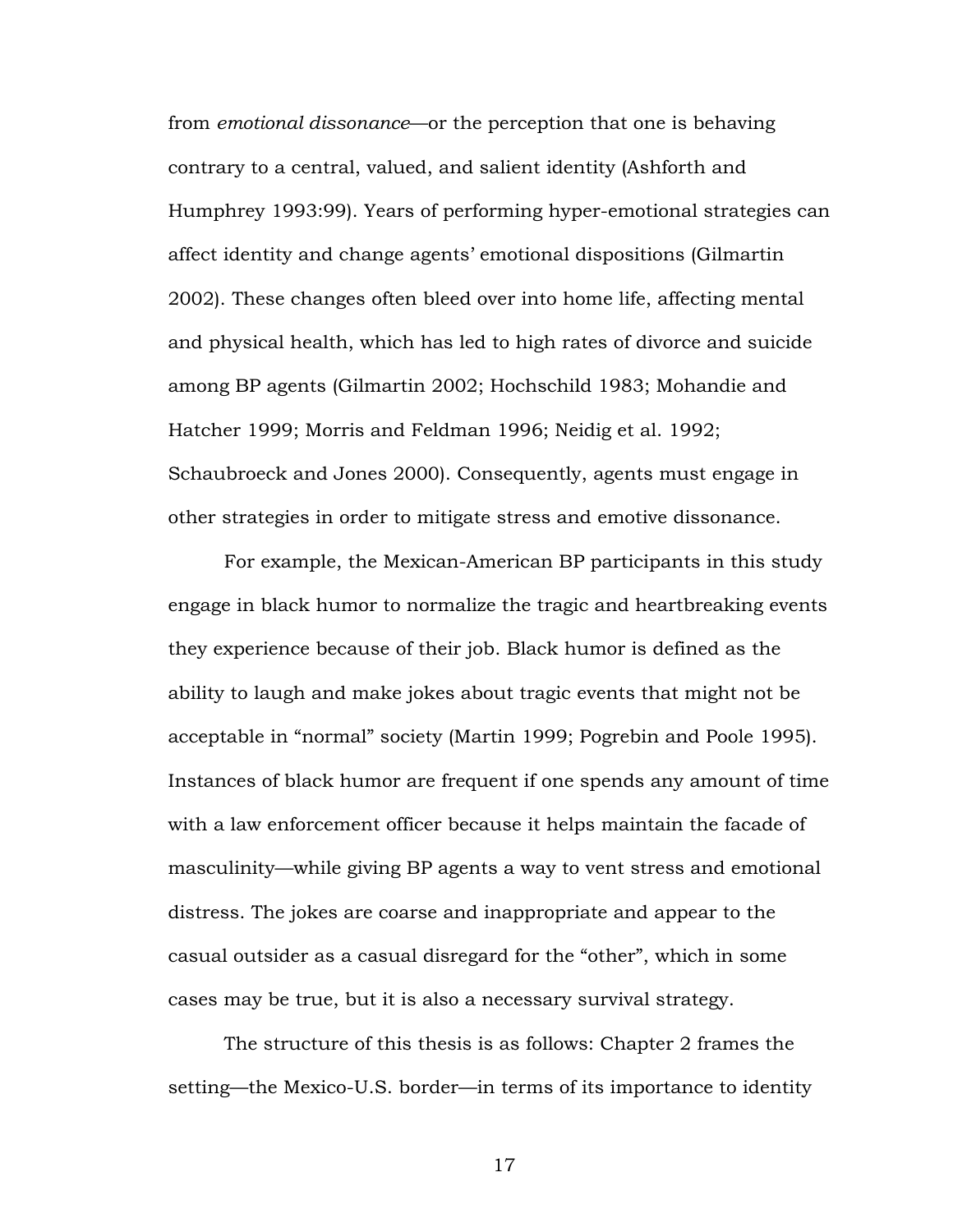construction and performance. I present relevant demographic statistics that illustrate the economic and educational limitations of the region that make the Border Patrol an attractive option for local residents. I lay out the ethnographic methodology used, along with the challenges I experienced in the field, introduce the reader to myself, and give a brief introduction of each of my seven participants. Chapter 3 delves into the narratives of my participants, exploring how symbolic and social boundaries inform identity. Social boundaries are the root of many of the symbolic boundaries I discuss. I specifically address class and citizenship boundaries that shape identity performance. Chapter 4 explores the concept of emotional management and its relation to identity performance. I explore how agents engage in deep and surface acting to perform suitable border guard identities. I explain how hypervigilance affects identity performance and illustrate that not all emotional labor causes emotive dissonance, particularly when agents get to play the role of rescuer. Finally presenting how emotion and empathy blur boundaries on the border.

Chapter 5 illustrates through narratives the negative physical and mental consequences of emotional labor and hypervigilance. Much of the stress stems from the duties of the job itself, but is magnified by the intense scrutiny agents' experience, not only from superiors, but also from the media and public. Physical and mental health issues can lead beyond health problems and manifest in higher than average suicide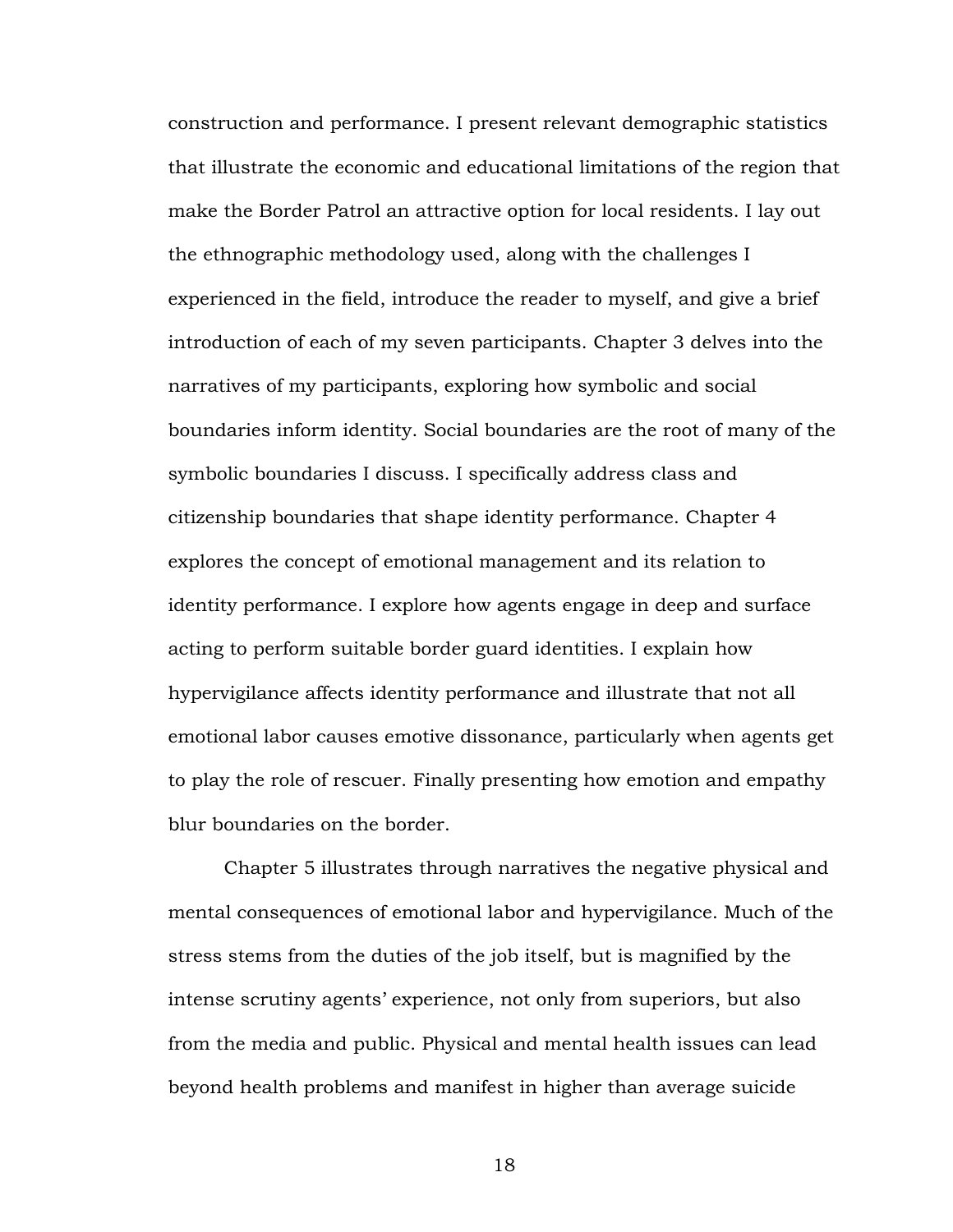rates. All of the participants of this study know of or have lost a coworker to suicide. Finally, I explore how agents mitigate stress, specifically by analyzing the employment of "black humor." Chapter 6 presents the discussion and conclusion of this thesis.

# Thesis Overview

In summary, the study of emotions is important, because even if they may be culturally situated and constrained, they are still the visceral and often genuine reactions to our surroundings, situations, and interactions. Emotions present us with a textured examination of identity and by studying identity we can discern the boundaries that constrain the way we perform situational roles. Feelings evident in narratives are a closer estimation of "true" selves and our relations to others.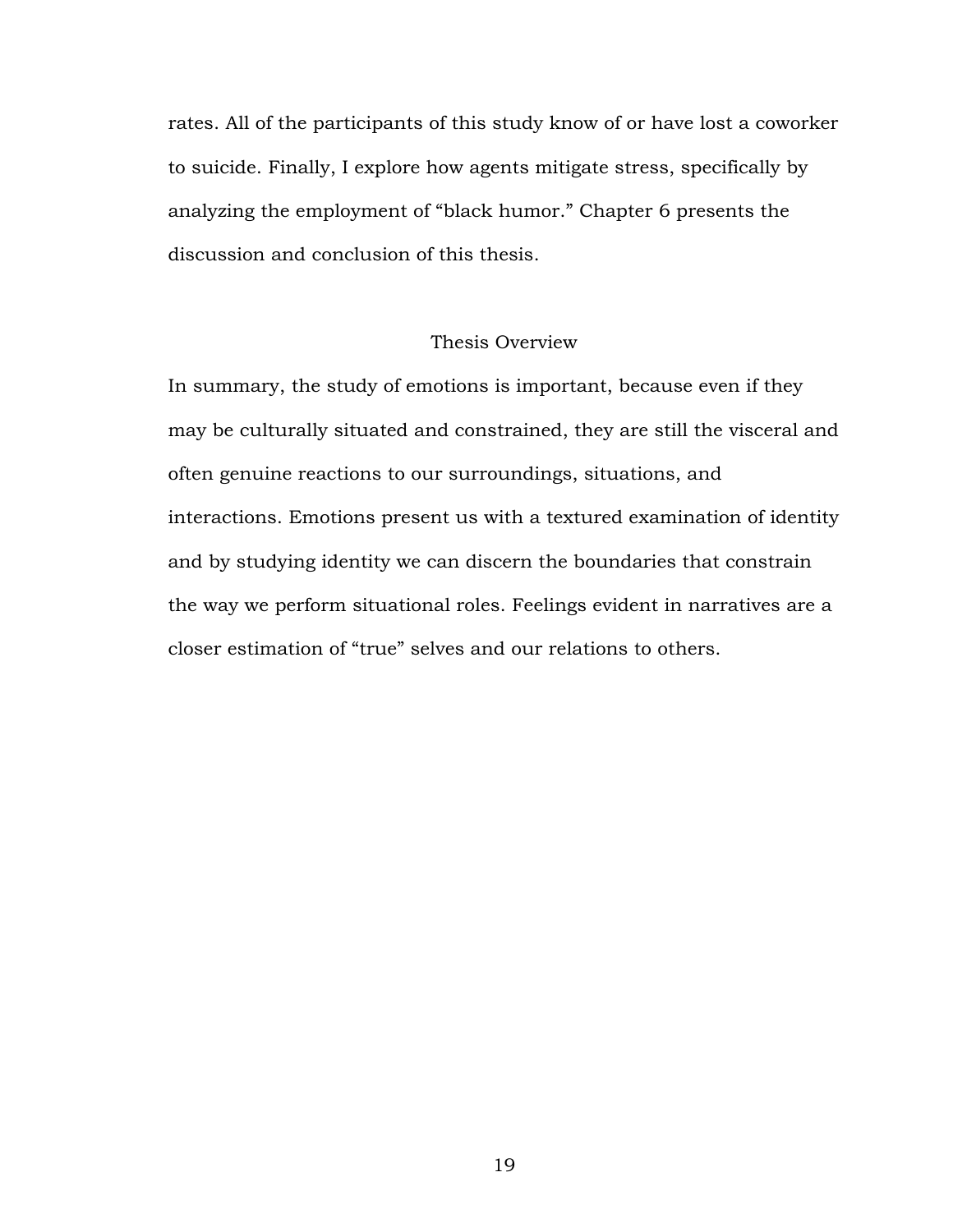#### CHAPTER 2

#### THE BORDERLANDS

…if you were to ask someone from an Anglo ethnicity, the stereotypes, and I've seen them personally… "oh, they're dirty… they're carrying some sort of illness," something along those lines. Someone who comes from a Hispanic background and is raised along the border will be able to relate a little bit more to it and be, like, really, in fact, they're not that dirty, really, they're not that sick. **–Felipe**

The Mexico-U.S. border is distinct from any other border in the world; nowhere else in the world illustrates such a disparity in relative power, economy, crime, and general health. Characterizations of the region and its people (e.g. poor, dirty, diseased, etc.) have changed little as Felipe's explanation of Anglo attitudes toward Mexican migrants illustrates. These characterizations are directly related to the representations of border residents, many of whom are of Mexican ancestry, including a large migrant population. Negative representation is historically rooted in governmental attempts to exclude Mexicans and Mexican-Americans from basic sanitation and health rights leading to filthy living conditions and a high incidence of disease (Molina 2006).

Despite the dominance of literature examining the effects of U.S. policy and influence on Mexico, the border region is a space that has been constructed through economic, political, and social processes on *both* sides of the border (Hernández 2010; Nevins 2002). Thus, because so much land was forcibly taken from Mexico, as the boundary was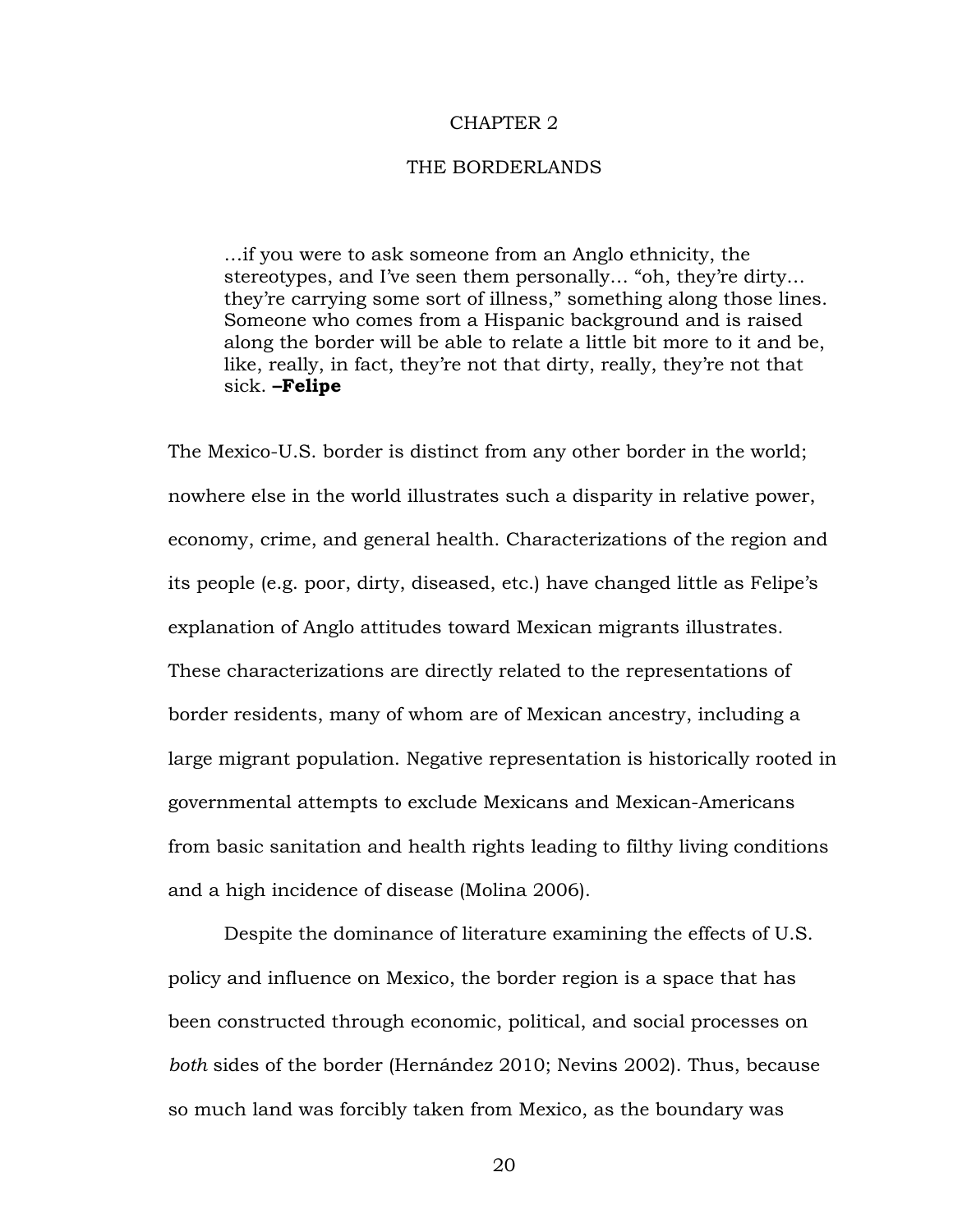drawn after an invasion, it has always represented a source of conflict and ambiguity for both countries (Nevins 2002). Early border studies emphasized the interconnected transnational nature of the border and its residents, birthing the *hybridity* trope. However, more recent literature has illuminated the conflict and ambiguity that is intrinsic to the local border culture.

Early scholarship touted a hybrid borderland culture and applied the borderlands as a metaphor for understanding transnationalism and identity (Anzaldúa 1987; Calderón and Saldívar 1991; García Canclini 1990; Gómez-Peña 1988; Hicks 1991; Kearney 1991; Martínez 1994; Rosaldo 1993; Saldívar 1997; Vélez-Ibáñez 1996). Borderland scholars such as Anzaldúa (1987), Kearney (1991), Martínez (1994), Rosaldo (1993), and Vélez-Ibáñez (1996) in particular expound the close cultural and transnational ties found among people on both sides of the Mexico-U.S. border. Some descriptions are quite dramatic, for example Anzaldúa's oft cited hybridity trope, which asserts the border represents "…una herida abierta [open wound] where the Third World grates against the First and bleeds. And before a scab forms it hemorrhages again, the lifeblood of two worlds merging to form a third country—a border culture" (1987:25). This statement perfectly illustrates the hybridity trope by using a visceral metaphor that alludes to a corporeal experience.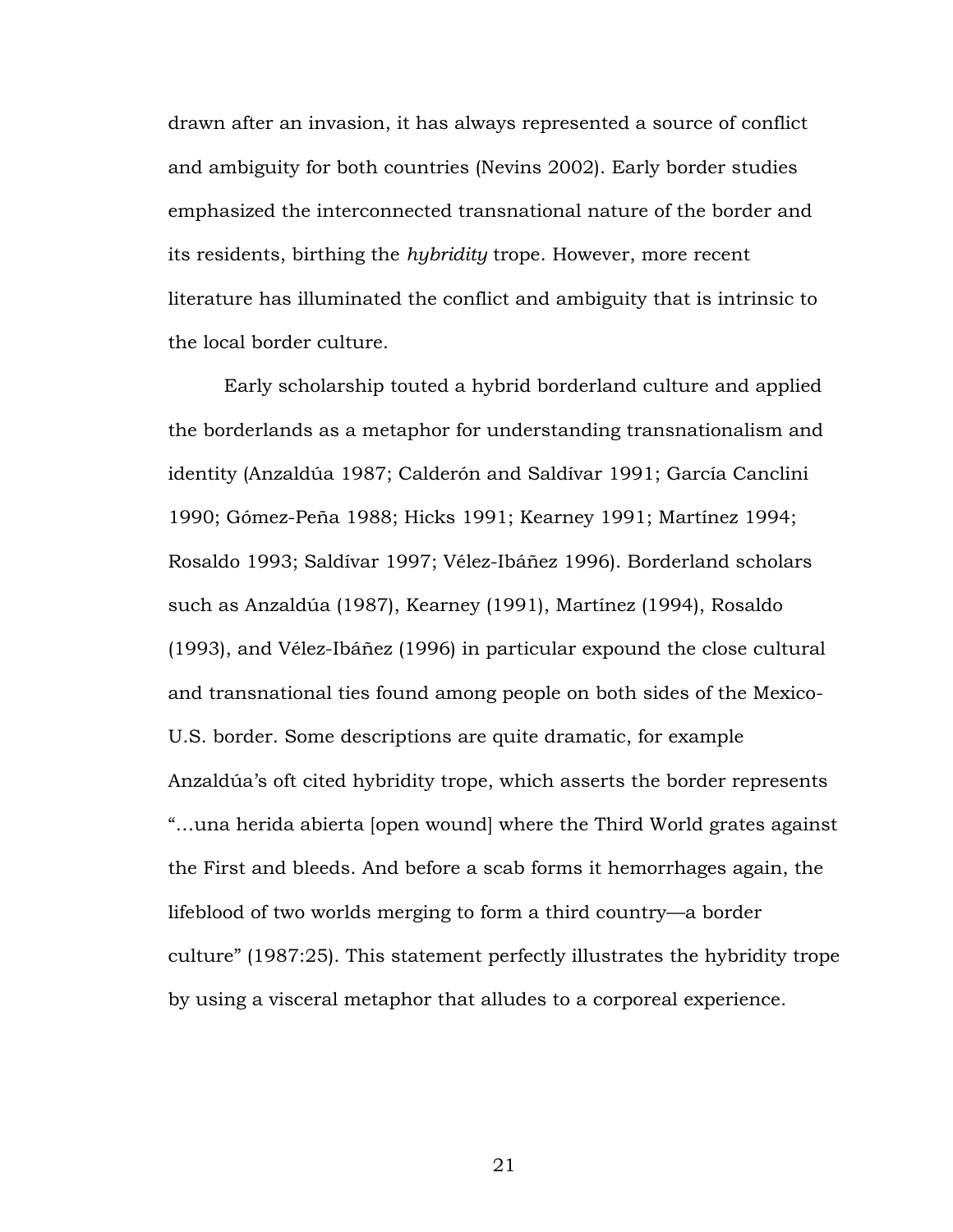Subsequent scholarship has challenged the blended culture metaphor, for example Grimson and Vila (2002:69) critique the hybridity trope:

They obscure the social and cultural conflict that often characterizes political frontiers, independent of the physical separation that borders can create through ethnically homogeneous groups like the Mexicans on the U.S.–Mexico border. Nullifying conflict as a central dimension of border life impedes visualizing the asymmetric relations between sectors, groups, and states, and the growing dynamics of exclusion.

Two more prolific borderland scholars in the latter group, Pablo Vila and

Josiah Heyman, have ably illustrated their work with solid ethnographic

data (Heyman 1995, 1998, 2000, 2001 & 2002; Vila 2000 & 2005).

Despite a shift in focus to the conflict present among border populations,

proximity in space has an undeniable effect on identity.

Proximity to the border predisposes Mexican-Americans as a group

to be bilingual and bicultural, and to maintain substantial links with

their ancestral homeland (Gutiérrez 1995; Martínez 1994). More

specifically Pablo Vila (2000:233) describes the connection between

identity and space in this region:

In the particular setting of the border…the presence of the "other side" has to be taken into account to "locate" the self, at least in space…In other words, the processes of construction of the self and construction of the border are, in most cases, highly intertwined. In this regard, the border, as well as its cultures, is a "setting"…This setting, however, is not an institutional one but a regional one, a local culture.

Connections and divisions created by social space are a direct result of the reproduction and reinforcement of boundaries. Governmental entities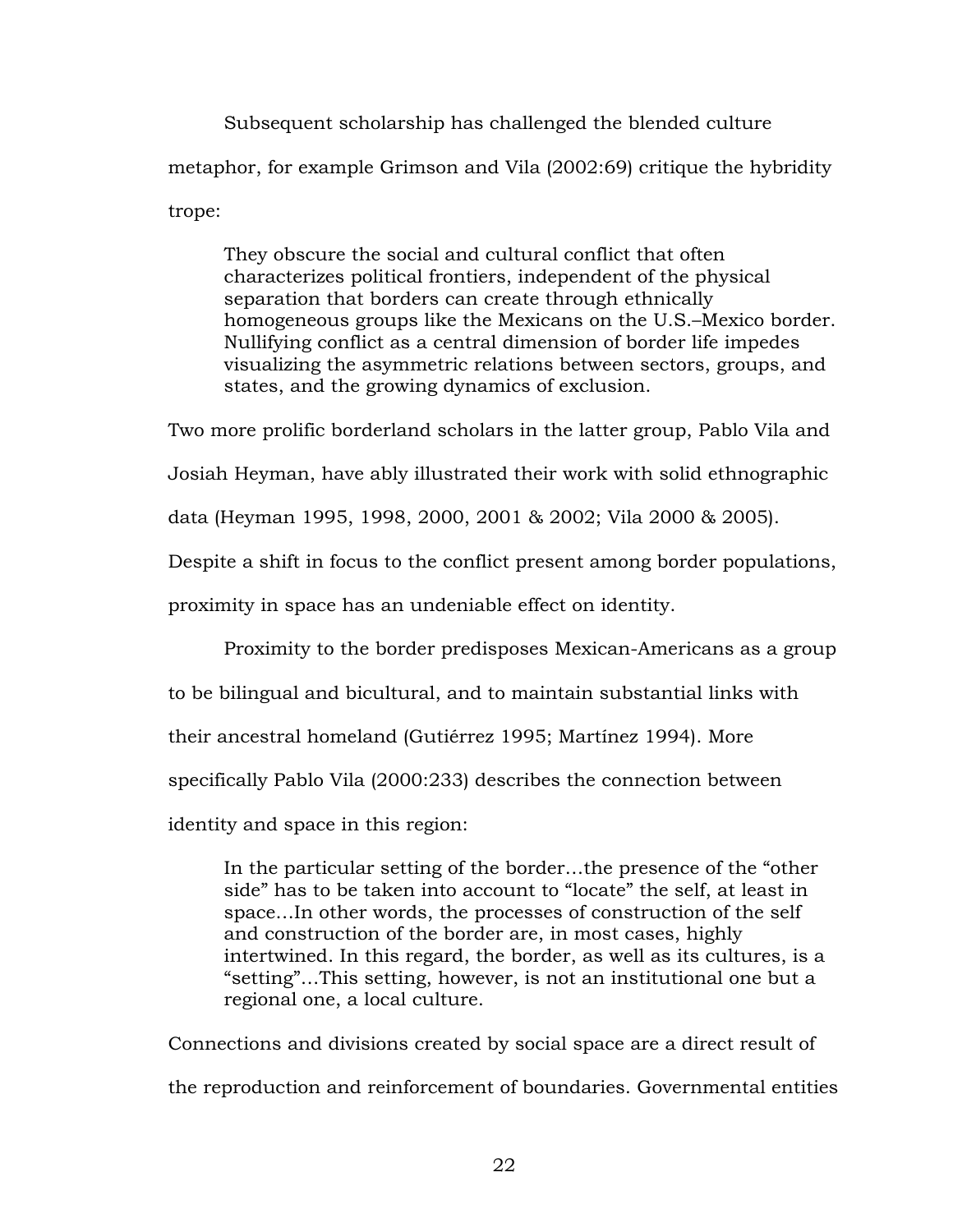(the state) invent distinctions between citizens and "aliens" through discursive manifestations related to the perceived necessity to maintain territorial purity (Nevins 2002:162). Space then is a crucial factor in the  $r$ acialization $^{13}$  $^{13}$  $^{13}$  of minorities in the United States.

U.S. policy and practice have often been at odds on the issue of immigration. While it has historically acted to create a division between American citizens and Mexicans, it simultaneously allows a porous border to feed its need for cheap immigrant labor. El Paso, TX and Juarez, MX are a classic example of the latter. Until the Guadalupe Hidalgo treaty in 1848 El Paso, TX and Juarez, MX were one city. The treaty created an imaginary line between the two cities, but it did not divide the deeply intertwined economic and social relationships (Vila 2000). These two cities act as a metaphor for the historical interconnectedness of the United States and Mexico, which are inextricably linked economically and politically. However, these bonds run deeper and are more personal for residents of El Paso and Juarez.

The physical nearness of Mexico has undeniable effects on identity when living in El Paso, as proximity between "us" and "them" blurs boundaries. Traveling through the different neighborhoods of El Paso, TX one begins to understand the feeling of not quite being in the United States. Signs advertise their wares in Spanish, most everyone around you "looks Mexican", you can hear Spanish music coming from parties,

<span id="page-28-0"></span> $13$  Racialization is defined by Omi and Winant (1986) as a discursive practice extending racial meaning to a previously racially unclassified relationship, social practice, or group.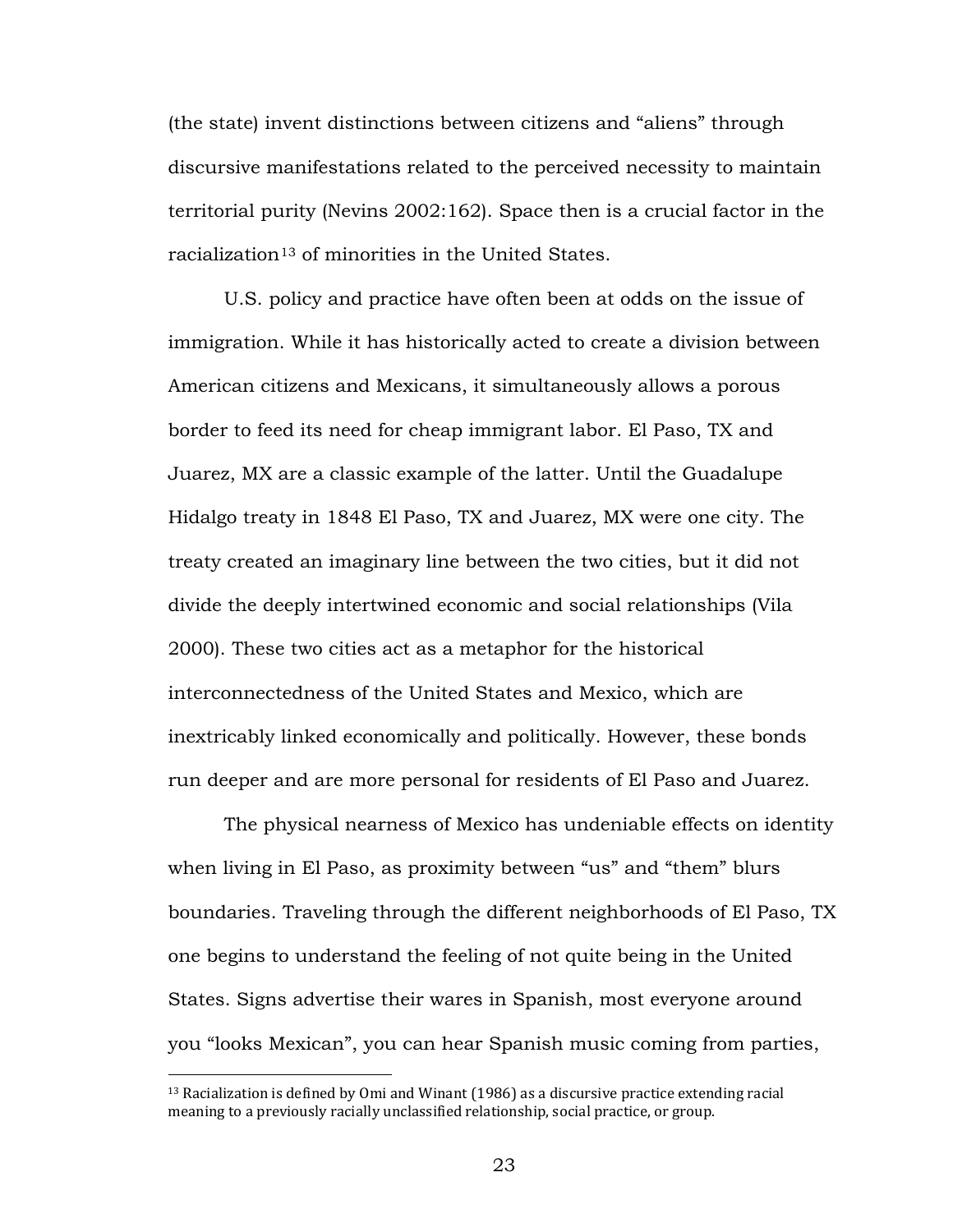and people all around are communicating in Spanish or my native tongue "Spanglish" or Chicanese. These characteristics are unique to the social space of the Mexico-U.S. border.

Familial ties, cultural similarities, language, and friendships transcend boundaries and borders. I myself have family that resides in Juarez, went to school with kids from Juarez, played fútbol in Juarez, hired workers from Juarez, eaten at restaurants whose proprietors are from Juarez, and spent plenty of my "formative" years enjoying lax drinking-age laws of Mexico. A reciprocal relationship can be deduced for the inhabitants of Juarez, many of whom rely on El Paso residents for their economic well-being. It should also be noted that a large immigrant population from southern Mexico and Central America has migrated to Juarez in search of jobs at one of the plentiful maquiladoras<sup>[14](#page-29-0)</sup> that operate on the border. These are very real connections that people experience on a daily basis. Living there so long one takes for granted the interconnectedness of the region and leaving the region for other parts of the country is like exiting a cultural bubble.

Two study participants are naturalized citizens (one is from the west central region of Mexico and the other from a city closer to El Paso) but every participant still has relatives in Mexico. Several participants are second generation American citizens as their parents were born and

<span id="page-29-0"></span> $14$  A maquiladora is the Mexican term for a low-wage, often foreign-owned, factory built along the border in a Free Trade Zone (FTZ) where goods are assembled and exported out of Mexico.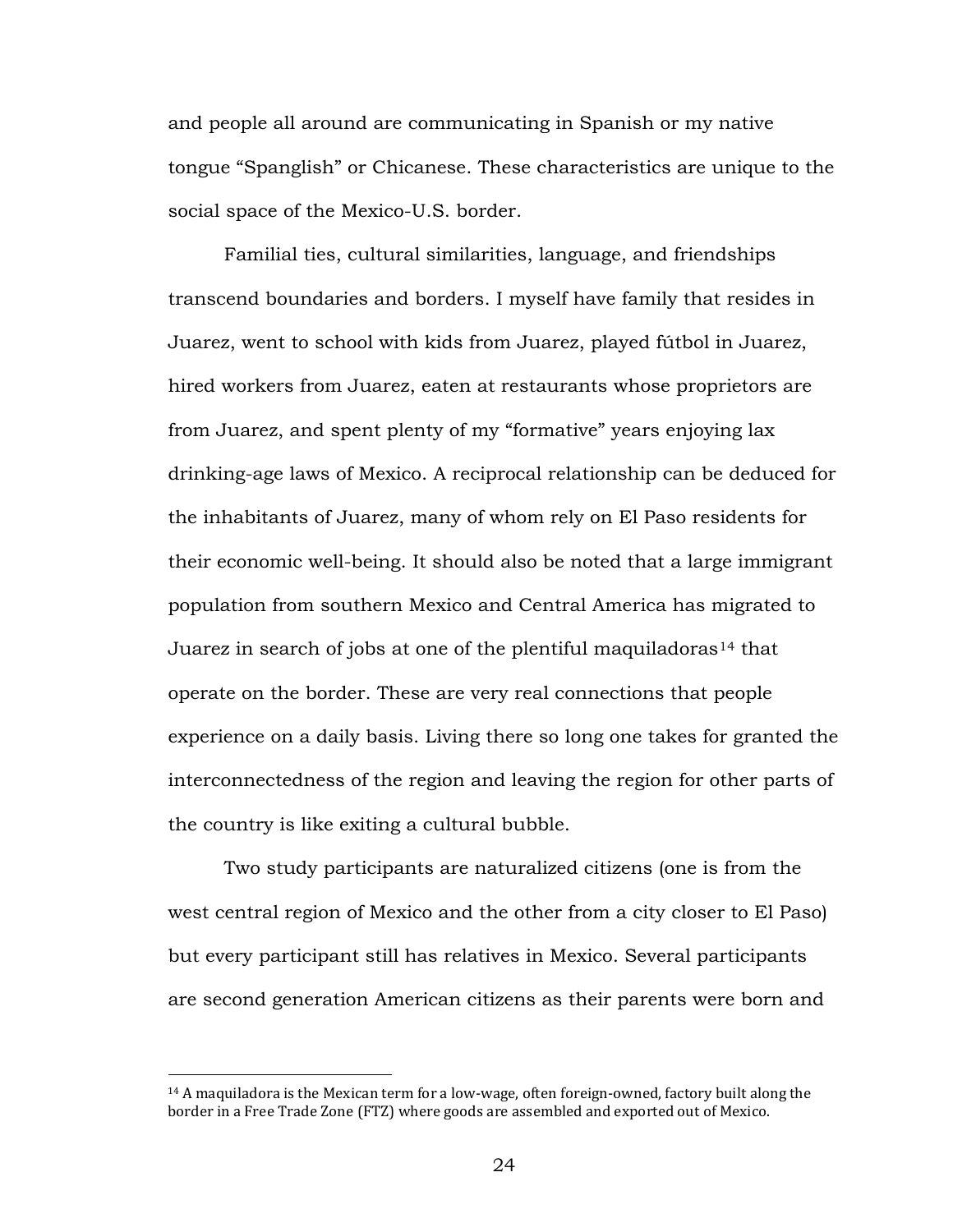raised in Mexico. Though they all have relatives in Mexico, their

relationships vary widely:

I do have relatives in Mexico. I don't necessarily have family. **–Ricardo**

…I do have a lot of cousins, because now my aunts have passed away. But, I do have a lot of cousins out there. **–Abel**

I keep in contact with them [family in California] but not the ones in Mexico. I've still got my grandparents that live down there, they come out here once in a while and visit… **–Charlie**

Ricardo, a third generation citizen, acknowledges that he has "relatives" in Mexico, but because of social and spatial distance he draws a line (boundary) between "relatives" and "family." Abel is a first generation citizen and still has many cousins who live in Mexico, but he informed me he no longer visited or had contact with his relatives in Mexico after his aunts passed away. Charlie, who was born in Mexico, has cut ties with his Mexican relatives. The only exception is his grandparents, who he interacts with only when they come to visit the United States.

Close cultural and familial ties do not mean that conflict or ambiguities do not exist; on the contrary, these close ties create friction just like in real families. The divisions and conflicts that exist are unique to the region, because of its unique history. Class, citizenship, gender, sexuality and religion are only a few relevant categories that breed conflict (Vila 2000 & 2005). Statistics paint the economic and educational challenges the region faces.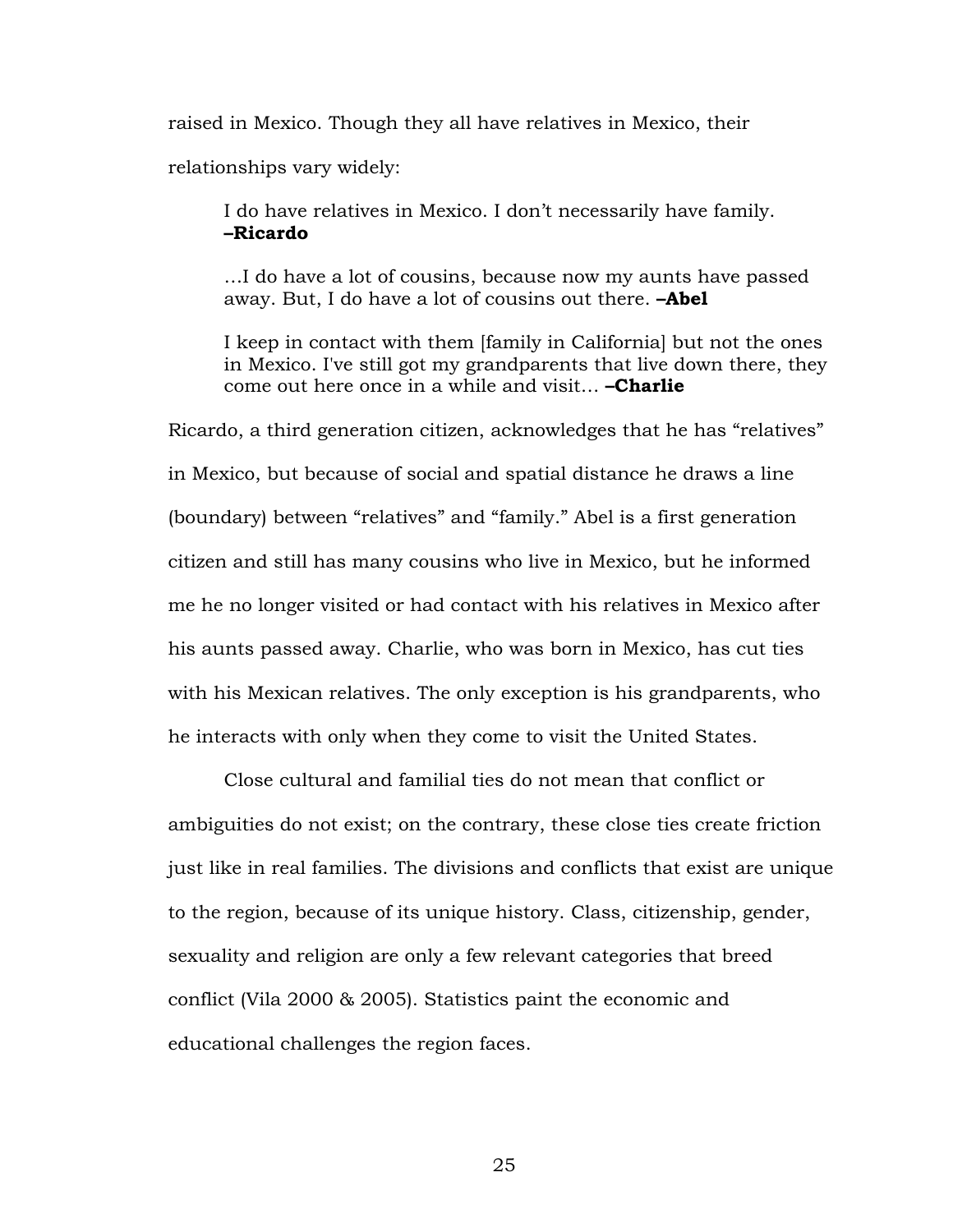# Borderland Statistics

A look at newer statistics from the 2010 U.S. national census highlights the unique demographic, economic, and social characteristics of the El Paso region. I specifically focus on El Paso County, TX for the purposes of this thesis and all participants are agents working in this sector. Moreover, all participants with the exception of one are from the region. El Paso is unique compared to other large border cities such as San Diego because it actually sits on the border with its Mexican counterpart. The two cities are separated by only a few dozen meters of empty land that acts as a buffer between Mexico and the Rio Grande River (Figure 2).



Figure 2. A nighttime photo of El Paso and Juarez taken from space. From: http://heartofcampus.files.wordpress.com/2010/06/nasa-juarez\_el\_paso.jpg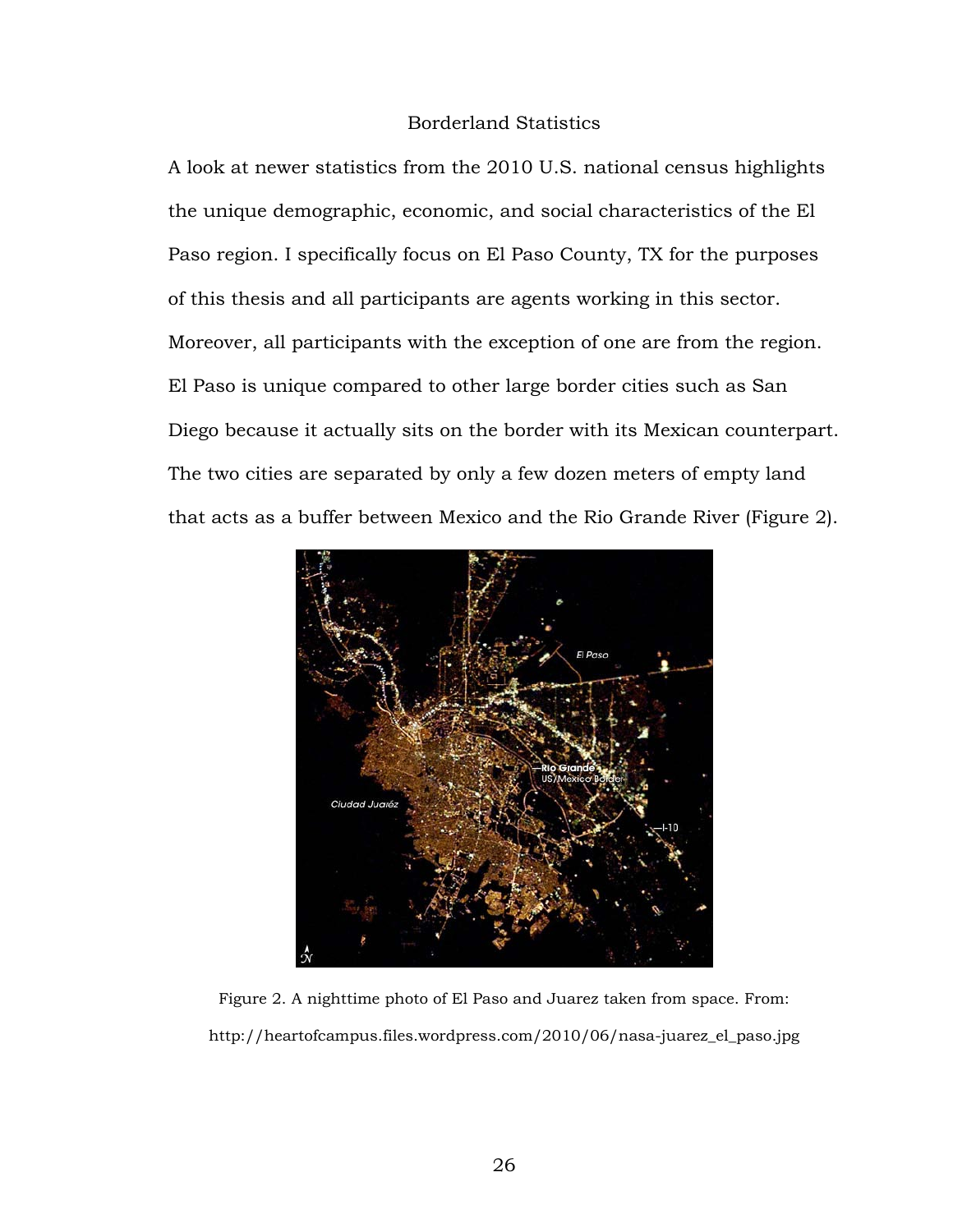Like most borderland statistics these statistics are flawed as the census has historically underestimated the population of the region due to the high proportion of undocumented immigrant residents, who often do not participate for fear of government reprisal (Woodrow-Lafield 1995).

The overall population of the region is numbered at 800,647; however, this is does not take into consideration the tens of thousands of refugees and migrants that have fled Juarez and the surrounding areas because of a drug related violence in Mexico (Martinez 2010; Rice 2011; U.S. 2010 Census). Of the 800,647 counted citizens, 82.2% are Hispanic and 76.6% are of Mexican origin; in contrast, in San Diego County 28.8% of the population is Hispanic, with 24.9% claiming Mexican origin (U.S. Census 2010 American Community Survey). In El Paso County 25.8% of the population speaks English only at home; 74.2% speak a language other than English, predominantly Spanish (U.S. Census 2010 American Community Survey). Of the total population 26.6% are foreign born and of those that are foreign born 57.5% are not naturalized citizens (this statistic is almost certainly an underestimation) (U.S. Census 2010 American Community Survey).

The border region has historically been an economically depressed region (Barrera 1979; Martínez 1994; Vélez-Ibáñez 1996)**.** This fact has changed little today. The median household income in El Paso County is \$36,015 versus \$66,715 in San Diego County and \$50,046 for the United States (U.S. Census 2010 American Community Survey). In El Paso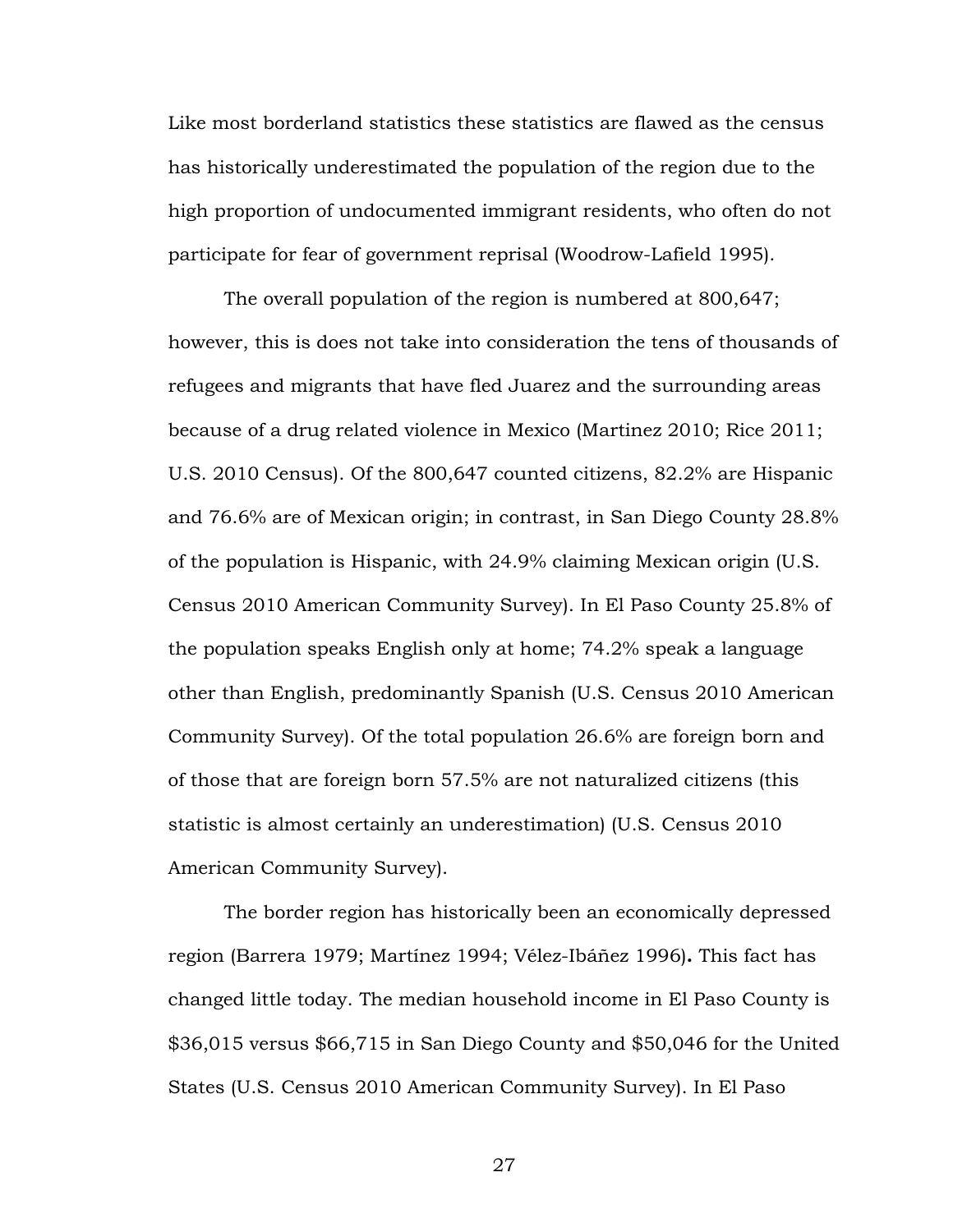County 20.7% of households live under the government stated poverty line whereas the national rate is at 11.3% (U.S. Census 2010 American Community Survey).

Following class related characteristics, lower income equates to lower educational attainment rates (Bourdieu 1984; Ortner 1998 & 2003). The percentage of El Pasoans who finish a bachelor's degree is 13%, while the national average is 17.7% (U.S. Census 2010 American Community Survey). High poverty rates in concert with lower educational attainment rates culminate in poor employment choices for most residents. As of March 2012, the El Paso city unemployment rate was holding steady at 9.6% compared to 8.2% nationally (El Paso City Office of Economic Development; Bureau of Labor Statistics).

The lack of well-paying jobs in El Paso is one of the major reasons the Border Patrol is seen as such a positive and lucrative option for many residents. Seven of the top regional employers are call centers (strategically located to employ bilingual low-wage laborers) and the second largest private employer is Wal-Mart (notorious for low wages and poor benefits) (El Paso Office of Economic Development). A push to increase the number of Border Patrol agents made good-paying government jobs available to a population in need of stable, good-paying occupations. This is where the story begins for many of the Mexican-American BP agents.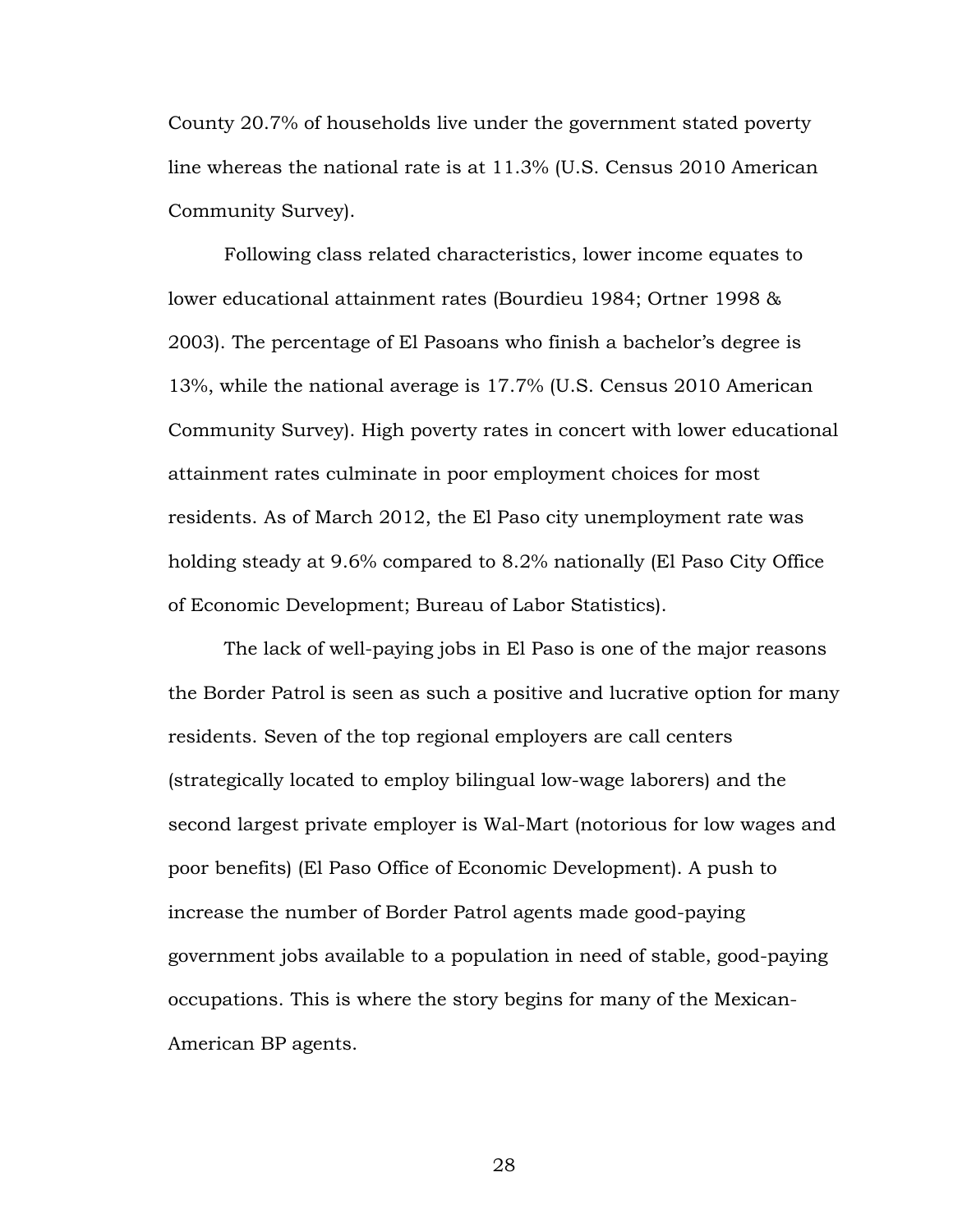After the attacks on September 11, 2001, there was a move for greater security in America, particularly on the border, which was represented as porous and weakly guarded (Hernández 2010). In 2003, the U.S. Border Patrol was transferred over to the newly formed Department of Homeland Security and President George W. Bush mandated an increase of agents, bringing the total to 18,319 by the end of 2008 (Hernández 2010). As a result the U.S. Border Patrol is now over 52% Hispanic (Pinkerton 2008). Therefore, the agency engaged in a recruitment surge, providing a good opportunity for border residents, as the job requires no college degree and limited work experience.[15](#page-34-0)

The agency has increased its efforts to recruit Hispanic agents because it is more cost effective (personal communication with Border Patrol supervisor). Recruits fluent in Spanish are no longer required to take Spanish in the academy, making agents ready for the field a full 30 days earlier than their English only coworkers. Not only do Hispanic agents save the government millions of dollars on training, but the state also gains a force of Hispanic agents that actively enforce the illegality of people of their own ethnicity.

There is a general sense among conservatives that the rising Hispanic and immigration population represents a threat to White hegemony (Hernández 2010). For example, the discourse of nationalism

<span id="page-34-0"></span><sup>15</sup> For Border Patrol Basic Qualifications:

http://www.cbp.gov/xp/cgov/careers/customs\_careers/border\_careers/application\_process/basic\_ requirements\_for\_bp.xml.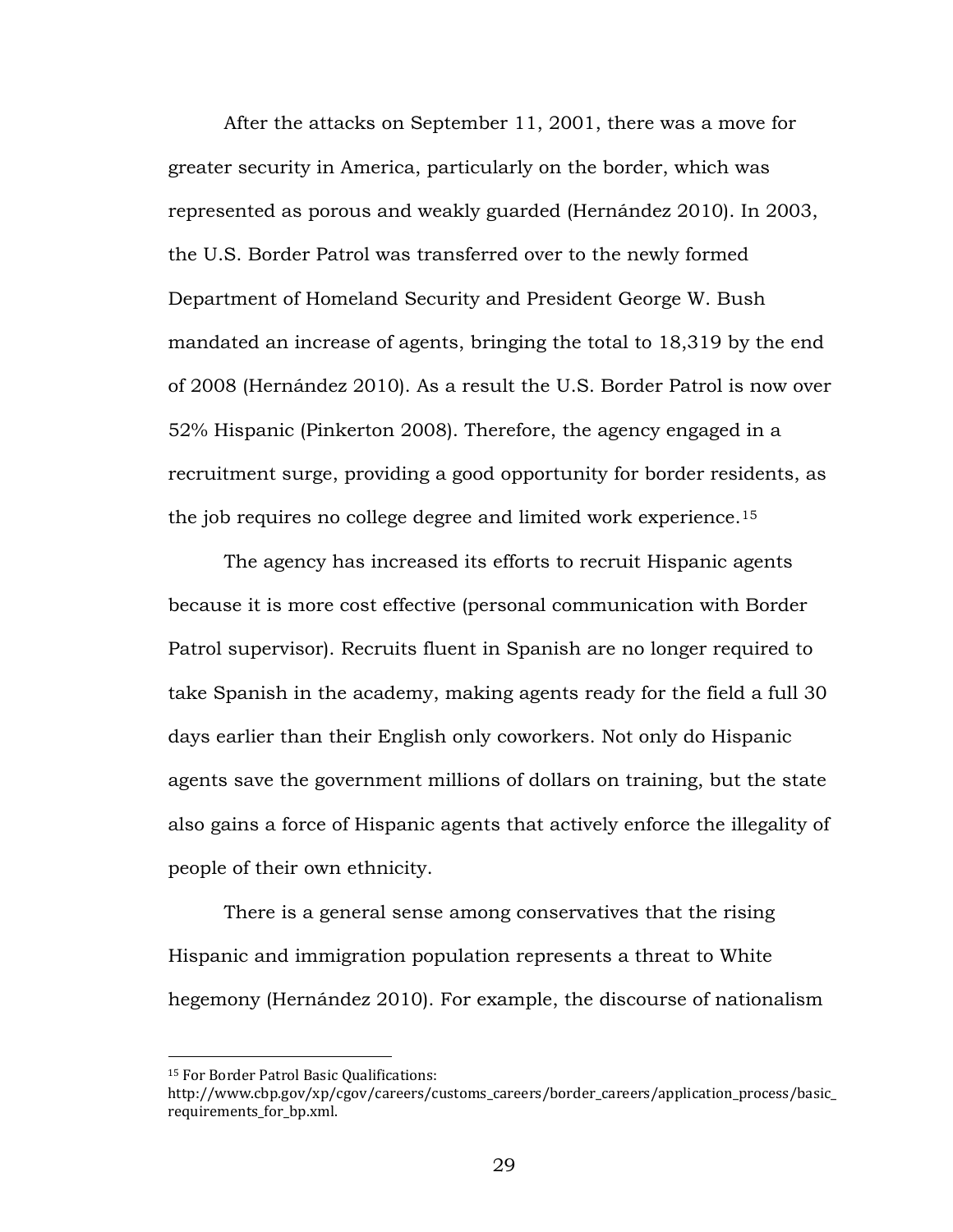and xenophobia is present all over the internet and airwaves, with whites raising alarm of what has been coined "the browning of America" (Rivera 2009; Rodriguez 2002). Right-wing conservatives have used the threat of immigration and rise of Latino/a populations in the U.S. to pass draconian laws in several states in the country, giving police officers the responsibilities of a BP agent. Some laws have gone as far as to ban Chicano Studies in southern Arizona, asserting that such classes are a vehicle for radical anti-white and anti-government discourse. Their overall goal is to exploit an image of racial instability and a weakening of "American" values and life ways.

Michael Omi and Howard Winant's (1986) work posits that during periods of racial instability governments work to return equilibrium to the social system. These reactions take many forms as we can discern from the history of Civil Rights movement, but the end result is often the state's concession to minority demands, although these concessions are watered down versions of the demands of the group in question (Omi and Winant 1986). The battle to maintain equilibrium can be seen today as the government moves (albeit incrementally) to "solve" perceived problems such as immigration.

By actively recruiting more Latino/a agents, the state is able to construct new social and economic boundaries between Mexican-Americans and Mexican migrants. More importantly the government and their big business contributors use BP agents to maintain control of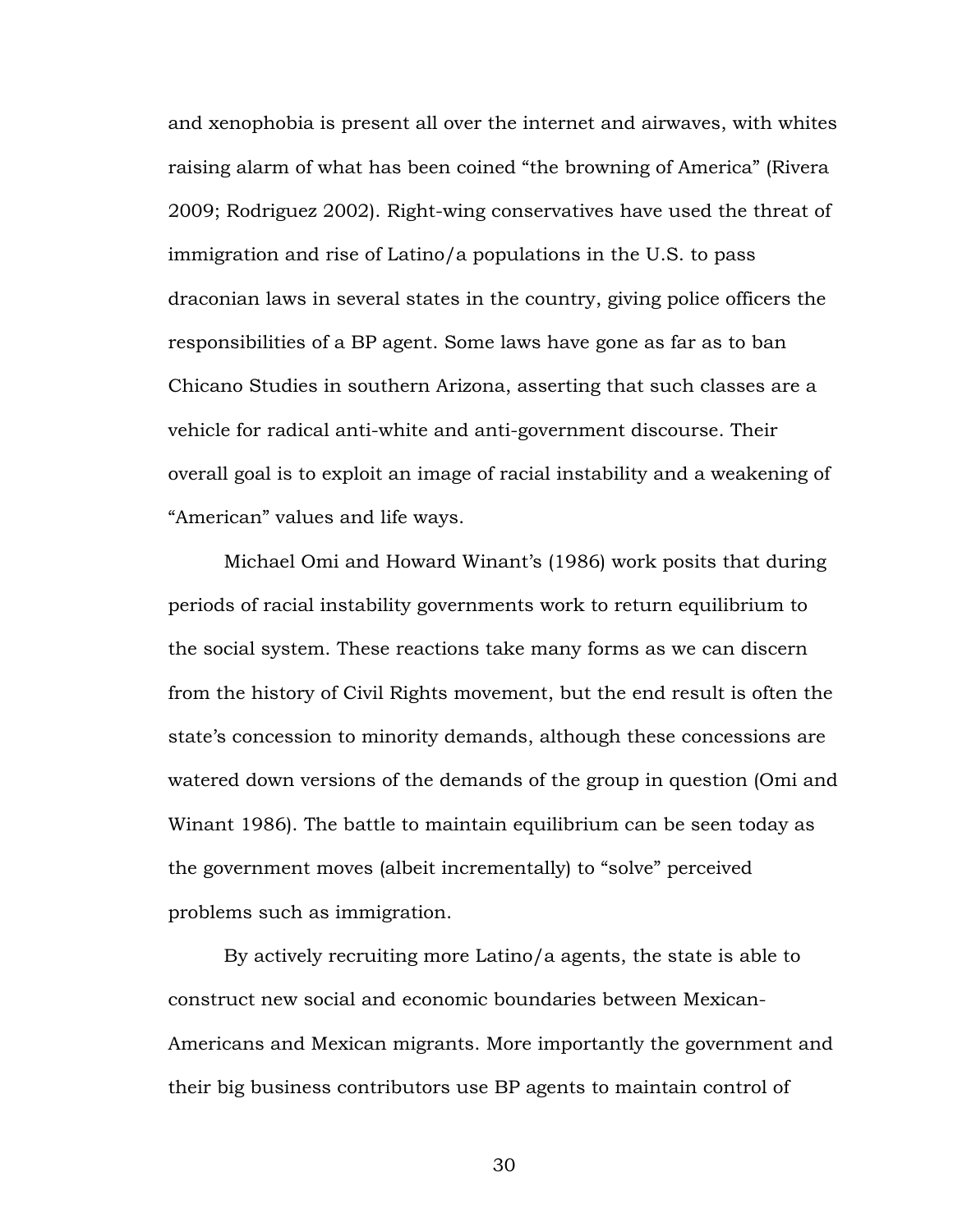migrants' labor. In this way the United States is able to maintain the status quo while simultaneously creating a rift between immigrants and their most vocal proponents, Mexican-Americans. As Hernández (2010) asserts, all BP agents embody a site of political disenfranchisement, economic inequity, and social suspicion with the United States, which creates a real fear among migrants of BP agents. Pitting individuals of similar backgrounds and histories against each other is not a novel strategy.

European whites used mulattoes to insulate themselves from blacks in colonial Cuba (Martinez-Alier 1974). Mulattoes were allowed greater degrees of social and economic freedom, creating a class disconnect between themselves and the lowest on the social ladder blacks. In this way the white superordinates were able to buffer themselves from backlash posed by black subordinates. Martinez-Alier states that:

the possibility and the existence of racial mixture provided a safety valve for the system [of subordination] by creating an intermediate group, the mulattos, whose allegiance to the blacks' cause was often minimal. It was those blacks that were frequently the most rebellious; whereas among those that pursued fugitive slaves, for instance, one could find many mulattos. (1974:39)

This historic analogy is appropriately applied to the immigration issue in modern day America and the class boundary that may become more pronounced to Border Patrol agents on the border.

Through the cooption of Mexican-Americans the U.S. government is able to create such a buffer, offering not only economic and social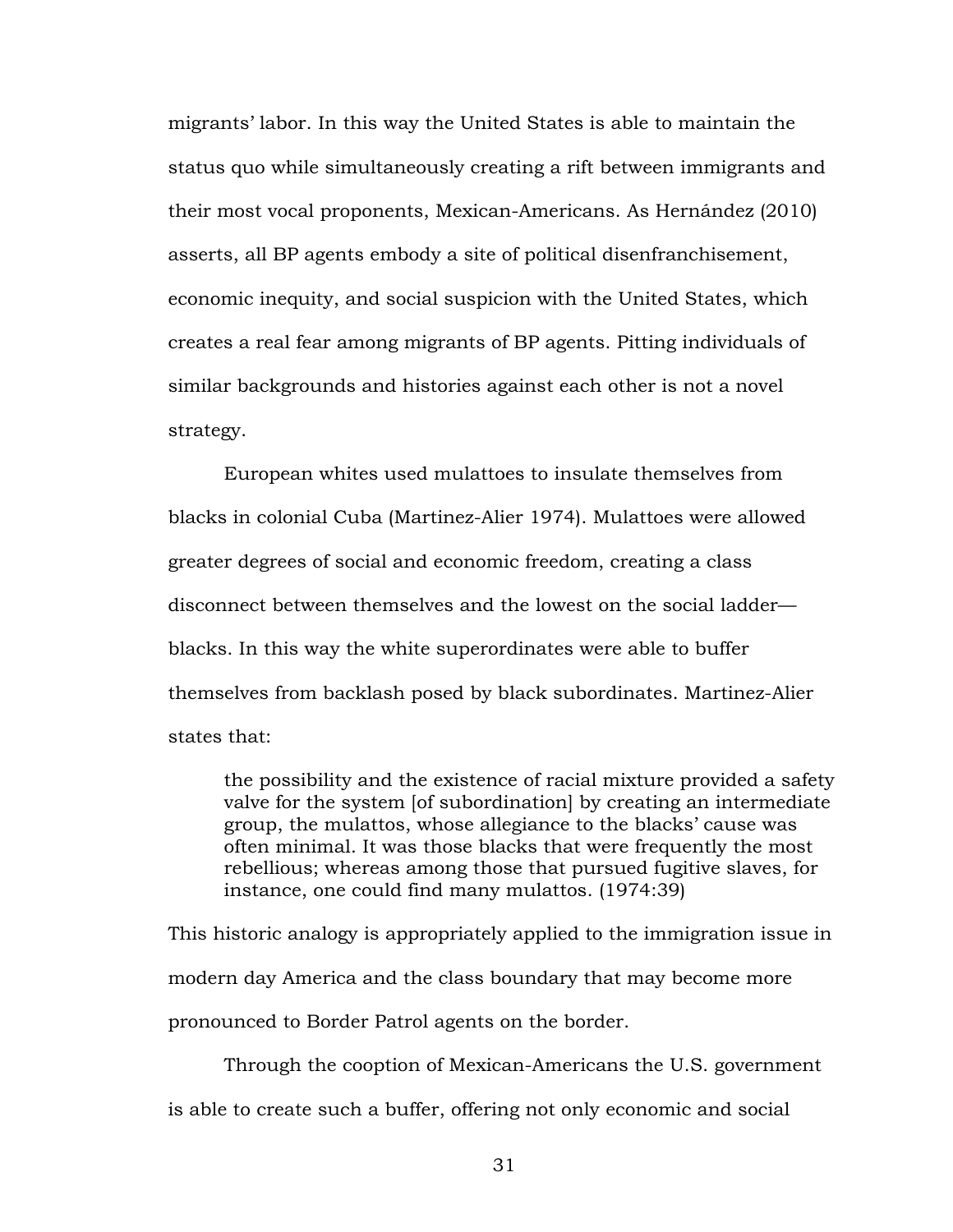mobility (e.g. the possibility of being middle-class or symbolically white), but also the ability to wield power. Only this time the divide is not primarily linked to skin-color or race, but to citizenship.

# Methodology

This study utilized ethnographic methods including participant observation at locations outside of the work environment (with the exception of Tanya) and twelve semi-structured in-depth interviews. Data collection methods and protocols were approved by the University of Nevada, Las Vegas Institutional Review Board.[16](#page-37-0)

I initially intended to use quota sampling<sup>[17](#page-37-1)</sup> to recruit my participants, but rejected that method due to constraints in the field. Chief among them was that I could not convince enough agents to participate. Concomitantly, Border Patrol management rejected several requests for access to agents in the field for a ride-along. Agents were very apprehensive about speaking with me as they assumed that because I was from academia I would be adversarial and challenge them on every issue. Basically they feared the "bleeding heart liberal" that would not listen and understand their experiences. Therefore, I changed my sampling method to a snowball sample and utilized key participants within the Border Patrol (Bernard 2006).

 $\overline{a}$ 

<span id="page-37-0"></span><sup>16</sup> Protocol Title: Gatekeepers of Emotion: Mexican-American Border Patrol Agents Negotiating Emotional Labor and Identity Protocol #: 1005-3455

<span id="page-37-1"></span><sup>&</sup>lt;sup>17</sup> Quota sampling involves deciding how many subgroups there are within a population of interest, in this case male and female (Schensul et al. 1999: 124-25).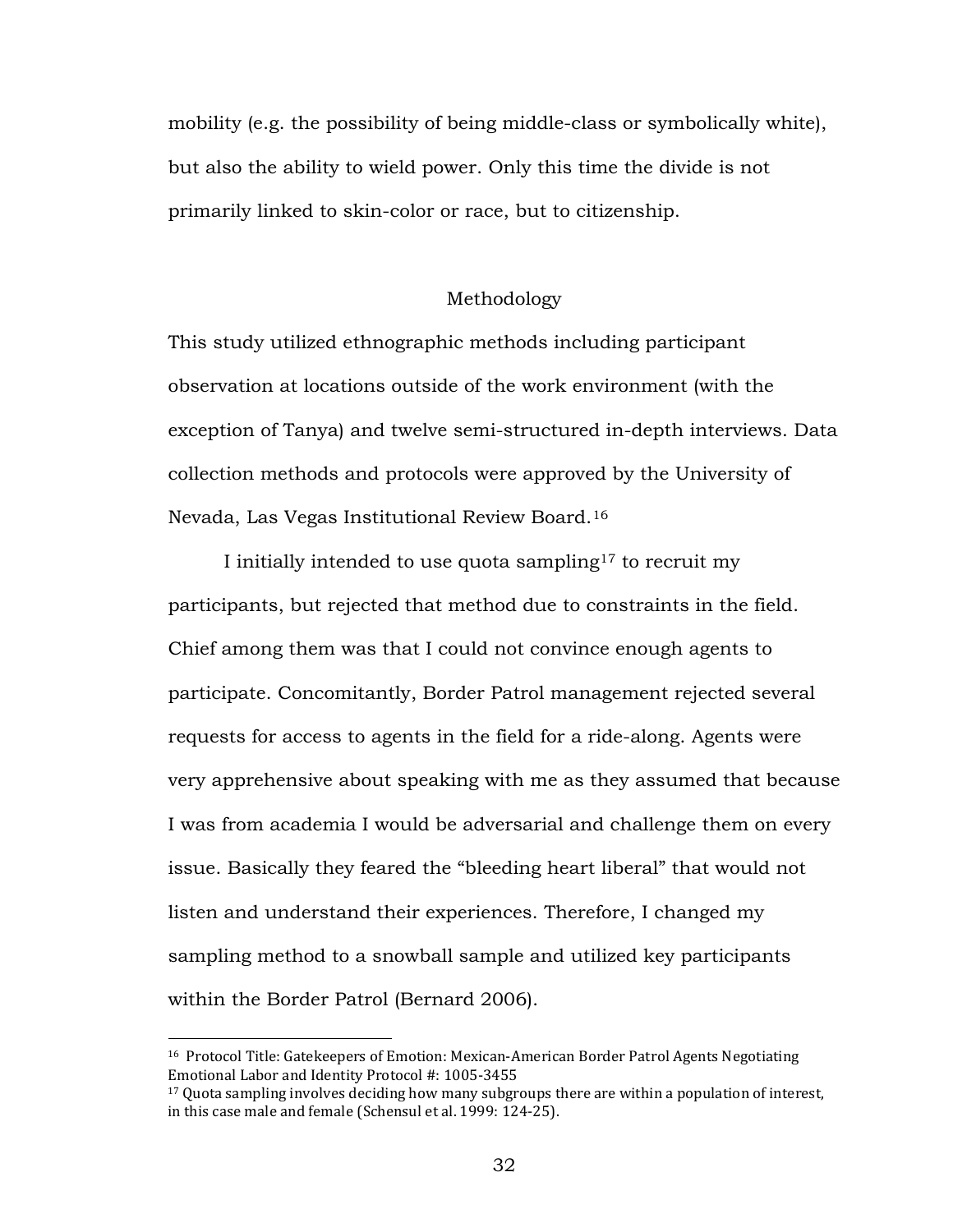With the help of two key participants, both current Border Patrol agents whom I have known for many years, I was able to recruit three individuals who then helped me recruit the remainder of my participants. I was able to recruit and interview a total of seven agents. I also drew upon contextual information gained from informal discussions with several Border Patrol agents that I have known for many years, including family members and longtime friends. In-depth interviews comprise the bulk of data, because narratives are essential for understanding how agents perform identity and how my participants feel about their duties. My interviews followed a "flexible format" and I used a topic guide (See APPENDIX A) to direct the interaction (Bernard 2006; Lofland et al. 2006). After initial interviews I met with five participants for follow-up interviews (See APPENDIX B). The interview topics covered basic demographics, life-history, work, and questions directed at eliciting emotional data. According to Abu-Lughod (1986:34), sentiments can symbolize values and the expression of these sentiments by individuals contributes to representations of the self, representations that are tied to morality, which in turn is ultimately tied to politics [ideology] in the broadest sense. Therefore, by analyzing narratives I could get a sense of their identities, feelings, and the tacit ideologies that frame their duties.

In order to gain a level of background knowledge and develop rapport I met casually with my participants for our participantobservation sessions. Participant-observation is experiencing the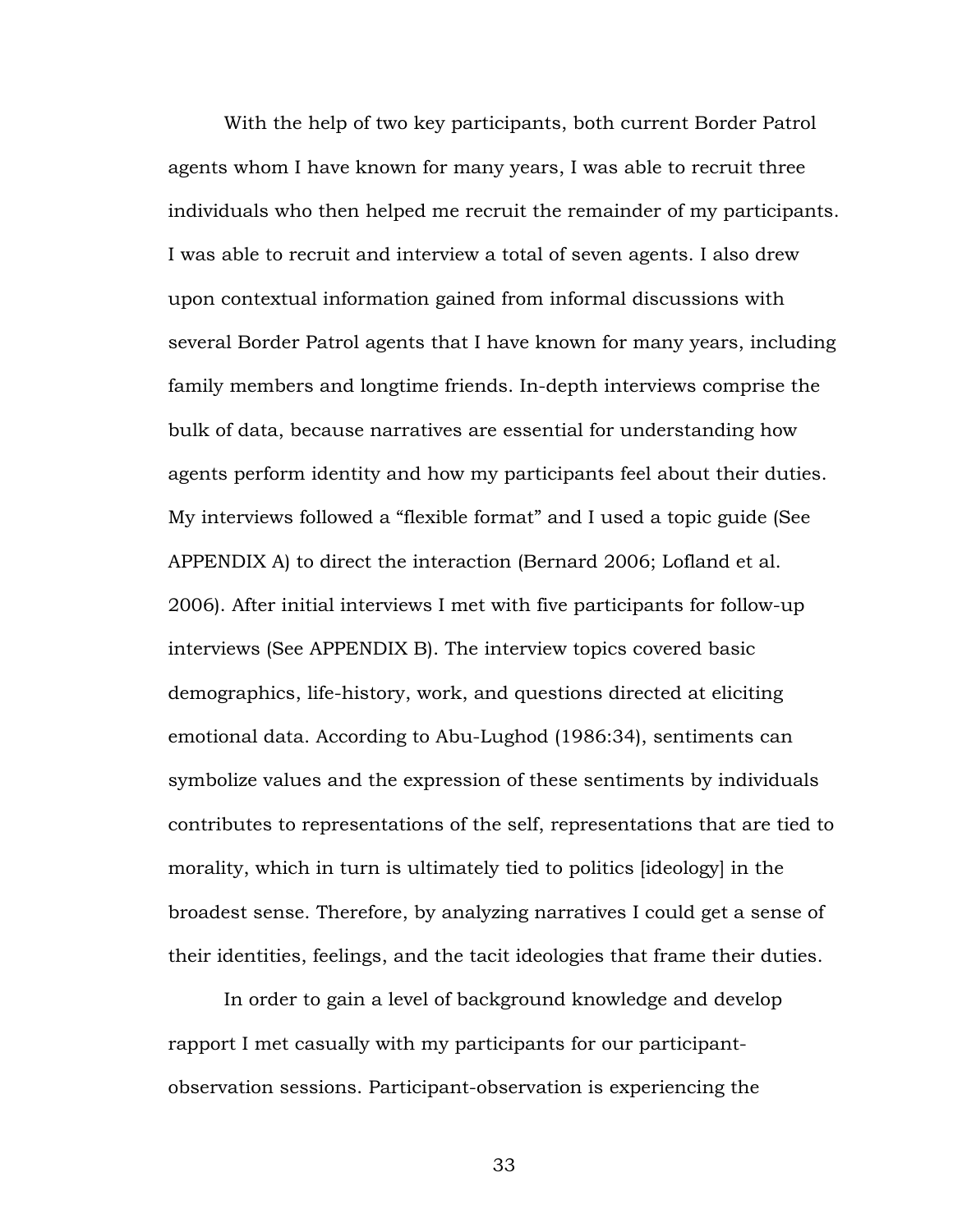conditions and interactions that are commonplace for participants and exploring how they negotiate these experiences. These meetings served as "unstructured interviews" where I encouraged my participants to open up and express themselves in their own terms (Bernard 2006). I would have liked to spend more time with each agent, but accommodating their ever-changing schedules, commitments to family, fatigue after long shifts, and an overall hesitation to have me lingering about, equated to spending less time with them than I would have liked. Unfortunately, the current drug related conflict in Mexico stifled my ability to engage in participant-observation during the workday because the Border Patrol was unwillingly to take on the "liability." It is my personal feeling, based on the current state of government secrecy, that Border Patrol management was unwilling to have its agents engage in research that could expose any doubts regarding their duties and the mission of the Border Patrol.

In order to mitigate a lack of time observing my participants in the field I watched the first season of National Geographic's show *Border Wars*. The show follows Border Patrol agents working along the Mexico-U.S. border as well as Customs agents working the ports of entry (POE). I have confirmed with my participants and other agents I know the relevancy and accuracy of the show and they all assured me that it is a "truthful" depiction of their experiences in the field. The show offered me a window into the daily experiences of agents in the field and the dangers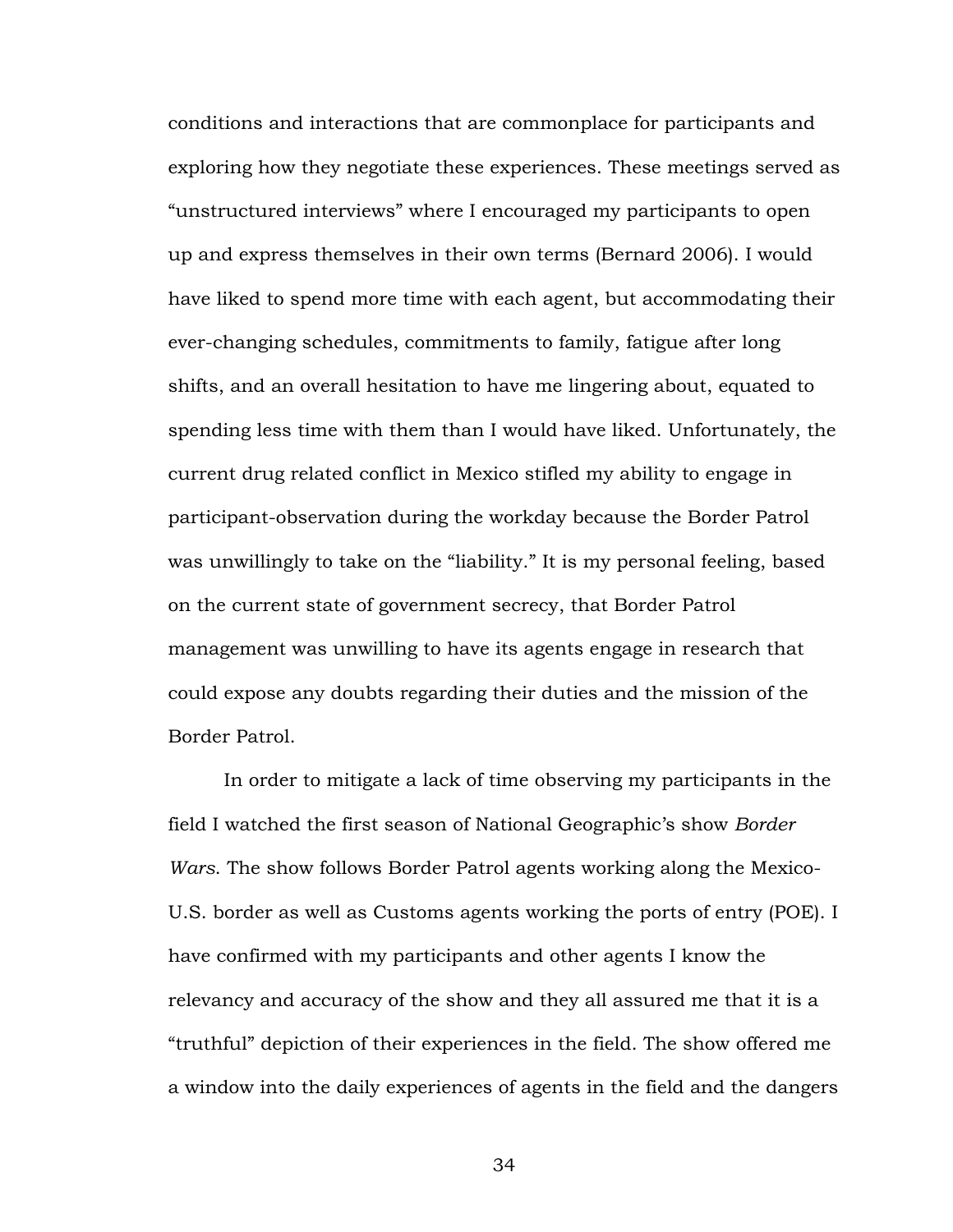they encounter. I must note that the show is officially sanctioned by the Department of Homeland Security; therefore, it is safe to assume that the agents filmed performed their roles accordingly and within the display rules of the Border Patrol and it is likely the public will never see what ends up on the cutting-room floor.

The interviews were digitally audio-recorded and transcribed by a third party company (GMR Transcription) after an approved Transcriber's Confidentiality Agreement was signed.[18](#page-40-0) Data was coded using the principles of grounded theory: a set of flexible analytic guidelines that enable researchers to focus their data collection and to build inductive middle-range theories through successive levels of data analysis and conceptual development (Charmaz 2005:507). Grounded theory is appropriate for my research because by coding the data I was able to infer identity performance, expose occurrences of emotional labor, and explore tacit links to symbolic boundaries. The data was coded using ATLAS.ti 6.2 and grouped into digital files as emergent themes—related to identity performance, emotional labor, feeling rules, and instances of surface- or deep-acting—became apparent.

### The Participants

As the statistics have illustrated, the El Paso border region is significantly poorer and less educated than the national average. With

 $\overline{a}$ 

<span id="page-40-0"></span><sup>18</sup> http://www.gmrtranscription.com/Confidential.aspx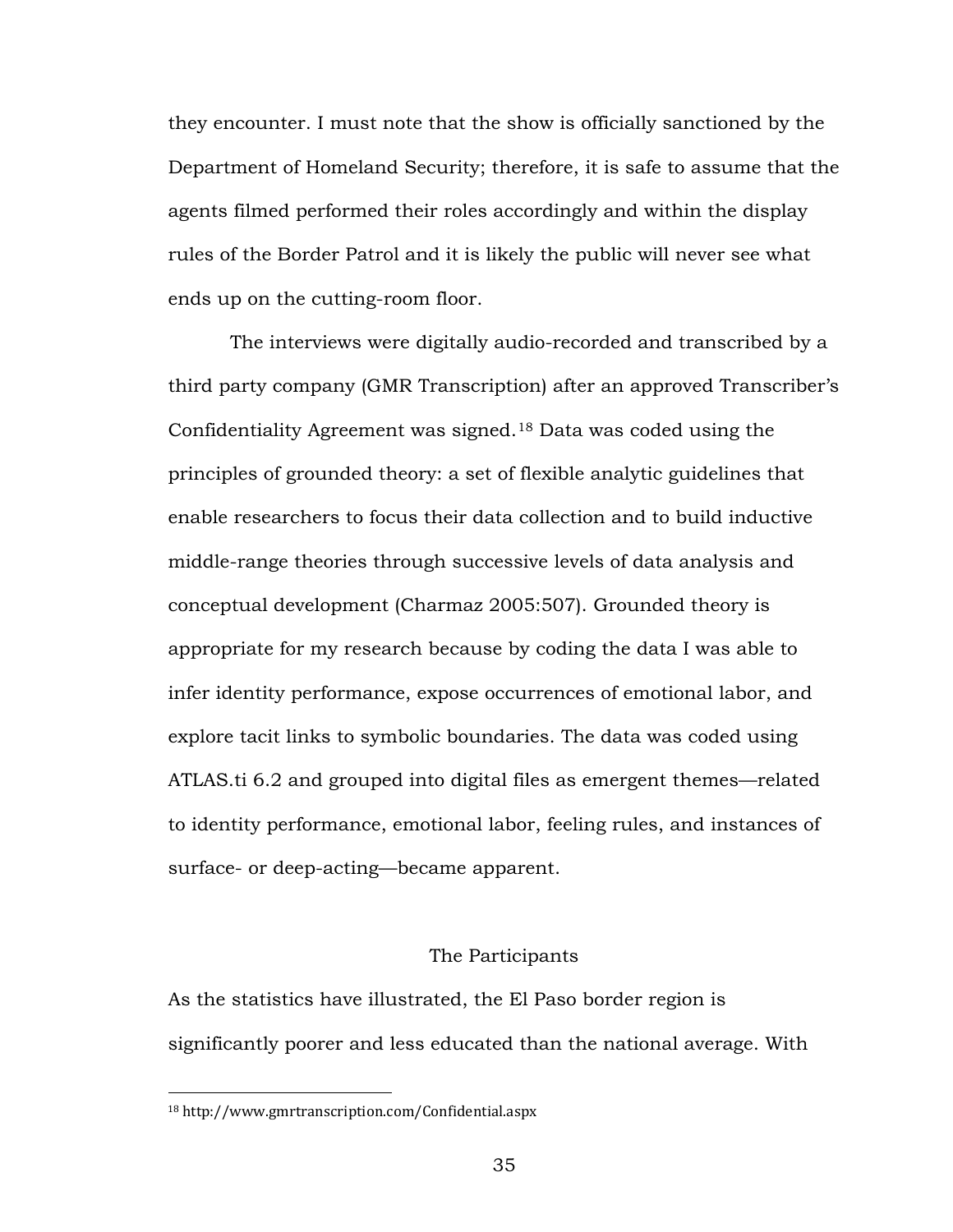this said, the participants of this study are representative in some ways and not in others. All participants in this study came from working-class to lower middle-class income homes. Contrary to border statistics three participants have graduated with a bachelor's or graduate degree, while two others have some college experience. Three enlisted in the military soon after graduating from high school, which is often the only viable option for upward mobility or educational attainment. Even for those with college degrees the Border Patrol is an attractive economic opportunity, given the paucity of comparable salaried careers. The Border Patrol provides the perfect opportunity for upward mobility for an underpaid and undereducated populace.

My sample consists of seven Border Patrol officers: two women and five men. Two are naturalized citizens (born in Mexico) while the others are first to fourth generation U.S. citizens. They range in age from 27 to 39 at the time of their involvement in my study. Six are from the border region and the seventh was born in Mexico and raised in a predominantly Mexican neighborhood in southern California (Hispanics represent the largest ethnic group in the region at 40.57%) (U.S. Census 2010 American Community Survey). Participants have been given pseudonyms to protect their identity. In order to protect their identities my descriptions must remain vague as these agents could potentially experience sanction for their honest opinions.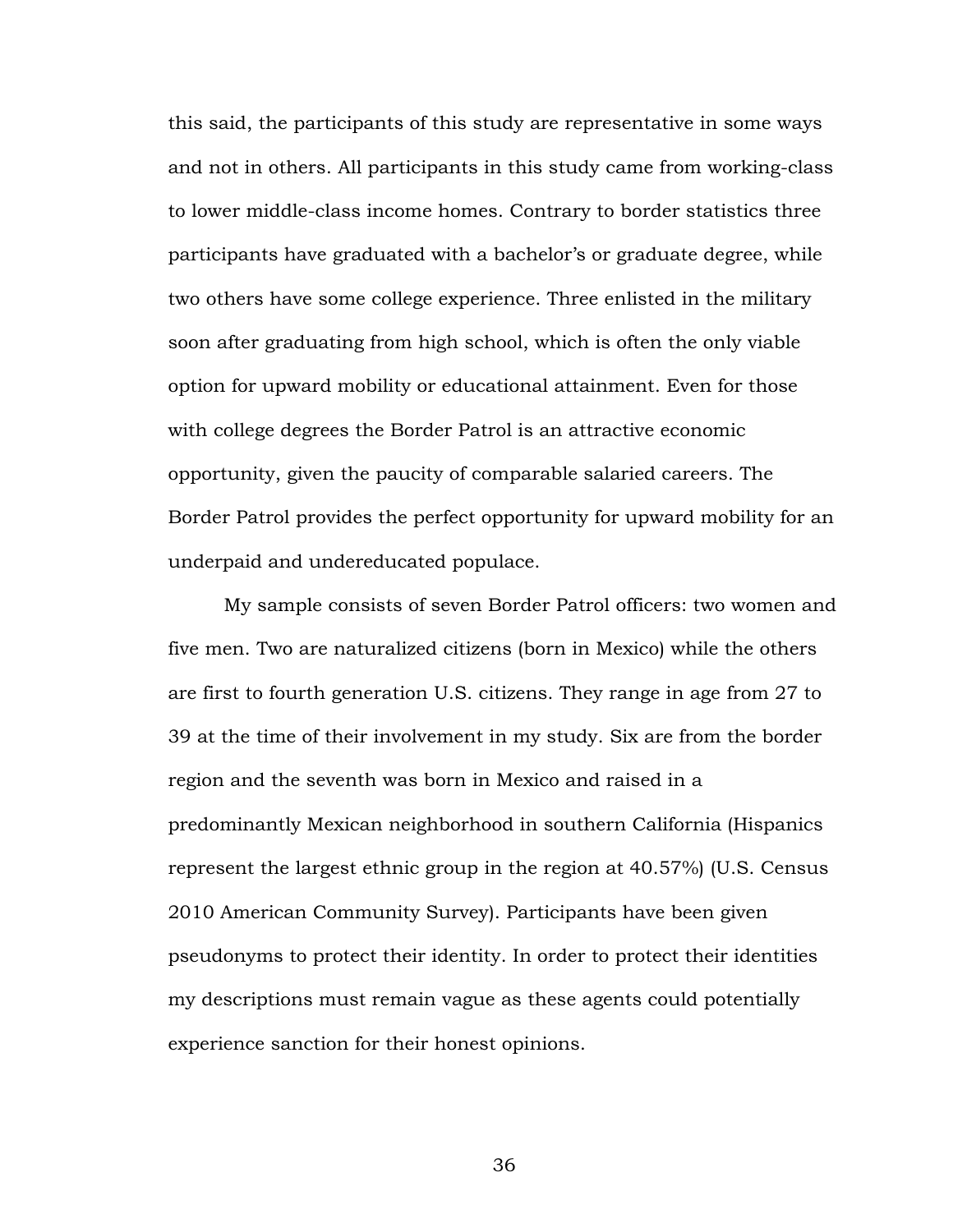I include a brief physical description of each agent as I feel it is important to help the reader visualize the way in which agents perform their roles as border guards. Physical presence is an important aspect of interactions with potentially dangerous individuals. The more intimidating an agent can make his/her presence felt, the more likely he/she is to reduce the chances of actual physical or violent confrontation, ensuring everyone goes home safely at the end of the day. This has particular relevance for the women of the study, who are at a physical disadvantage in relation to the perceptions that favor masculine qualities over the perceived weaknesses of femininity.

Abel is in his early thirties and I have known him since I was a youth. We grew up together and attended the same school for a time. We lost touch after I left for a private high school and had spoken maybe twice since I contacted Abel about my project. Because of our previous relationship he was open and candid with me about his experiences in the Border Patrol. Despite our previous familiarity I believe that Abel's participation was warranted, because as I have expressed in Chapter 1, I am not attempting to generalize the experience of all Mexican-American BP agents, but instead to collect and analyze narratives in order to develop a framework in which to understand identity performance and feelings. In this case our previous relationship meant he was more comfortable speaking honestly and frankly.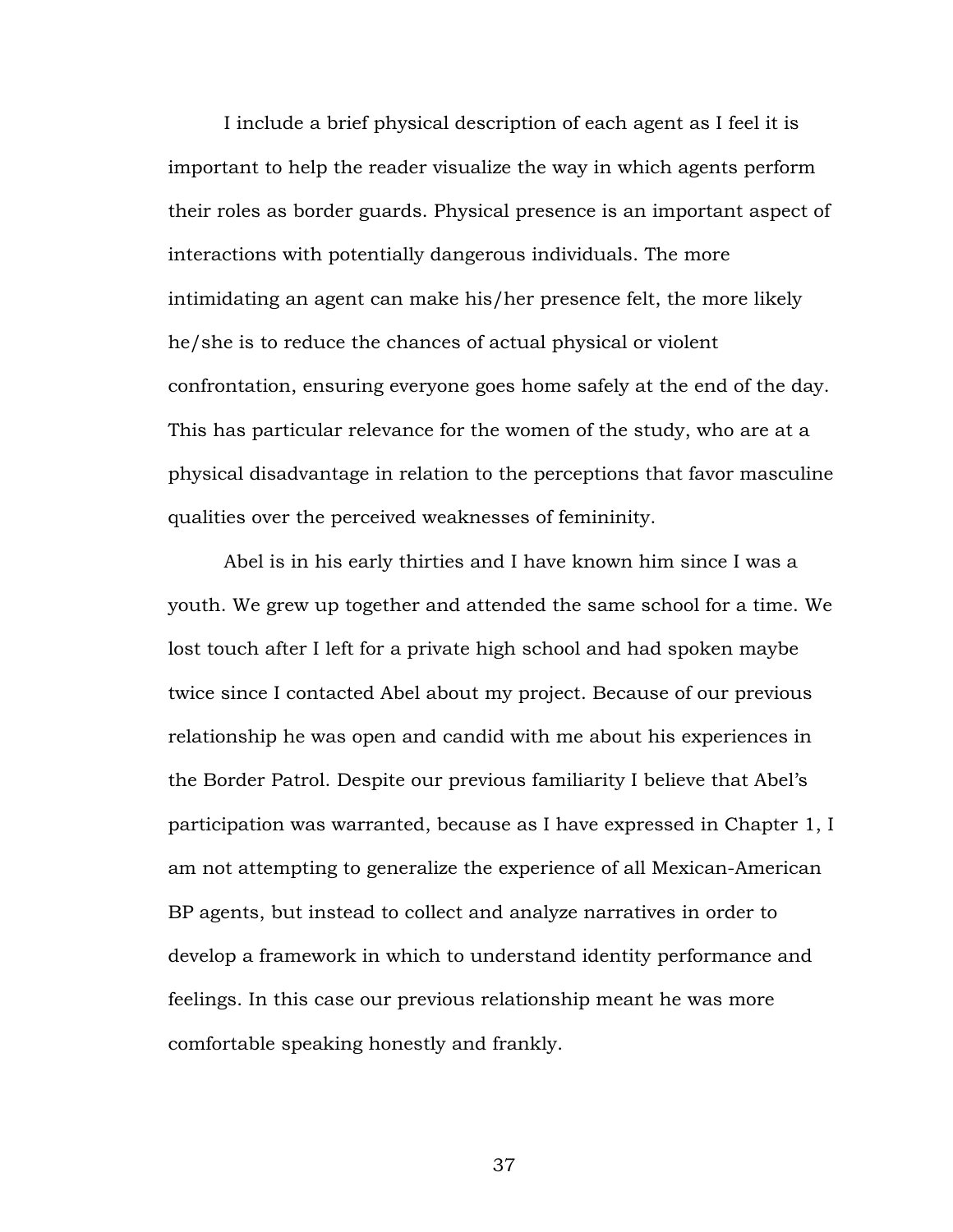He is approximately 5'9" with an athletic build, a moderate brown complexion, and a military style haircut. He has been married for several years and has young children. Abel is a first generation American, as both of his parents were born in Mexico. His father gained his citizenship early on, but his mother did not earn her citizenship until later in life. He was raised in a working-class neighborhood (middle-class according to his estimation, but not according to standards outside of the border region; something I will touch on in Chapter 3). Abel joined the military a year after finishing high school and in service to his country he proudly served more than one tour in Iraq and is still a member of the National Guard.

He joined the Border Patrol after returning from his military service with the blessing and favor of his family. Becoming a federal agent provided Abel with the financial security to care for his family and provided him an occupation where he could apply his military training. Abel works in a more remote station within the El Paso sector where most field work occurs in remote desert and mountain regions. The border fence does not provide coverage for a large portion of this part of the border and agents in this area must often work without the benefit of back-up nearby. Both interviews and participant-observation occurred at his home.

At 6', Felipe is tall for the border region and is likely taller than most migrants he encounters. He has an athletic build, light brown skin,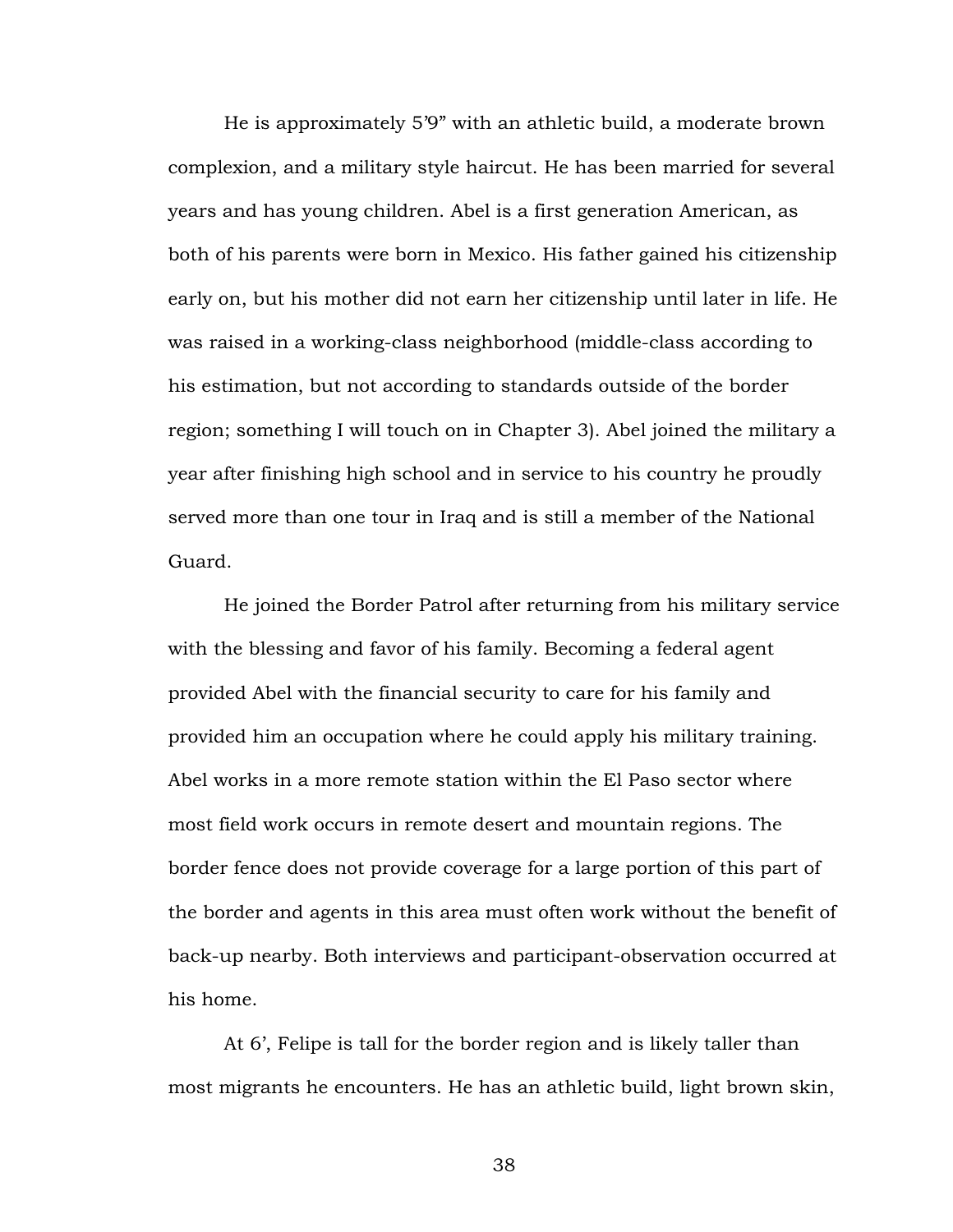and closely cropped hair. He is in his late twenties and was born in a small working-class community in southern New Mexico. Both of his parents were born in Mexico and emigrated after their marriage, making him a first generation citizen. His family has a history of working in the Bracero Program in the 1950s and 1960s when they could not make ends meet in Mexico. Felipe still has family that lives in Mexico. He earned an undergraduate degree in Criminal Justice. His intelligence is evident as he is very articulate and was able to speak critically of his time with the Border Patrol. He is married and has young children.

Felipe, although hesitant at first, was very willing to work with me and I was able to spend the most time with him. I spent time with him and his family on his days off and conducted both interviews at his home. His willingness to open up was refreshing and a reflection of his experience as a college graduate, as he understood the importance of academic research. He also wanted to give his perspective on his job and to shed light on misconceptions about the Border Patrol and its agents. Felipe has known for most of his life that he wanted to go into law enforcement as he admits he was enamored by the flashing lights and gadgets at officers' disposal. He joined the Border Patrol, after a short stint with a local police department, in order to have a potential stepping stone into other federal agencies, and to secure financial stability for his growing family.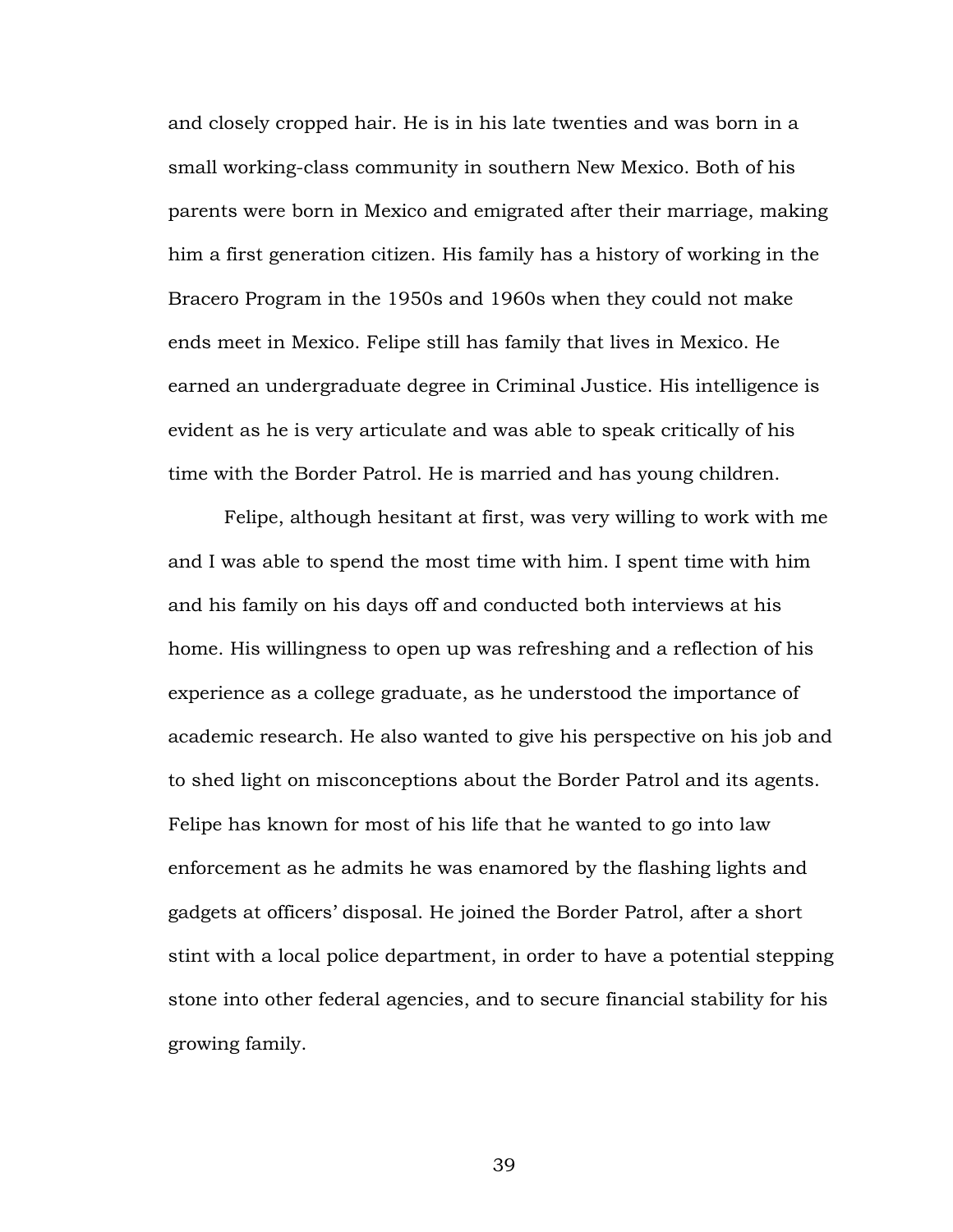He lives in a new middle-class neighborhood and works in a more urban station than most of my other participants. This means he spends most of his time "sitting on an X", or he sits in his vehicle on the south side of the border fence and watches for any signs of movement or attempts to cross the border within his given section. This strategy was first employed in the 1990s by then Chief Border Patrol Agent Silvestre Reyes of the El Paso Sector, who is now an established congressman from the same district.

Ricardo is in his mid-thirties, married (although was temporarily separated at the time of our contact), and has young children. He is of average height (approximately 5'9"), of moderate build, and has a light brown skin tone. Ricardo has an amiable temperament and is quite gregarious. He was born and raised in El Paso by his parents and is a third generation American on his maternal side. They both worked in a professional capacity allowing for a comfortable lifestyle. In his youth he lived in a middle-class neighborhood. He excelled in school and earned an academic scholarship to a public university.

He returned to El Paso without finishing school in order to help his mother who was struggling to make ends meet. Ricardo joined the Border Patrol after several years of working as a manager for a retail store. It occurred on a whim after his wife saw a recruiting billboard for the Border Patrol. Ricardo took the test and the rest is history. Although he never thought to join, he does like the economic benefits he has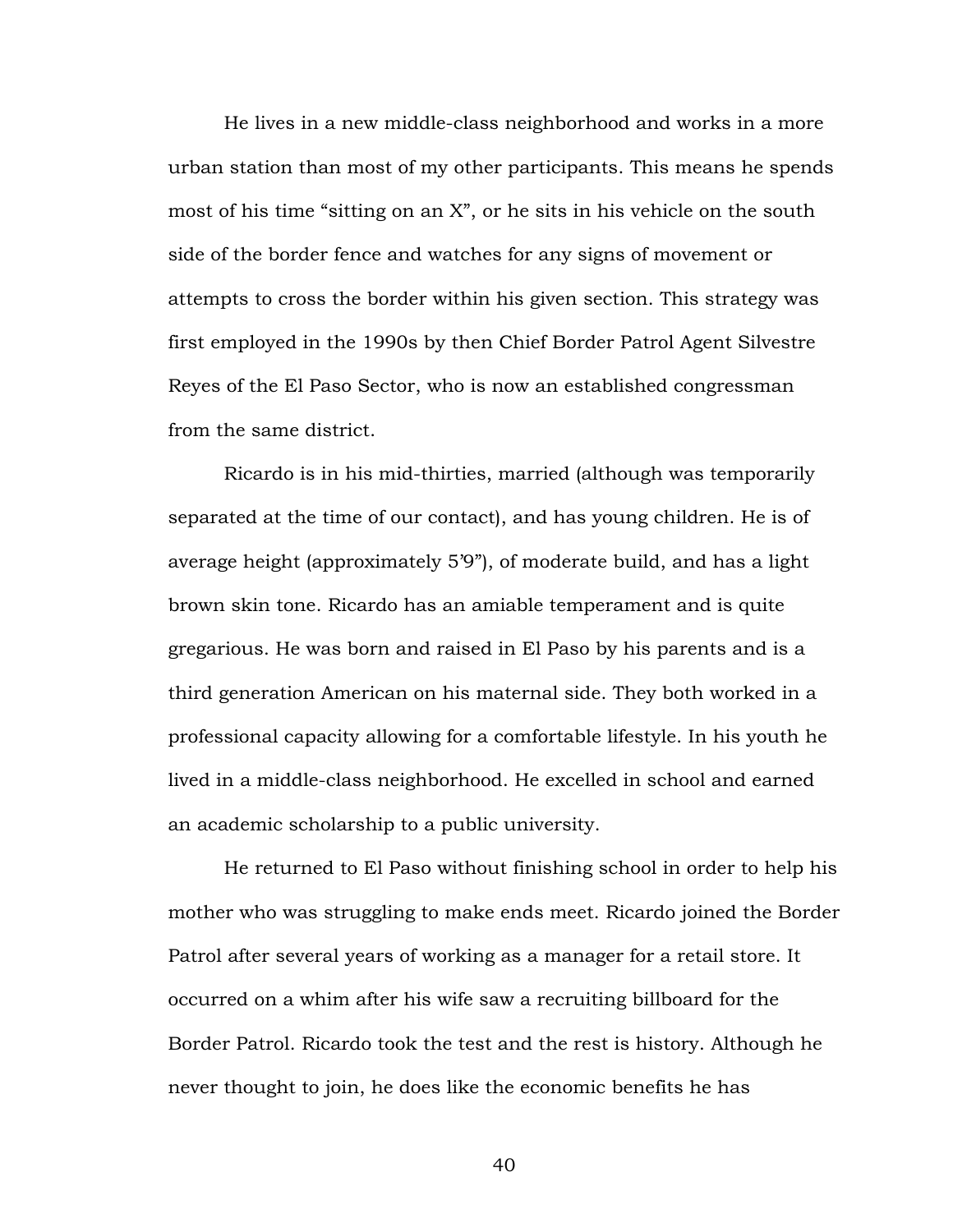acquired, and the duties of his job. He works in a station just outside of El Paso in a more rural farming community that is flush with undocumented migrants.

Rosa is in her late twenties, petite, with shoulder length hair, and a light brown complexion. Rosa was shy and hesitant to say much the first time we met, but opened up after we developed rapport. Rosa was born and raised south of the border until her teens when she moved to another southwestern state. She returned to the border region after graduating from high school and attended a local college for a short time. Her parents still live in Mexico and Rosa visits them as often as she can, although it has grown more dangerous over the past few years.

Rosa joined the Border Patrol almost by accident. Originally she believed that she was taking the test for U.S. Customs, but quite to her surprise she was offered an opportunity at the Border Patrol. Her mother was somewhat hesitant for her to join because of the dangers associated with the job, but it didn't deter her. She works in a station located in a rural community.

Tanya is 5'8'', lanky, but strong, with hair she keeps back in a tight ponytail. She is tanned from countless hours in the sun and has a confident demeanor. Born and raised in the region she is a fourth generation American citizen and was raised in a community outside of El Paso city, which has a large migrant community. Although she is certain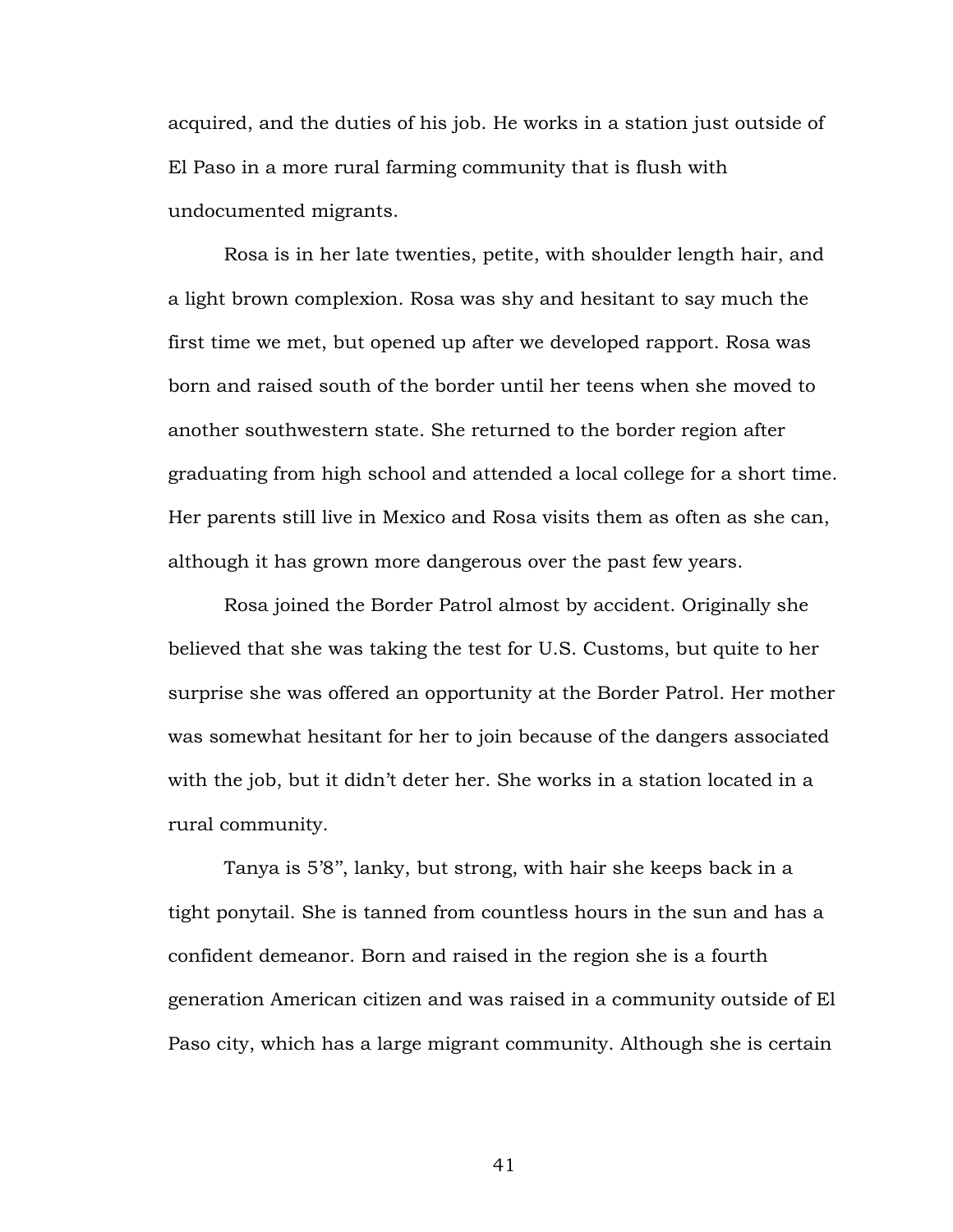she has relatives in Mexico, she has no contact with them. Both of her parents were professionals and had good jobs when she was a child.

She is in her thirties and is college educated. The Border Patrol is a second career for her. She joined because she wanted a new challenge and had friends who were BP agents. For both of my interviews with Tanya we met in her office at a BP station. Given the context of the interviews and Tanya's professional manner, it is my opinion that Tanya dispensed most of her answers strictly along "company" lines. Despite this she was candid about her feelings and experiences as a female agent.

Charlie is about 5'10" with a heavy athletic build, a light brown complexion, and keeps his hair high and tight. He is in his mid-thirties, married and has several children. He was born in Mexico and moved to the United States as a young child, then moved back to Mexico for a short time, and finally settled in the southwest. Both of his parents were born and raised in Mexico and he still has family there. He no longer remains in contact with his Mexican relatives.

He grew up in southern California in predominantly Mexican neighborhoods. After graduating from high school he joined the Marines, where he served for many years. When he returned to the States from his last tour, he applied for the Border Patrol after seeing a recruitment advertisement and after two years of waiting was offered a slot in the academy. For anybody who has met a U.S. Marine the attitude and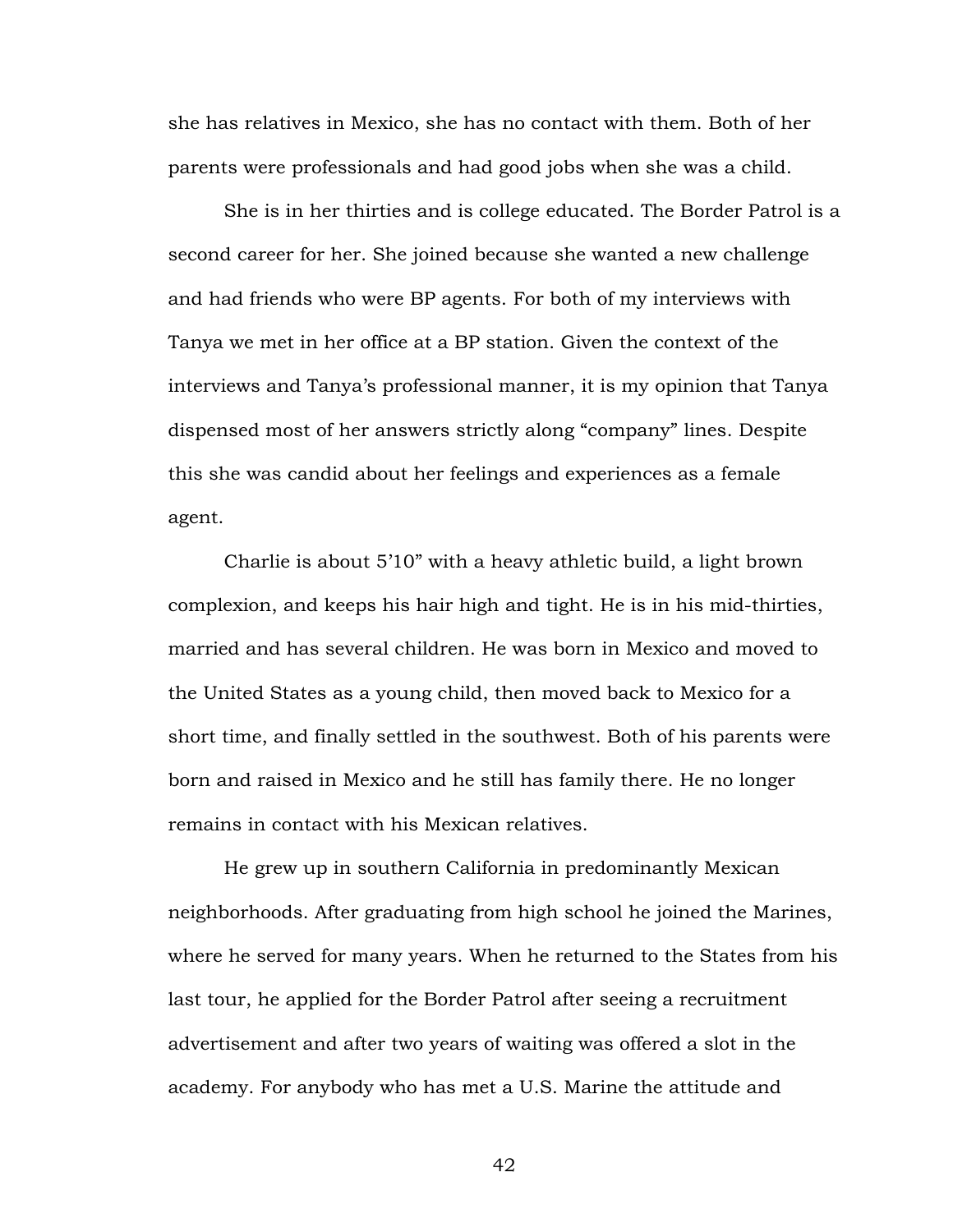demeanor are unmistakable; it is a quiet but strong presence that exudes a palpable confidence. Charlie was friendly, respectful, and answered all of my questions with a grim determination and a "yes sir." I was able to develop a good rapport with him and spent some time with him on the shooting range for our second interview, where he taught me the proper way to handle and shoot a handgun.

Josue was the oldest of my participants in his late thirties; he has been married twice and has young children. He is a first generation American citizen, born and raised along the border in the Valley of Texas, which is on the easternmost portion of the Mexico-U.S. border. He joined the military after high school and with the G.I. Bill was able to get an undergraduate degree. He worked with children after graduating for several years before deciding to join the Border Patrol. Josue joined because he was ready to move on from his first career; his decision was also influenced by family members and friends that were in the Border Patrol.

Josue is approximately 6' with a solid athletic build, light skin, and short hair. He is soft spoken and was willing to give me time because of the importance he places on education. Unfortunately our final interview occurred in a café inside a hospital where a family member was in serious condition. Josue was fatigued and was in a distressed emotional state, but it was his decision to meet with me at that time, as I was leaving the field site the following week it was the only time he had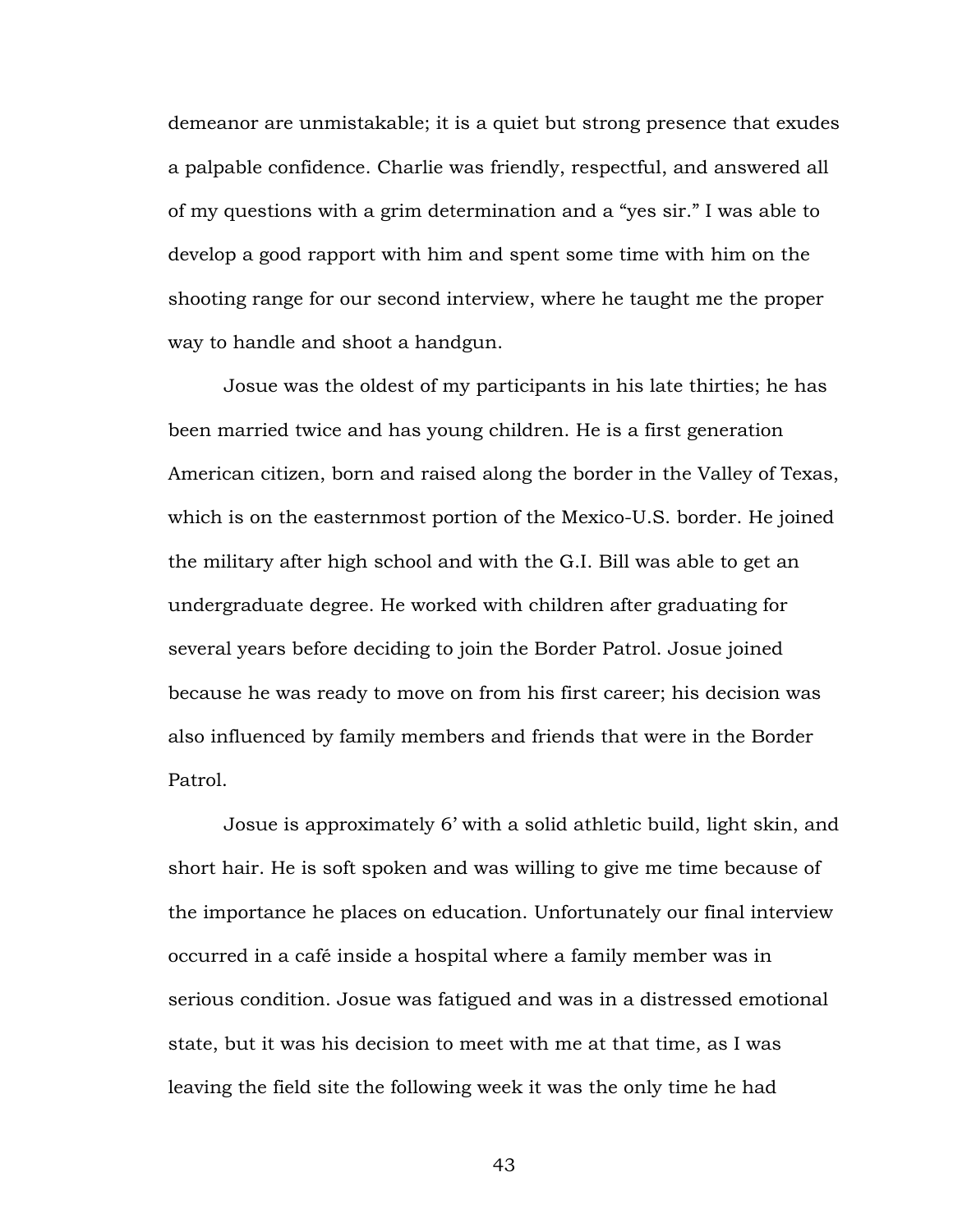available. In my analysis I take into consideration Josue's strained emotional and physical state.

All of my participants joined the Border Patrol for various reasons and under different contexts, but the one unifying theme is the economic benefits and stability offered by working for the Border Patrol. Much to my surprise they faced little to no resistance from family or friends (other than some teasing) when considering joining the Border Patrol. This was surprising to me as I have knowledge of some of my friends experiencing some stress from family members about their careers in the Border Patrol. All seven participants uniformly agreed that their families supported their decision and in fact encouraged them, because of the economic security provided by a government job. Only two objections by parents were noted as two agents' parents worried about the inherent danger of law enforcement professions.

The increasing numbers of Mexican-American onto the Border Patrol's rolls will, and has, changed the dynamics within the organization. Moreover, many of these new agents come from a place familiar with the presence of migrants, whether it is in passing, or through direct transnational or familial connections. The nature of the border affects the construction and performance of identity. Furthermore the economic and educational statistics of the border region infer a strong relationship between the increase in Latino/a agents and economic mobility. This mobility creates greater rifts than inherently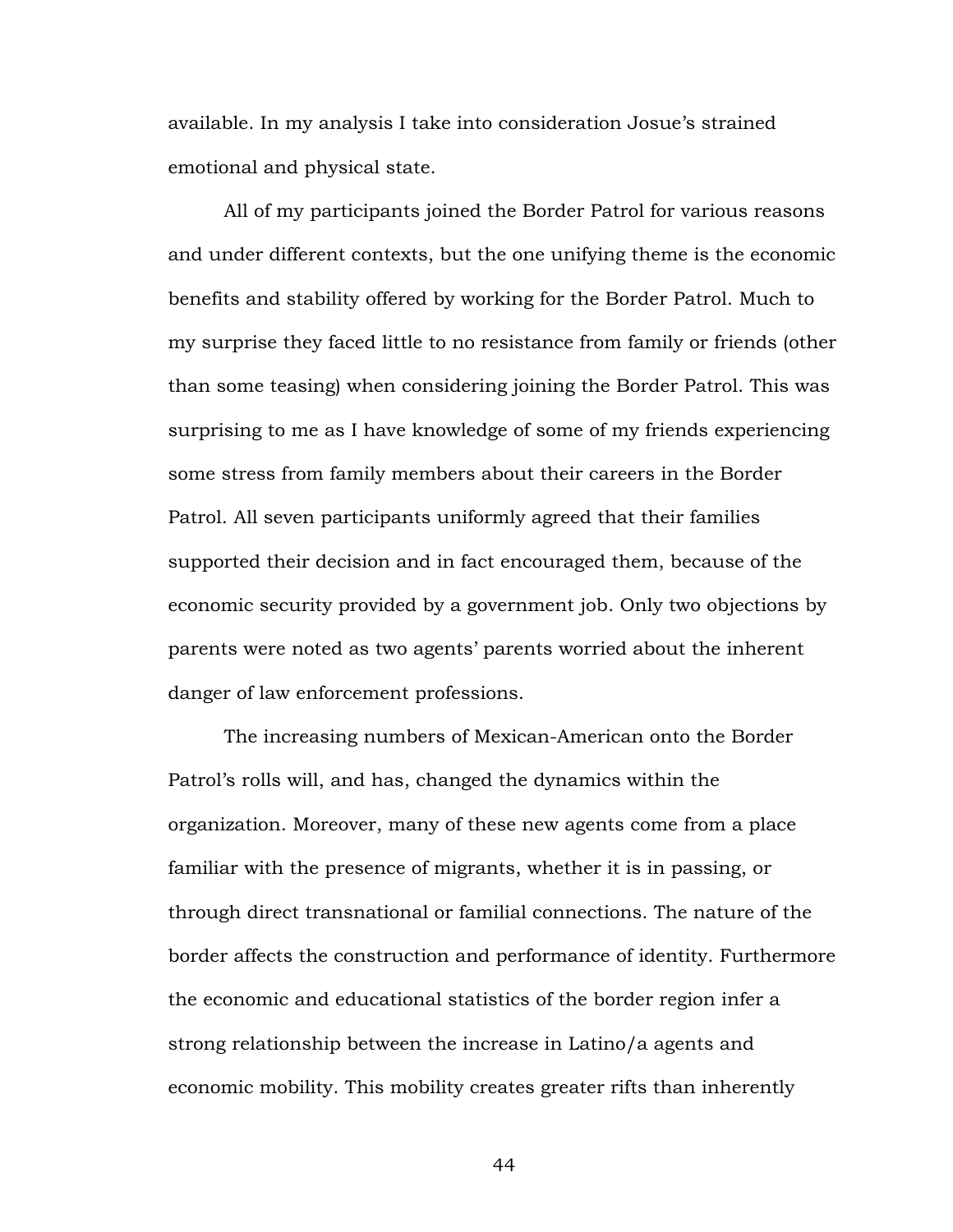present between the participants of this study and migrants, reflecting symbolic boundaries that are reproduced and reinforced by the duties of the Border Patrol.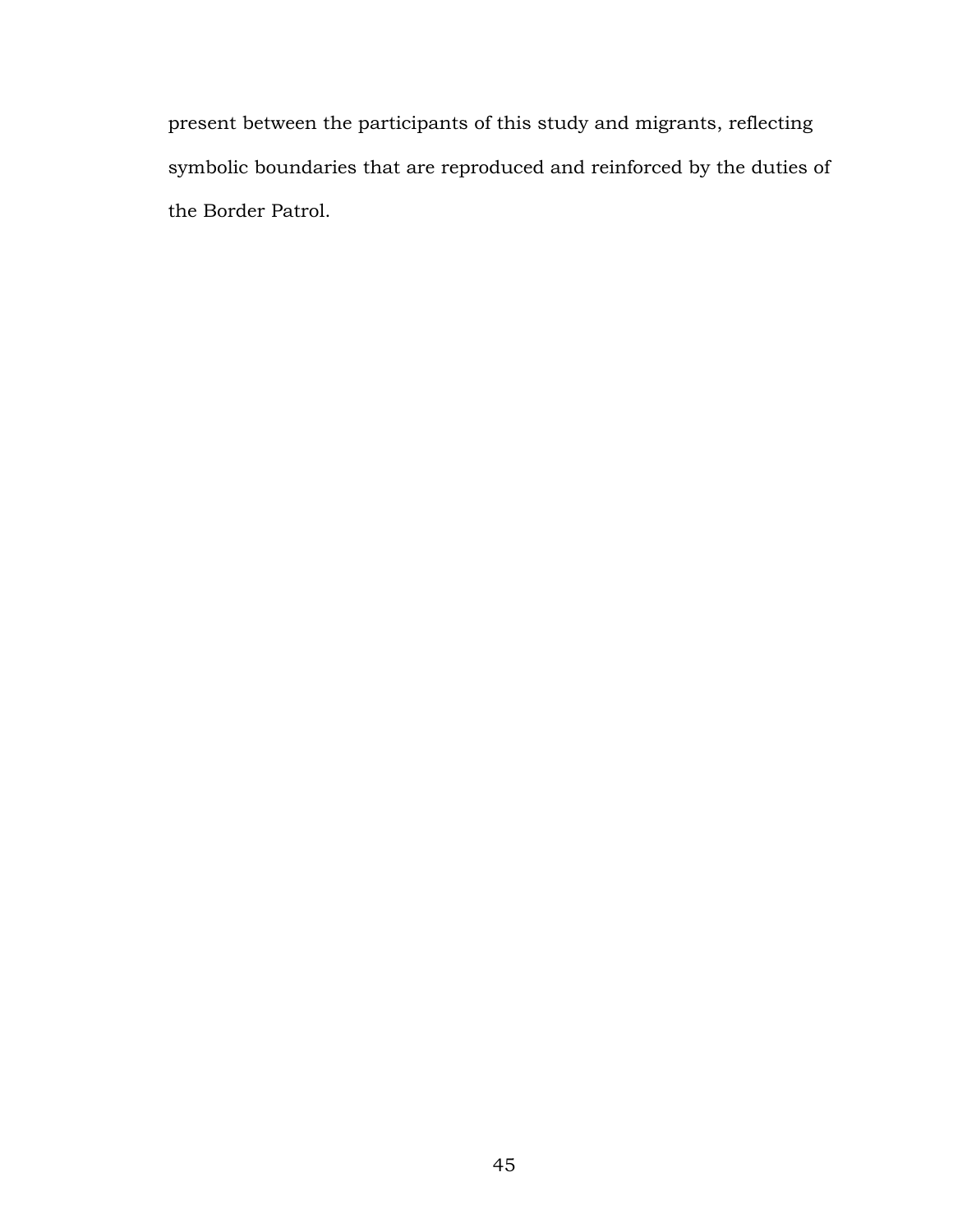### CHAPTER 3

# BOUNDARIES AND IDENTITY

…you know, the people who call you a race traitor…they don't seem to get that. How different their life would be if they were on the other side, but they're not, so they can say whatever they want, which is fine, it's kind of ignored by them. It used to bug me at the beginning. I'd be like, what do you mean? What are you talking about? Now it's, well if I don't do it, somebody else will, and it's completely just 95% to 99% of the time it's just a job. It pays really well…It's a very good paying job with a chance to do something right, and give something back. **–Ricardo**

And, I guess I would do the same thing. You know what I mean? It's just you see it so often, it's like, God damn, dude, maybe not everybody's a dirt bag, you know what I'm saying? Maybe some people are legitimate. **–Abel**

Boundaries vary historically and contextually. Social and symbolic boundaries are inherent to the ways in which groups of people and individuals construct difference (Wray 2006) and through perceived difference we construct our own identities (Hall 1996). Border Patrol agents are no different in this regard, with the exception that they are tasked with enforcing national, economic, and political boundaries that reproduce and reinforce said boundaries. These boundaries are part of the way they construct and perform their identities.

I assert that the participants of this study perform identity in relation to the migrant "other" within historically situated social and symbolic boundaries. Furthermore, identities are fluid and in constant flux because they are situated contextually in histories, cultures,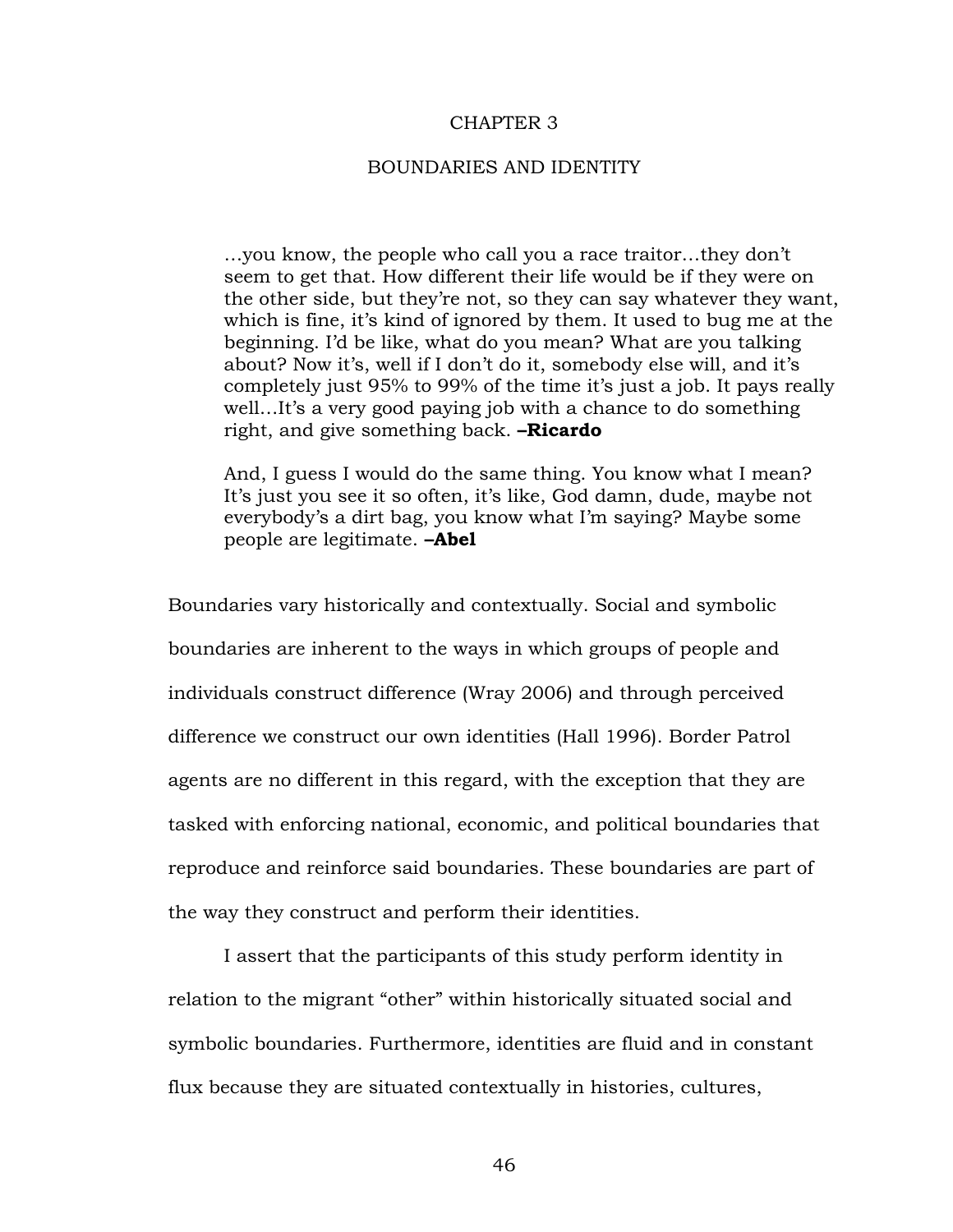languages, classes, localities, communities, and politics (Espiritu 2003:12). Interactions between BP agents and migrants often occur out of view of the public and within an overall decidedly anti-immigrant (anti-Mexican) climate that shapes the way the self can be and is performed at the time the interviews took place.

According to Victor Turner (1986) the self is presented through the performance of roles. Roles are performed during interactions with other actors. These interactions are constrained and informed by boundaries, in the form of display rules. Everyday life consists of myriad with interactions that are rule-bound that guide how a performance should unfold (Goffman 1959; Schechner 1988). These "rules" are reflective of boundaries, which define perceived differences between groups and individuals. By analyzing the performances of border agents I can construct the self and since the self is constructed in relation to the "other", I can also deduce the boundaries that influence how the migrant "other" is characterized.

Boundaries are important to group cohesion and to defining one's own identity; they are used to delineate the in-group and hence, create an out-group. Furthermore, the "other" is constructed into social hierarchies and these hierarchies are used to justify domination, injustice, and human suffering (Wray 2006:8). As stated in Chapter 1, two boundaries are relevant to this thesis: social and symbolic. Social boundaries are tangible objectified forms of social difference that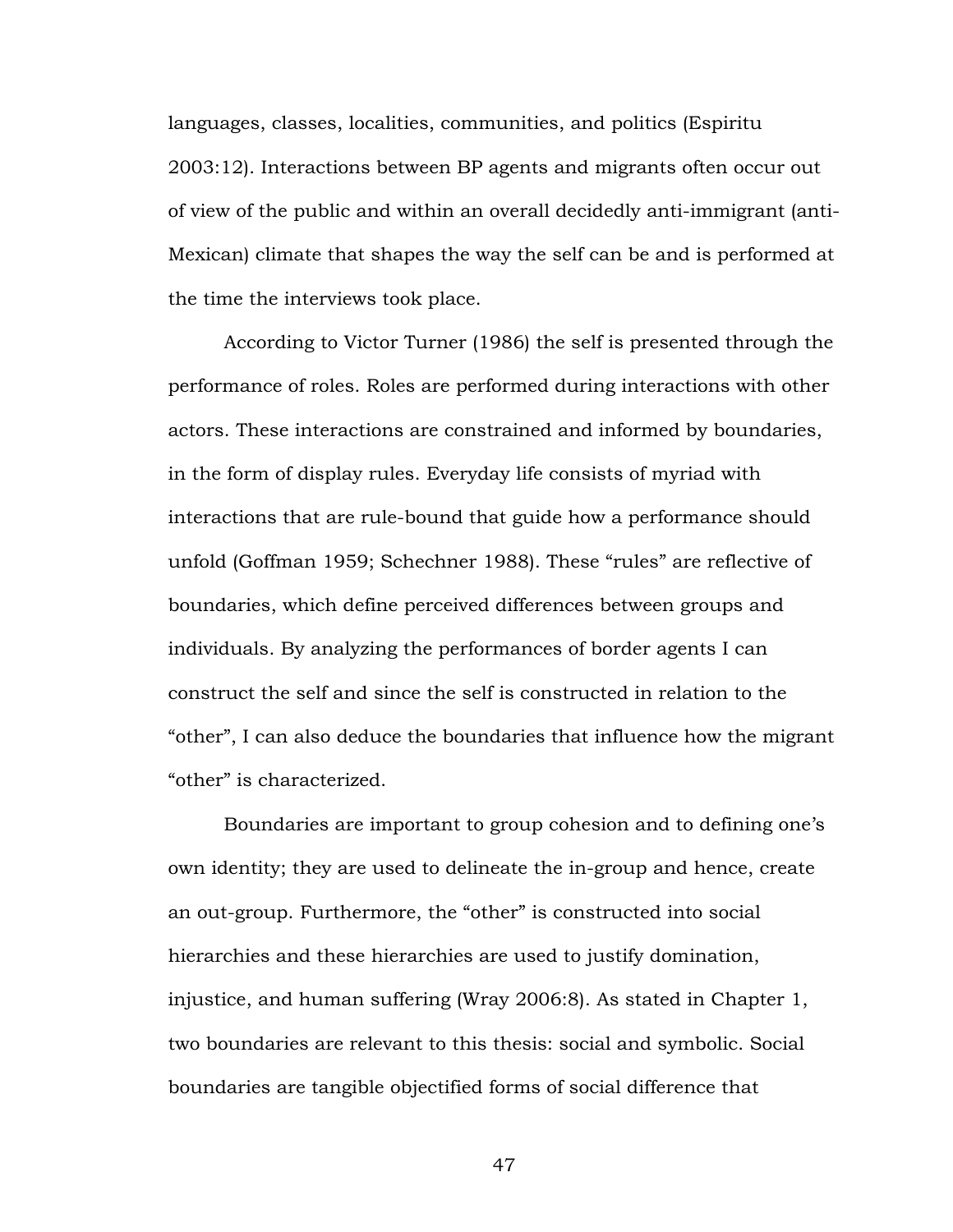manifest in unequal access to and distribution of resources and social opportunities (Lamont and Molnár 2002). Symbolic boundaries are mental constructs of perceived difference we use to differentiate individuals and seem natural and self-evident (Wray 2006). Both boundaries should be viewed as equally real; social boundaries exist at the intersubjective level whereas symbolic boundaries manifest themselves as the groups with whom we identify (Lamont and Molnár 2002:168-69).

Gender, citizenship, occupation, class, and race are pregnant with symbolic boundaries that intersect at identity performance. All these social categories are discerned through essentialized characterizations. In other words, we as humans rely on categories or stereotypes to interpret the world around us. Hence, symbolic boundaries are often tacit, naturalized stereotypes that are internalized and reproduced in ideology and in public discourse (Wray 2006:8). This brings us to the concept of representation.

# Representation: The Migrant "Other"

The discourse of race shapes identities and interactions through representation. One of the most significant ways we construct the borderlands and immigration is through academic and popular *discourse*  (e.g. news, television, radio, internet, etc.)—a term that embodies not only expression by words, but also their associated social practices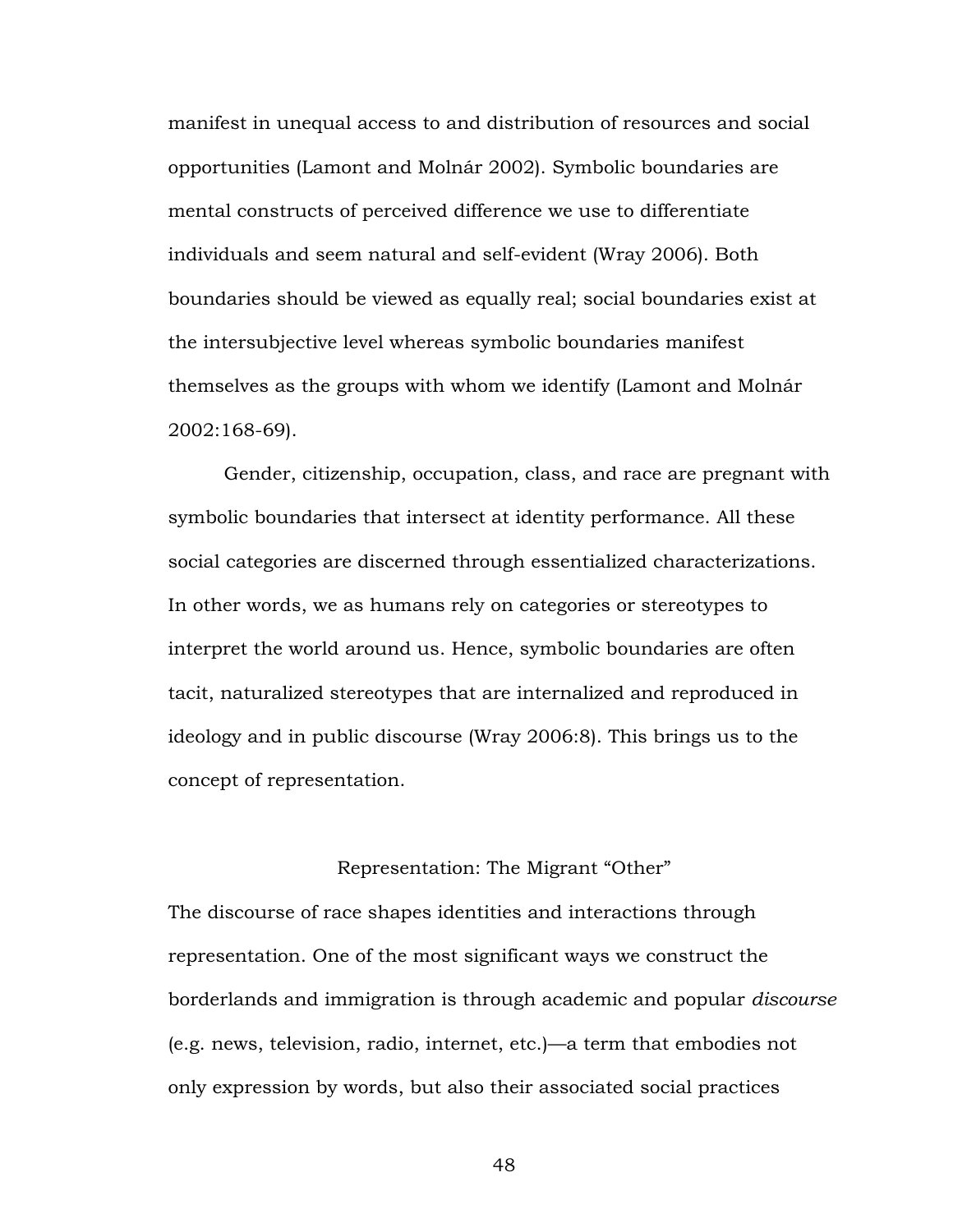(Nevins 2002:162). Ideologies are expressed and generally reproduced in the social practices of their members—but more importantly are acquired, confirmed, changed, and perpetuated through discourse (Van Dijk 2006). For example, race in America is a socio-historic construction and it is used as a sense-making ideology that informs our interactions and perceptions of one another (Omi and Winant 1986). Border Patrol agents are no exception as they rely on constructed representations of the migrant "other."

The media in the United States has consistently represented Mexican immigration using alarmist imagery, contributing to the racialization of the Mexican/migrant "other" as criminal, undocumented, alien, drug smuggler, as commoditized labor, and as a representation of poverty (Chavez 2001; Gomberg-Muñoz 2011; Hernández 2010; Keogan 2002; Maldonado 2009; Molina 2010; Nevins 2002). Two of the most salient characterizations of migrants are that of the criminal and/or social parasite that emigrates to drain social systems, regardless of the fact that statistics show the majority of migrants are law abiding citizens and pay more in taxes than they utilize in social programs (ACLU 2008; Chomsky 2007; PPIC 2008).[19](#page-54-0) Another prevalent "positive" stereotype propounded by the political "left" is that of the poor-migrant coming to make a better life for his family (Gomberg-Muñoz 2011; Maldonado

 $\overline{a}$ 

<span id="page-54-0"></span><sup>19</sup> ACLU, From: https://www.aclu.org/immigrants-rights/immigration-myths-and-facts; Public Policy Institute of California, "Just the Facts: Immigrants and Crime." From: http://www.ppic.org/content/pubs/jtf/JTF\_ImmigrantsCrimeJTF.pdf.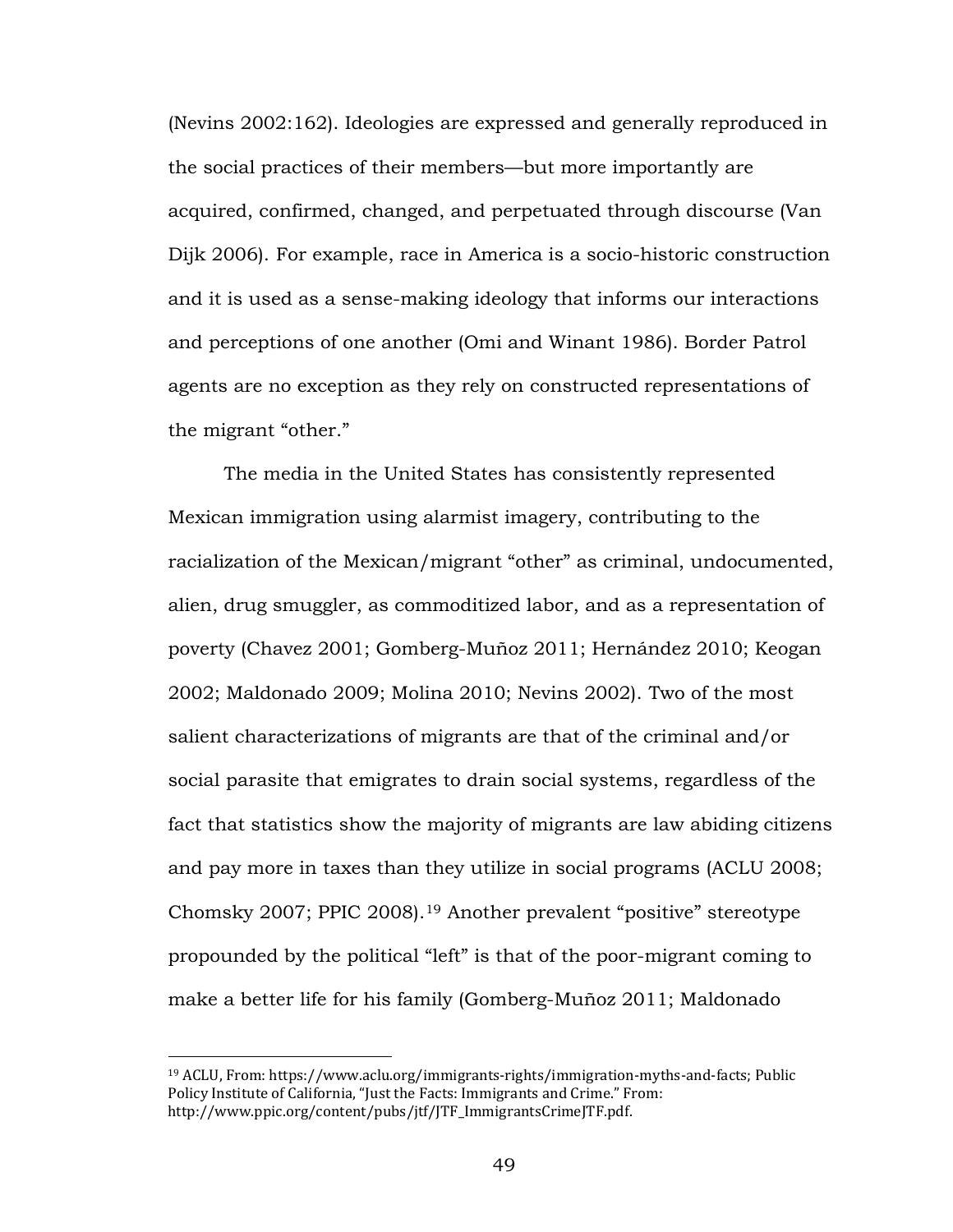2009). Both negative and "positive" characterizations intersect at the socio-historical construction of "Mexican" identity in the United States (De Genova 2005). These representations are reproduced by official policy and strategies, and in the narratives of border agents.

Felipe explains how the litigation process has been used

selectively, under the guise of national security, to serve as a strategy for

the criminalization of migrants:

So with the pressures of border violence and terrorism they [Border Patrol Administration] kind of saw that as a vulnerable point as far as for homeland security you know. If we don't deter or keep people from trying and trying over and over again how long is it before terrorism is gonna take advantage of it you know…so they started enforcing 100% prosecution…the border is basically broken down into zones…so…if people are caught within this zone and this zone prosecutes them for a criminal statute known as illegal entry…Another thing they introduced was actually deporting people with several recidivist hits…that's what kind of changed also now we were actually catching people taking them to jail and if they had a lot of history with us we would deport them…now that they are deported and we catch them it's another criminal statute that we enforce known as entry after deportation, basically which is pre-penalized…Get the word back south that we're going to stick you in jail and if you have a history with us you are going to be deported and you come back after being deported you gonna be in jail longer.

Felipe's narrative illustrates the process by which migrants are criminalized. Selectively enforcing and prosecuting migrants reproduces and reinforces the racialization and negative representation of Mexican migrants. By inflating the number of "criminal" migrants the system is reinforced, justifying enforcement as a measure to keep out "criminal" migrants. Furthermore, the concept of the criminal migrant is solidified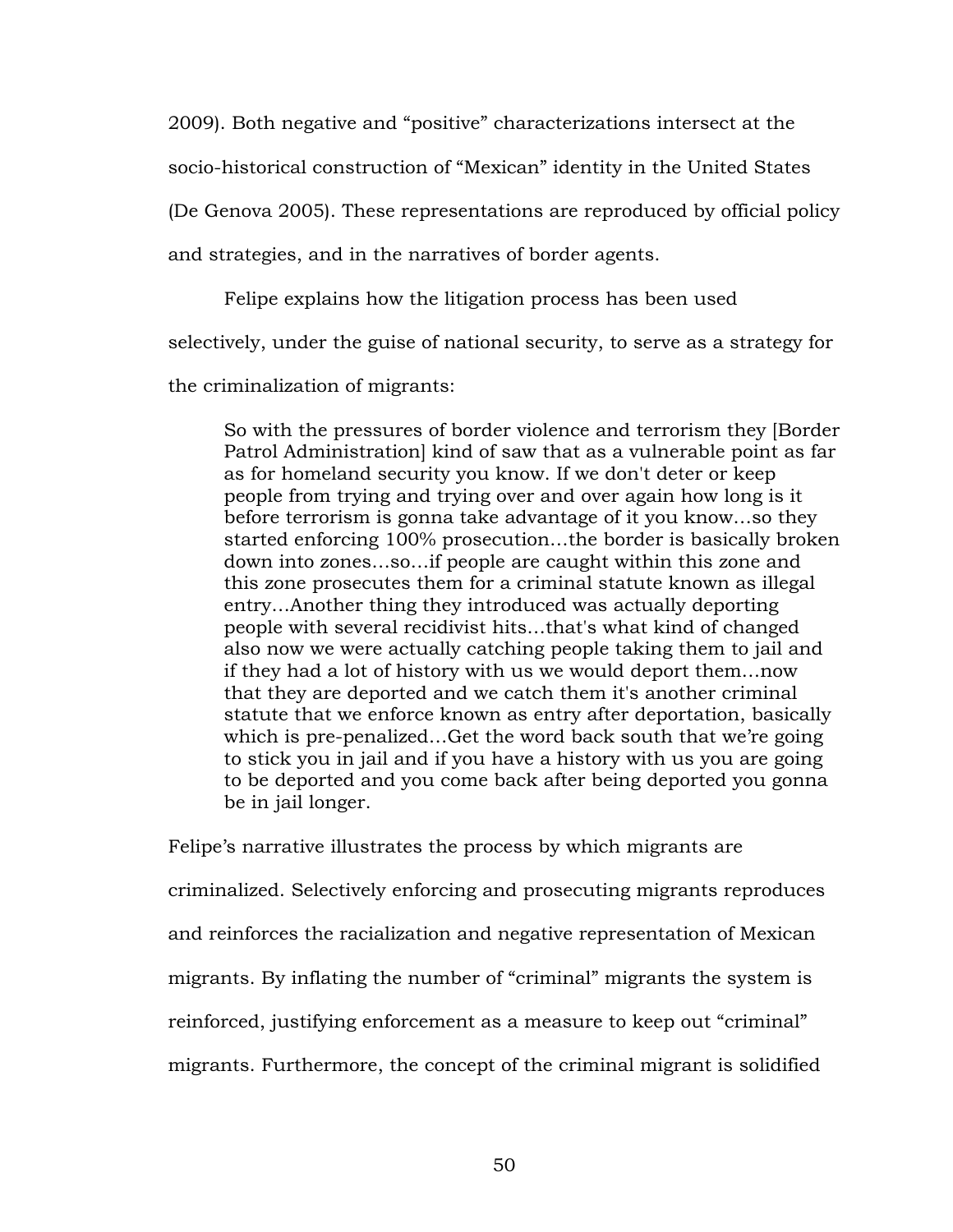in the minds of BP agents, influencing how they perform identity and how they interact with migrants.

Charlie, an eleven year veteran of the military, reproduces the stereotype of the criminal immigrant:

…once you take them back to the station and you fingerprint them, half of them have a big rap sheet, like 90 percent of the people that you arrest have a rap sheet.

Charlie's claim jumps from 50% to an approximation of 90% of the people he arrests have a criminal record, while in actuality the rate is significantly lower<sup>[20](#page-56-0)</sup>. The criminalization of migrants creates a moralitysuperiority relationship between agents (the force of good) versus the illegal criminal (or the force of evil). This sentiment is echoed by other agents, although once pressed on the subject they accede that many migrants are non-violent and not criminals. By constantly reinforcing this construction of the criminal migrant it becomes a part of the agency's culture, seeping into popular discourse. But by creating this boundary agents are able to not only justify their job, but also feel good about fighting crime, and perform their roles with the knowledge they are in the right.

On the other hand, Tanya describes the constituency of typical migrant arrestees more accurately and follows the "positive" characterization of migrants:

 $\overline{a}$ 

<span id="page-56-0"></span> $20$  According to statistics from the DHS Office of Immigration Statistics, of the 282,666 Mexican "aliens" removed, 96,965 were "criminals" at total of 34%. Of these criminals 31.3% were removed for non-violent traffic or immigration offenses and another 16.5% for "Other" crimes. From: http://www.dhs.gov/xlibrary/assets/statistics/publications/enforcement\_ar\_2009.pdf.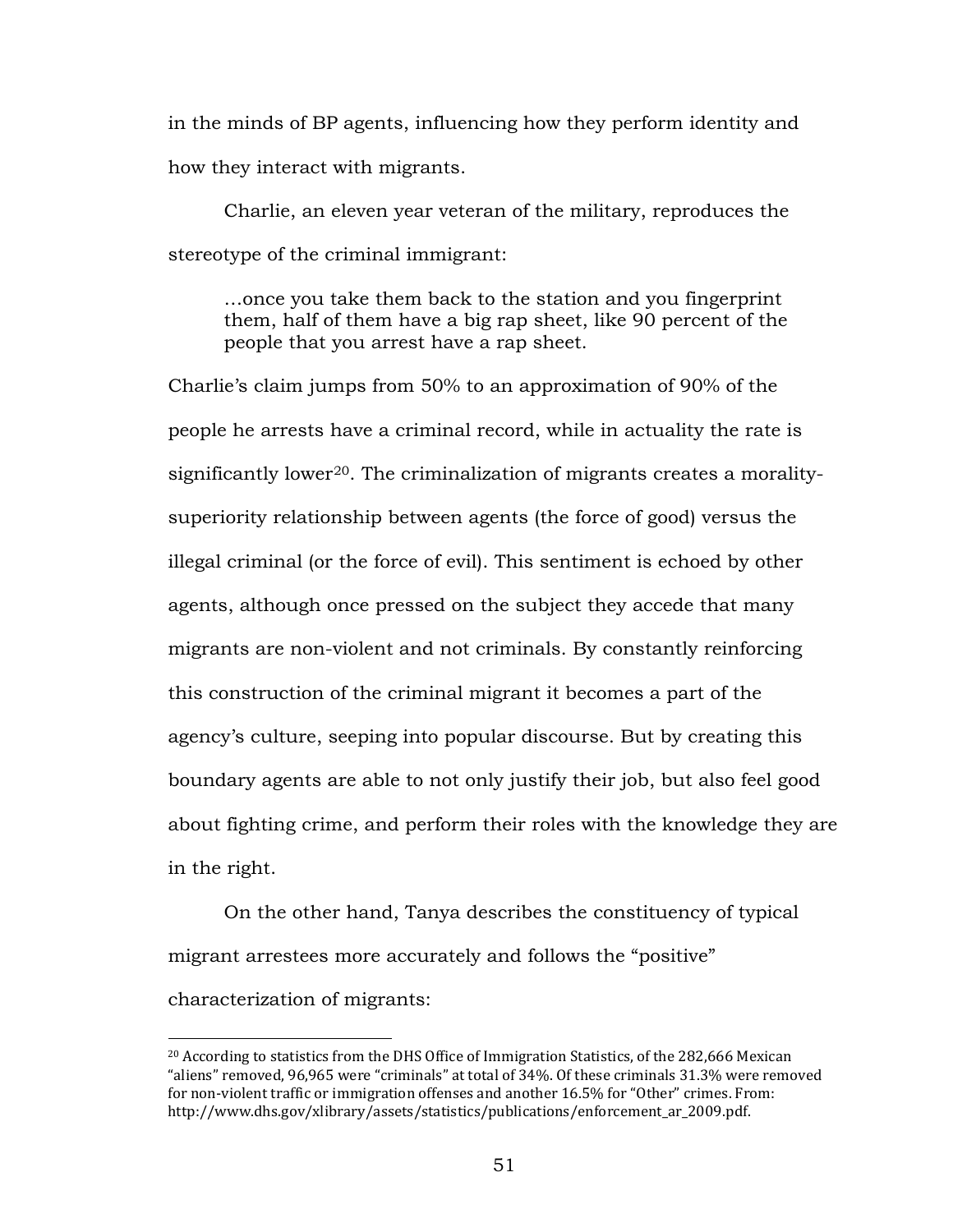Our statistics show that most of the people that do cross illegally…are coming here to seek a better life, to work. They're non-violent individuals…so statistics show that most people are non-criminals, coming to look for work and are non-violent.

Even though many agents recognize that most people they arrest are not criminals, the stereotype is so pervasive that it becomes tacit naturalized knowledge. The media perpetuates the stereotype of criminal that the state reinforces through immigration laws and selective enforcement strategies.

Historically, the Border Patrol was established to *manage* human migration across the nation's borders and primarily to police the corridor of international labor migration (Hernández 2010:4). Therefore, a minimum level of undocumented migrants is allowed to keep the economy running. Informally a Border Patrol supervisor explained to me the unsaid enforcement policy of the agency. They are tasked with *selectively* enforcing immigration law. They are discouraged from approaching or apprehending groups of migrants who are clearly on their way to work in the fields. This implies that agents are obligated to allow some migrants to remain in the country as long as they fulfill their roles as low-wage laborers, a role that is still associated with Mexicans in the United States.

The location of Mexican migrants as a laboring class has a long history in the United States. Consequently, the notion that hard work is attributable to "Mexican culture" naturalizes Mexican immigrants' subordination and reduces their work performances to a "putative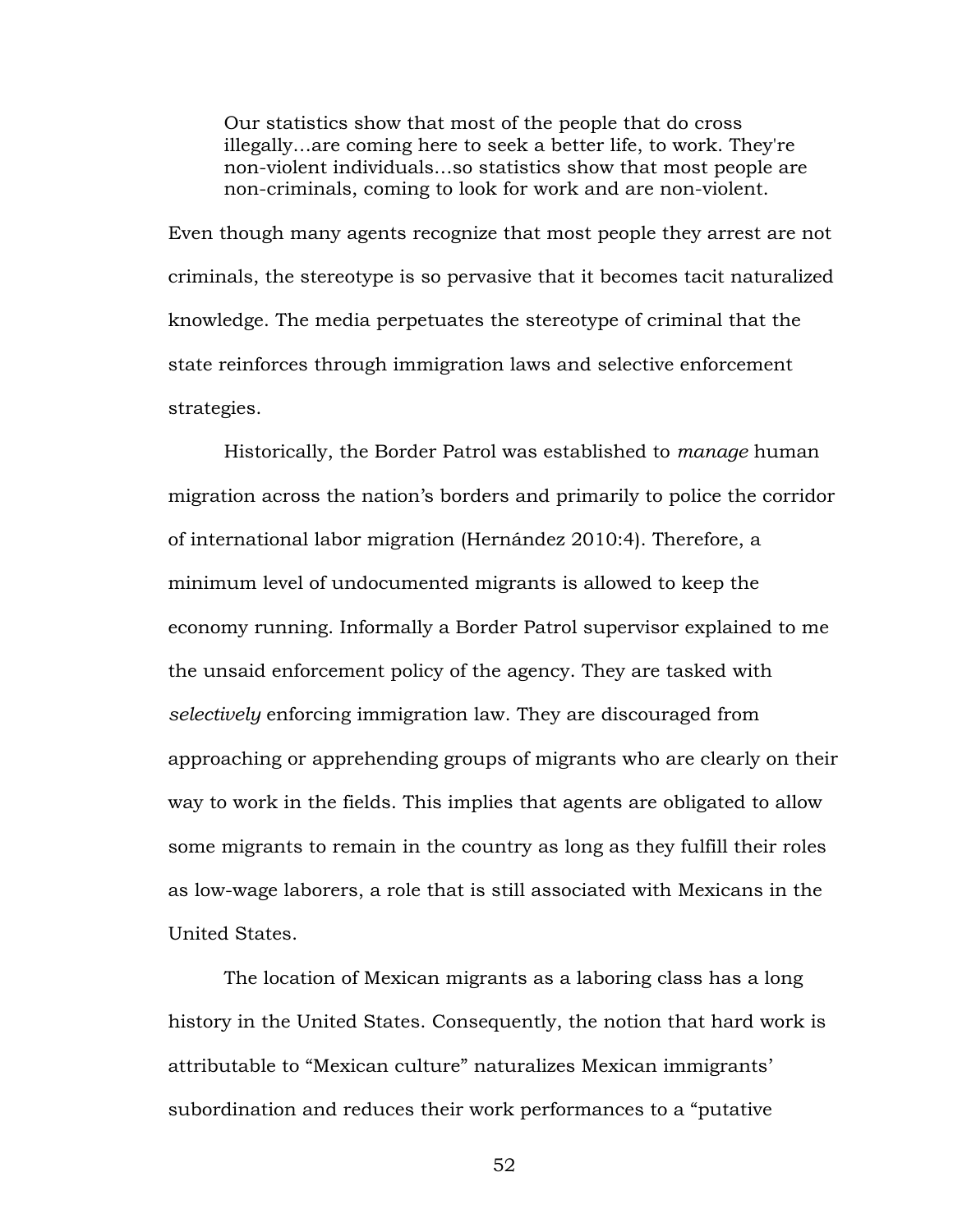cultural inclination for socially degraded, backbreaking work" (Gomberg-Muñoz 2011:83). These stereotypes are not the sole propriety of Mexican migrants, but get conferred on to all Latino/as, including Mexican-Americans. Characterizing Mexicans as working-class has repercussions for the ethnic group as a whole.

Yen Le Espiritu (2003:210) asserts immigrant lives are shaped not only by the social location of their group within the United States but also by the position of their home country within the global racial order. It is fair to assume that this is extended to Mexican-Americans who have historically experienced *differential inclusion* in this country, a process whereby a group of people is deemed integral to the nation, but integral only precisely because of their designated subordinate standing (Espiritu 2003:211). This process creates boundaries *within* a nation that are bolstered by political and cultural mechanisms designed to restrict membership in a national community. As Mexican-Americans are discursively produced as foreign (i.e. not true Americans) they are marked as linguistically, culturally, and racially "outside" the national polity (Espiritu 2003:211). An explicit understanding of this position is evident in Abel's narrative below.

Abel, who has experienced racism firsthand, explains the way Hispanics are represented in the United States. He explains that the public [whites] can see that he is keeping out the "bad" Mexicans:

I don't know how to explain it, but for whatever reason [we]… Hispanics, we're perceived as we're criminal and this and that, and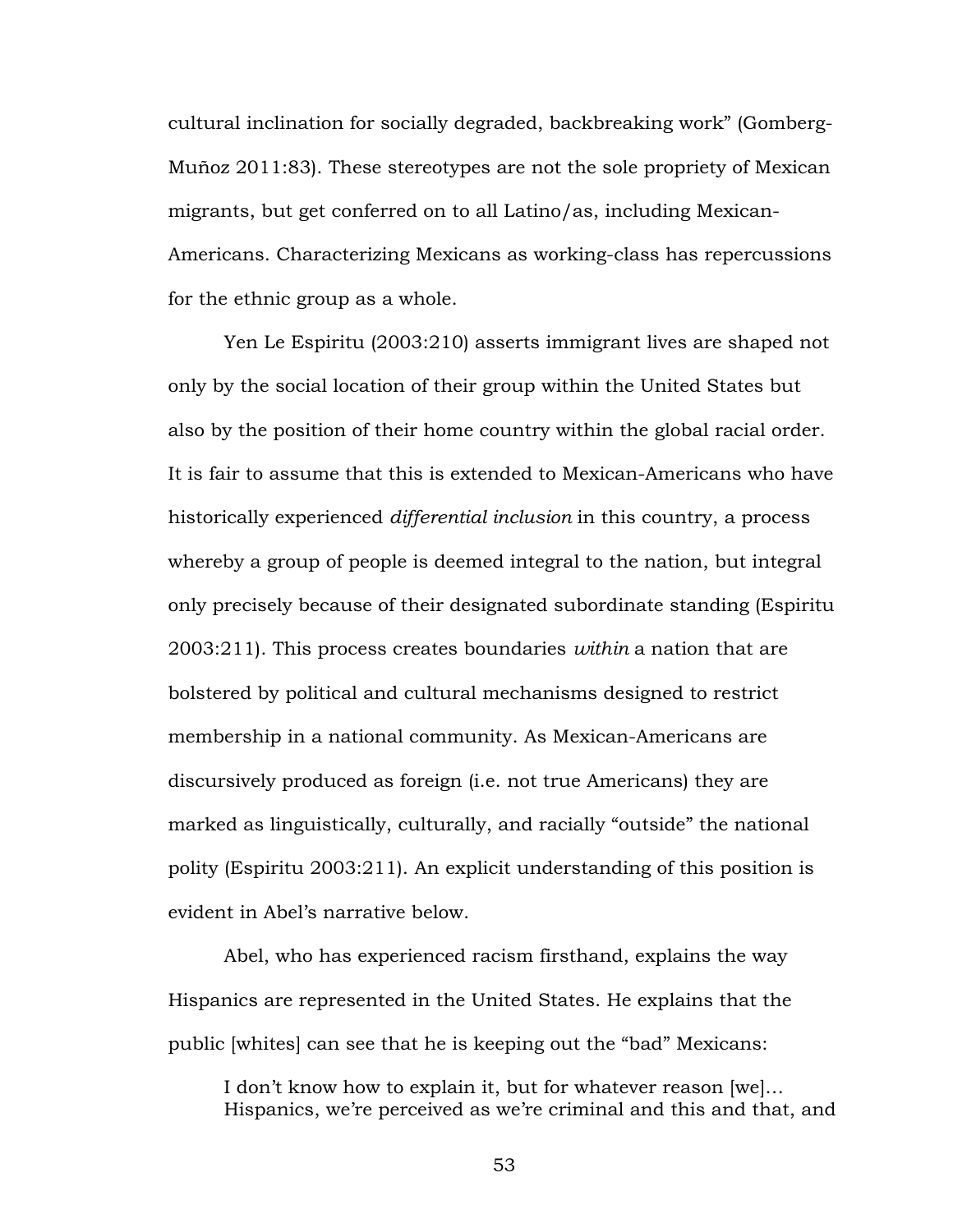I guess in a sense, they're [public] seeing, "you're keeping them out, keeping those people out." And…pues [well] people who don't pay taxes, ride the system, they're keeping them out, too, so I guess in a sense they're okay with what we do…

Through his identity as a Border Patrol agent, Abel can utilize the concept of the criminal migrant and create a space between Mexican-American agents and the Mexican "other." Hence, his position as a border enforcer symbolically "Americanizes" Mexican-American BP agents, but simultaneously reinforces the racialization of Mexican migrants as criminal and freeloaders. This symbolic Americanization reinforces agents' identification with their roles as border guards.

Charlie presents a dualistic characterization of Mexican migrants, which falls within established boundaries, when asked about his feelings on Mexican migrants moving to El Paso to escape the drug violence in Mexico:

As long as they're not gonna be contributing to the flow of weapons and drugs and money and all that. There's some that actually come to work and other ones they don't, they're just criminals. If they're gonna come to work that's fine, but if not, they need to go back.

In this dualistic representation, Mexican migrants are either criminals or good hard working migrants just looking for a better life and even though it is his job to keep them out, he allows that the hard-working ones can stay. This naturalizes these stereotypes and denies variability in the Mexican population—they are either criminals or laborers (Gomberg-Muñoz 2011). Once again these boundaries solidify the agents I interviewed identification with their jobs.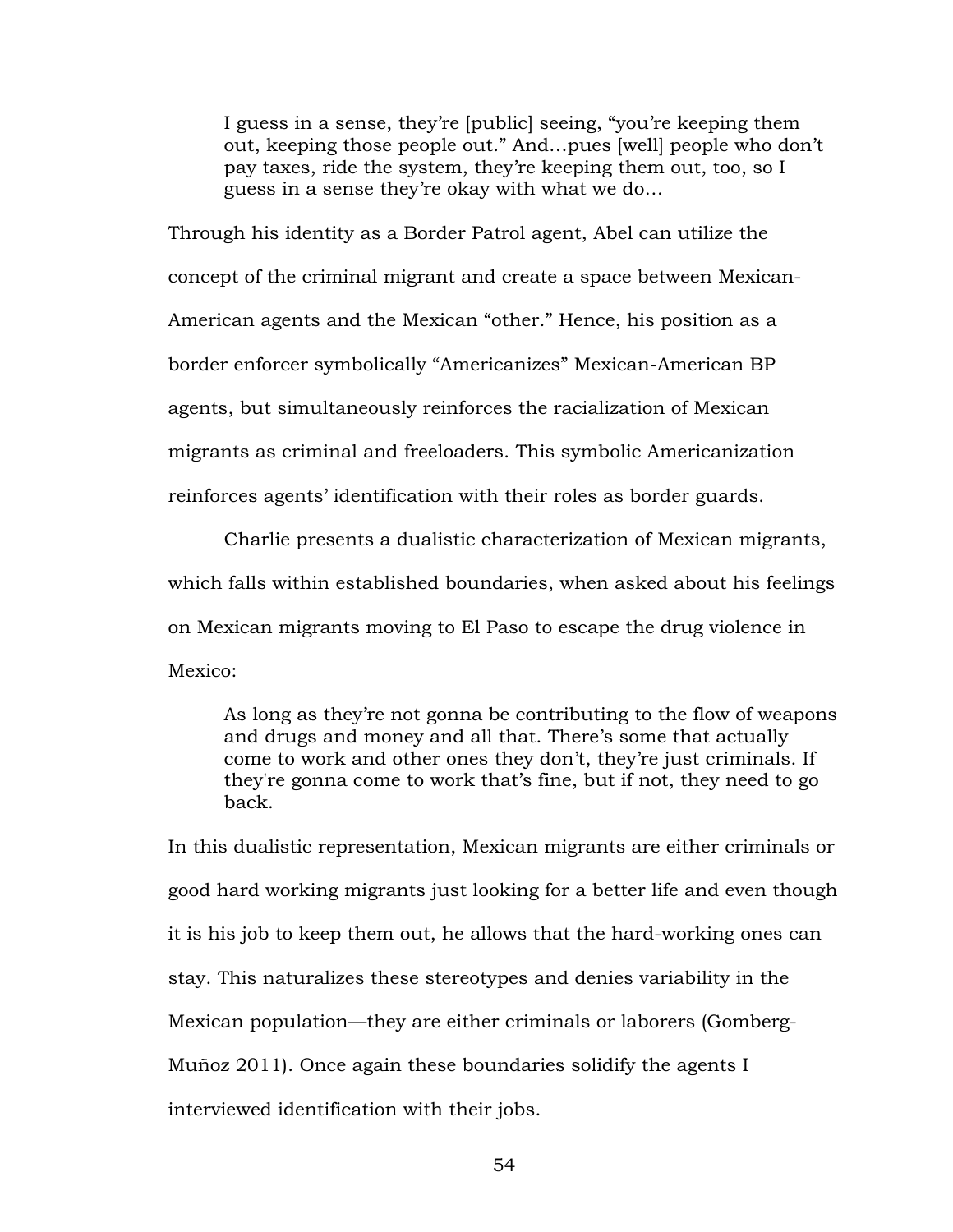Creating Division One Word at a Time: Boundary Terms Boundary terms, one-word characterizations, have been used as tools in the racialization of Mexican migrants. Migrants are labeled: "alien", "illegal", "mule", "body," or "bodies". These terms serve the same objective, to continue to objectify and deny migrants humanity. The power of words to define and characterize is readily evident in our everyday speech; for example, referring to a woman as a "lady" indexes a set of characteristics much different from those associated with a "broad", "babe", "spinster" or "mistress", etc. The same goes for Mexican migrants. If the Border Patrol were to change its official language and the way it references migrants (from "alien" to "migrant") there would be a corresponding shift in the way migrants are perceived and thus treated.

Among the agents I interviewed "body" or "bodies" is the most frequently used term to refer to Mexican migrants. "Body" is a way of extracting the volition and personhood from another human being. It is a term that refers to only the corporeal presence and ignores every other aspect of humanity. Some examples:

Recently we've had some *bodies* get into the canal… **–Felipe**

…we're running after and the camera operator suddenly spotted some *bodies* coming across… **–Tanya**

…I apprehended it was like seven or eight *bodies*… **–Josue**

… that's pretty much all there is…just fucking *bodies*, just running dude. **–Abel**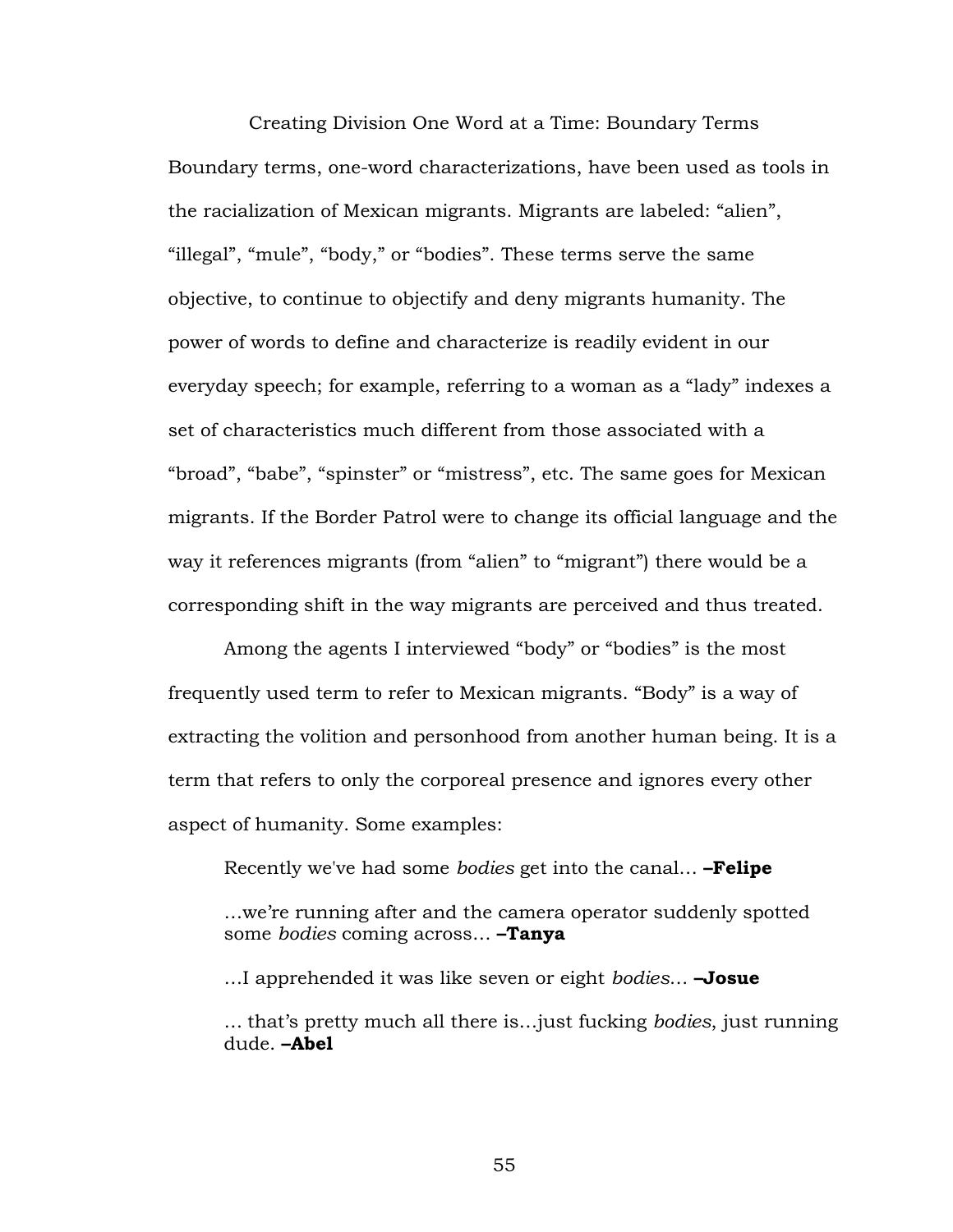Other terms like "alien" and "mule" further dehumanize migrants by depicting a non-human animal representation. The term "mule" refers to the sterile offspring of a horse and a donkey used primarily as a pack animal, but in the Border Patrol it is used to describe drug smugglers who carry drugs on their backs across the border. We are all familiar with the term "alien" which replaced "wetback" in 1956 because the then chief of enforcement of the Border Patrol believed that the new characterization would change the psychology of public perception; in his estimation, the term "wetback" had engendered a sympathetic public attitude (Hernández 2010).

It is common to hear these boundary terms in agents' narratives,

as they are part of the BP's culture. For example:

He encounters the group and he's doing it like its regular *aliens* and it ends up being 11 *mules* packing just under 500 pounds of marijuana. **–Ricardo**

The first time I encounter an *illegal alien*. **–Rosa**

But I can actually say I threw the rope and that was the rope that the *alien* took a hand of and we yanked him out… **–Felipe**

Most *undocumented aliens* are not going to cross during the day. **–Josue**

They apprehended a group of five *illegals*… **–Charlie**

Referring to migrants using these labels negates messy morality issues,

denies migrants humanity and volition, and reinforces and reproduces

stereotypes. Pursuing a "body", "illegal", "alien", or "mule", as opposed to

a human being, essentially creates distance between BP agents and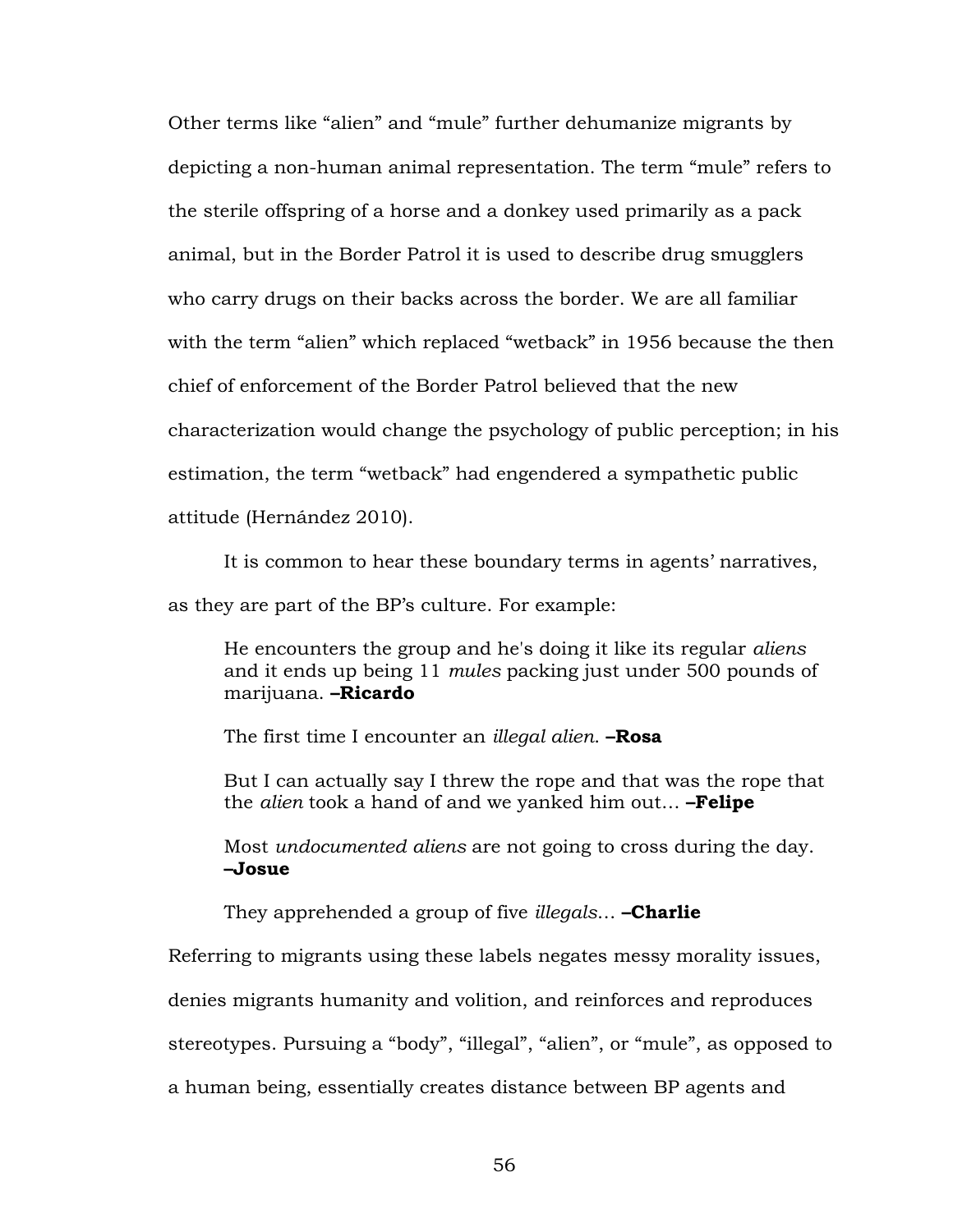migrants and turns migrants into a non-human object to be pursued and arrested. Boundaries are not only expressed in language, but also in practice. I will now explore how agents perform identity and how boundaries are reflected in these performances.

# Class and Citizenship

Reading economic and educational attainment statistics leads us to posit that many of the Hispanic agents that have recently joined the Border Patrol come from households with lower-than-average household incomes and lower educational attainment rates than their white counterparts. Historically racialized as lower or working class, Latino/as are also tied to an outsider identity as far as true citizenship in the U.S. is concerned. This is because being "American" infers a white middleclass identity (Ortner 1998 & 2003).

Ortner (2003:52) suggests that stress and the drawing of new boundaries are typical results of transitioning from a lower economic status to a higher one:

This often means that boundaries must be drawn, literally and figuratively...Rising up is not only a matter of gaining positive goods…but also drawing negative lines between one's own group and those below it. Such drawing of lines is quite irrational…But the irrationality and emotionality can be understood in part in relation to the anxieties of upward mobility itself: the fact that such mobility is economically tenuous, at least at the beginning; the fact that it carries ambivalent feelings about leaving kin, culture, and pieces of the self behind; the fact that the uprisen self may feel out of place in the higher-class surroundings; and more.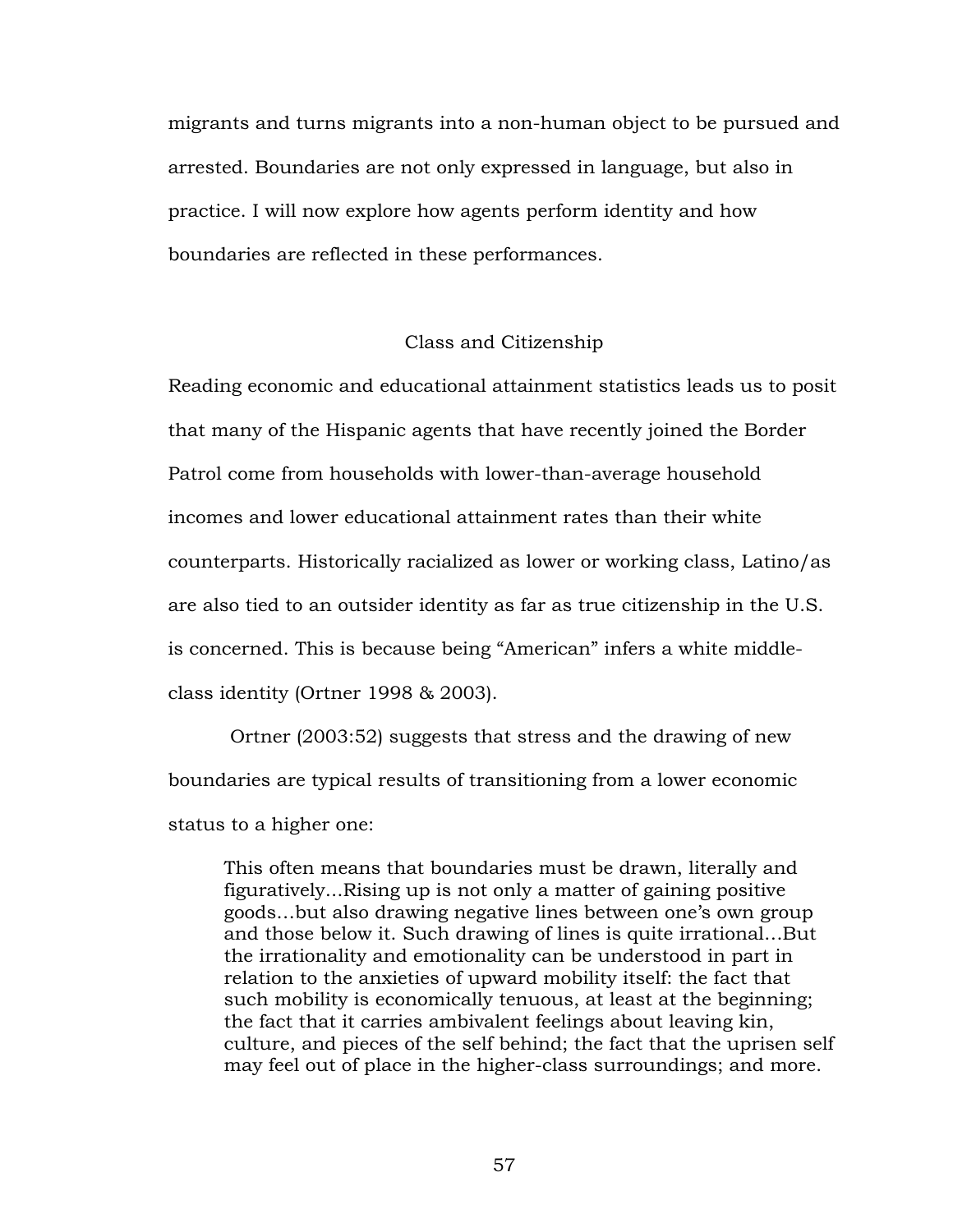Most of my participants were raised in what most Americans would consider to be lower or working-class households and have now moved up economically and socially within the border region. Thus, upward mobility not only creates distance between agents and migrants, but between agents and working-class Mexican-Americans.

It is common for people to refer to themselves as middle class, because middle class is a socially neutral category (Martin 2010). For instance, most of the agents I have interacted with expressed that they were raised in a middle class home, yet in the same narrative they would describe going to shop at Goodwill or relying on food stamps to make ends meet. But class is on a continuum and has a different definition on the border. The performance of class varies regionally and historically (Bordieu 1984; Ortner 1998 & 2003). What is considered middle-class for a white Anglo-Saxon (WASP) from New York is not the same for a Latino/a on the border. Hence, class on the border is variable and highly predicated on the distancing of one's self from the high level of abject poverty found on the border, particularly south of the border.

Vila (2000) ties the notion of upward mobility on the border to symbolic "Americanization":

In El Paso, as in other areas of the country, the discourse of race and ethnicity is pervasive…here it combines with the discourse of nationality in a volatile mixture that, for many people, marks almost anything stigmatized as Mexican. Poverty is named in Spanish in El Paso—and in El Paso, Spanish signifies Mexican. (2000:83)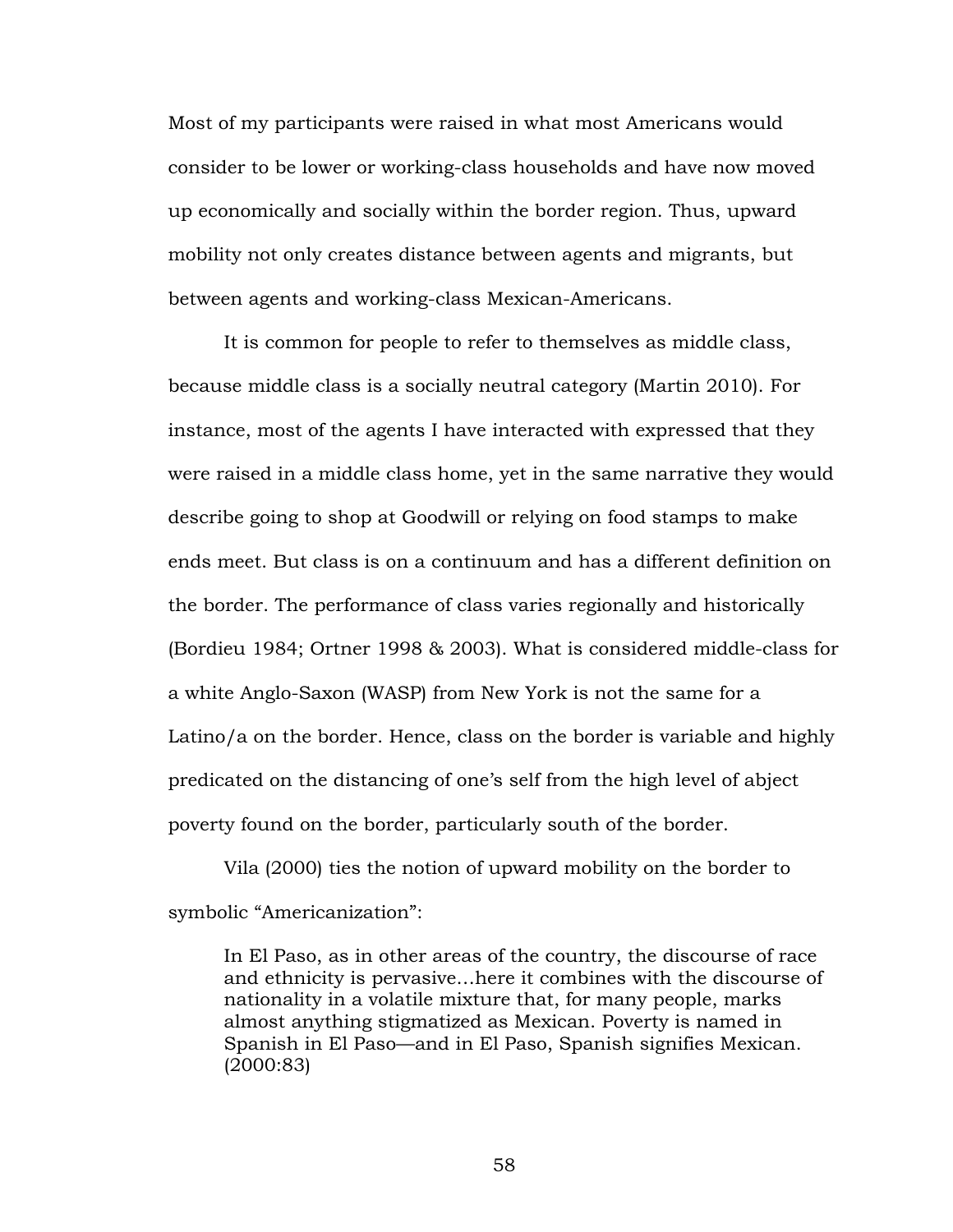My own experiences confirm these assertions, as I have often heard or even used this trope as a way to describe someone who has economically improved their situation. For example, "You have a good paying job now. So you think you're white now?" This example illustrates the salience of class boundaries between Mexican-Americans of varying economic standing and between Mexican-Americans and impoverished Mexicans.

Given that class mobility is a significant factor for joining the Border Patrol, it is still difficult to divine specific narratives of performing class while on the job. However, I argue that the job itself is a class performance, because agents' identities are rooted in a middle-class occupation coupled with the requirement of U.S. citizenship. Understood in these terms, the disparity between agents and the migrants they arrest is unmistakable.

In other words in accepting this job, the agents I interviewed develop social and symbolic boundaries involving class, race, and ethnicity to rise above the "poverty" trope just as other border residents do (Vila 2005). According to Heyman (2002), Latino/a agents he interviewed used citizenship as a social boundary between themselves and Mexican migrants. The connections between class and citizenship are apparent in the availability of resources in each country. The representation that paints migrants as poor is reinforced by American capitalist discourse. According to Ortner (2003:26), because hegemonic American culture takes both the ideology of mobility and the ideology of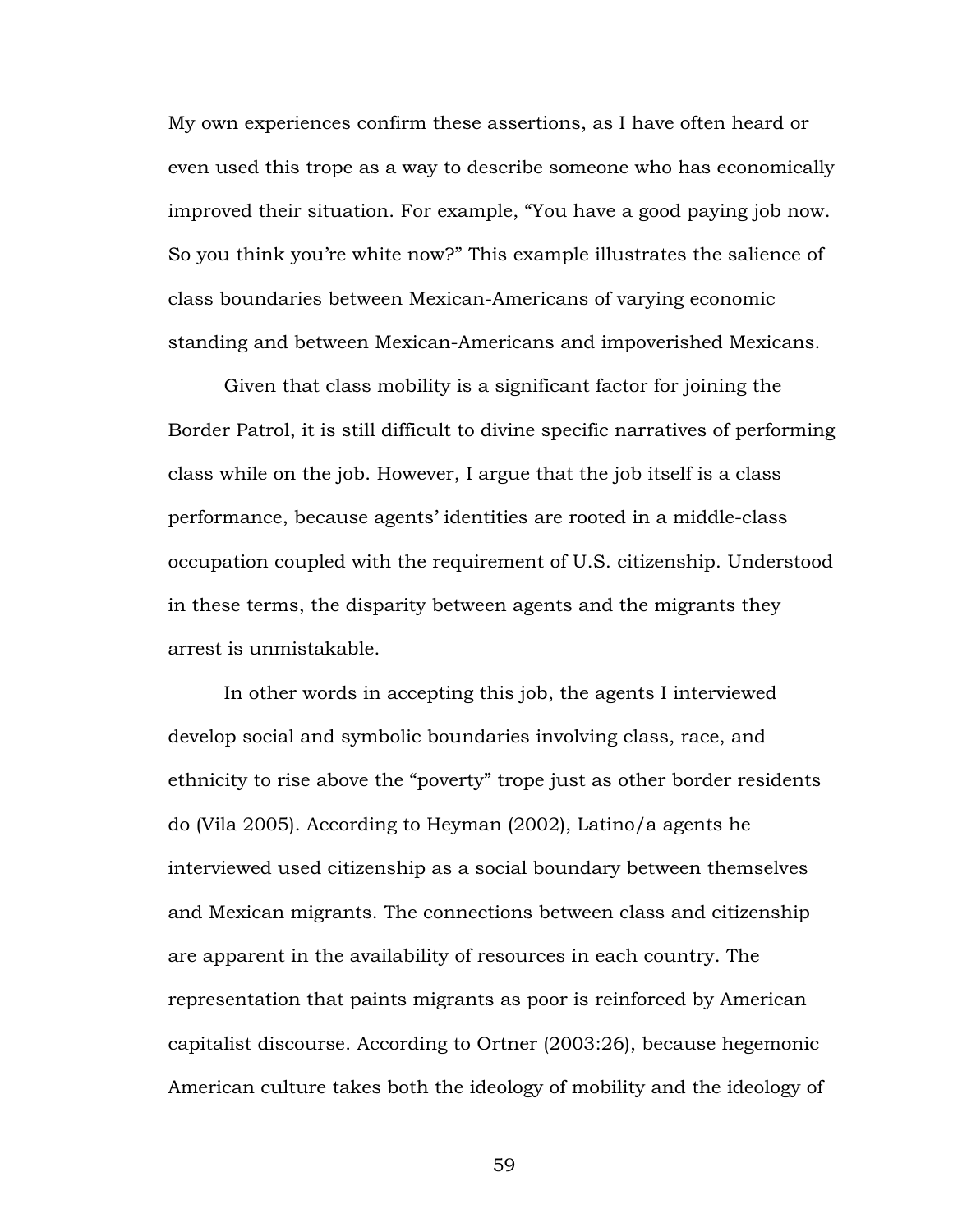individualism seriously, explanations for non-mobility not only focus on the failure of individuals (because of some inherent fault), but also shift the domain of discourse to arenas that are taken to be "locked into" individuals—gender, race, and ethnic origin. Historically minorities are represented as having some flaw in their cultures that prevents them from being successful.

Ricardo, who was raised in a lower middle-class home in El Paso, uses food, education, and opportunity as a metaphor for class differences between Mexico and the U.S.:

…whatever you want, you can go buy. You want a steak, go to a restaurant. You want chicken, go to that one. You want a new shirt, go buy one. You want to change jobs, go change jobs. You can't do that in Mexico. You can change jobs, but it don't mean it will pay you anything, but for the most part, we have free education through high school. Most of the people that I have arrested you ask them if they went to school, and they answer that they went to like third grade, or maybe the 6th grade. Every once in a while you get somebody who went to college…

He draws class boundaries between Americans and migrants, indexing access to food, jobs, material goods, and education, constructing a space for his identity—a middle-class American identity.

People of Mexican descent constantly mix classification systems in order to make sense of themselves and 'others' and they tend to use nationality to detach themselves from Mexican nationals (Vila 2000:85). For instance, when asked if they have ever been characterized as a "sellout" or "race traitor" Ricardo, Tanya, and Abel's responses support Vila's assertion: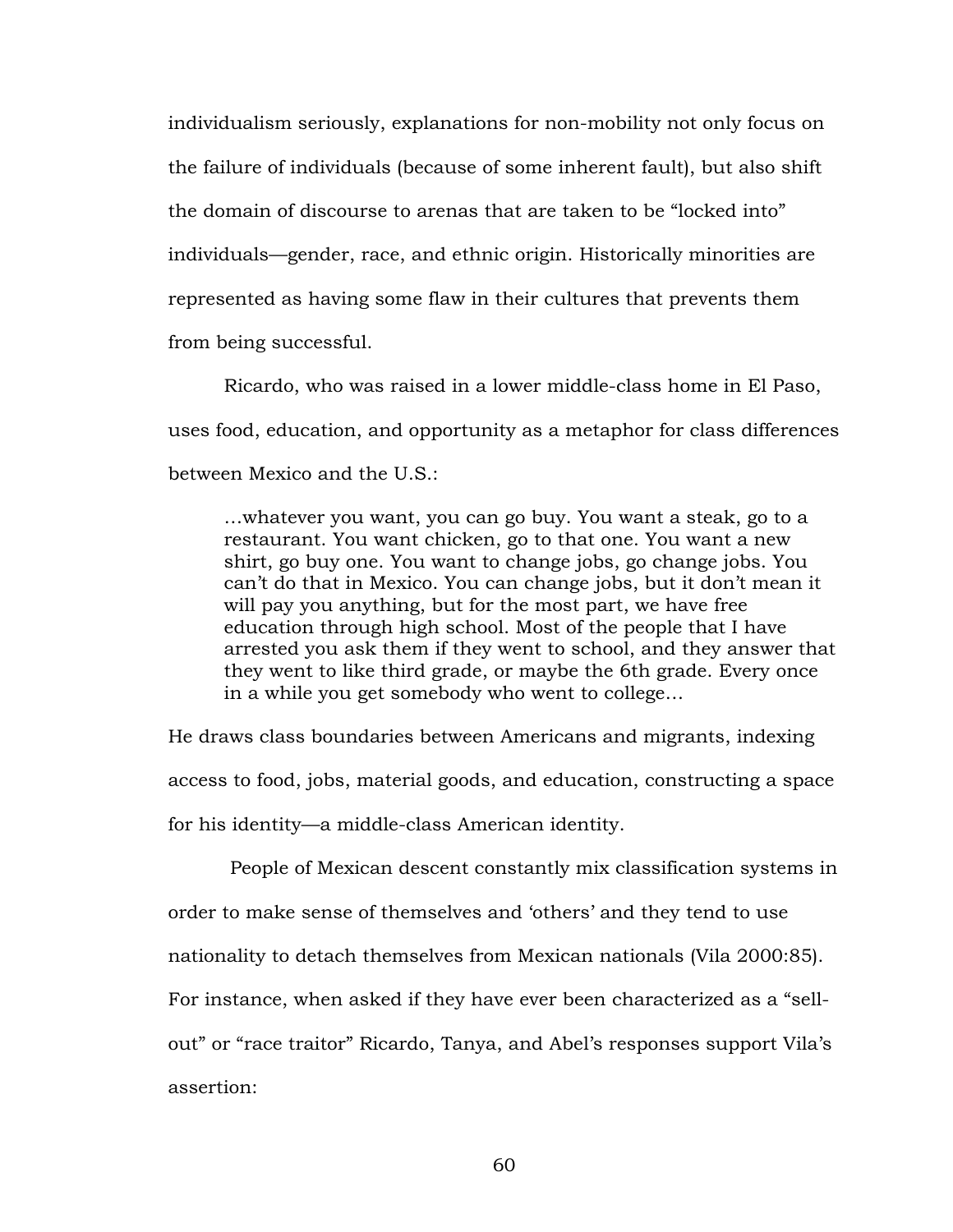…how can you arrest your own people?…they're not my people. I was born and raised here. I've never been to a small town in Oaxaca. I've never lived there. I never met anybody from there. It's not me, so those aren't my people. **–Ricardo**

You know what, I'm not selling anybody out, because my people are U.S. citizens and I'm protecting my country, so how can I be selling out, when I'm not from Mexico. **–Tanya**

I'm an American…When the day is over bro. I'm an American…I fight for this country…I bleed red, white and blue. And, I don't think I'm selling out anybody… **–Abel**

These narratives implicate citizenship, space, nationalism, and social relationships to draw boundaries. Ricardo uses the state of Oaxaca (located in southern Mexico) as a representation of Mexico. Many of the poorest migrants that come from Mexico migrate from the south, from places such as Oaxaca and Chiapas. The implication is that he is spatially and economically detached from the migrants he encounters. Tanya cites social space, nationalistic sentiment, and citizenship as divisions between herself and migrants. Abel indirectly refers to his service in the military and states nationalistic sentiment to illustrate why he is not a "sell-out." At first glance these narratives are self-evident, but they illustrate the salience of boundaries related to class and spatial distance rooted in discourses/ideologies of citizenship and nationalism.

My findings, in-line with those of Heyman (2002), indicated that the financial benefits of the job are one of the most important factors in deciding to become a Border Patrol agent. Referring back to the opening quote of the chapter, Ricardo acknowledges the financial benefits of his job and also believes that he is able to "give something back." This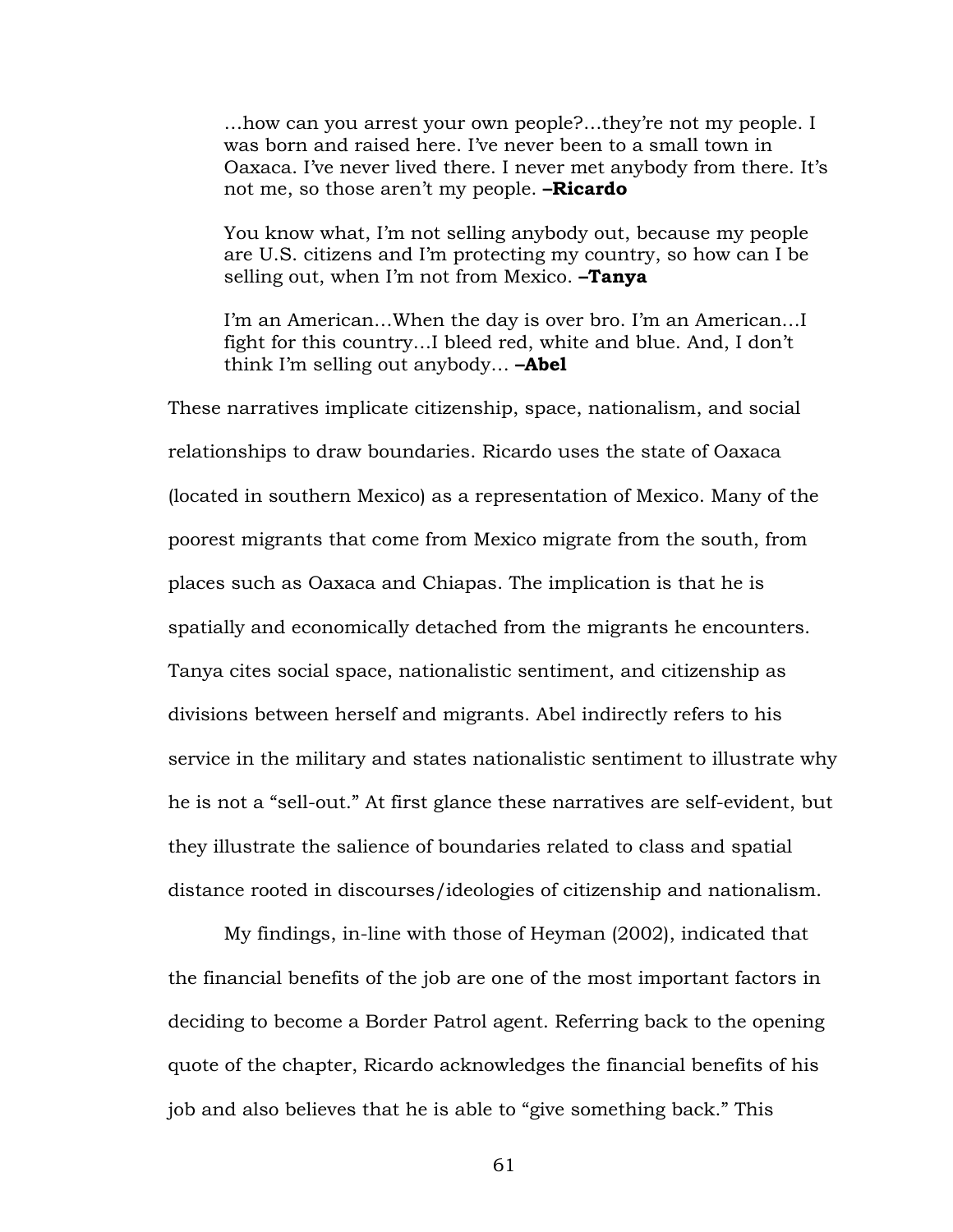includes protecting America from terrorists, catching drug smugglers, controlling criminal migration, and demonstrating his nationalistic sentiments. Abel cites familial support because of the pay, and the security of holding a government job as reasons/factors that influenced his decision to join the BP:

When I first joined, pretty much, everybody was encouraging me. My mom being the biggest motivator. She said, 'Do it. It's a good paying job. It's a government job.'…Thankfully, I have a job, a well paying job at that. I'm able to put food on the table, give my kids and family the luxuries they want, so yeah, it's tedious, but you know what, I'm gonna do it.

It is important to Abel to be able to provide his family with the "luxuries" they want, which is a common theme of the proverbial "American Dream." This is an important idea, because it is out of reach of most Americans, border residents in particular. The ability to provide for one's family is a major driving force for my participants' decision to become a BP agent.

# Internal Divisions

The agents I interviewed cited citizenship and class boundaries to distance themselves from Mexican migrants, but they also drew race/ethnicity boundaries between themselves and Anglo agents (Vila 2000). Three narratives from Abel, Felipe, and Josue help us to understand how supposed racial boundaries influence everyday life at work: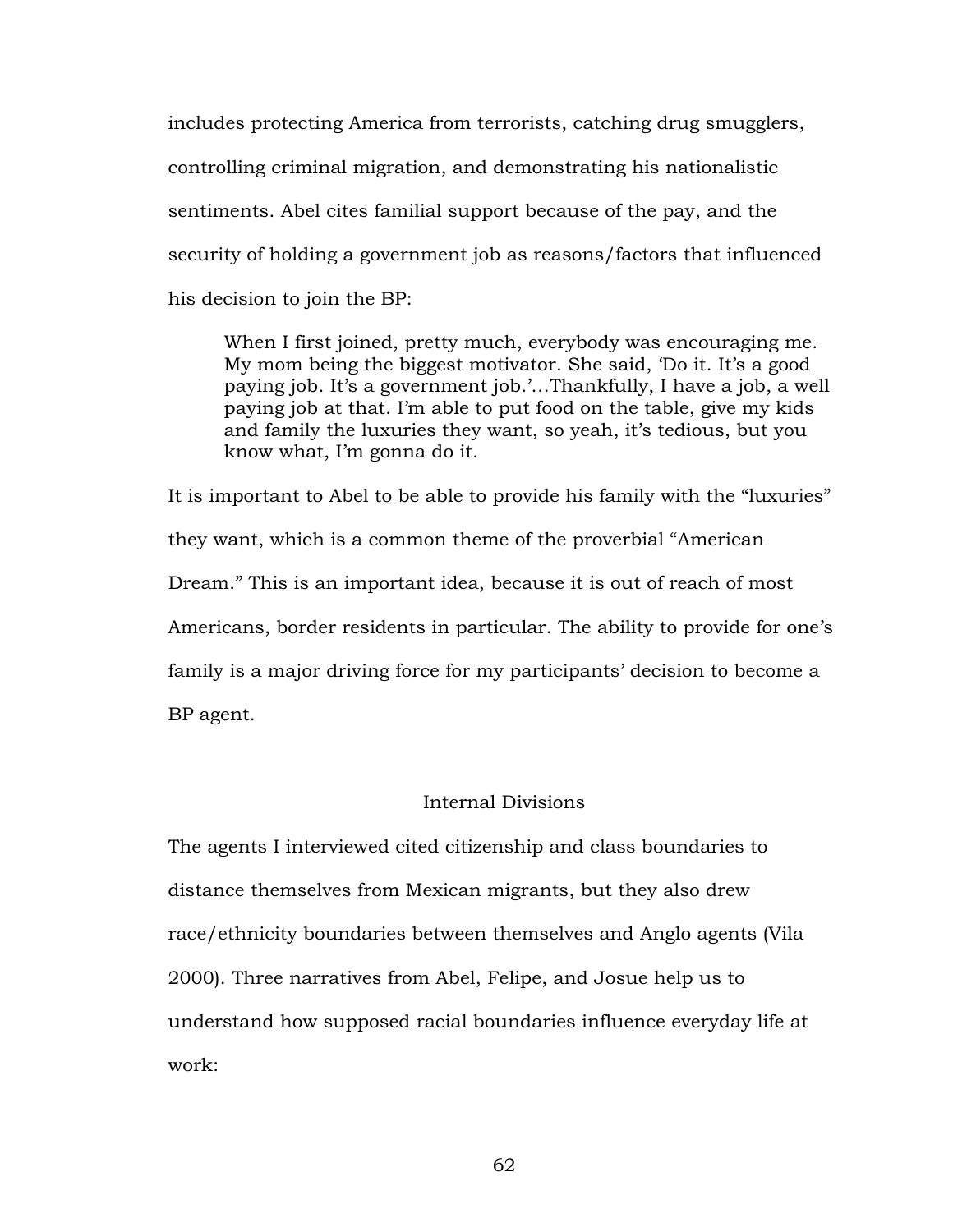As far as your Hispanic and non-Hispanic agents, there is kind of a dividing line, but it's a natural line that you would see anywhere else you know. As a person you want to be comfortable so you feel the most comfortable around the people like you, almost like…you know you feel your values are the best, because you grew up in them, you feel comfortable with them, so when your use[d to] someone similar to you, you automatically attach yourself or associate yourself with that group, and as far as a lot of the Anglo agents that joined the agency, most of them are from the northern border, almost stuck on the southwest border in order to get back north, so they kind of hang around together because they can interact with each other a lot better. **–Felipe**

I guess in a sense, not that it's written, bro, but it's like, I guess you kind of have to watch out what you do around the white guys, you know what I'm saying? Because, they have a tendency to, and not all of them, but it just seems the majority of them, are like big ass kissers to the suits and all that stuff. I mean, it's all a big brotherhood. We all get along and all that, but I guess in the way we do things…like I said before, that the white guys tend to get a little bit more loud and obnoxious with the undocumented aliens and what not. **–Abel**

I know that there's been times when I actually think that an agent of a different race sometimes acts more professional in the way they treat illegal immigrants. I have encountered some Hispanic agents where sometimes I feel they're not treating people or giving people the respect that they deserve. **–Josue**

Abel's narrative describes having to essentially be more careful, or guard

his performances, when he is with white agents. In his estimation this is

because they are in tight with the "suits", which I interpret as a reference

to middle-management. He also notes that the "white guys" tend to treat

the migrants they arrest with less respect than do the Latino/a agents.

On the other hand, Josue gives a dissenting opinion based on his

experiences. He feels that it is the Latino/a agents that are more likely to

treat migrants poorly, but he does still construct difference based on

race. Felipe understands these "racial" divisions as a function of space.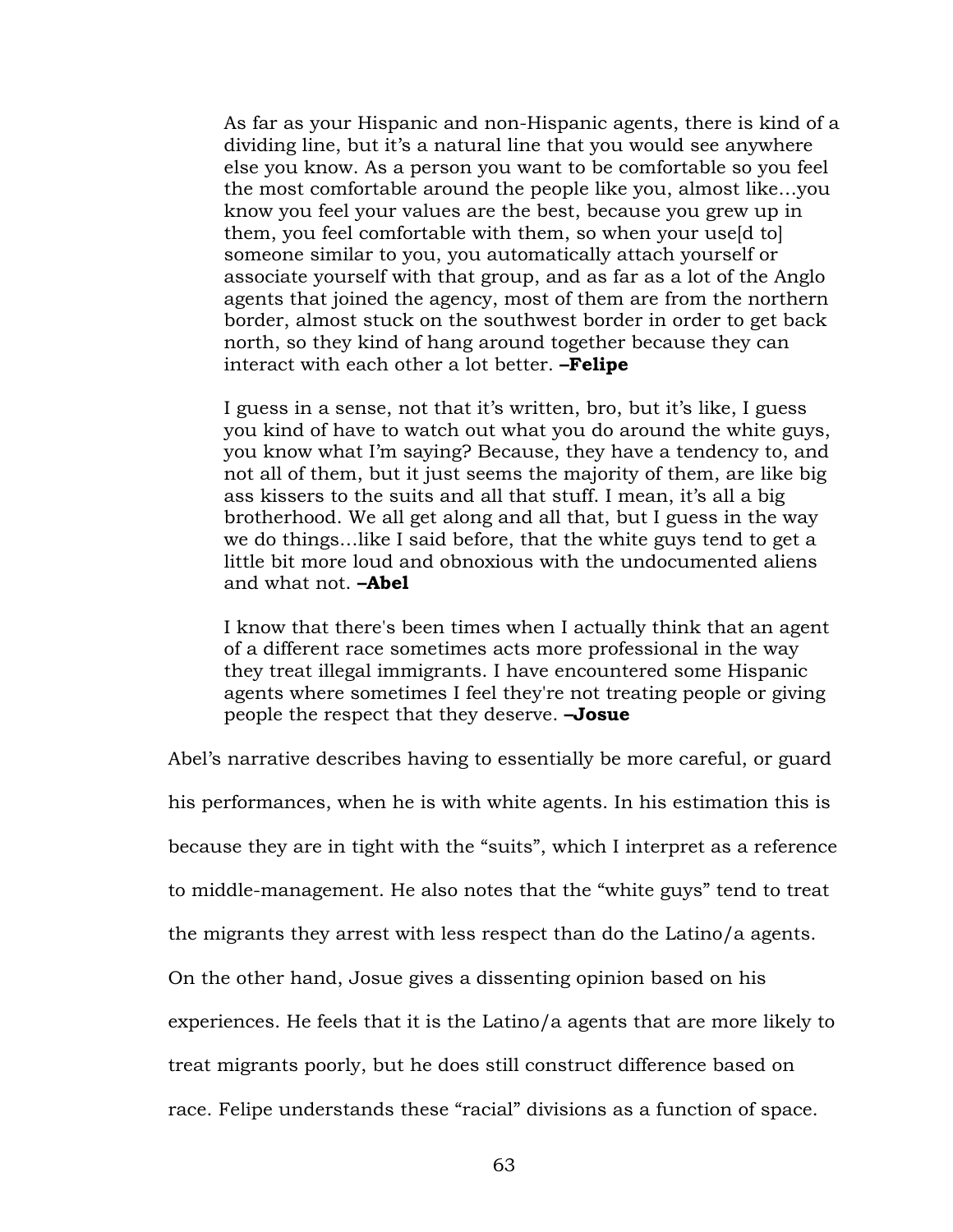Most of the white agents are from the north and are unfamiliar with life in the Southwest and flock to other northerners for comfort. These narratives illustrate that there are divisions within the Border Patrol based on perceived racial division.

Boundaries are reflected in the narratives of the participants of this study. Social and symbolic boundaries are imagined and tangible borders and barriers that help us to understand the "other" and in turn our own identities. In the narratives I analyzed boundaries that reinforce divisions between middle-class BP agents and poor criminal migrants, supporting Pablo Vila's (2000 & 2005) assertion that border residents define identity in relation to Mexicans south of the border. These boundaries are more pronounced for the BP agents in my study as they are maintained through boundary terms and in daily practice through the enforcement of immigration laws. Enforcement of these same laws reinforces and reproduces the racialization of Mexicans (citizen and noncitizen alike) in the United States. Additionally, the Border Patrol has internal divisions—divisions rooted in perceived "racial" differences between agents.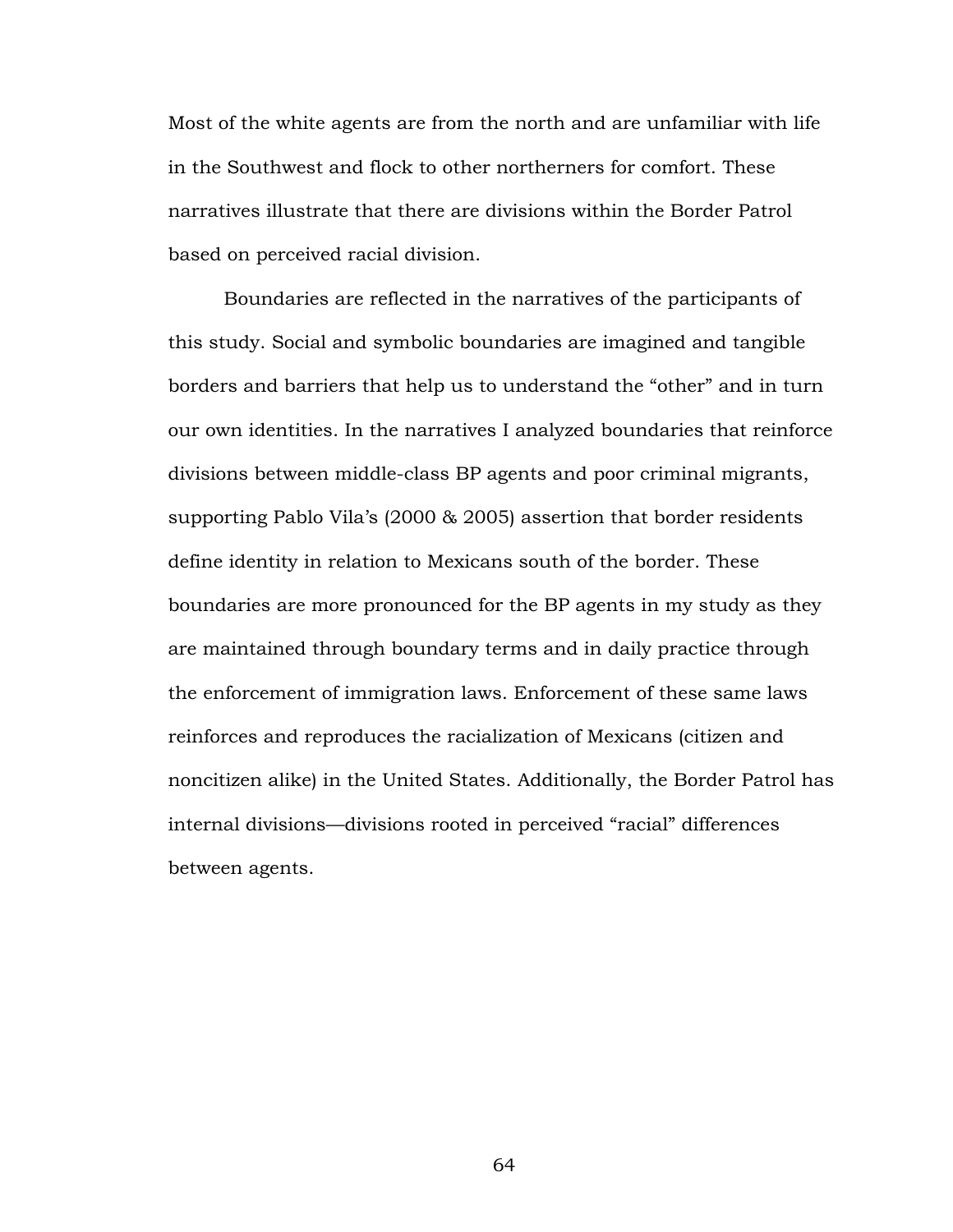### CHAPTER 4

### EMOTIONS AND IDENTITY

Once you go over there, you just gotta—it's a different…mindset because you can't let them [migrants] see you, well not vulnerable, but the way you are because they're gonna try to figure it out. Just like you're trying to figure them out, they're gonna try to figure you out, so you gotta have a poker face pretty much. **–Charlie**

Emotions are an important aspect of identity and one of the most important ways we convey identity is through language (affect) (Ashforth and Humphrey 1993; Besnier 1990; Ferber 1998; Hochschild 1983; Leavitt 1996; Stryker 2004; Wharton 2009). While emotions are subjectively felt and interpreted: "socialized human beings are the ones feeling them in specific social contexts; this means that emotions are socially and symbolically produced" (Leavitt 1996:531-32). Therefore, it is in within social interaction that the participants of this study manage their emotions and perform their identities. The emotions and memories experienced during these interactions are conveyed through the narratives. In this chapter I examine the role of emotional labor in identity performance, instances of surface- and deep-acting, hypervigilance, emotive dissonance in relation to blurring boundaries, and positive emotional labor.

Emotion management refers to how people actively shape and direct their feelings with the recognition that social structures and institutions impose constraints on our efforts (Hochschild 1983). The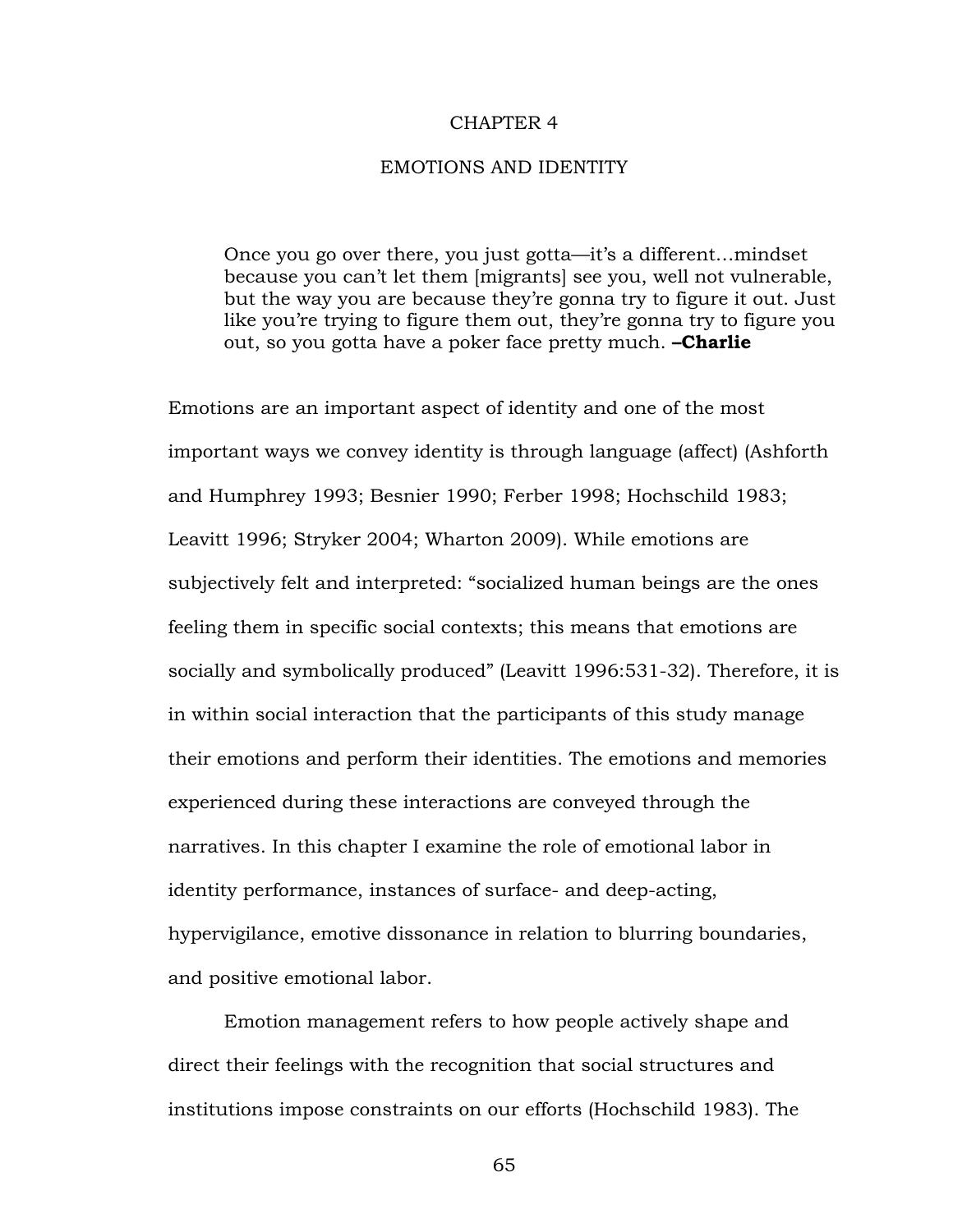expression of emotions are constrained by what are known as feeling rules or the societal norms that dictate the appropriate type and amount of feeling that we should experience in a particular situation (Hoschild 1983; Wharton 2009). However for the purposes of this thesis I will use the term display rules, which refers to what emotions ought to be publicly expressed according to each occupational ideology (Ashforth and Humphrey 1993; Hochschild 1989; Rafaeli and Sutton 1989) as it is a more appropriate description of the rules that constrain how agents *display* identity on the job within the constraints of their training and daily experience. The display rules of the Border Patrol are rooted in a masculine law enforcement ideology and underscore the occupational culture.

Like ideology, emotional management is not a neutral exercise and we have all experienced instances when our emotions were not in line with those required of us at work. During these experiences of *dissonance* we engage in *emotional labor*. Emotional labor implies the regulation of both feelings and expressions for organizational goals (Ashforth and Humphrey 1993; Grandey 2000; Hoschild 1979 & 1983). Emotional dissonance occurs when an internal state of tension arises and an individual must display emotions that are discrepant from his/her true feelings (Grandey 2000:97). Additionally, conflicting requirements of one's societal and employment contexts may require the transgression of one's moral values to fulfill the requirements of a job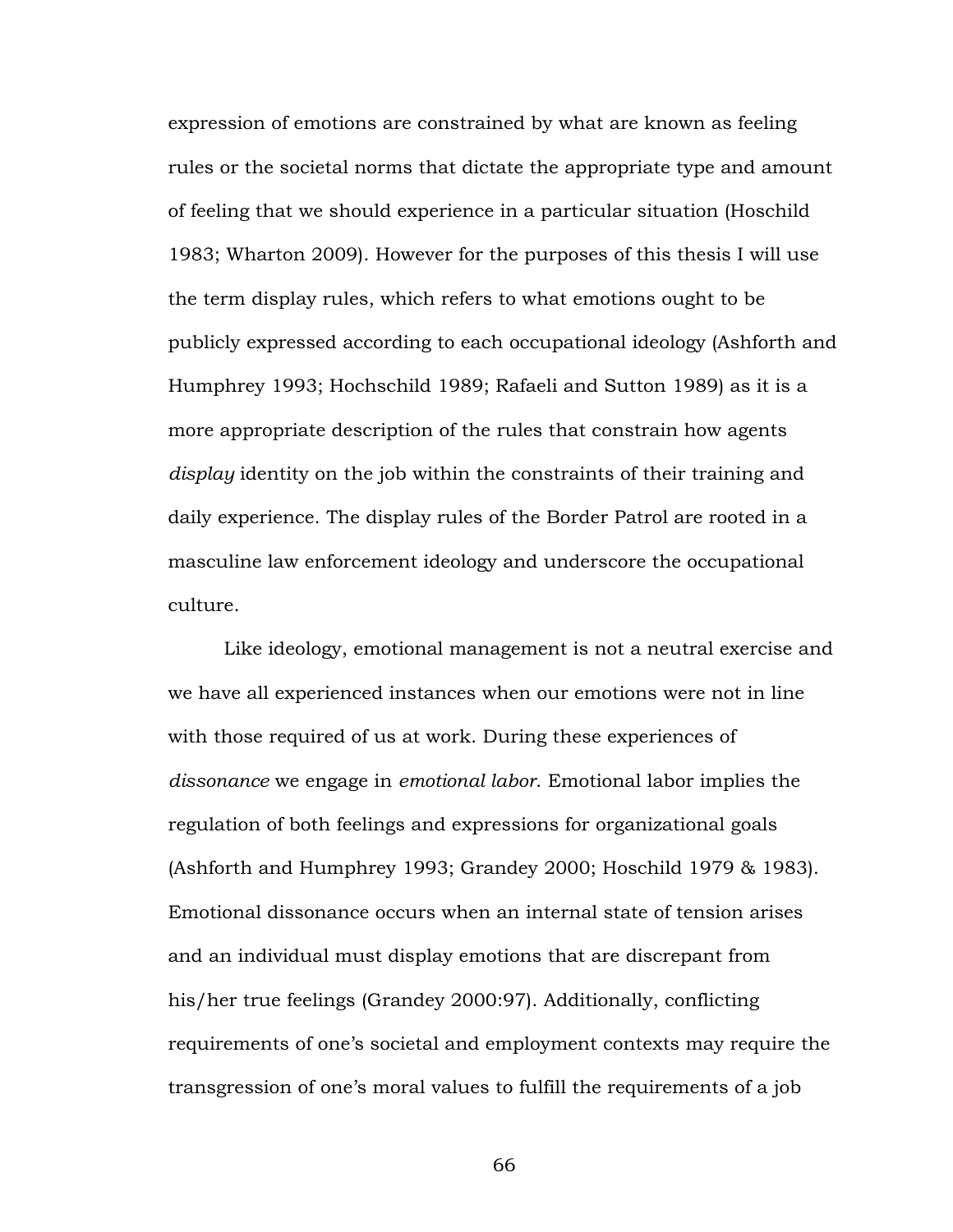(Syed 2008). This is relevant to the topic of this thesis because the decisions BP agents are faced with on a daily basis are not merely occupational, but moral.

Emotional labor can be experienced both positively and negatively. The effects of emotional labor are moderated by identification with one's role; hence the stronger the identification with a role, the fewer the negative effects on well-being are felt and the stronger the positive effects (Ashforth and Humphrey 1993:89). This is important because the effects of stress have been linked to mental and physical issues; furthermore, negative ramifications for job performance and home life are associated with high levels of stress (Gilmartin 2002; Hochschild 1983; Morris and Feldman 1996; Neidig et al. 1992; Olson and Surrette 2004; Schaubroeck and Jones 2000). In short, the more the participants of this study identify with their roles as border guards, the better they can mitigate or circumvent the effects of stress. Given the benefits of identifying with one's occupational role it is reasonable to assume that over time agents will identify more with their roles, or drink the proverbial "Kool-Aid."

Emotion regulation theory is a good psychological correlate to the anthropological theory of emotional management (Grandey 2000). Emotion regulation theory is an

input-output model, [in which] individuals receive stimulation from the situation and respond with emotions...The situation acts as a cue to…the individual's emotional response tendency (physiological, behavioral, cognitive) provid[ing] information to that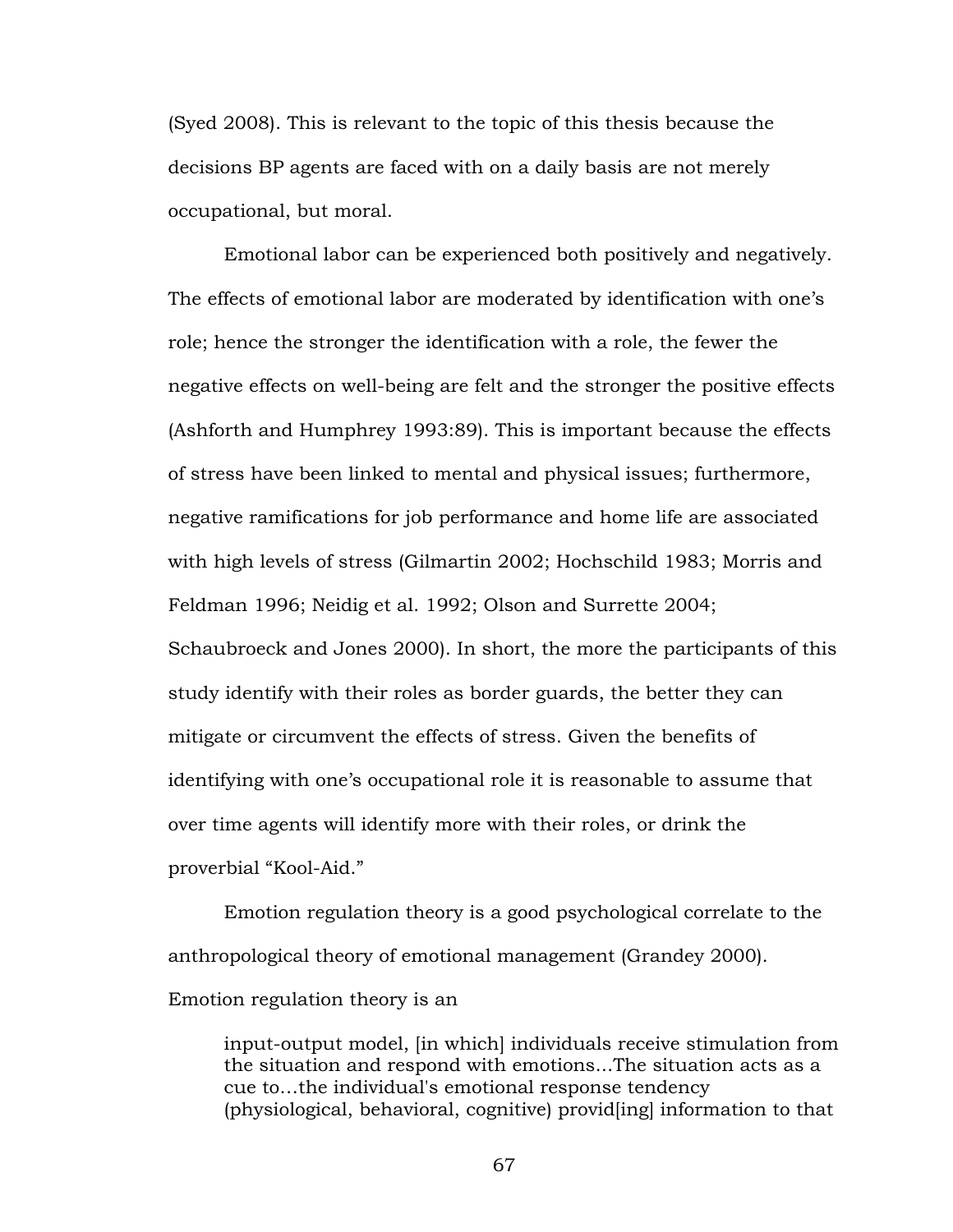individual and the others in the social environment. (Grandey 2000:98)

Emotional regulation postulates two strategies of emotion management, antecedent- and response-focused regulation, which correlate to deepand surface-acting.[21](#page-73-0)

Deep-acting involves transforming one's emotions, marshaling appropriate emotions and suppressing inappropriate ones, in order to bring our emotions in line with emotional norms and display rules (Gottschalk 2003:358). On the other hand, "[s]urface-acting entails acting and *impression* [his emphasis] management—displaying emotional 'face' and demeanor appropriate to the feeling rules of the particular context in which we find ourselves" (Gottschalk 2003:358). These two processes/strategies are often employed in tandem and are not mutually exclusive.

## Emotional Labor and Identity Performance

Border Patrol agents face difficult situations every day and must perform their duties while interacting with individuals who may be near death, evading capture, threatening the safety of agents or other migrants, or even traveling with small children. These situations only paint a portion of the daily situations they may encounter.

 $\overline{a}$ 

<span id="page-73-0"></span> $^{21}$  The terms will be used interchangeably: antecedent-focused regulation = deep-acting and response-focused regulation = surface-acting..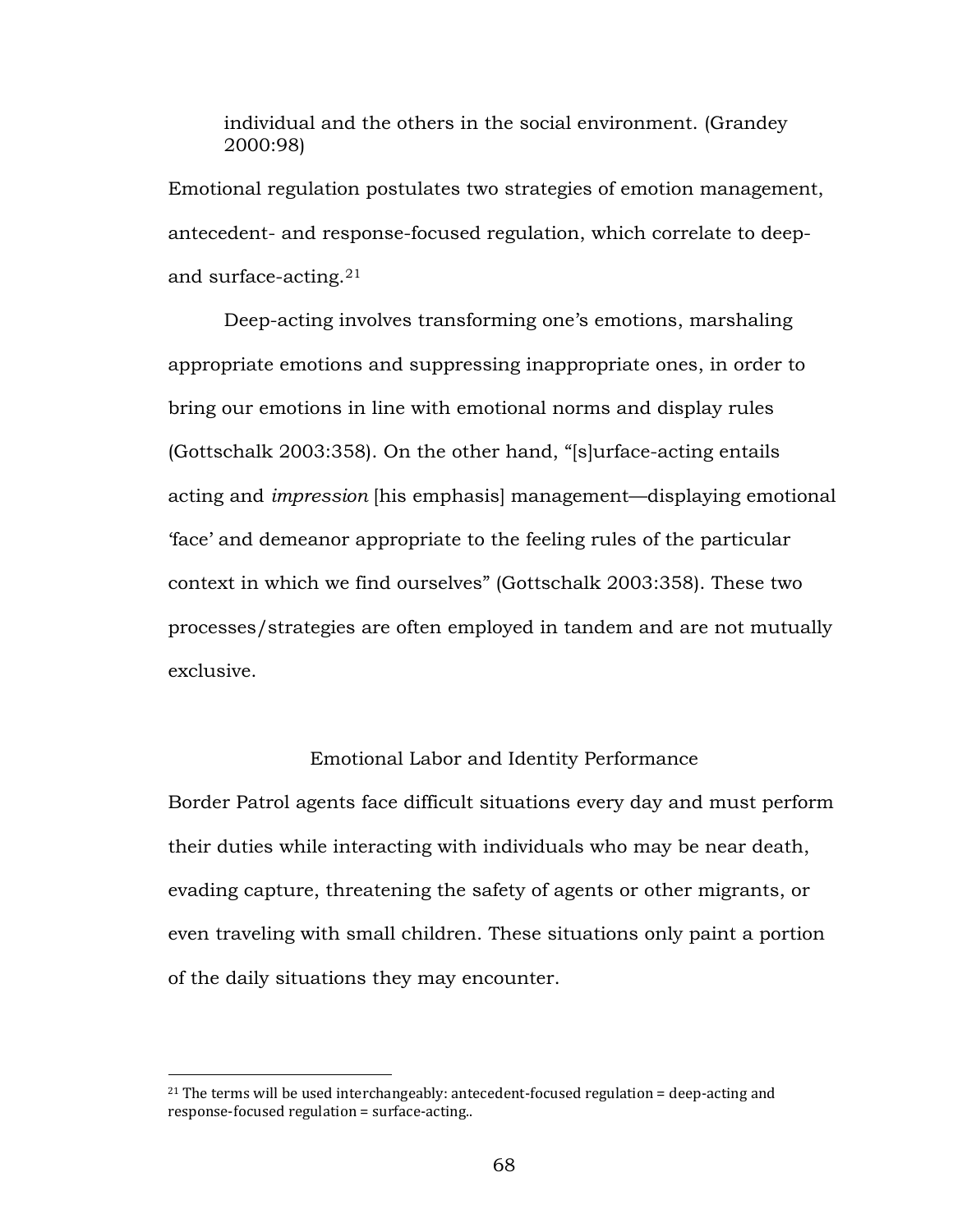Every situation requires quick thinking and the performance of a suitable identity. Many of these reactions are trained reactions and tight emotional control is required for safety reasons. To accomplish this Border Patrol controls all aspects of agent selection, training, supervision, and rituals. The Border Patrol controls emotional displays through an occupational culture and through norms regulating emotional expression (Martin 1999:114). Agents are trained to display a persona specific to the Border Patrol, but one closely in-line with other law enforcement personnel.

Law enforcement officers are expected to display no emotion or to display emotions in-line with the masculine ideal of law enforcement ideology (Hochschild 1983; Martin 1999; Martin and Jurik 1996; Pierce 1995; Sutton 1991; Wharton 1996). A suitable identity at work is not necessarily appropriate in the context of the home or when interacting with family members. For this reason the agents attempt to keep the two identities mutually exclusive.

For an example we'll refer back to Josue's theater metaphor, which illustrates how he engages in emotional labor to perform a role at work:

I mean you are an agent. When you are arresting someone, you are an agent. You are not the civilian person you are when you are at home. You put the front stage on the back stage.

Josue constructs himself as an agent, a role tied to his duties, while he makes it clear he does not perform when he is "back stage" or the "real" Josue, the person he is when he is "off stage." Following this same line of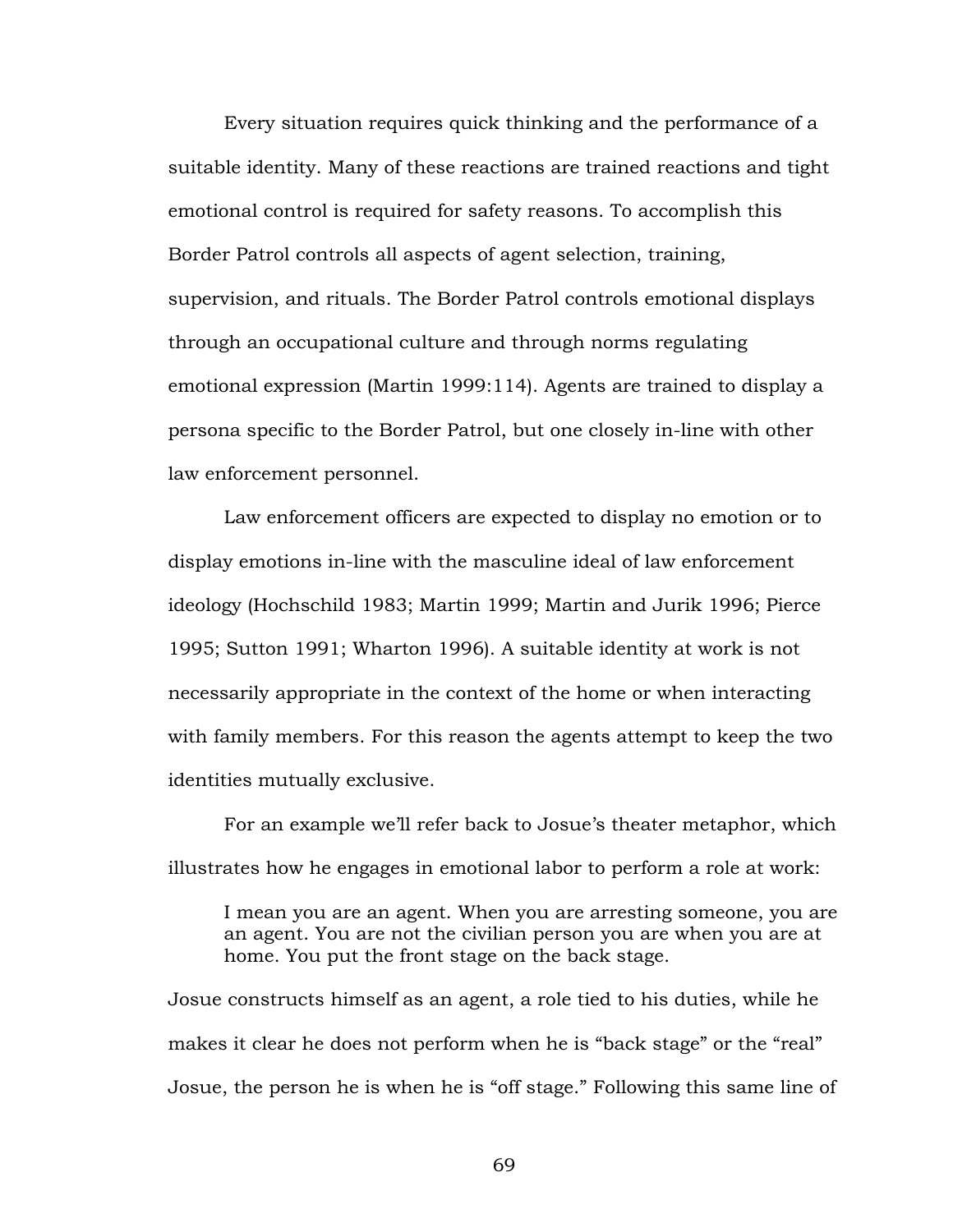reasoning Felipe's narrative echoes the need for a boundary between a home and work identity:

…a lot of people will tell you in law enforcement…when they put on that uniform, it's like putting on a costume…in a theater. You're putting on the uniform and you're putting on the role of the enforcer, the sheep herder…criticism is directed towards that badge, that uniform, and it's unfortunate because we do put on that uniform, but you always gotta remember that you are a human; you are a person once you take the uniform off…

Felipe makes reference to an acting metaphor referring to putting on a costume. You "put on" the role of an "enforcer" or interestingly enough a "sheepherder." The reference to a sheepherder gives us insight to the way law enforcement officers perceive the public or those they are charged with controlling. Sheep are dumb, skittish, and easily herded. Nonetheless, being a border enforcer is a role played-out once the uniform goes on (surface-acting), but also requires a change in perception and attitude (deep-acting). When he is wearing the badge and the uniform he becomes something other than "human", implying a sort of social distance between himself and the public or most often migrants. Felipe points out the importance of remembering that "you are a person" once you take off the uniform. This return to humanity is recognition of returning to a default role that can be recognized by other humans as such.

Both Josue's and Felipe's narratives illustrate the performance of emotional labor and the intricate connection between surface-acting and deep-acting. The uniform and the badge represent response-focused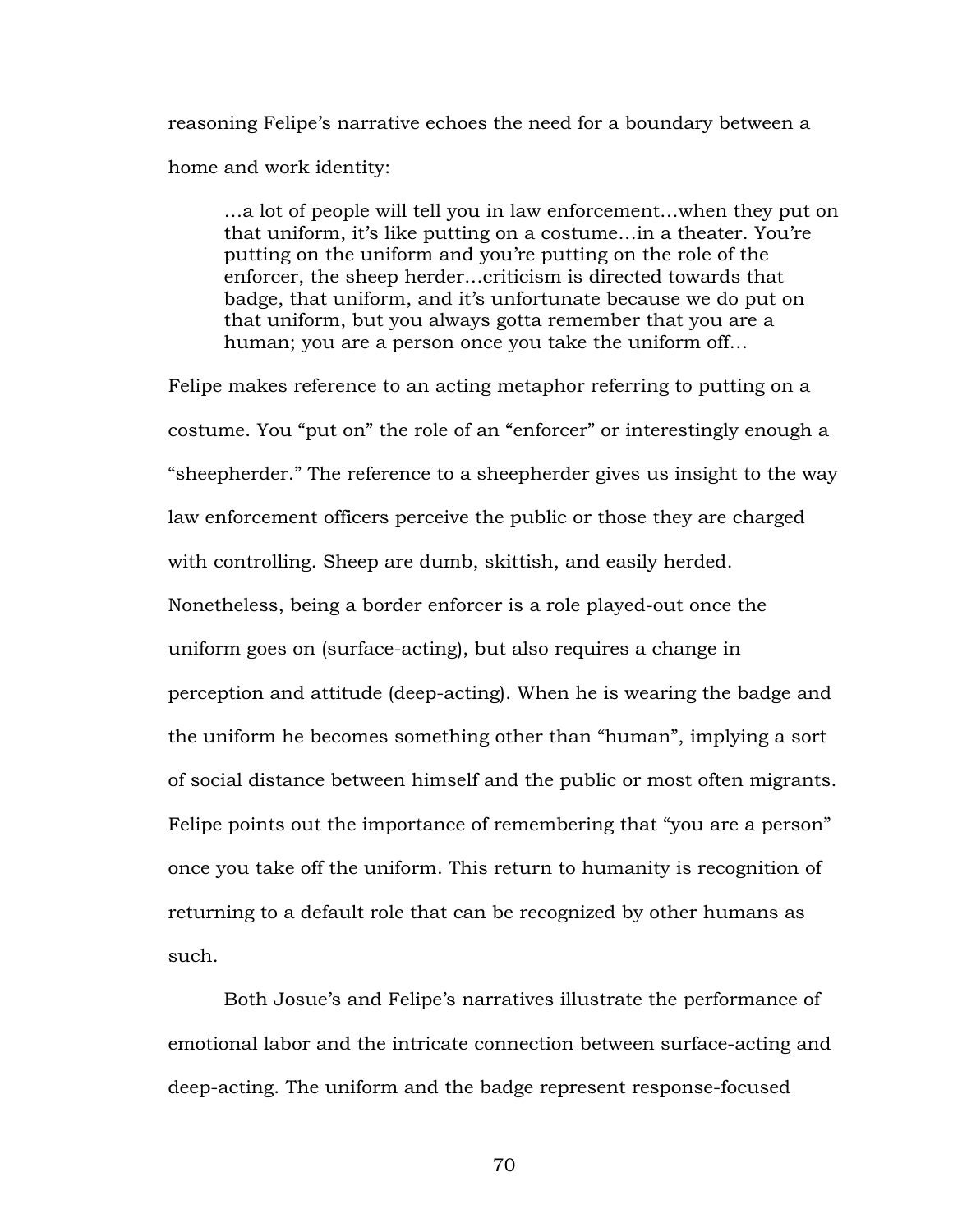(surface) regulation, as it allows for a physical and visual way of manipulating their identities and thus influences the way people react to, and interact with, them. The antecedent-focused (deep) regulation is evidenced by their recognition of the expectation of a different identity performance when they are wearing the badge and uniform. Therefore, the uniform and badge are the "surface" of the performance, while the embodiment of this face is the deep-acting or actually becoming the badge and uniform.

Response-focused Regulation or Surface-acting Surface-acting is an essential part of a being a Border Patrol agent as it represents the public face of the agency. The dark green uniform and standard issue side-arm in tandem with the unaffected demeanor of authority is meant to convey one message: control.

During response-focused regulation the person has a tendency toward an emotional response, but manipulates how he or she shows that emotional response by "directly influencing physiological, experiential, or behavioral responding" (Gross 1998:285). These emotional manipulations include displaying more emotion than they feel, such as anger or aggression, or to suppressing true feelings, such as fear or empathy (Grandey 2000). The projection of control is expressed through manipulating power differentials during interaction through behavior and appearance.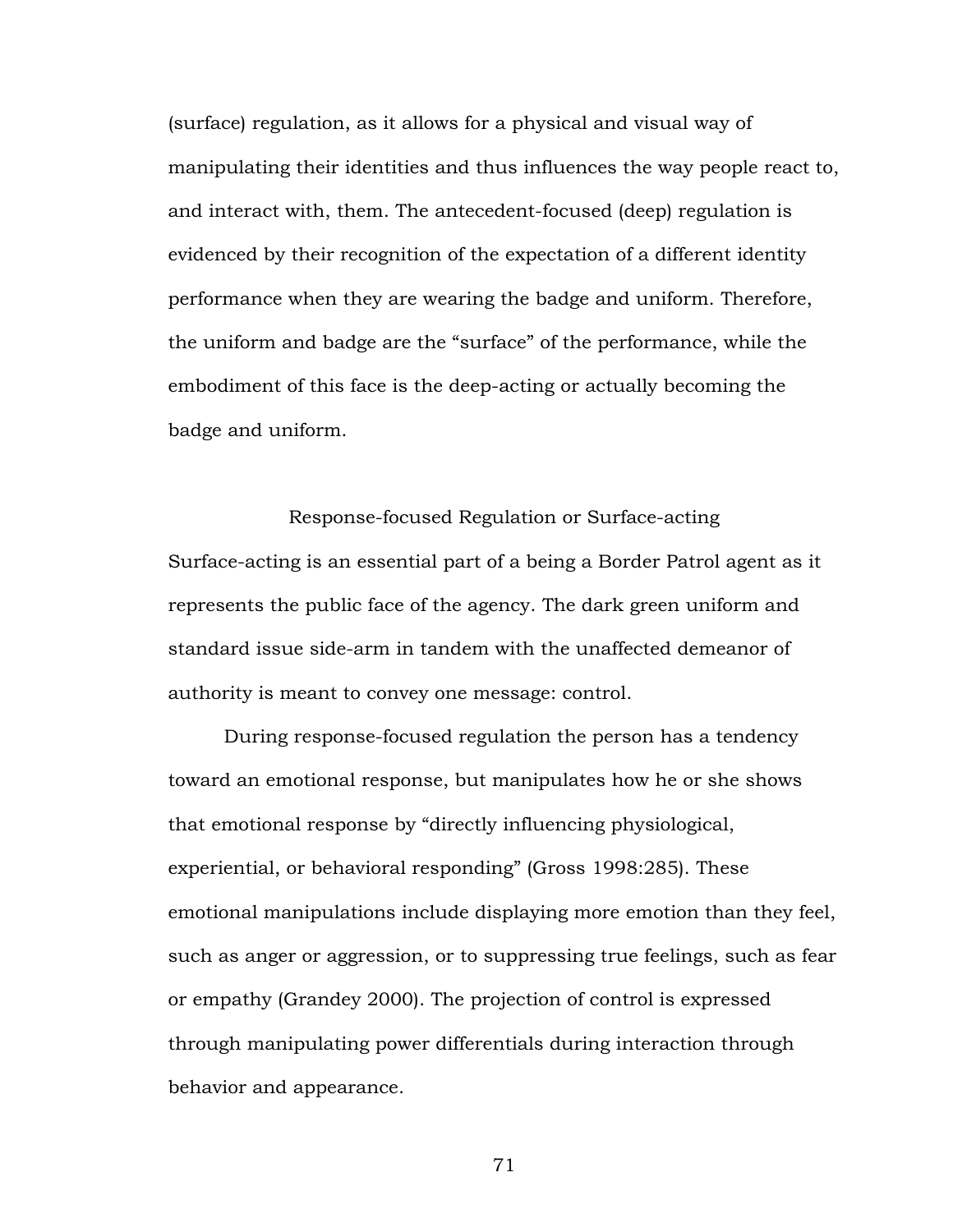Interactions between Mexican migrants and Border Patrol agents represent an unequal power relation. Status and power are inherent to all social interactions and these interactions produce varying emotions from all actors (Kemper 1990). As Kemper (1990:211) states: "…power [is] the ability to realize one's will even over the opposition of others…We may say in general that power is a major mode of human social behavior, one that is frequently manifested in relations between individuals." A confrontation between a border enforcer and boundary breaker is an interaction where power differentials are magnified because of the power invested in the border enforcer by the state. The relation is made more unequal due to "undocumented" migrant's subordinate political status.

In addition, power differentials between the United States and Mexico confer onto their citizens, by virtue of citizenship. Or in other words, the life of an American citizen is worth more than that of a Mexican citizen by virtue of their place of birth. Consequently, interactions between Mexican migrants and the Border Patrol are a direct application of that power. The performance of power can be justified because agents are arresting "criminals" who are not worthy of respect. This also reflects Heyman's (2000: 644) findings: "only some actors are appropriately equivalent to officers in being complex and volitional, that is, people in a full sense…but when immigrants manifest equal personhood, most officers find it both practically frustrating and morally inappropriate." When migrants do not conform to their expected roles,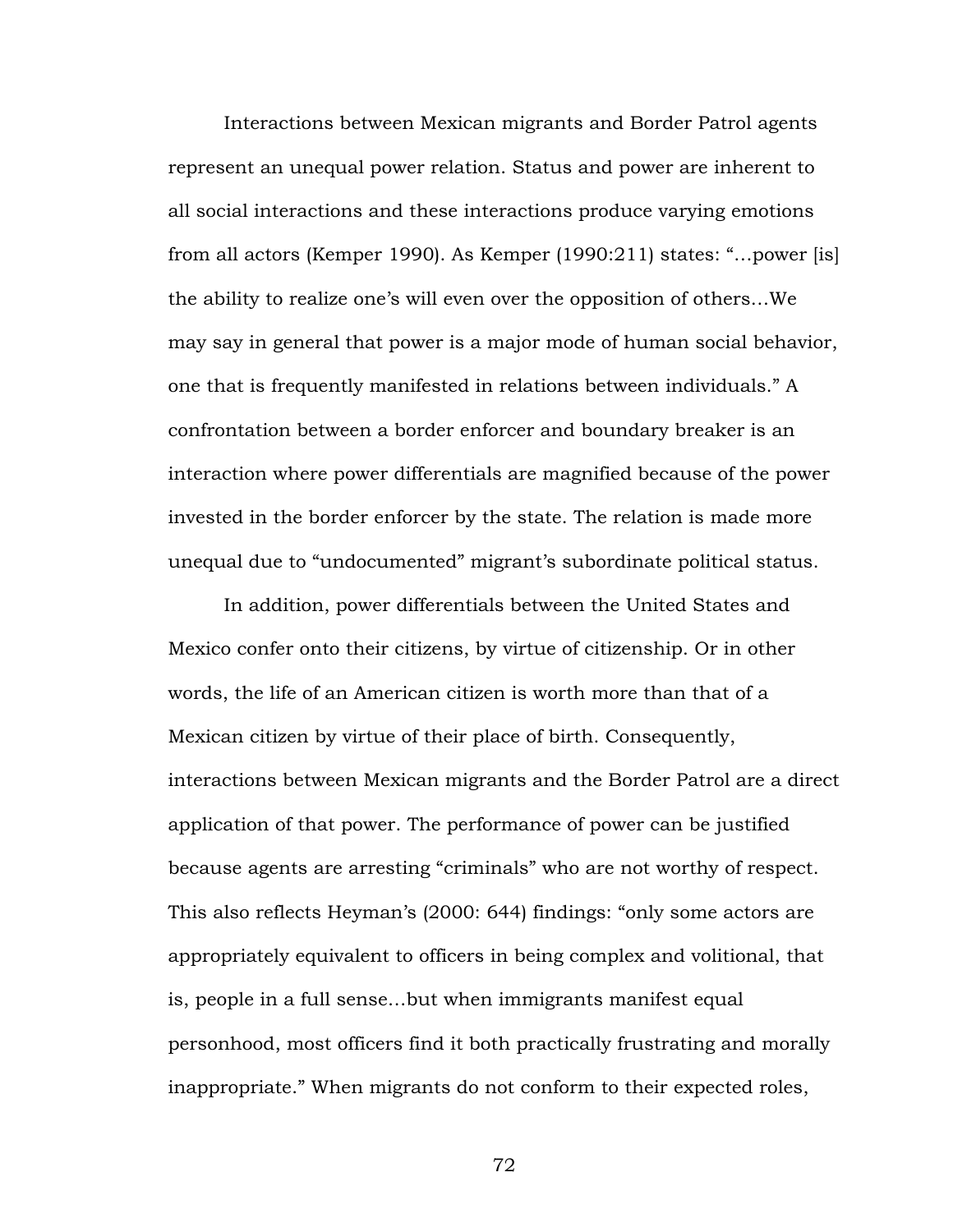agents have the potential to engage in more force than might be necessary.

BP agents must establish control and exude power over migrants during interactions in the field in order to control the situation and minimize the possibility of resistance. For this reason, migrants often consciously conform to officers' expectations and behave deferentially in an effort to obtain better treatment (Heyman 2000:646). However, if migrants express volition, agents have the power to rectify perceived insubordination (Heyman 2000). BP agents must exude control and confidence to establish their authority when interacting with migrants, as perceived weakness can lead to violent encounters. The following examples demonstrate what it takes to perform a suitable border guard identity:

…if you actually see them cross, if they know that they're doing wrong, then you get a little bit more, how can I put it, man, use your big boy voice, in a sense, bro. You know what I mean…you get all assertive… **–Abel**

...in order to effectively do your job, I mean, you need not be timid. You'll have guys who are timid at home, they put on that uniform, and it just helps them come out... **–Felipe**

You just have to be strong when it comes to situations. So, that particular situation, yeah you have to be strong. It is just the way we do things… **–Josue**

...it's a different…mindset because you can't let them see you, well not vulnerable, but the way you are because they're gonna try to figure it out…they're gonna try to figure you out, so you gotta have a poker face... **–Charlie**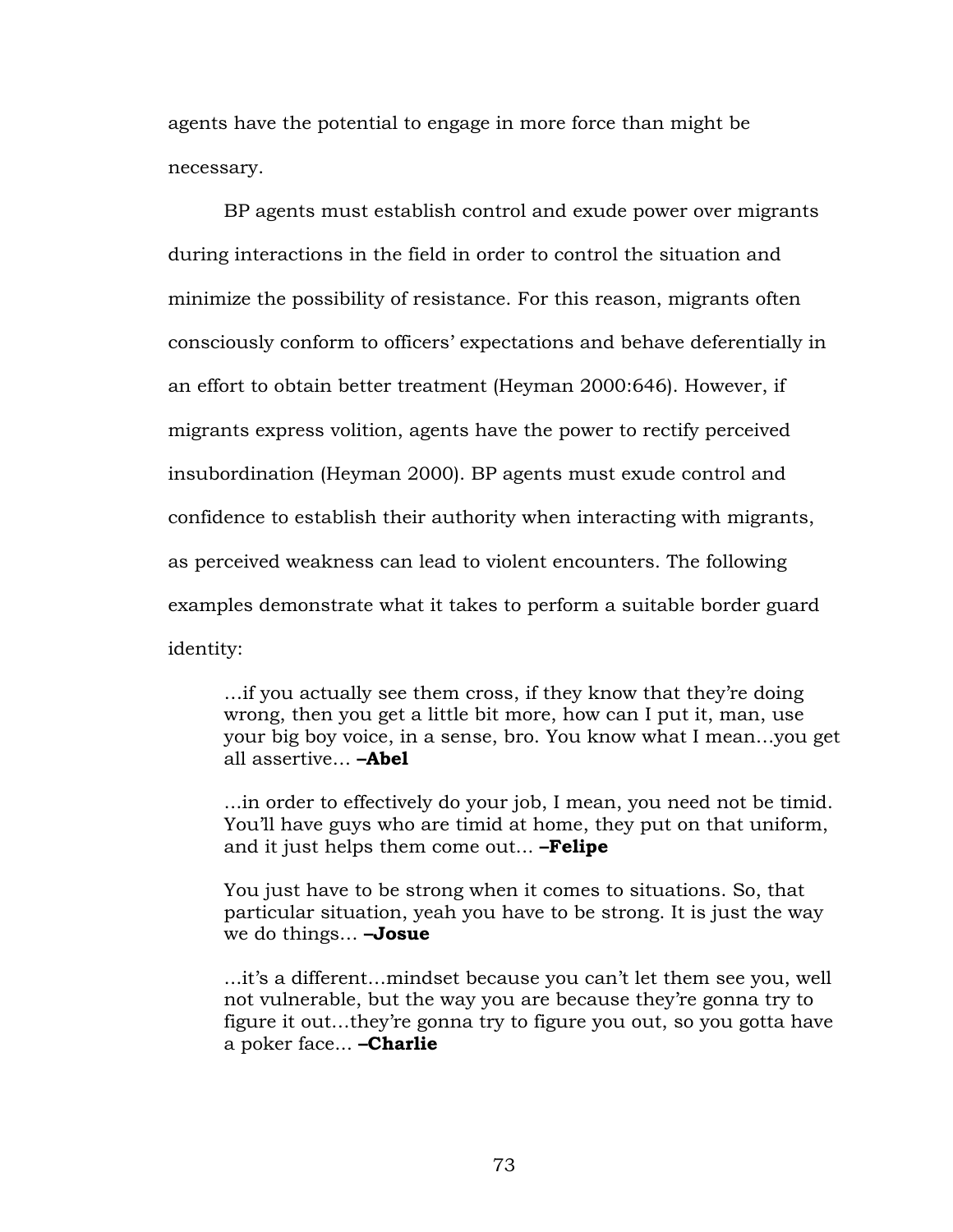Abel, a veteran, describes a situation of encountering an undocumented migrant and projecting a "big-boy" voice, while simultaneously becoming more assertive. The performance of the two outward actions gives migrants the impression that Abel holds authority that must be respected and maintains the hierarchical status quo. Felipe notes that agents who are timid at home must change their persona at work and perform a role opposite their nature. This performance requires an outward change in character; in other words, timid agents must *act*  tough. Josue echoes this sentiment using the keyword "strong," or another word for assertive, noting that it is the way things are done at the Border Patrol. Charlie states agents must present a "poker face" in order to keep his emotions invisible to the migrants he encounters. Charlie's poker face implies he is concealing his true feelings from migrants so he convinces migrants (whom in his estimation are trying to uncover his vulnerabilities). They all illustrate the role surface-acting plays in performing a proper BP role, assertive and an emotional blank slate.

The role agents play depends on with whom they are interacting. For instance, a group of hungry and dehydrated migrants will not warrant the same performance that a group of dangerous smugglers will. Felipe, who is stationed in a more urban environment, explains his approach to engaging a threatening individual(s):

You may meet someone who looks super scary to you. Naturally, they're intimidating, they're bigger than you, they're more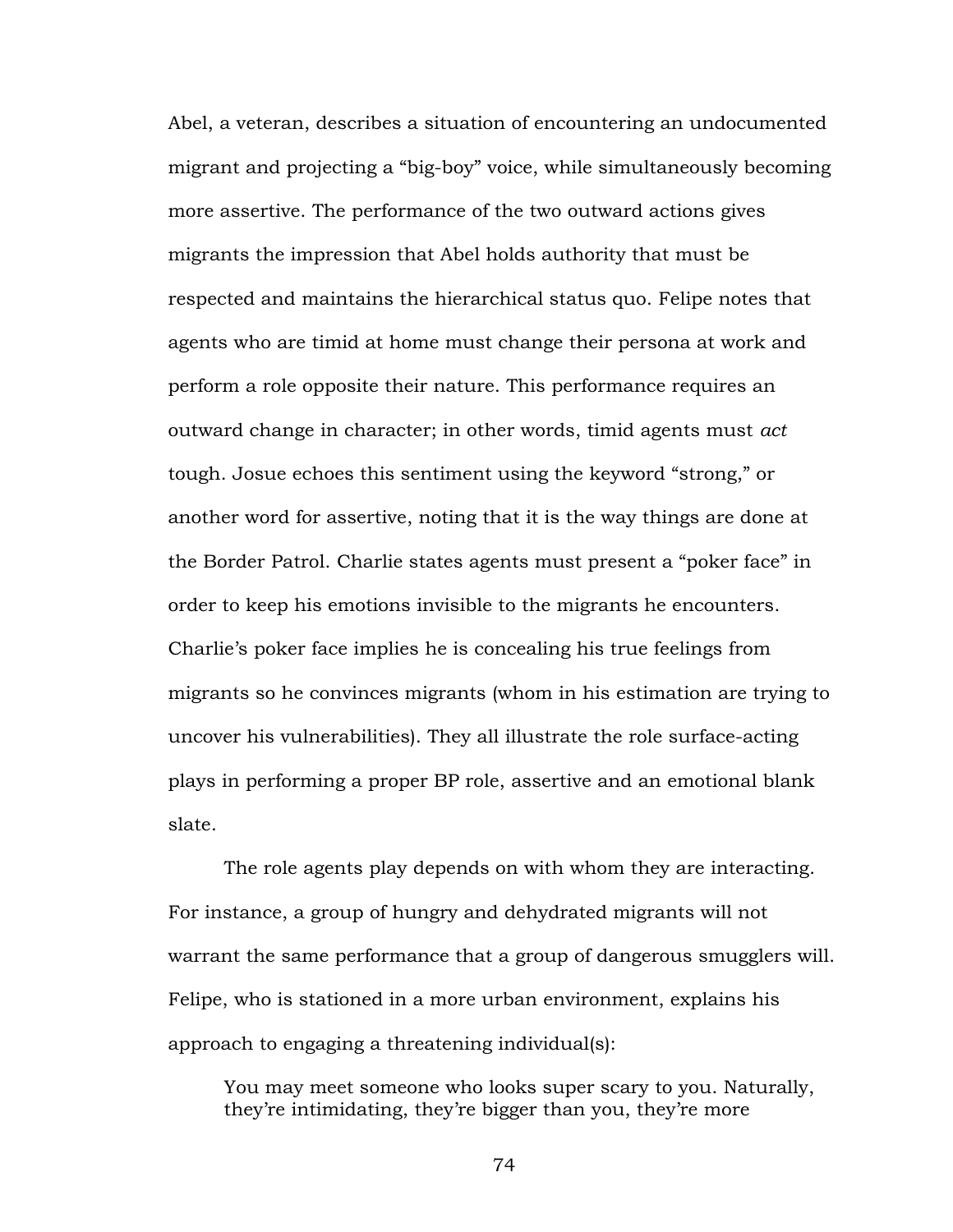aggressive than you, they're unpredictable…and here you are having to get him to do something that he doesn't want to do. You do have to put on an act…I'm bigger, tougher, and regardless of how bad you are, you are going to be taken down by me and my partners. So you do have to put on that act…

Felipe's narrative is an excellent example of expressing "appropriate" assertiveness in the face of a potentially dangerous situation. He states that you have to "put on an act" and if he can "out intimidate" a dangerous smuggler he can potentially avoid a violent confrontation. This performance is two-fold, drawing upon the projected appearance and demeanor (surface-acting), but at the same time he must in some part *believe* he is dangerous (deep-acting). This is important because his audience, in this case a potentially dangerous individual, can discern or sense a genuine performance from a ruse.

On the other hand, agents sometimes have to tone down a performance if the situation warrants. Josue, who is a devote Christian, uses respect as a metaphor for power and laments that some of his fellow "Hispanic" agents do not give enough respect to immigrants they arrest:

I have encountered some Hispanic agents where sometimes I feel they're not treating people or giving people the respect that they deserve. And I feel like they don't know how to draw a line between actually doing your job and respecting people or doing them at the same time.

In his narrative is an implied level of surface-acting, as these disrespectful agents are likely using their role performance to abuse their power. Here power and boundaries intersect. Mexican migrants are not equal to or the same as agents, and therefore, have less power and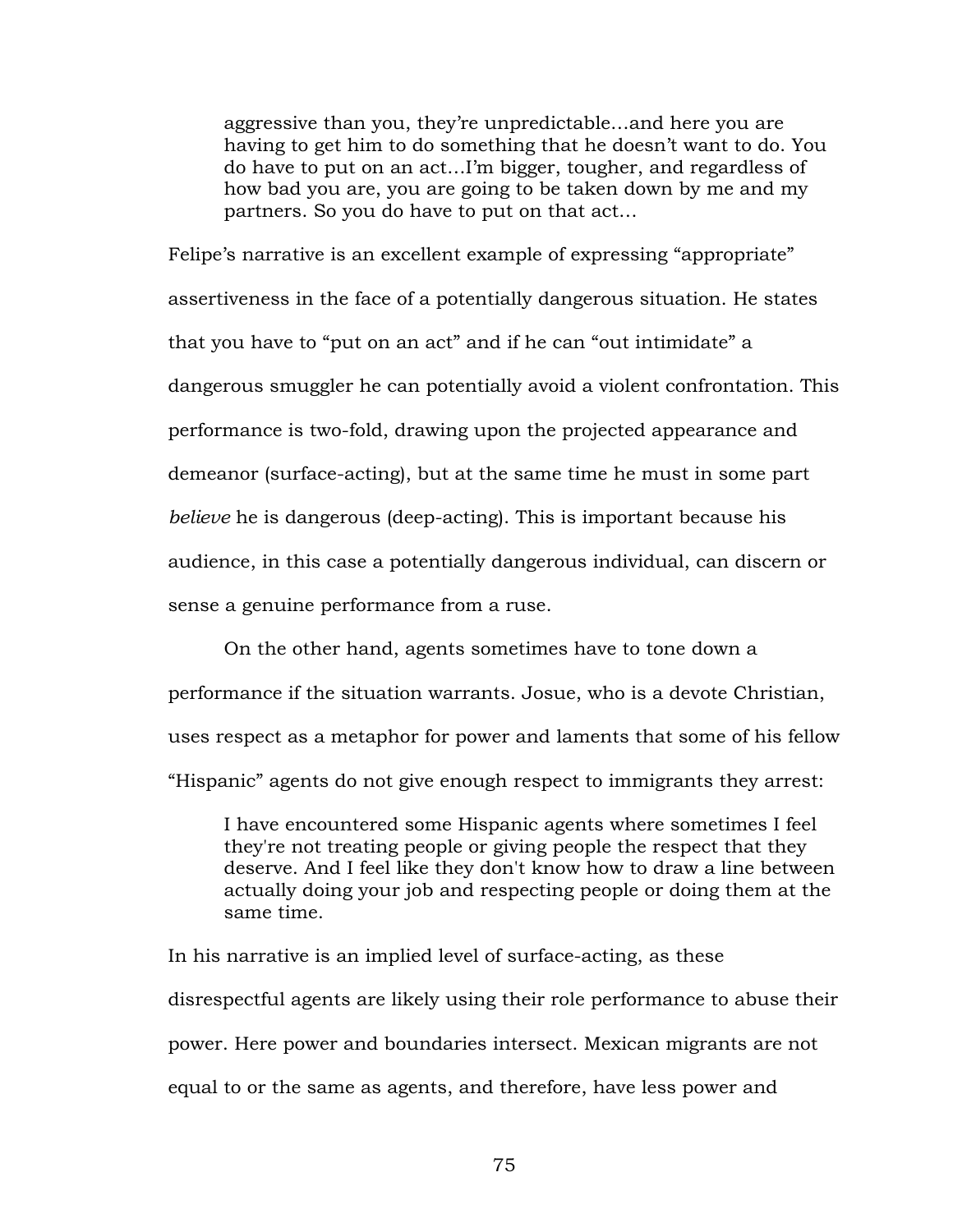deserve less respect. This is not true for all agents of course as my informants expressed that they treat "non-criminal" migrants with respect and dignity.

When some participants feel that a situation is getting out of hand or they feel anger and frustration rising, they may engage in responsefocused regulation in conjunction with antecedent-focused regulation in order to maintain an outward appearance of control. Felipe explains how he handles such situations:

…if you're getting to the point where it's just gonna be too much, you've gotta get away from the source of the stress, the source of whatever is making you angry. If you can afford to get away from it, let your partner step in for a little bit…just staying with it yourself, taking a few deep breaths, and remembering that you're gonna come out of this all right. You're gonna be fine, it's gonna be over, and tomorrow the sun's going to come up again. To me, personally, just getting away from the situation for a little bit; you know, hey man, step in real quick. Walk out, take in a deep breath, maybe taking a drink of water, going to the restroom, talking to somebody about something else just for a little bit, and then coming back into it and finishing it up. If you can't do that, then just take in a deep breath, realize you know what, this is my job, I gotta perform it, and tomorrow will be a new day.

By stepping away from the situation and taking deep breaths, Felipe is able to manipulate his environment and bodily responses to an increasingly stressful situation. In this way he is able to calm down. It is important to note that Felipe practices response-focused strategies in conjunction with antecedent-focused strategies by recalling that he has a job to perform and that tomorrow will be a new day, which helps him gain control of his emotions and performance.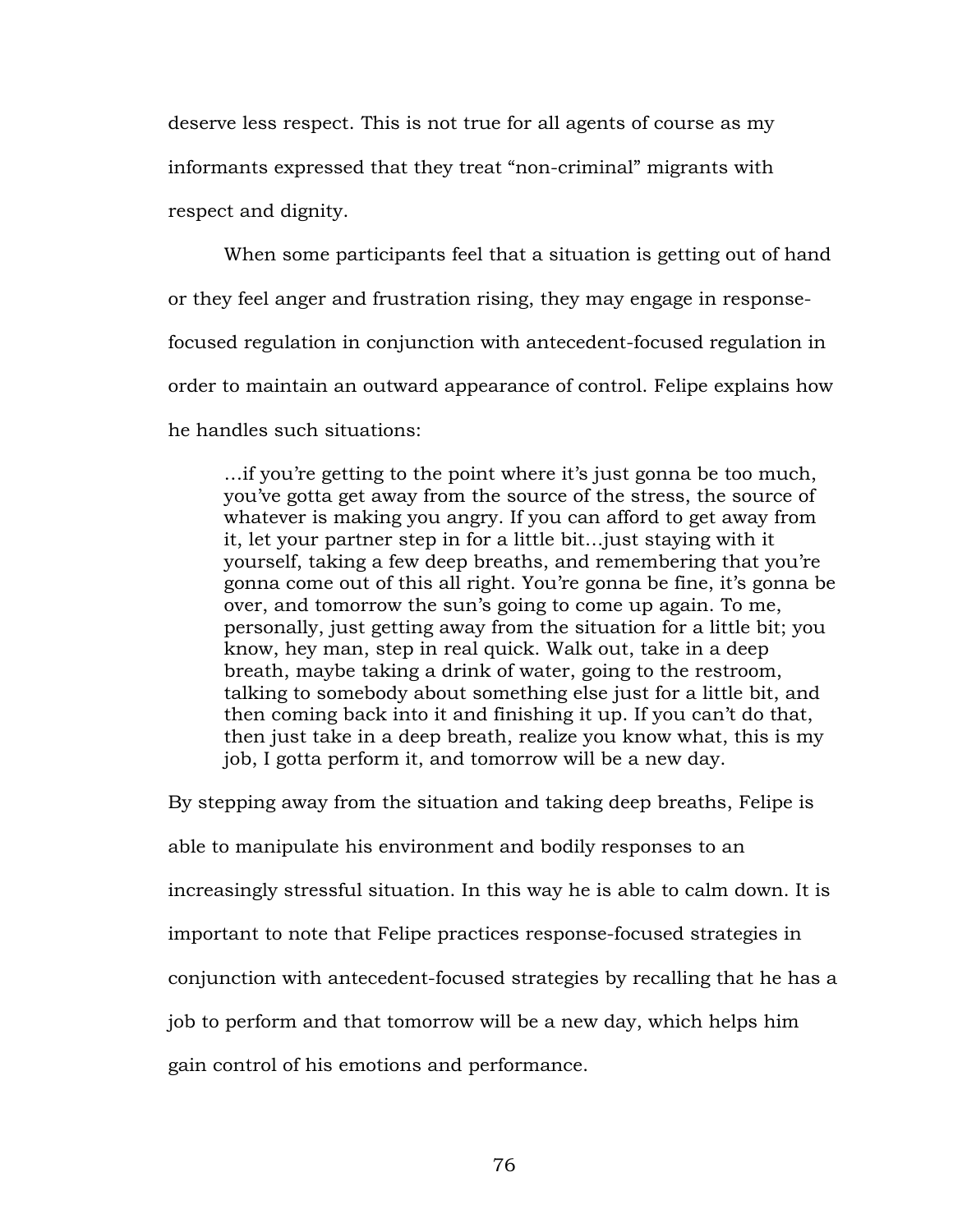Like most jobs, surface-acting also takes place among agents and their coworkers as Tanya's narrative illustrates:

I usually don't try to get angry, so it's really hard to say, when did I get angry? I guess, I get angry if I see that somebody's not giving 100 percent. Just because when I come in to work, I try to do my job to the best of my ability and then I see an agent or supervisor that I know is capable of getting more and is just apathetic. That angers me. I mean, it angers me inside, I don't know if I convey that outwardly...

Tanya uses a different approach to controlling her emotions. Where Felipe physically removes himself from a situation and calms himself through deep breaths. Tanya essentially swallows her anger and maintains her professional "face," because she feels that is the appropriate way to respond. She doesn't specify if this anger is reappropriated at a later time or becomes a weight upon her.

# Antecedent-focused Regulation or Deep-acting

Two of the most common forms of antecedent regulation, attentional deployment and cognitive change, involve agents managing emotions by changing their *focus* or their *appraisal* of a given situation (Grandey 2000). Attentional deployment is accomplished by drawing upon personal history or events that call up the emotions that are needed in the given situation; this is also known as method acting (Grandey 2000). The three following narratives illustrate how attentional deployment strategies can be used to mitigate stress:

I don't think I focus on one event. I think I draw just from experience. A lot of times, when I'm feeling down and out, or just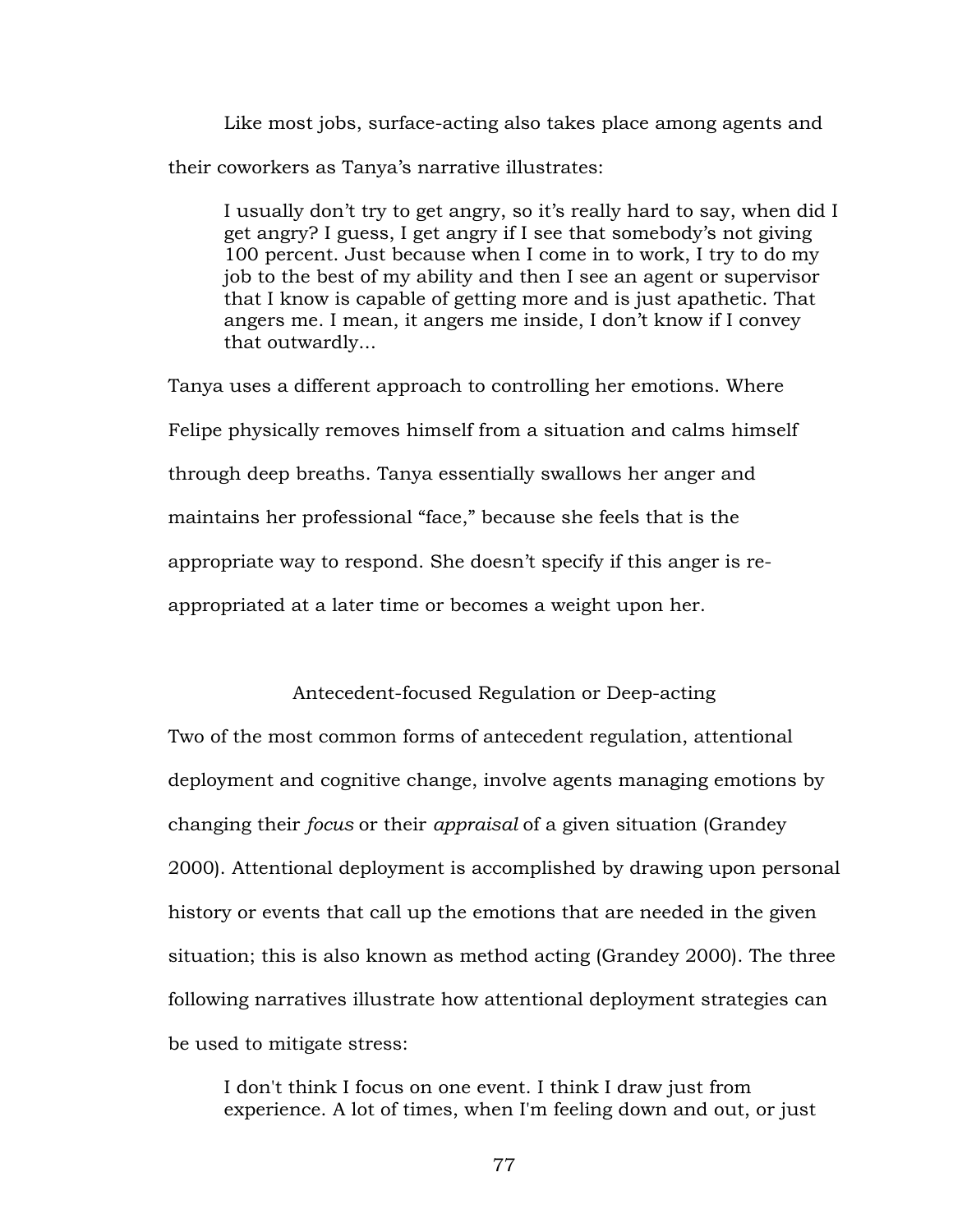like frustrated on a certain situation, I just think back to, I played college basketball, and I think about all the stuff that I went through, the two-a-days and the screaming and the yelling and nonstop butt-chewings. And I figured, hey, I survived that; I can pretty much get through anything. **–Tanya**

… I got put in a lot of situations in the military, and kind of the same thing with the BP in handling people and dealing with people, I guess in a sense, helps me cope and deal… **–Abel**

…if I get that rush, all I think is like, if I'm going to die today, I'm going to die today, and that's it. If something's going to happen today, it's going to happen today. **–Rosa**

Tanya's narrative shows how she draws upon her experience. By connecting with a different time in her life she can draw upon it to manage her emotions in the present. Abel, like Tanya, draws upon his previous experiences (training) to "cope and deal" during interactions with others. Rosa's narrative on the other hand is more striking. When she is called in to a dangerous situation she draws upon emotions to mentally accept her death. In this way she allows for fate or faith to give her the strength she needs to perform a suitable role for herself and her fellow agents.

Cognitive change occurs when one perceives the situation so that the emotional impact is lessened (Grandey 2000). For example, Arlie Hochschild (1983) described flight attendants who were trained to cognitively reappraise passengers as children so that they would not become angry with passengers' potentially infantile behaviors. The difference between attentional deployment and cognitive change is that the former focuses upon changing personal thoughts and the latter to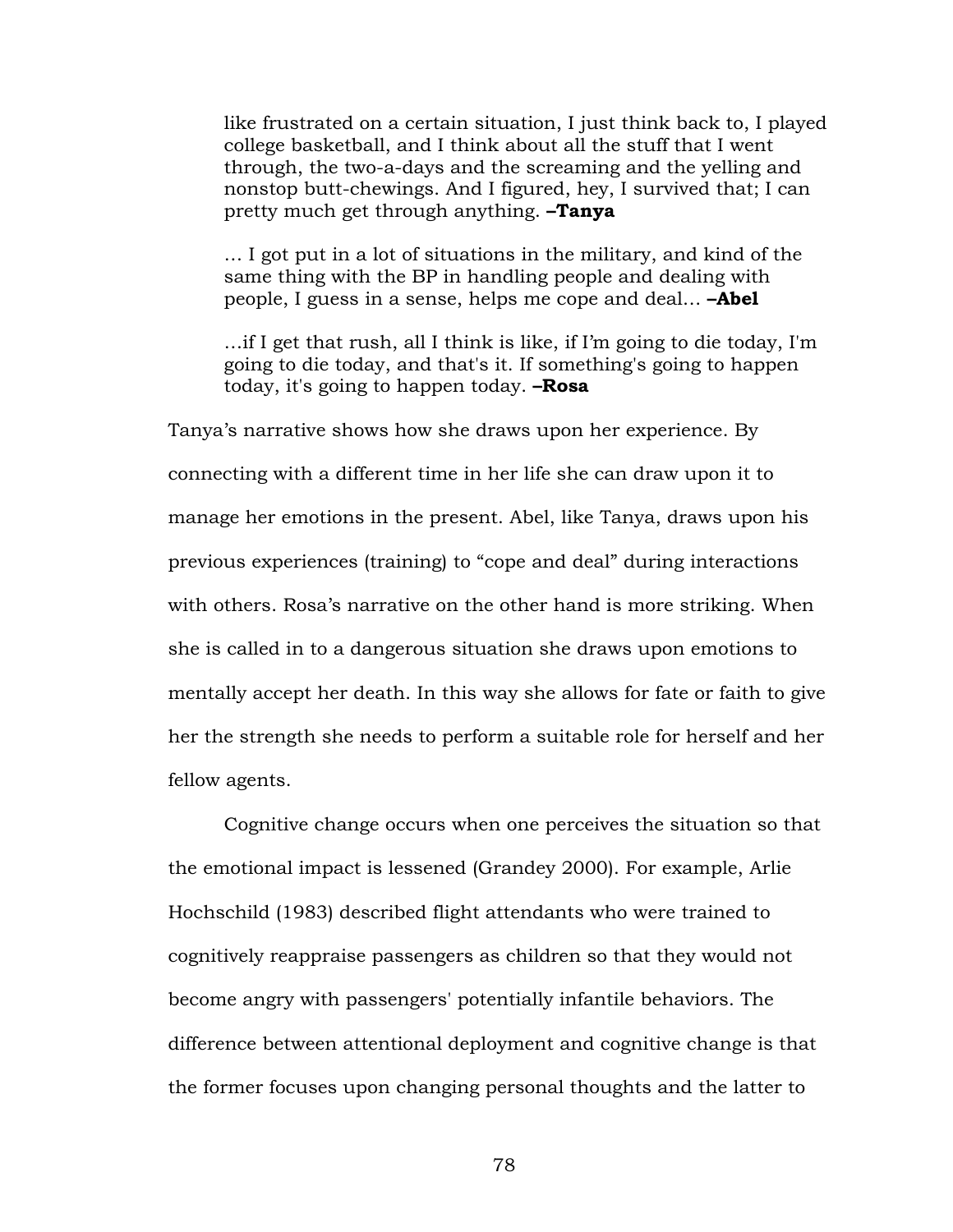changing perceptions of the external situation (Grandey 2000). In the

following two examples Ricardo and Tanya both explain how they re-

interpret situations to mitigate their emotions:

…a journeyman agent of mine told me, "If you encounter a group and they break up on you and take off running, they're just doing what they're doing. That's their job in this game. Their game is to come in and, if they see us, take off running. Our job in this game is to find them and catch them. So it's a cat and mouse game. So when they break up on you and take off running, don't get mad. They're just doing their job." And the same token, if they're not listening or something, then that's their game. That's their job. **–Ricardo**

Operations aren't always going to be successful, but at the end of the day, if I can look at myself, and say, hey, I gave it my best shot, then I believe I'm successful, and that's all I can do. There's just so much that goes on, on a daily basis that you can't get down on yourself if things go bad. Even though its national security, you got to just realize, hey, I put my people in the best position possible and we did the best that we could, and we can just learn from what happened, and then hopefully get better… **–Tanya**

By changing his perception of a possibly aggravating situation and thinking of it as a game—where it is his job to be the pursuer—Ricardo is able to mitigate his anger and make his job more enjoyable. He also cognitively constructs migrants as his opponents here to do their job, which is to avoid him. In this way he is able to suppress emotions tied to an increased level of stress, mitigating a potentially inappropriate emotional response, and enabling him to play the role of the controlled hunter. Ricardo's narrative is also a good example of the boundaries agents employ to distance themselves emotionally from migrants. By constructing migrants as opponents in a game or as prey BP agents can construct an adversarial relationship and mitigate conflicting feelings.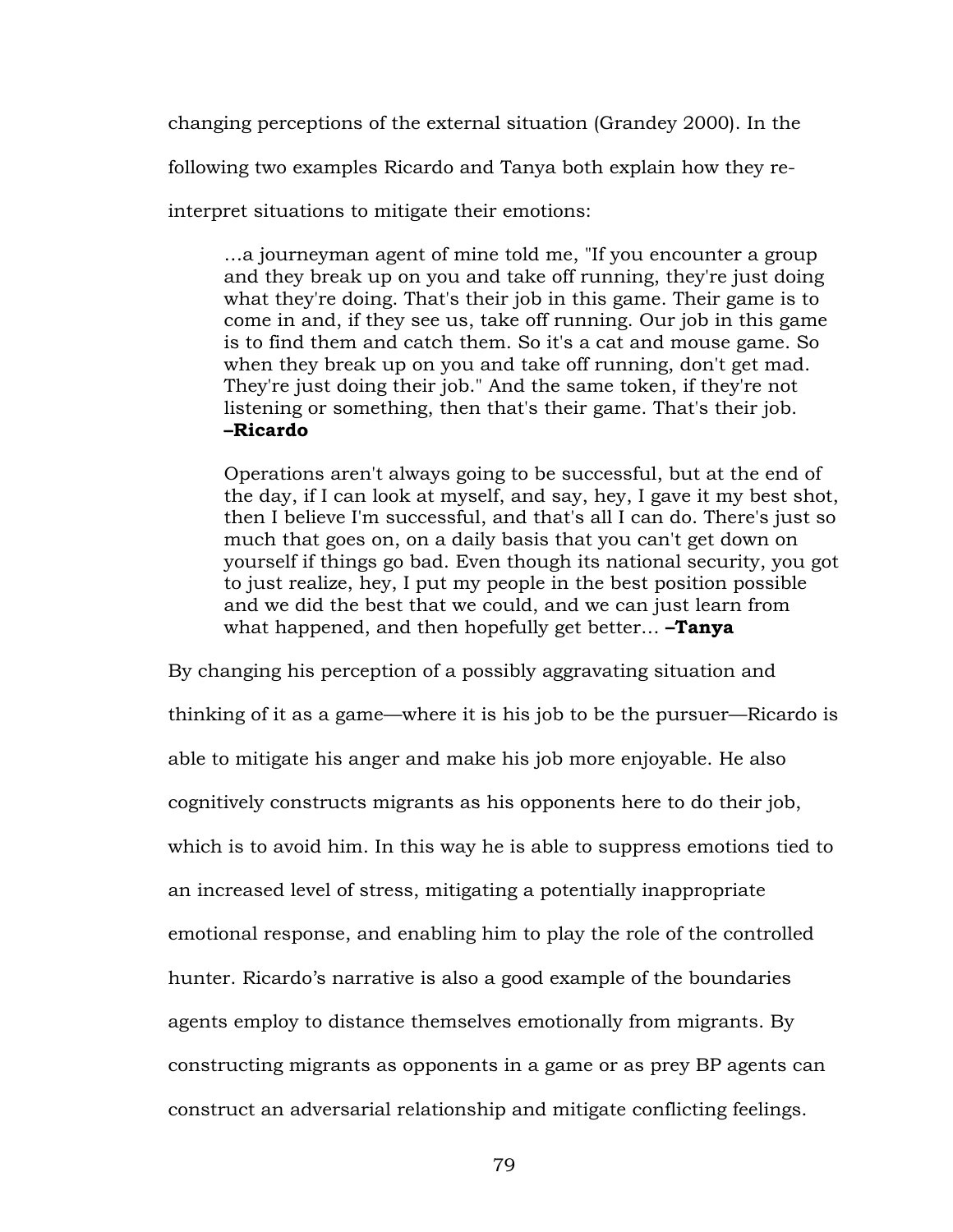Tanya reassesses her situation in regard to scale of the problem and how she can affect it. She knows she cannot stop every crime or criminal, but as long as she does her best she does not let the scope of the problems she faces weigh her down. This leads us to the most salient form of emotional labor that my participants engage in, hypervigilance.

## Hypervigilance: Always on Guard

The potential for uncertainty. Just never knowing…it's kind of boring here [El Paso sector] because there's not a whole lot going on, but that could change in the blink of an eye. **–Ricardo**

As I have established my participants must perform proper identities to cope with conflict and uncertainty. As Ricardo's quote expresses, the day may be passing by slowly, but agents must always be on their guard—as their situation may change in the "blink of an eye." Agents appropriate a *hypervigilant* state to deal with the uncertainty that comes with working in the field.

The law enforcement ideology of the Border Patrol is historically rooted. During its development it has reframed its mission from controlling unsanctioned labor migration to preventing cross-border criminal activities, such as prostitution and drug trafficking (Hernández 2010:13). This shift occurred to meet the nation's shift to an increased concern with crime control coupled with the subsequent move to privatize the prison system (Hernández 2010). Along with this shift has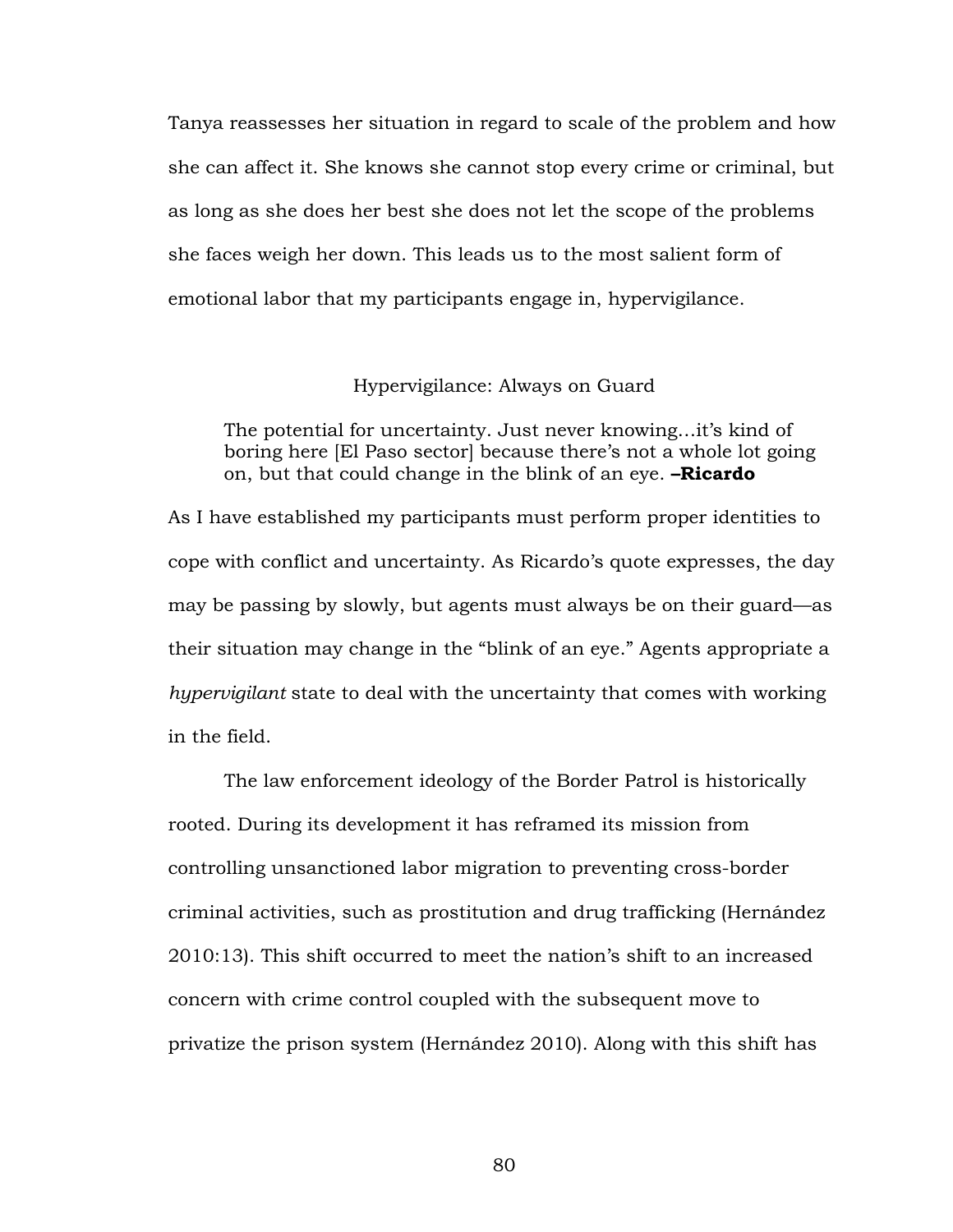come an increasing emphasis on hypervigilance corresponding to the militarization of our nation's law enforcement.

Hypervigilance is a form of emotional labor that incorporates surface- and deep-acting strategies that agents exploit to cope with the uncertainty, stress, and real present danger. Perceiving the world in this manner necessarily employs symbolic boundaries, e.g. good people/bad people and non-threatening/threatening. It is also important to note that these symbolic boundaries are analogous to other identity-informing variables. For example, good people/bad people correlates to American citizen/undocumented migrant.

Like other law enforcement agencies the Border Patrol trains its agents to always be on guard against potential threats and to be suspicious of everyone. However, this constant suspicion can lead eventually to deep-rooted cynicism (Gilmartin 2002). Agents themselves express that they must assume everyone has a criminal record. Abel told me a story of being "burned" by a migrant he felt sorry for after hearing his sad tale when he was a new agent. When he ran his prints at the station, Abel found the man had a warrant out for attempted murder. From that point on he promised not to let himself be taken for a fool ever again. Felipe echoes Abel's sentiment, explaining why you must operate with a high level of suspicion:

You're surrounded by lying so much, and you're surrounded by so many situations where the person initially starts off swearing up and down that they're telling the truth. And then, there's a breaking point in your interview or in your case that basically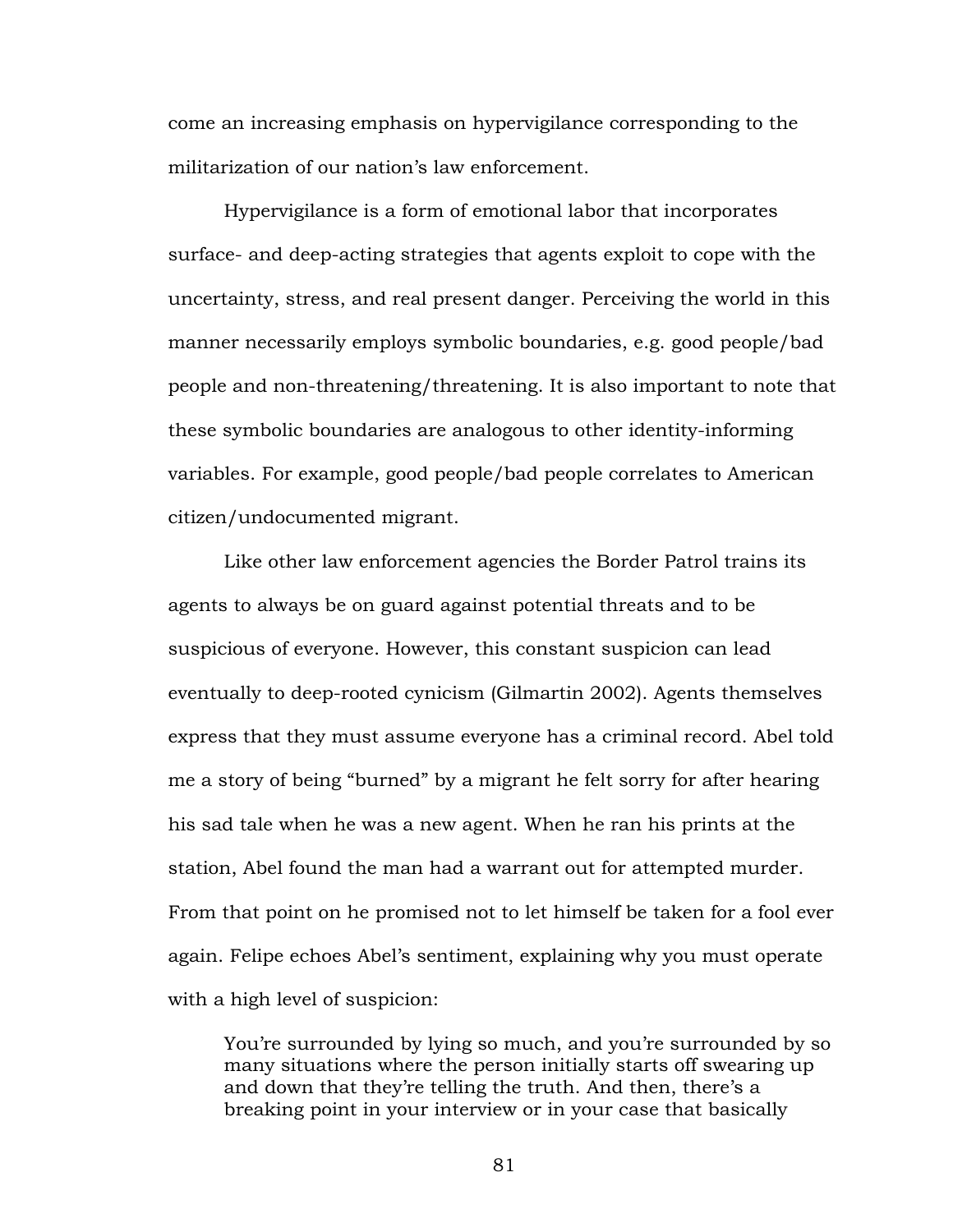proved this person was lying to you the whole time. On a personal level, it builds, you kind of punish yourself. Like, how could I be so foolish to actually trust and buy into it? So then, you build a guard up, so next time…I'm not gonna let this happen. So you have that guard, you build a wall…you carry it home, you carry it into your personal life. So I do agree with that; it does happen.

Felipe illustrates how his experiences have validated and reinforced his performance of hypervigilance. The building of an internal wall directly affects the performance of his role as a border enforcer. This boundary increases his and other agents' chances of surviving every day in the field. Furthermore, the inherent emotional distance bolsters the masculine aspects of a law enforcement role. This internal boundary guards him from physical harm, and also from mental stress and injury, by reinforcing the representation of migrants as dangerous criminals. At the same time it reinforces the distance between him and migrants, and the Border Patrol's representation of migrants as criminals. The emotional "wall" has the potential to bleed into his home life as it is internalized and it also influences every future encounter he has with migrants.

According to Gilmartin (2002), who was a veteran police officer before getting his PhD in Behavioral Science, performing identity with such a high level of vigilance is both mentally and physically draining and stressful. For example:

Just not knowing what they have when you encounter a group. Because at night you can't see everything. You can't see their hands; you can't see what they're hiding…I think that's the only stressful part, the initial approach to a group or a person, and that could be every time you approach somebody. To me that's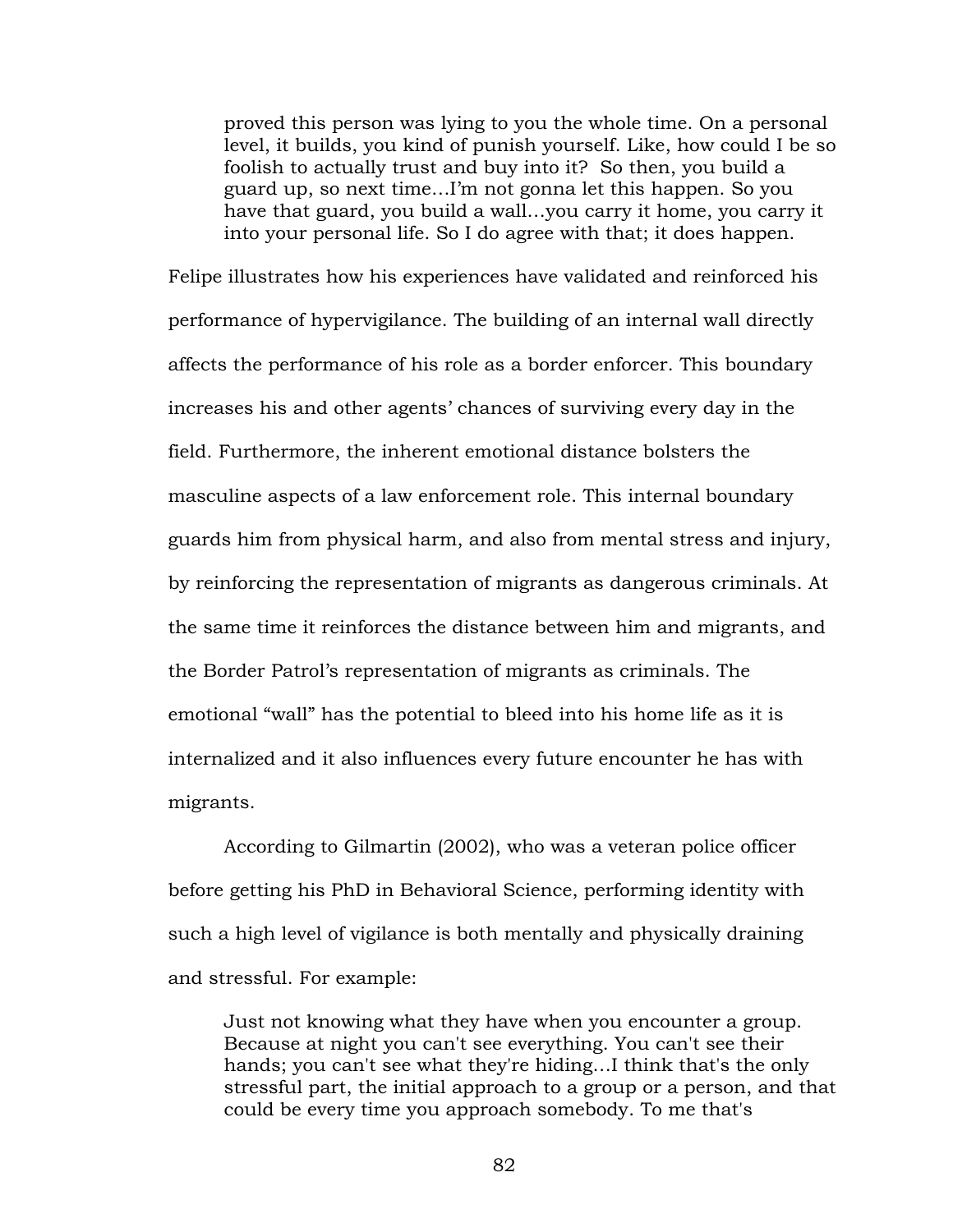stressful. Actually, they think I'm paranoid at work. Because when I take my bag, I carry about nine magazines for the M4, and they're full, and I've still got like another thousand rounds. **–Charlie**

The mindset is…you gotta think safety…we live somewhere where, and in a time, and personally in a job where not only do I gotta look for the enemy south of me, but I got I gotta look at the enemy that's north of me. Law enforcement constantly has that target on you. I mean, so you gotta be constantly looking around you, so the mindset isn't like when I'm at home where I can afford just relax a little bit. **–Felipe**

It just makes you operate at a higher level of urgency. Because the threat is constantly there…the threat has always been there, but it just seems that lately it's coming closer and closer to home… basically, just a higher level of urgency, and awareness, and I always tell my agents to make sure that they wear their body armor… **–Tanya**

Any law enforcement officer will tell you that it is their goal every day to make it home safely. All three examples show the "mindset" that agents must approach their fieldwork with to accomplish this goal, with high levels of suspicion and urgency. They accomplish this by staying aware, assuming potential danger from all encounters, and being prepared for any eventuality. The stress of always being wary is a constant pressure that influences how agents interact with migrants.

Hypervigilance reinforces pre-existing "us" versus "them" symbolic boundaries between migrants and my participants. However, despite these boundaries, my participants are not immune to emotional dissonance or feeling empathy for the migrants they arrest, because not all migrants or their experiences are the same. Boundaries are not immutable and as often as there is conflict, there is also a level of ambiguity.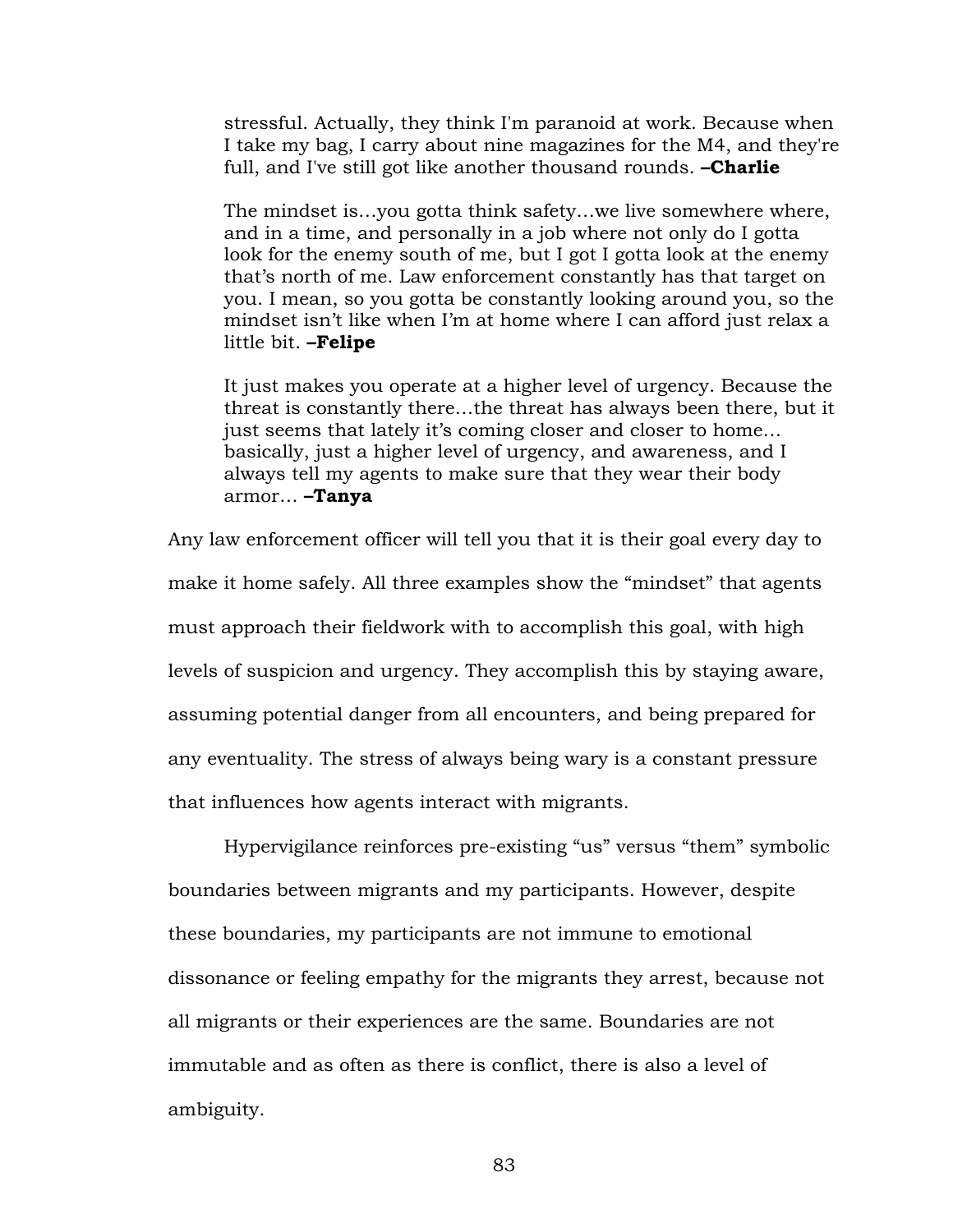### Blurring Boundaries and Emotive Dissonance

Agents embody power in their uniforms and in the way they perform identity. However, power can be a site of ambiguity for Mexican-American as well, as illustrated by the historic racialization of Mexicans (and Mexican-Americans) in the United States. Ambiguity can be particularly salient when agents are aware of the marginalization people of Mexican ancestry have faced in the United States or who have experienced racism first hand. For instance, Abel has a dark complexion and has experienced being profiled based on appearance. On two separate occasions he has had his citizenship challenged before becoming a BP agent.

Symbolic and social boundaries can be rigid or flexible, static or fluid, stable or unstable, permeable or impermeable, weak or strong and these qualities fluctuate at different historical moments and in different contexts (Wray 2006:14). Transnational ties, proximity to the border and a life's worth of interacting with migrants causes my participants to experience a blurring of boundaries as evidenced by expressions of empathy and a deep understanding of the plight of many of these migrants. This is because they are closer to them literally and figuratively.

Everyone experiences life subjectively; even so, we may feel constrained by the boundaries reinforced and reproduced by the groups and institutions with which we identify**.** However, we have the ability to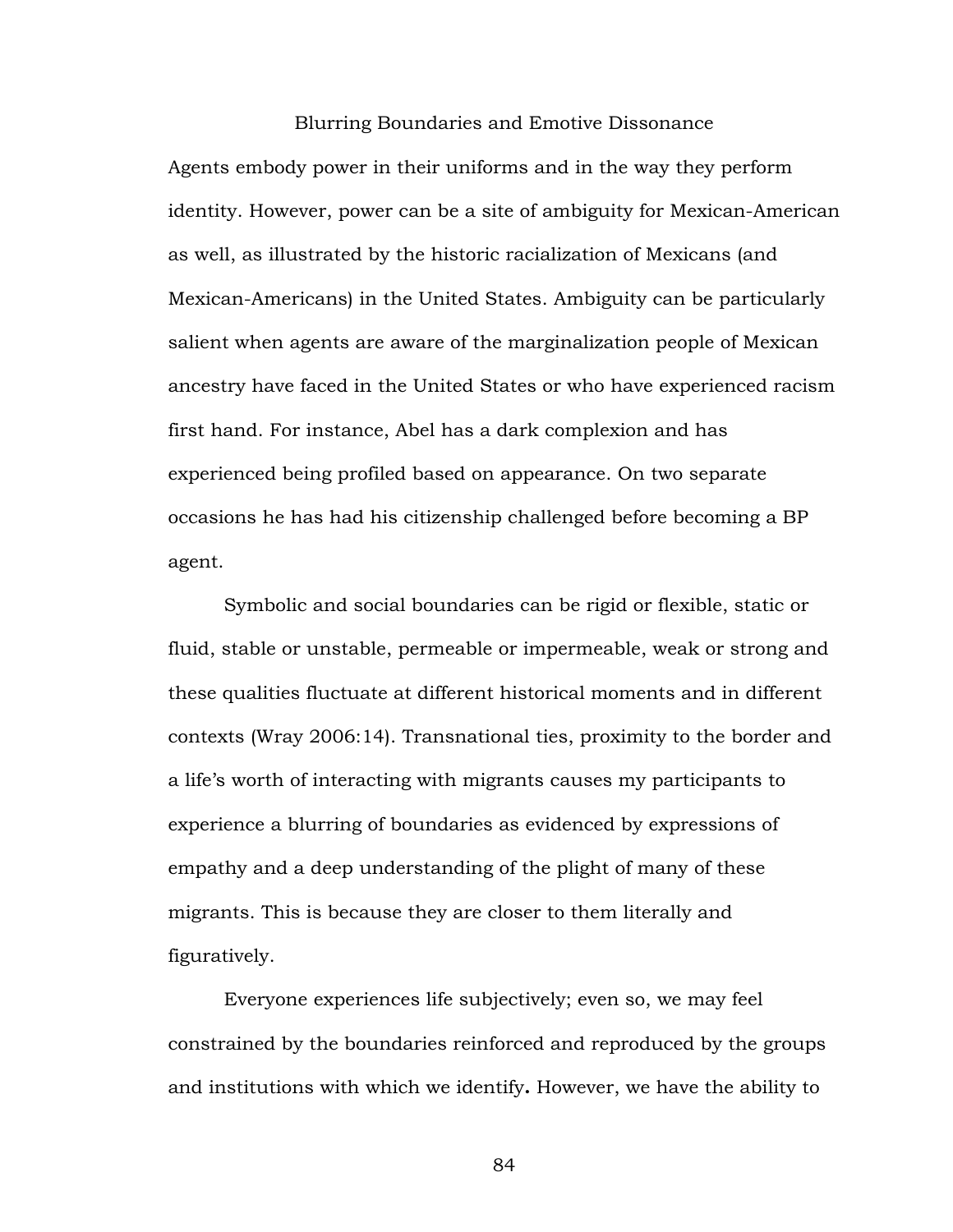choose which boundaries we accept and act upon. For example, a Catholic active in his/her church, can choose not to believe that homosexuality is a sin; they then can act on this belief and actively undermine a symbolic boundary propounded by the Roman Catholic Church. Does this mean they are any less Catholic? Maybe in the eyes of the church, but individual subjectivities allow for a *blurring* of boundaries, without comprising an individual's self-identification. In other words, we choose what boundaries are important to us and which ones aren't. This principle is the same for BP agents. They can choose, often without directly reflecting on the notion of a boundary, what they believe and how it will influence their identity performance.

Some of their required duties can induce emotional dissonance displaying emotions discrepant from those felt. Breaking families apart, sending migrant children back to Mexico, and coming across near dead or dead migrants are just a few of the conflicts agents face. Experiences such as these are rooted in the ambiguity of the agent's own experiences, transnational and cultural ties, and basic human decency. During instances of ambiguity agents engage in emotional labor to maintain their role performances.

Ricardo expresses empathy and conflicted feelings about arresting and deporting children, unfortunately a not too infrequent occurrence:

You know what, I feel bad for kids, like the little kids, under 5 or 8, not so much for arresting them, but I guess it would be because arresting them because you're keeping them in a crappy place. They're going back to the city on the south side, they all look like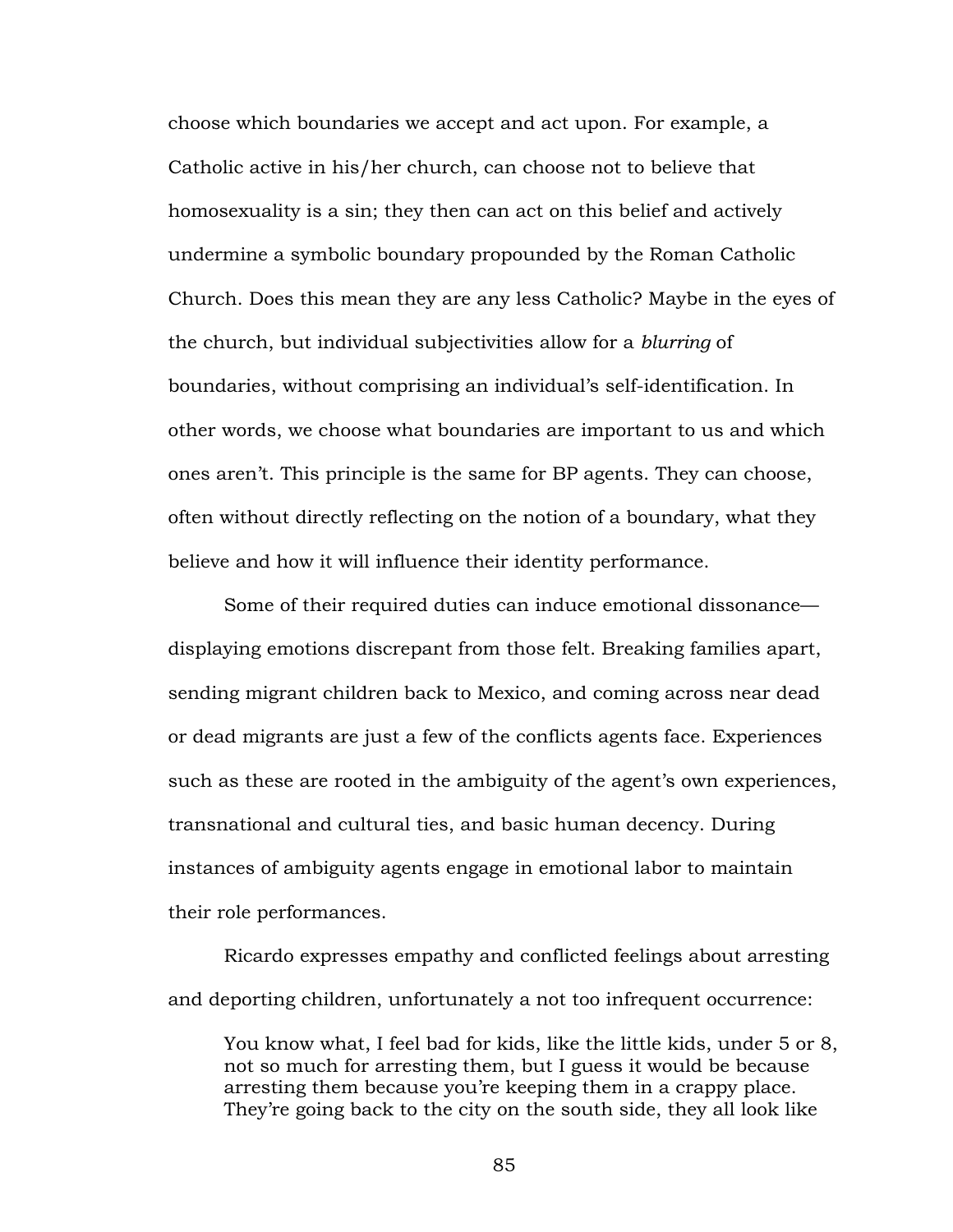Juárez you know, they're all third-world countries, so they're just little rat holes, and you don't want to do that to a child, and then you see them, and as law enforcement, you want a child to leave with a positive attitude toward you, but with these kids, you can't.

Expressing regret for having to deport children, he knows he is responsible for sending them back to a dangerous and desperate place. Despite his internal regret and conflict he must suppress his feelings and remain in character, showing no readable emotion. This sort of experience is not forgotten and Ricardo must "detach" himself from his feelings of empathy:

It's not my child. But still, when you sit there and you think about it, it really pisses you off. Because one, you're detaching yourself from it. So that bothers you.

By detaching himself Ricardo is reinforcing a boundary not only between himself and those he is conflicted about deporting, but he is also creating an emotional boundary he can draw upon in future interactions.

Discovering the bodies of dead migrants can be challenging for agents like Abel, who despite or maybe in light of experiencing the horrors of war first hand, finds it difficult to discover migrants' corpses. This is magnified because Abel, whose parents both migrated from Mexico, can feel empathy for those that die trying to cross the border:

The most difficult would probably be, I guess dealing with the bodies…The dead bodies…That kind of, I don't know if you've ever seen a dead body… but that's kind of one of the most difficult things to deal with for one because, I don't know, it's a dead… that's someone's son or someone's daughter or someone's mother or someone's, you know what I'm saying? That in its self is… hard to deal with. Fuck…this guy tried to make this long journey, this long trek just to make a better life, and they're just passing away in the middle of it...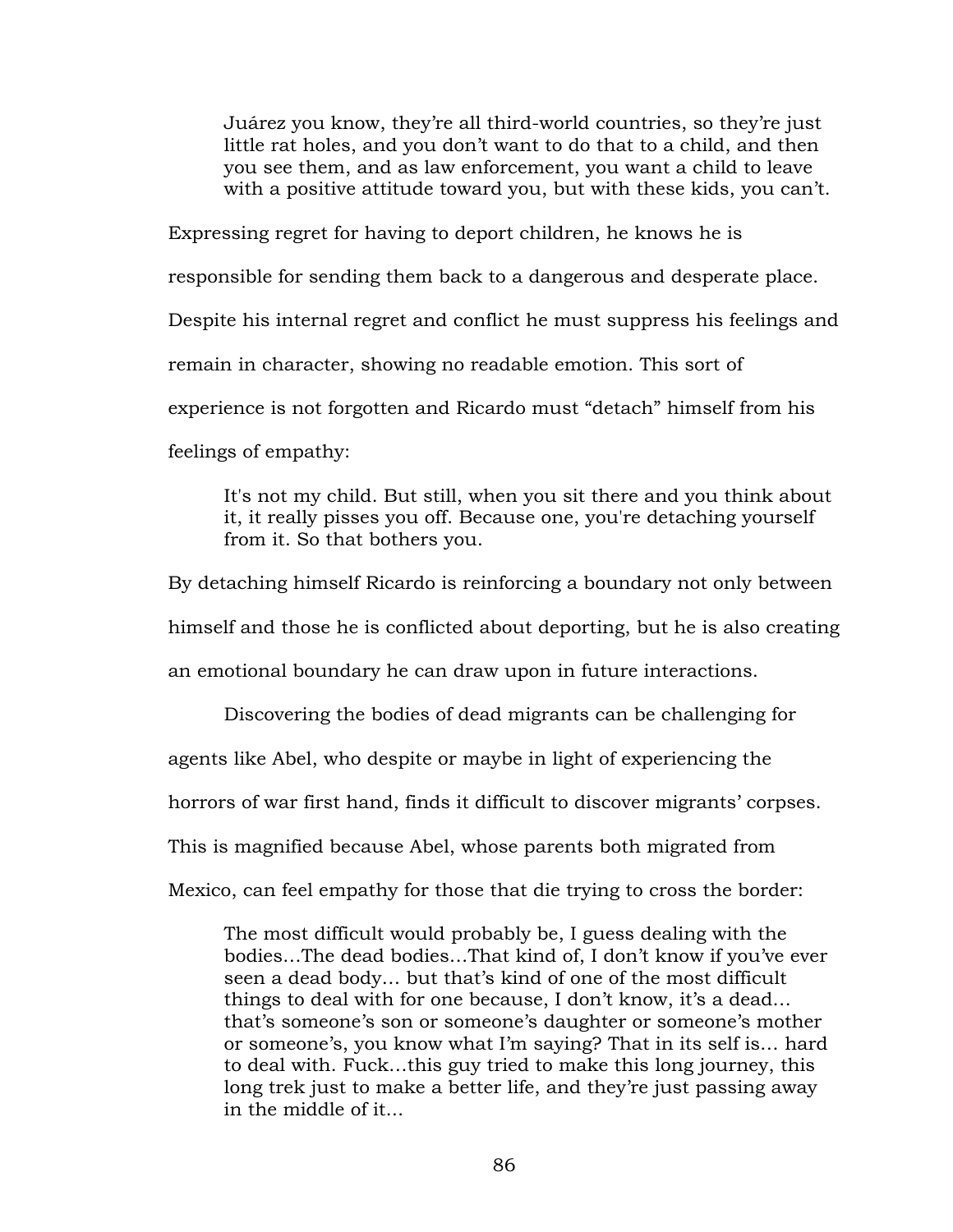He feels empathy because he has transnational, historical, and tangible connections to Mexico and its people. Boundaries are breached when agents can relate to the desperation of migrants, especially when they see them as human beings—sons, daughters, mothers, fathers, etc. And despite the myriad social and symbolic boundaries that divide my participants from the migrants they arrest, a *blurring* of the boundaries occurs, based on the characteristics that sustain a hybridized border culture. The strength of transnational connections varies from agent to agent, but they are connections nonetheless.

Feelings of empathy must be controlled while interacting with migrants they are arresting and in front of their peers, lest they appear weak or be tempted to give over to their feelings of ambiguity making their duties more difficult. Performing an emotionally aloof identity serves two purposes: it projects the proper identity to fellow agents and potentially dangerous migrants; and it reinforces internal emotional boundaries that suppress unpleasant feelings. Regardless, empathic feelings exist and can take many forms, but they often manifest when agents encounter families and children:

…we're humans too; [we] empathize with some of the people. It's part of the job. You have to empathize with them [migrants]. Not all of them…we do have some that are really bad criminals...you see a family group that has traveled across the world…traveled three or four days, to try to seek a better life. It's heartbreaking. It's heartbreaking just to see that lengths these people will go through to try to get away from their country…whether it's poverty or violence… **–Tanya**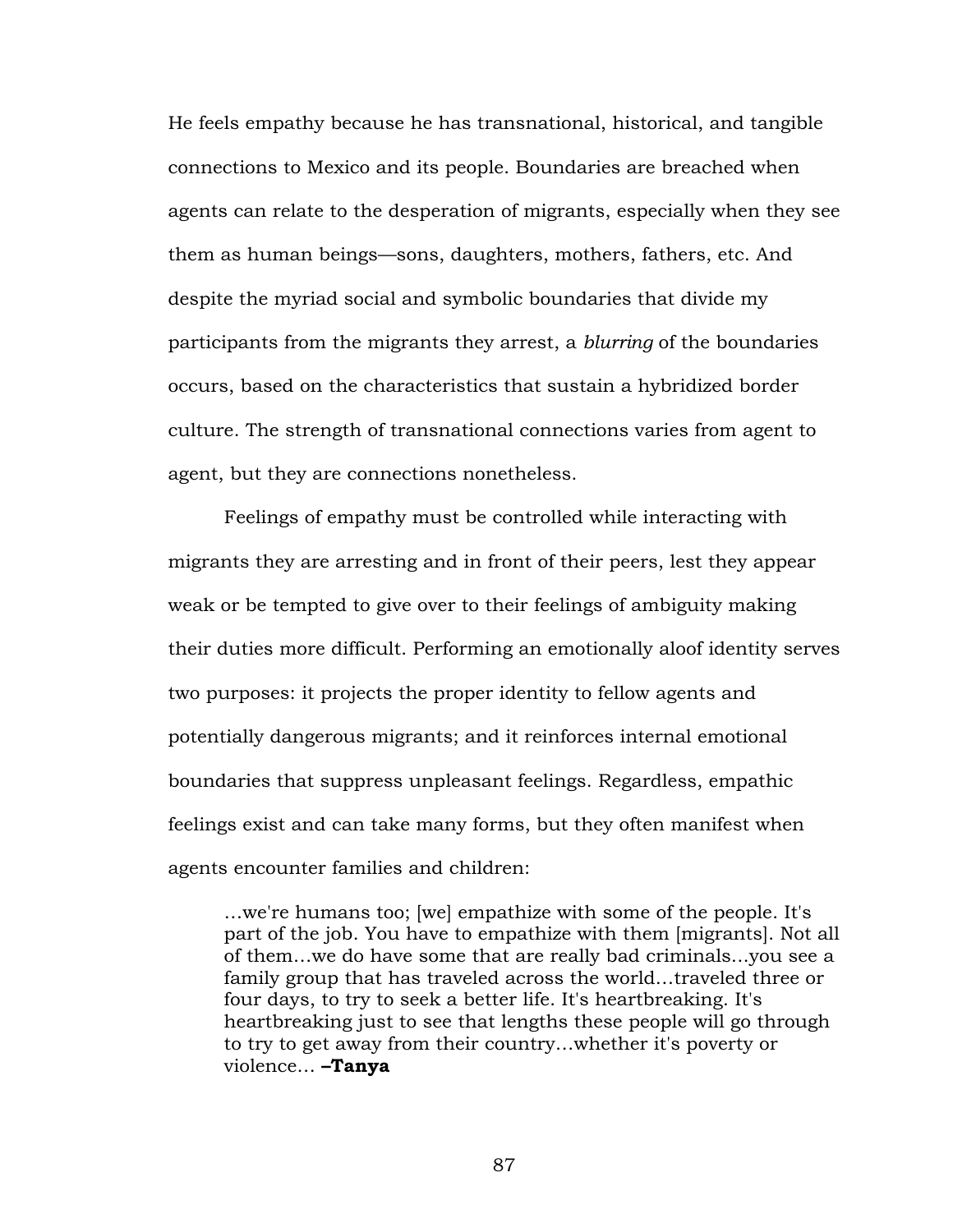…most difficult I would have to say… [is] having to arrest people who you see have no other option…when you catch the person who is trying for the first time, who doesn't mean harm…I'll guarantee you right now if I was in Mexico if I was poor if I had mouths to feed and I didn't have a job I would try crossing illegally…So I understand where these people are coming from…I mean it's very difficult it's hard to swallow. Situations where you stop the vehicle and maybe it's a family and dad out of the whole family is the only one that's illegal and everyone else is fine and that's difficult. Especially when you have the kids crying, it's very difficult. **–Felipe**

According to Tanya, empathy is a part of their job. She emphasizes that Border Patrol agents are "humans too" and when she encounters migrants in dire situations she finds it "heartbreaking." She implies the two most common representations of Mexican migrants, criminal or good worker, to illustrate those for whom agents can harbor empathetic feelings. She cannot show compassion to "criminals", but can to those who are seeking a better life in the United States. Felipe reaffirms this point. The hardest part of the job is breaking apart families. Felipe confirms that he would do the same thing if he found himself in a similar situation. He says "it's hard to swallow," but this is precisely the emotional labor agents must perform to avoid emotive dissonance; swallowing feelings of anger, compassion, sadness, and frustration. They must build an emotional boundary that can keep sadness and guilt from overwhelming them. It is during these same sad situations that agents can experience positive emotions.

Not all emotional labor is negative as it can also be identity affirming (Ashforth and Humphrey 1993). Some of the interactions my participants encounter end positively for both parties, such as finding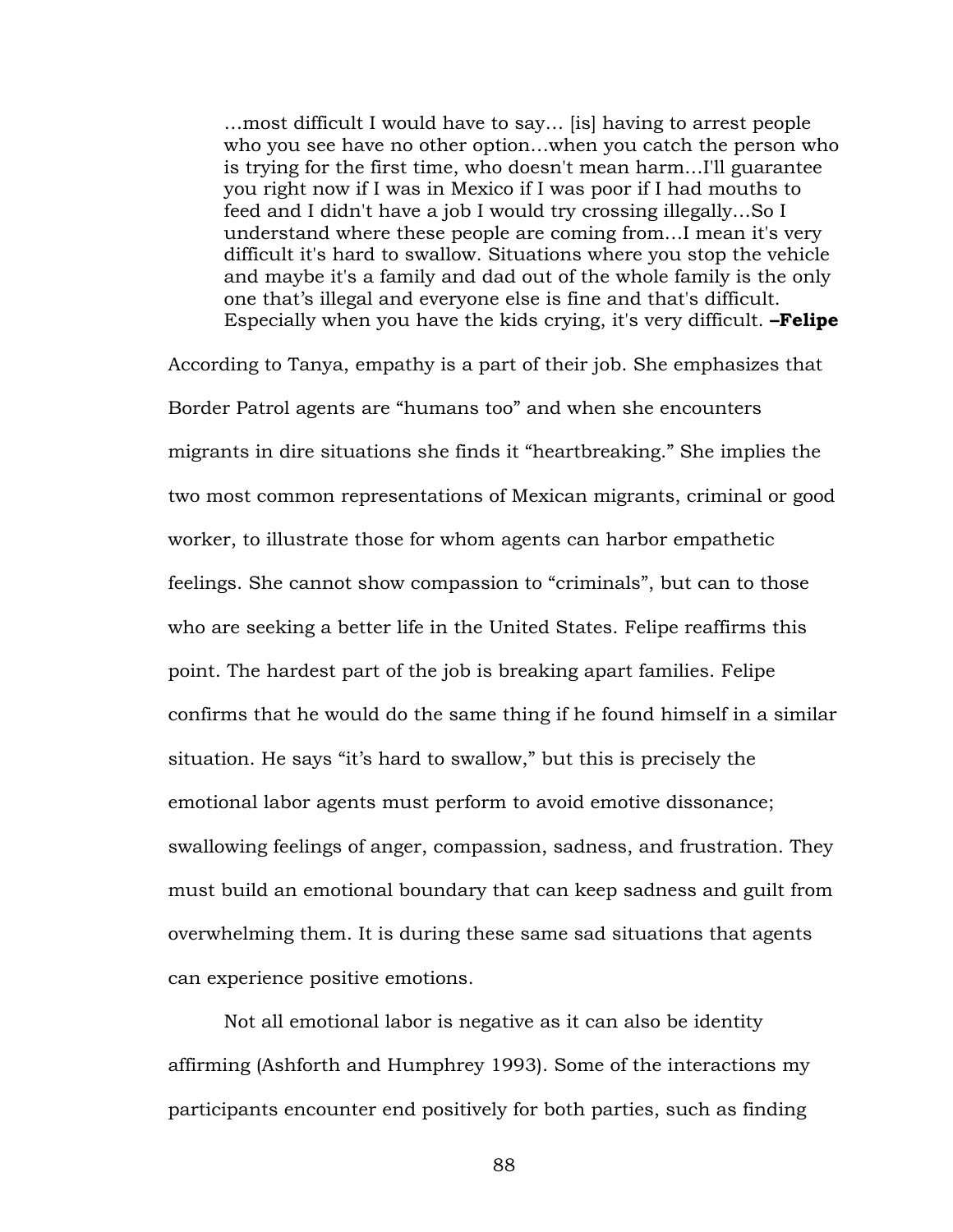children abandoned in the desert, saving a group on the verge of heat exposure, or arresting drug smugglers. During experiences such as these, agents are able to play a positive role and as a result they have identity affirming experiences:

…nothing feels better then when someone tells you or thanks you for what you did…it's compounded when you're commonly seen as the bad guy, so when someone changes and realizes that hey these guys aren't so bad after all you know, it's the greatest feeling ever one of the greatest feelings I've had. And I've had the opportunity [to cover] an area where I work to save several people out of the canal, I've had the opportunity to save people that are running from danger in Juarez…so at that point we change our roles from okay now we are going from an arresting Border Patrol agent to be rescuing Border Patrol agent…When you save a human life and at the same time you did your job by enforcing and by securing our border…So you know what I mean it's like icing on the cake. **–Felipe**

I'm just trying to stop the flow of criminals, and try to save whoever is out there. **–Charlie**

Felipe refers to changing the way he performs his role, from that of an "arresting" Border Patrol agent to a "rescuing" agent. His identity is affirmed by receiving a positive response from someone he has rescued. Charlie is more concise, stating he is there to stop criminals, but to also save migrants who are in trouble. When agents are able to transform their identity to border enforcer to life saver, they no longer represent a site of oppression, but saviors who will give migrants a chance to fight another day. These are the experiences they can hold on to and feel like they have accomplished something positive and worthwhile.

Border Patrol agents are expected to perform their roles as border enforcers following display rules that elevate masculine characteristics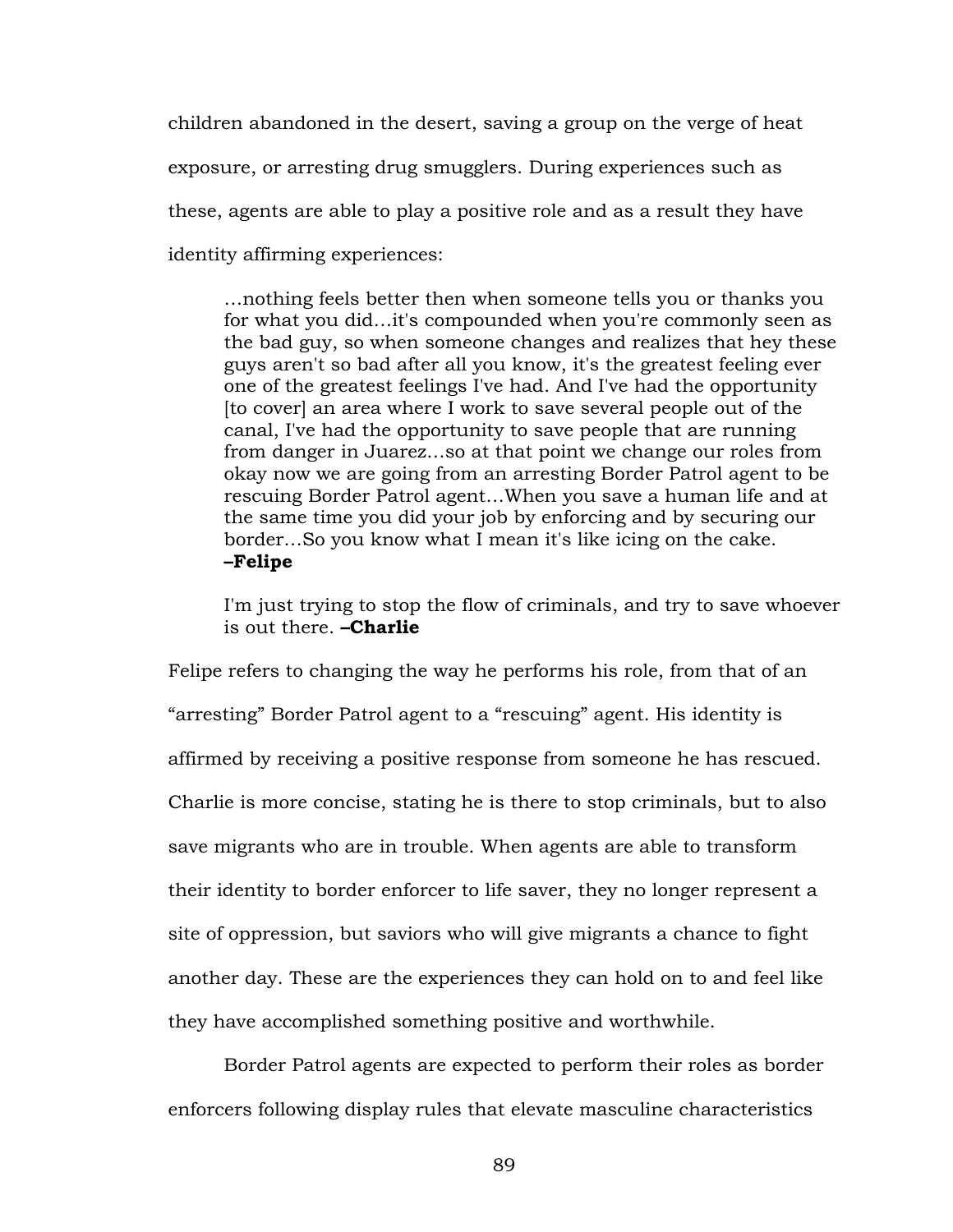over the perceived weaknesses of femininity. Subsumed in these performances are agents' feelings of empathy, made more salient and profound by connections inherent to border populations. Emotional labor mitigates the conflicts and ambiguity agents experience and helps them to perform suitable identities when confronting migrants or smugglers, but it also a source of stress. Stress is further compounded by the fact that agents necessarily engage in hypervigilance to make it home safely at the end of their shift. Agents experience high levels of stress, because emotional labor can lead to emotive dissonance. However, it is during experiences that seem the most heart wrenching that agents are able to save a life and have a positive identity affirming experience.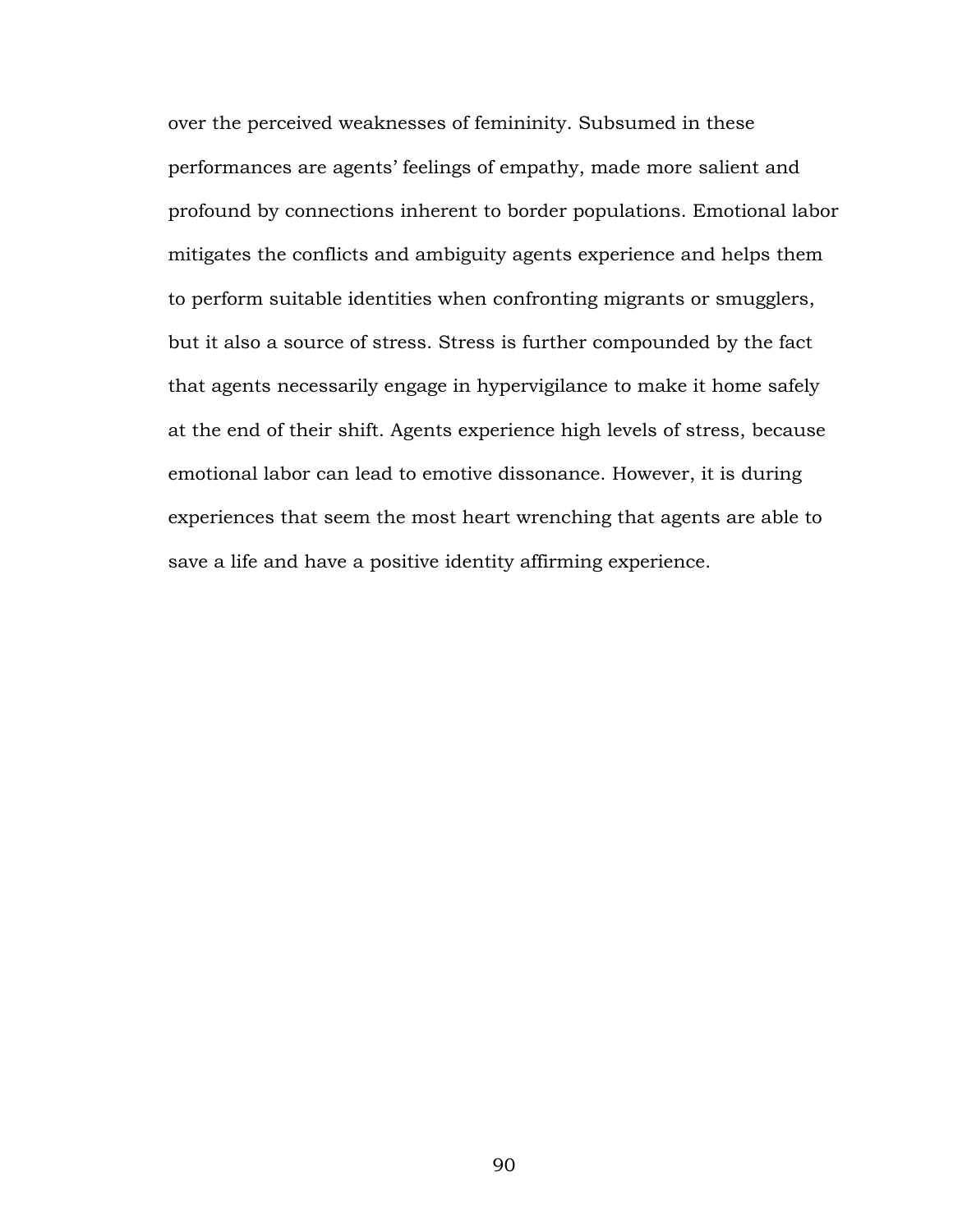#### CHAPTER 5

#### HEALTH, STRESS, SUICIDE, AND COPING

Where your day builds, stress builds upon stress and keeps going. You get out of work, come home, and the first thing you do is step on your kid's toy and then it pisses you off because it's not supposed to be there. And then you're going overboard and you're going to take it out on your kid…I know for me it's when I get home and I'm snapping at my kids, I know, "You need to calm down. It's not their fault you had a bad day."…I was separated for a year. And a lot of guys, unfortunately, I work with are divorced and stuff. So it's just one of those things…But the best thing for me is to just leave work at work and leave home at home. **–Ricardo**

The participants of this study experience high stress levels related to hypervigilance and emotional management and must find ways to cope with and relieve tension. Ricardo's narrative above recalls some of the themes I discussed in chapters 3 and 4. When he comes home from work his work role bleeds into his home role and he must change his behavior to reflect his new situation. He must cognitively change (deep-acting) his perception of the situation and how he reacts (surface-acting) to his children. Days like these are when Ricardo must engage in emotional management to perform a proper home role. Unfortunately, too often it is not enough and agents like Ricardo experience separations, divorce, mental and physical health issues, and sometimes suicide at higher rates than the general population. This can be linked to a shift in perception of others and the world, because agents identify with their work identity more over time. In this chapter I will explore the stresses agents experience, its repercussions, the high rate of suicide within the Border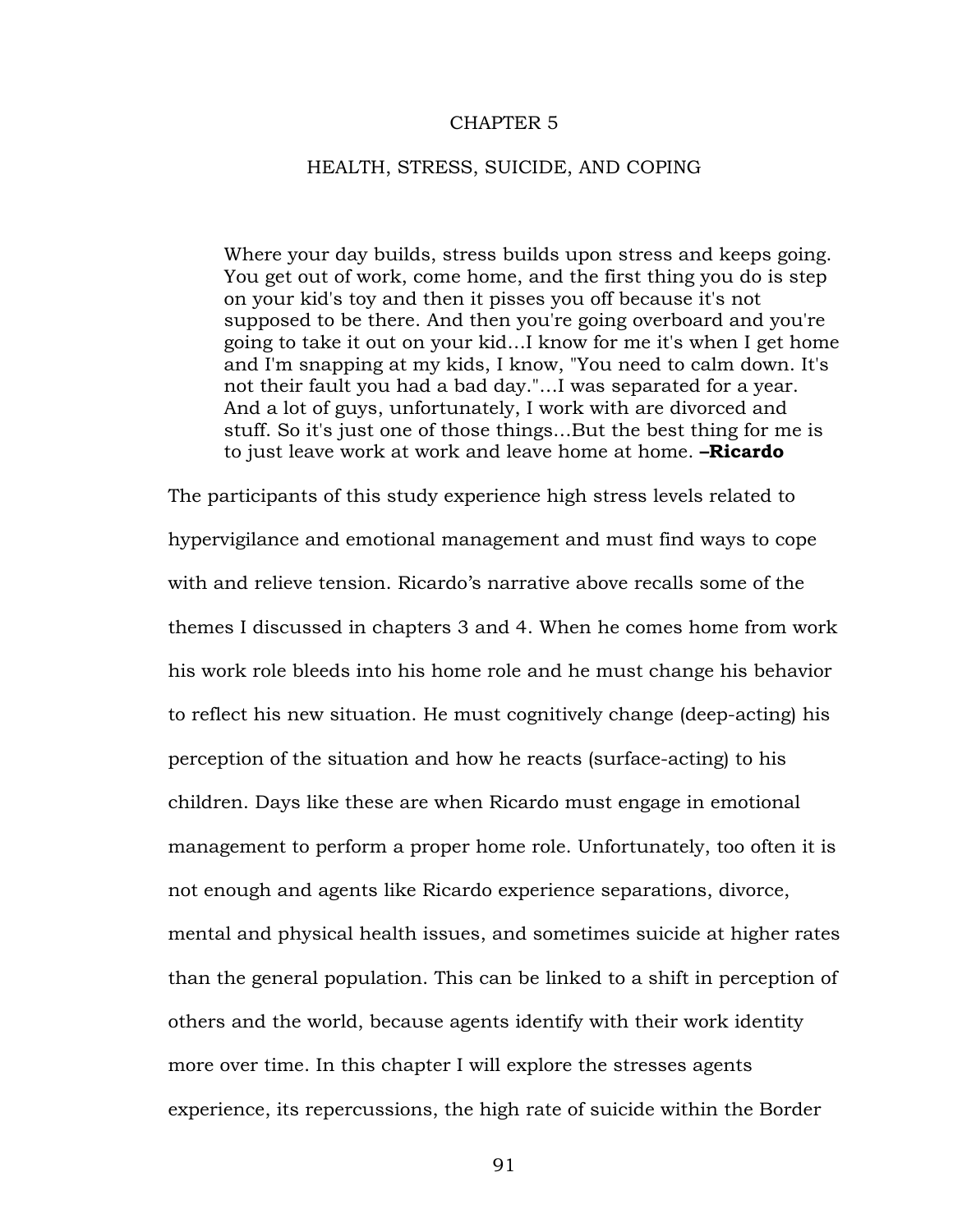Patrol, and how agents cope with stress within a masculine occupational culture.

Stress and its Repercussions

The constant anger and the physical upheaval…[stress]…causes, combined with years of shift-work-induced sleep deprivation, poor diet, and a sedentary lifestyle, can lead the now veteran officer to face physical changes in addition to emotional issues. (Gilmartin 2002: 4-5)

As we have seen in Chapter 4, agents can experience emotive dissonance when arresting and deporting migrants they deem have tried to enter for legitimate economic reasons. This emotive dissonance coupled with the frequency in which they engage in hypervigilance and emotional labor compounds their chances of health issues. Furthermore, they, like most of us must also deal with "normal" work stress—such as problems with coworkers, dissatisfaction with management, long hours, frequent shift changes, and dissatisfaction with working in cumbersome bureaucracy. In addition, more often than for most individuals in middle class jobs, agents sacrifice time with their families because of frequently changing schedules and mandatory overtime.

The stress linked to emotional labor is difficult to quantify in ethnography, as stress is experienced subjectively; nonetheless, instances of stress and its consequences are present in the agents' narratives. The frequent and consistent performance of emotional labor by BP agents can result in high levels of stress (Grandey 2000;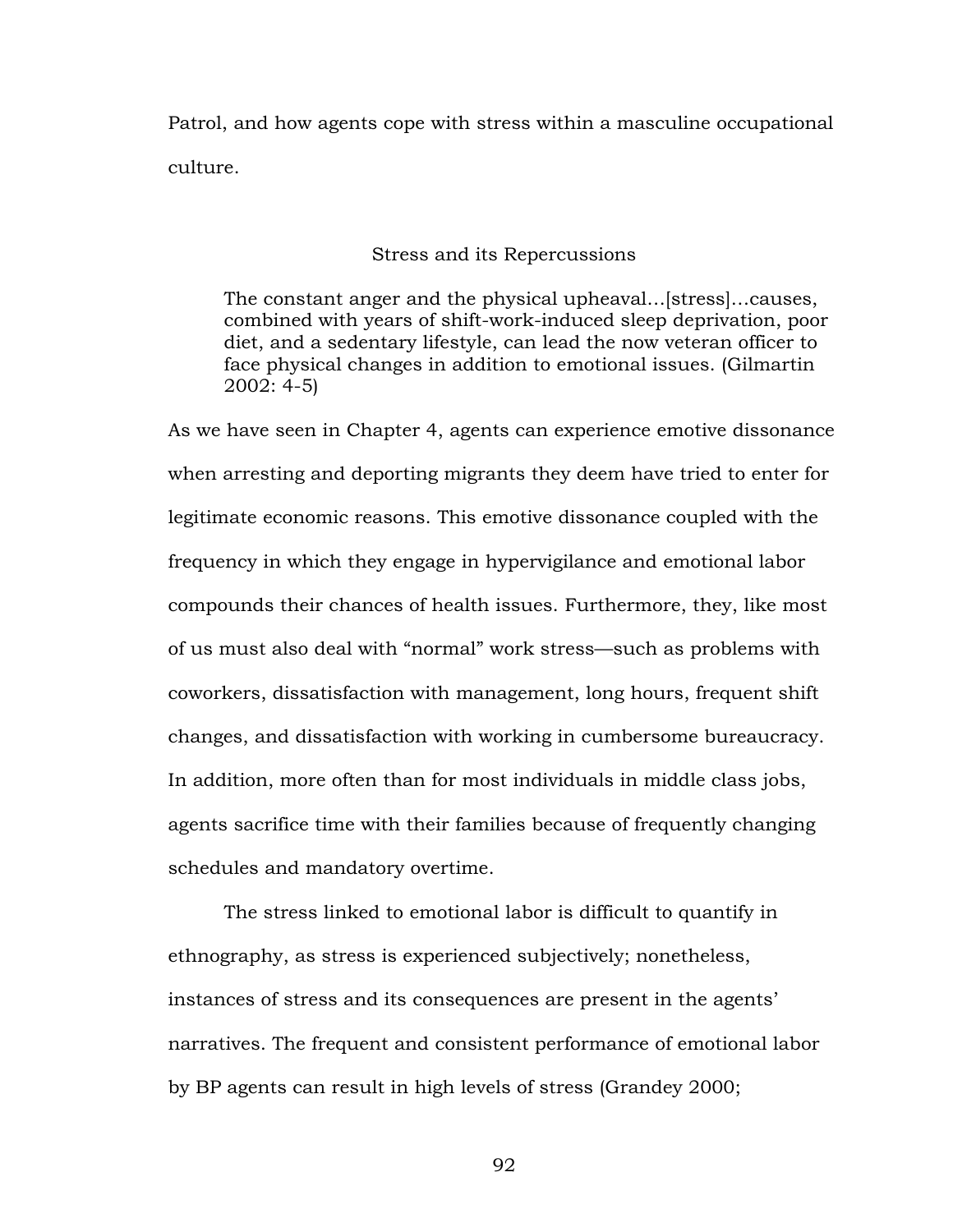Hochschild 1983). Stress has been linked to higher rates of physical and

psychological health issues that can translate into negative

repercussions at work and home (Gilmartin 2002; Gross 1998;

Hochschild 1983; Morris and Feldman 1996; Mohandie and Hatcher

1999; Pennebaker 1990; Schaubroeck and Jones 2000). Stress is a

common experience for all agents, but can be worse for female agents.

Both Tanya and Rosa have had to endure stress related to their

gender because they are subject to greater scrutiny and doubt than their

male counterparts:

When I first joined, it wasn't a pleasant experience a lot of times. Regardless, even now, as a female you just, because there's not so many of us, that we're always kind of under a microscope, if you will. The way that I feel when I came in, is that I have to a) prove myself, okay, that I can do the job like every other agent. But, then I also felt like if I'm gonna get respect from my fellow agents, then I just had to work that much harder to show that I was a good agent. **–Tanya**

And:

**Rosa**: I really think you have to prove yourself…

**Aaron**: …what do you mean by prove yourself?

**Rosa**: I guess gaining respect from everybody…I'm going to Arizona…and I felt like people treated me differently…

**Aaron**: Is it because [working in] Arizona [is]...more dangerous?

**Rosa**: Yes…And everybody thinks the girls are not worth anything.

Being a female in a male dominated organization has been a difficult

process for both Tanya and Rosa as law enforcement has been

historically linked to men and masculinity (Martin 1999). Both women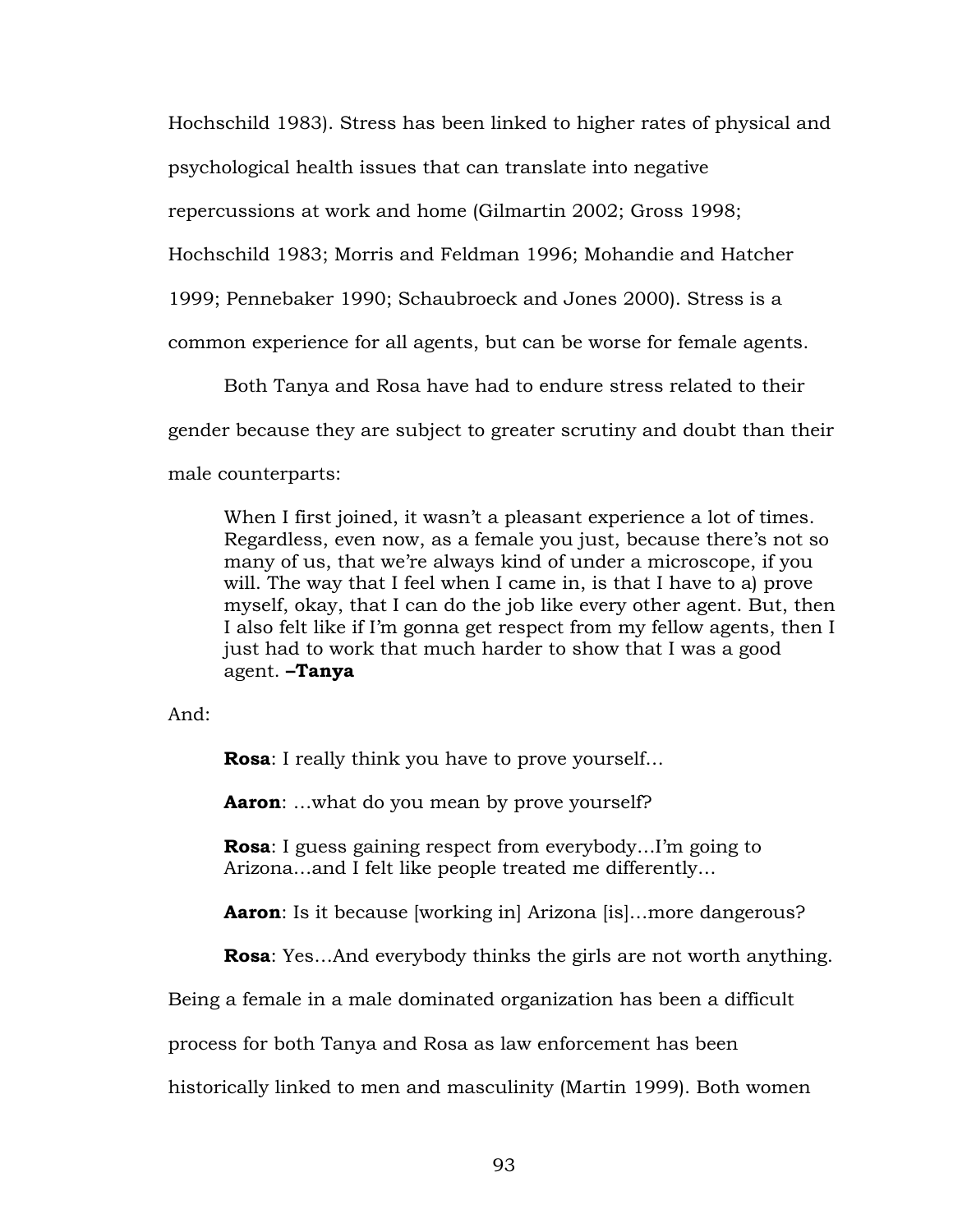noted that they really had to try hard to prove themselves. Tanya felt she was under a "microscope" and had to try just that much harder to gain the respect offered to male recruits. Rosa goes as far as to say that "everybody", meaning her male coworkers, thinks that "girls are not worth anything." She has had to volunteer to put herself in harm's way to be treated on par to her male coworkers. In order to succeed, both women had to conform to a masculine ideal that may or may not have come easily, but emotional labor was necessary to perform roles that proved they were worthy to be agents to their male counterparts. The stress of not fitting-in and potentially experiencing emotive dissonance because of having to perform a role they are not comfortable with is something all female agents contend with.

A less tangible stress factor, but a very real and present one that all agents are subject to, is the weight of being publicly scrutinized—or having to perform one's duty with the knowledge that they may be scrutinized by a potential jury of millions. A heightened awareness of border issues, mainly due to America's obsession with immigration and homeland security, has resulted in elevated local and national scrutiny of the Border Patrol. Additionally, the media typically reports from an antipolice perspective (Gilmartin 2002). Given this assertion, recent episodes of violence, corruption, and a spike in agent suicides have cast a negative pall on the agency and its agents (Archibold 2008; Martínez-Cabrera 2011; Sherman and Torres 2010; Weber 2010). Increased scrutiny adds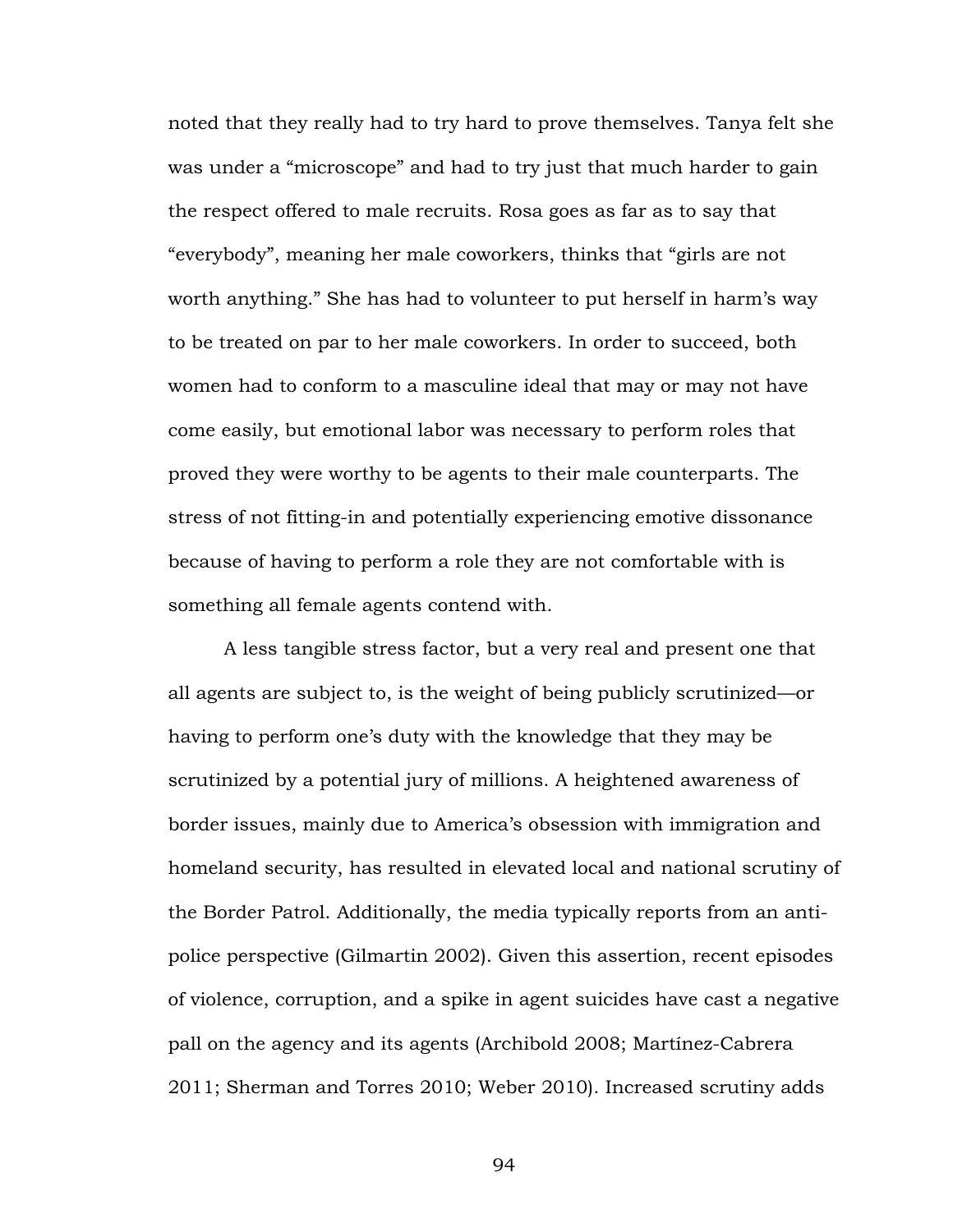pressure on agents to not only perform before a critical media, but it also makes every split-second decision a potential for disaster.

Even though law enforcement agencies may decry the way they are treated in the media, it is a necessity. All power must be checked lest it be allowed to operate with impunity. Moreover, the Border Patrol is tasked with managing a migrant population that is highly susceptible to abuse because of their relatively powerless economic, social, and political position. Regardless of the moral validity of the way agents are portrayed in the media, intense public scrutiny is a significant source of stress for agents.

Felipe works within the El Paso city limits where a teenager from Juarez was recently killed by a fellow agent in a well-publicized rockthrowing incident. He describes the pressures of being a Border Patrol agent, emphasizing that much of the stress is not necessarily tied to the "daily grind":

…a lot of the stress isn't necessarily the daily grind. It's mental stress where you're…faced with the split decision that's gonna be dissected by attorneys, jurors, and media for weeks…Monday [morning] quarterbacking, it's to the extreme with law enforcement…to me…is what's the most stressful about law enforcement…I've opened myself to all this criticism, all this… negative feedback…

His narrative illustrates the scrutiny he and his fellow agents experience and the real and tangible negativity that can be directed at them as the result of one poor decision. BP agents are performing roles under a microscope and before a critical audience. As history has proven this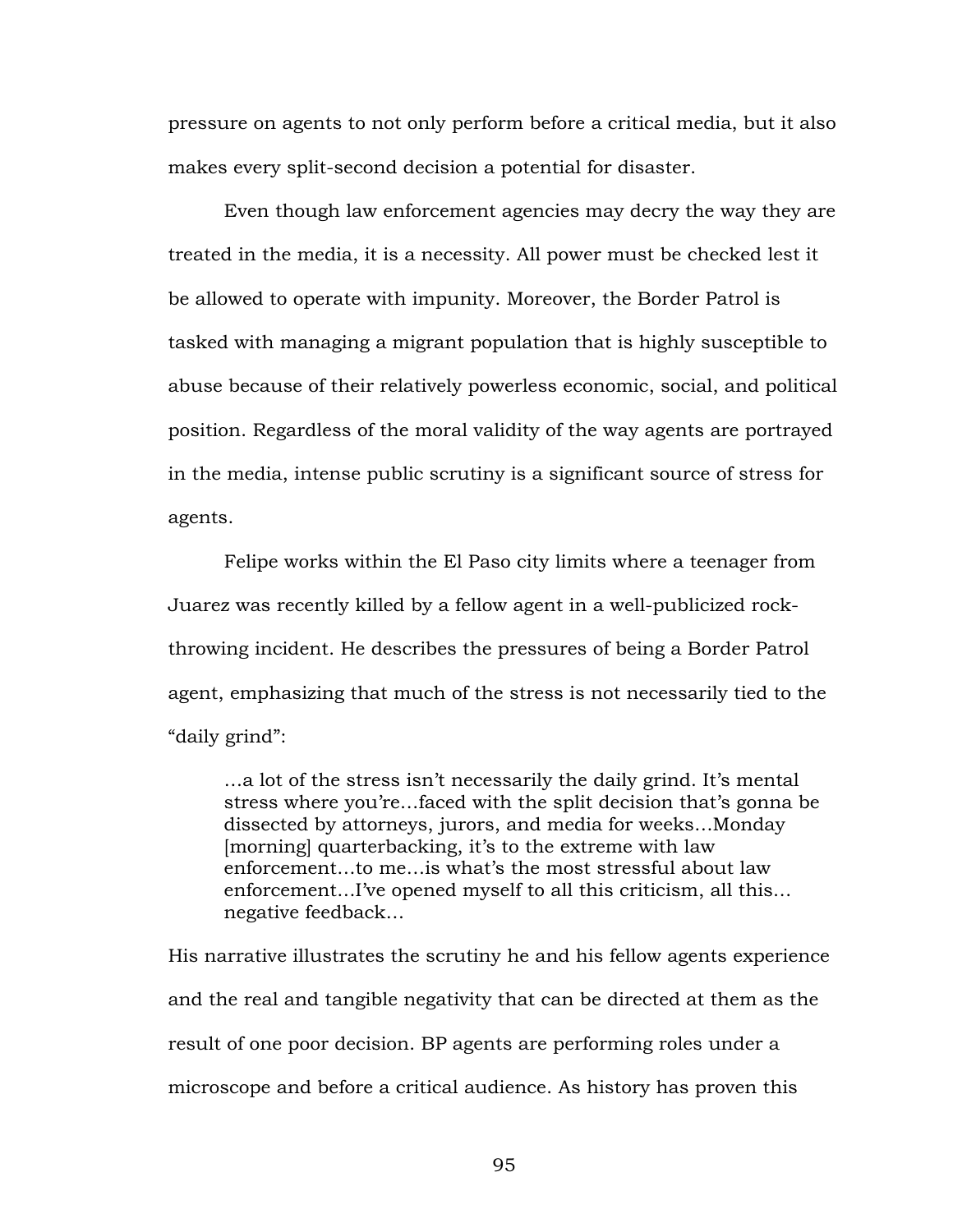level of scrutiny is warranted, but it is a difficult experience at the individual level and the pressure can affect agents in real ways. In other words, the stress is palpable.

According to Felipe, the stress is "mental" and colors every critical decision agents make in the field, decisions such as what amount of force is appropriate in a given situation? Split-decisions in the field are made all the more difficult when you consider agents are operating at a hyper-emotional level and the display rules of the agency elevate potential violence above feelings of compassion. For example, Felipe described a situation where a fellow agent experienced extreme stress after using deadly force in an encounter with an undocumented migrant.[22](#page-101-0)

I've experienced where agents have had to shoot and kill somebody. And granted it's a justified shooting as far as we are concerned, as far as law enforcement is concerned but imagine the family of the victim, imagine the agent, or the family of the agent who has to be there with them…it's not easy. It's shooting and killing somebody, it's something that is done in your defense, but it's not something that you do because obviously you feel good about it…I've seen it firsthand where the agent is torn apart…I would hate that because of the career choice I made my family has to struggle. That's kind of hard that's kind of depressing…

The agent in question not only has to cope with the guilt of killing someone, but (s)he also can imagine the pain one has inflicted on others, causing him/her to second-guess their decision. Not only does the situation affect the agent and their well-being, but that of their family as

 $\overline{a}$ 

<span id="page-101-0"></span> $^{22}$  Unfortunately I do not know the context surrounding this specific encounter and it is likely that Felipe could not say because of legal concerns.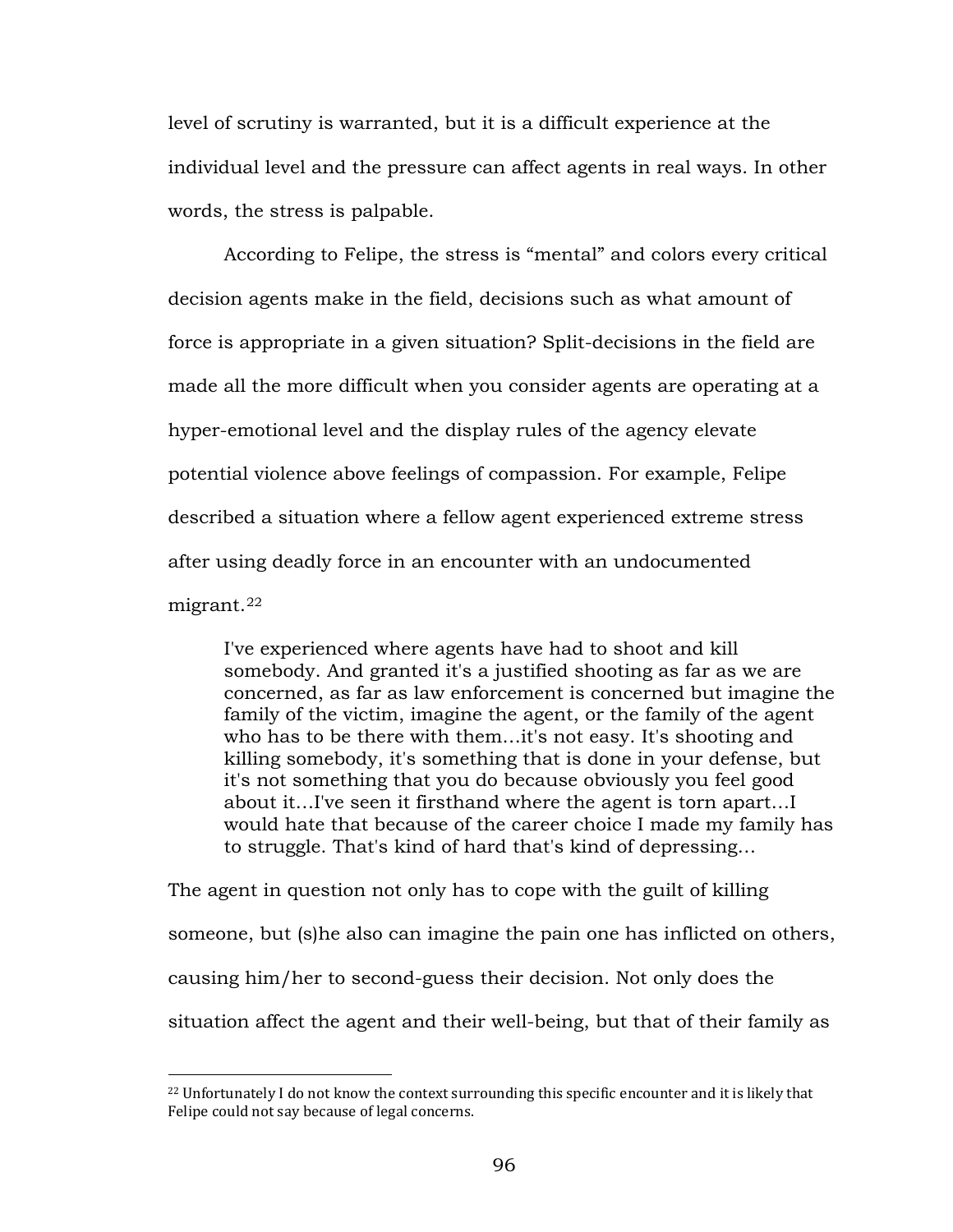well, who must bear the brunt of the agent's emotional issues and being thrust into the public eye. Furthermore, a seed of doubt has been planted and it will affect the agent anytime (s)he is put into a dangerous situation, potentially endangering themselves and their coworkers or migrants. A situation such as this can become a negative feedback loop. Undoubtedly, emotional labor can be strategically implemented to mitigate this stress that can help the agent perform his/her roles at work and at home, but it can *only* mask true feelings. And masking feelings does not mean they won't "leak out" in other ways.

Ricardo describes several occasions where stress has physically affected agents he knows:

I do know guys that it [stress] is affecting. Like one guy, he was being investigated because of something he did. Which he did, but it was to the point where they were offering him termination and he was trying to fight that. And him, he ended up losing 50 pounds just because of stress and not eating. And it's mostly not so much while working…one guy was getting sued civilly for civil rights violations. And it was the same thing.

The two situations illustrated in Ricardo's narrative are examples of internal and external stress. The first agent was the subject of an internal investigation and was fighting for his career. The stress was so palpable it had severe physiological effects on his body, not to mention what we don't know—how it affected his psyche. The second example highlights the potential for external stress. The agent in question faces a civil lawsuit for a civil rights violation, which is a possibility for any agent. Justly or unjustly agents can be accused and sued for a myriad of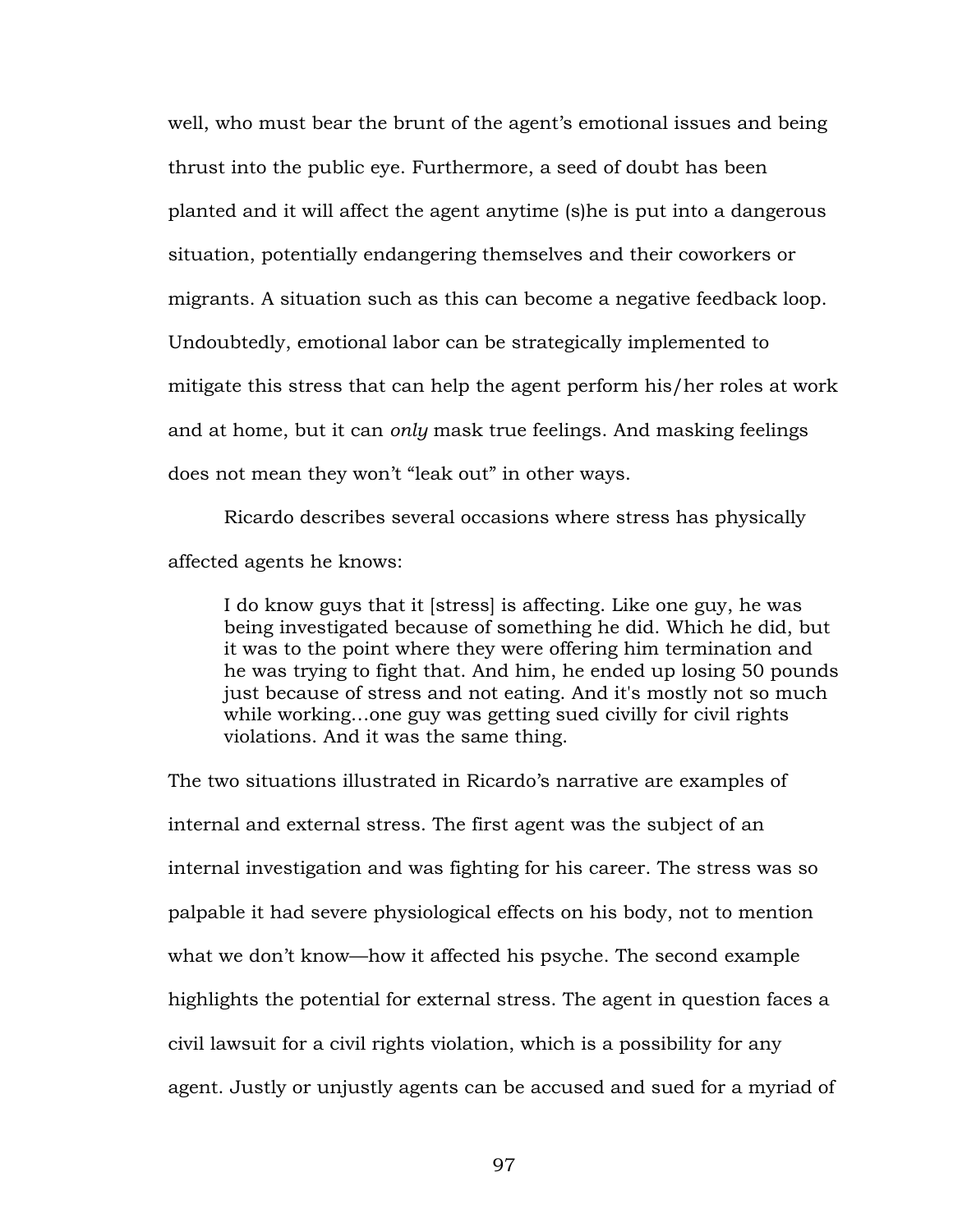real or perceived wrongs that can potentially ruin a career and/or financial stability. Even when agents are going through difficult emotional situations they must still go to work and perform their roles. Ideally, they perform as if nothing is wrong, putting on a show for their coworkers, but stress can change an individual's perceptions and inhibitions, potentially leading to abuse of migrants or lapses in judgment which can have consequences for all involved.

So what is at the root of the emotional stress agents experience? As discussed in Chapters 3 and 4, the "masculine" nature of the law enforcement field inhibits the expression of emotions considered to be feminine. Agents will hold in "feminine" emotions to refrain from displaying perceived weakness (Martin 1999). When asking agents about expressing their true emotions at work they responded negatively:

I have shared tidbits of…this and that, but coming from such a macho-type line of work, you almost kind of learn not to because you don't want to open yourself up to the jokes and this and that… you tend to kind of just keep those feelings more for your wife, your parents, or someone that knows you more as my son, my cousin, or whatever… **–Felipe**

I think when there is a sad situation; nobody likes to talk about it…I noticed that guys are not that easy to let other people see their feelings. **–Rosa**

...for the most part, I find myself; I just talk to my wife…I don't really talk too much of my personal life, or my personal feelings with my friends. **–Josue**

Show no emotions, even if they're out there crying their eyes out… **–Charlie**

I don't want to seem like I'm a pussy or anything. **–Abel**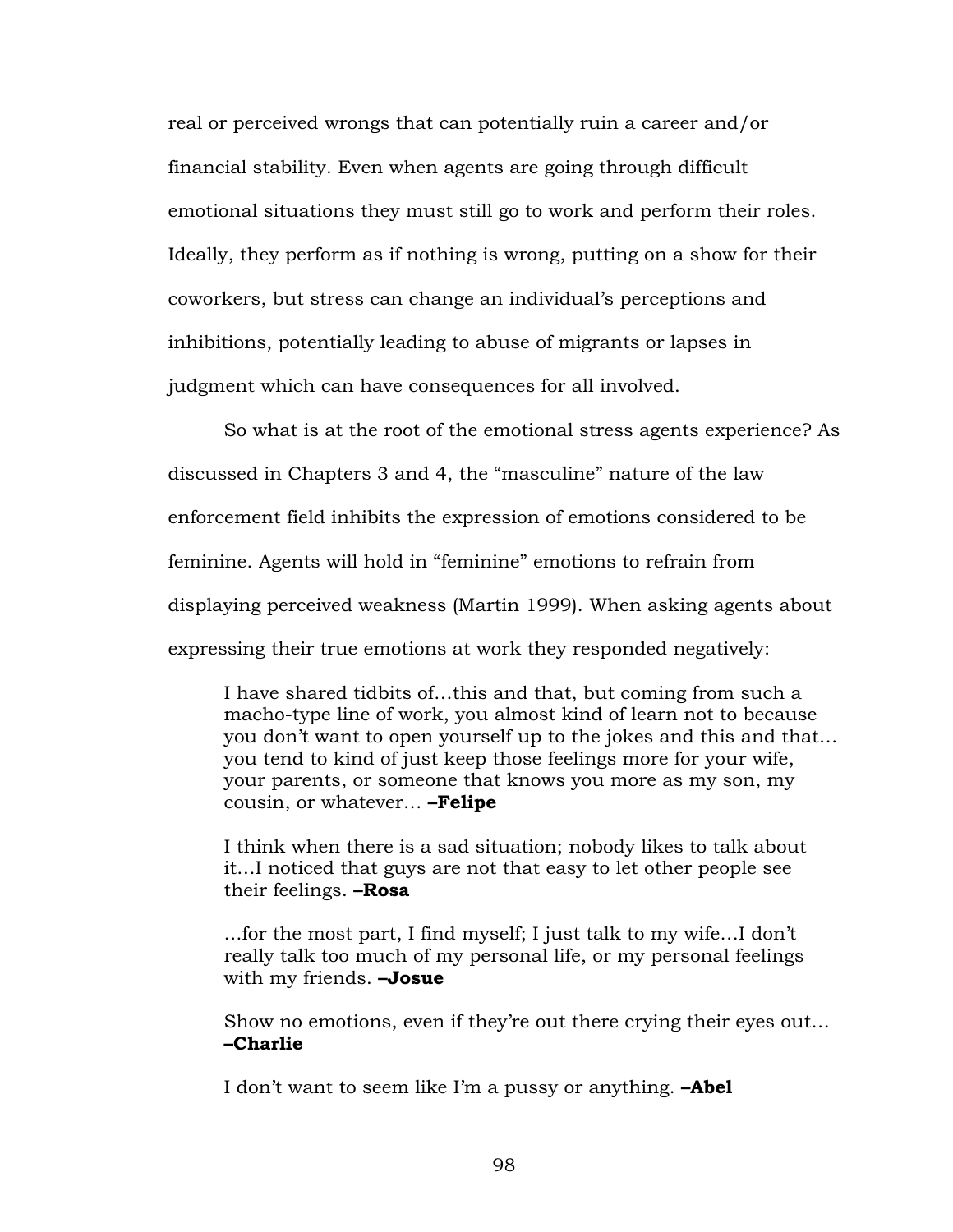Felipe, fearing ridicule, does not reveal his true feelings to his coworkers, understanding that he works in a "macho" line of work and his perceived weakness could be held against him by his fellow agents. Rosa specifically references sad situations and how difficult it is for her fellow agents to discuss sorrow or let down their masculine facade. Josue keeps his feelings to himself at work, but is able to speak to his wife about his personal feelings. The performance of an emotionless man at work is consistent with what Josue said about having a "front stage" and "back stage." Abel's crude remark shows he fears that showing emotion or looking for help at work would make him seem more like a "pussy", a derogatory way to imply being feminine. He instead feels keeping his emotions to himself is the masculine and acceptable way to perform his role. Thus, the masculine ideals and display rules inherent to being a BP agent are crucial factor in the way agents cope with stress, mainly alone.

Most study participants stated that they did have a close friend or a family member that they could speak openly with, but it was typically someone outside of work from whom they could depend upon for privacy. Yet, after years of suppressing emotions and having no outlet, agents can experience emotional and physical burnout. Research supports the prediction that emotional labor will lead to burnout (Grandey 2000). Several other studies have evaluated the relationship of emotional labor with burnout in employees; results relate emotional dissonance to emotional exhaustion (Abraham 1998; Grandey 2000; Gross and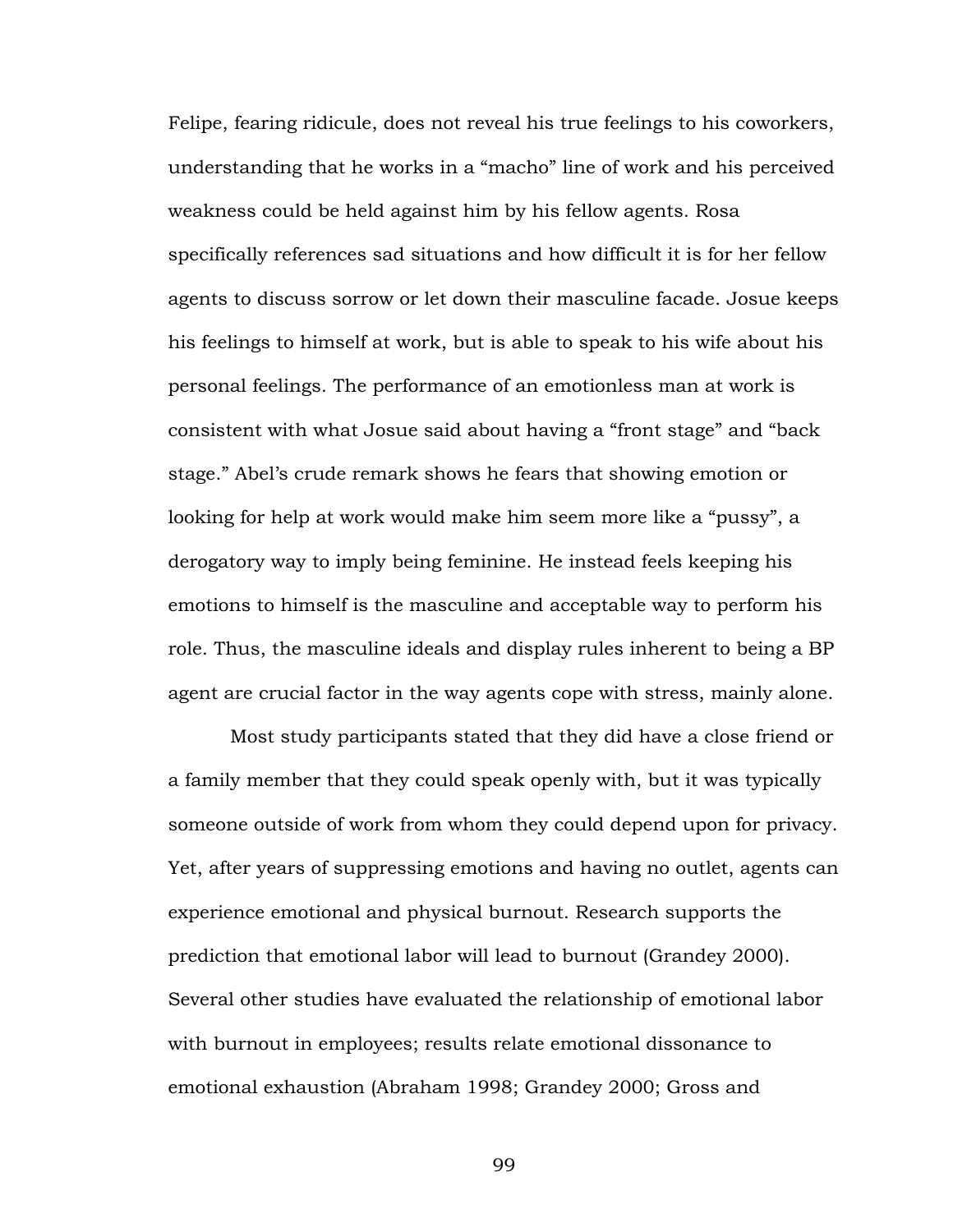Levenson 1997; Morris and Feldman 1997). For Border Patrol agents the primary stressors are the long work days and associated frequent shift changes. Depending on the agent's station, shift rotations occur as frequently as every month. Given that the Border Patrol is a 24/7 operation, my participants change from working a regular day shift, to a midnight shift the following month, and then switch again to a swing shift. Border Patrol agents always work mandatory overtime.

Tanya and Charlie make the connection between the long hours and burnout:

Yeah, absolutely. I've worked sometimes a double shift. It's long hours, sometimes under very stressful conditions. Sure, I think everybody that's ever worked anywhere, I would say, has experience[d] some burnout at one time or another… **–Tanya**

You know, you'll feel burned out just mentally…because of the… work flow… **–Charlie**

Both agents single-out long work hours and the overall stressful working conditions as the primary reasons for experiencing burnout. Frequent shift changes make spending time with their families difficult and can impede an agent's ability to maintain outside relationships. These are the relationships that can keep people grounded and can act as a support system in times of need. Hence, emotional labor, coupled with the stressful working conditions of the Border Patrol are exhausting and can create distance/boundaries within the relationships that agents most cherish.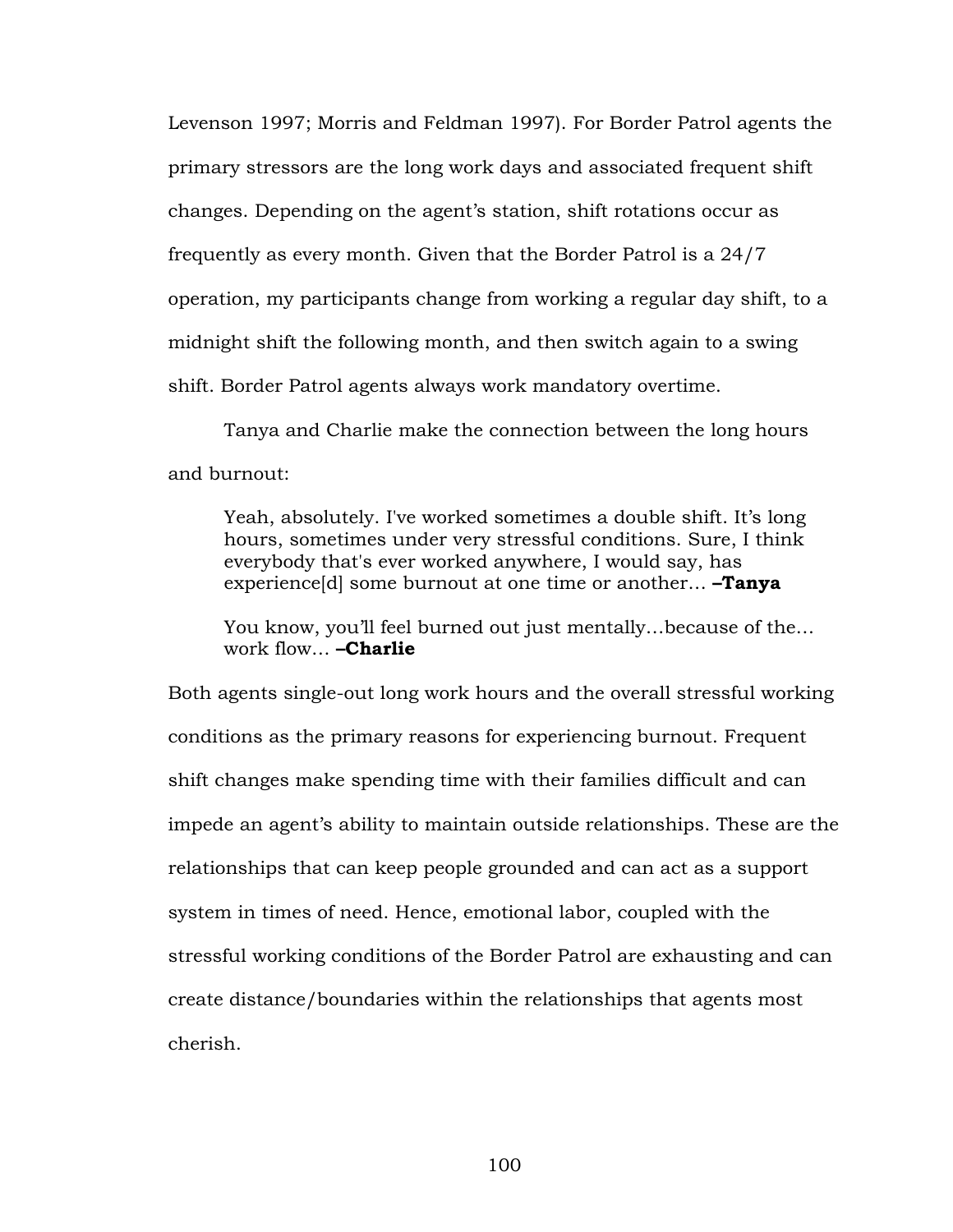Suicide: "It's a sign of weakness to seek…help"

The lack of a good emotional support system at home in concert with the "masculine" culture of the Border Patrol can be disastrous for agents. Tanya's statement, "It's a sign of weakness to seek…help" illustrates a display rule among BP agents, one that constrains agents from seeking help if they are in need of emotional or mental support because they fear the real or imagined stigma of being weak. Consequently, identity performance within the Border Patrol has a fatal flaw, a flaw rooted in imagined masculine ideals.

In essence agents employ emotional labor to maintain a tough guy/girl image, and many shun help even when they are in dire need. As a result law enforcement officers commit suicide at a higher rate than the general population (Gilmartin 2002; Mohandie and Hatcher 1999; Weber 2010). National statistics show that the suicide rate among the general public is 11.3 suicide deaths per 100,000; among the Border Patrol the rate increased in 2009 to [23](#page-106-0).9 deaths per 100,000.<sup>23</sup>

A close friend and BP supervisor, knowledgeable in suicide awareness and prevention, explained to me that the higher rates of suicide can also be attributed to access to firearms. This logic assumes that because law enforcement agents have access to deadlier means of

 $\overline{a}$ 

<span id="page-106-0"></span><sup>&</sup>lt;sup>23</sup> The national rate is according to the National Institute of Mental Health, from: http://www.nimh.nih.gov/health/publications/suicide-in-the-us-statistics-andprevention/index.shtml. Border Patrol statistics come from National Border Patrol Council, a labor union representing over 17,000 agents, from:

http://www.nbpc.net/index.php?option=com\_content&task=view&id=334&Itemid=1. It is important to note that some Border Patrol union representatives express doubt regarding the number of suicides reported by the Border Patrol, believing a higher number is being suppressed.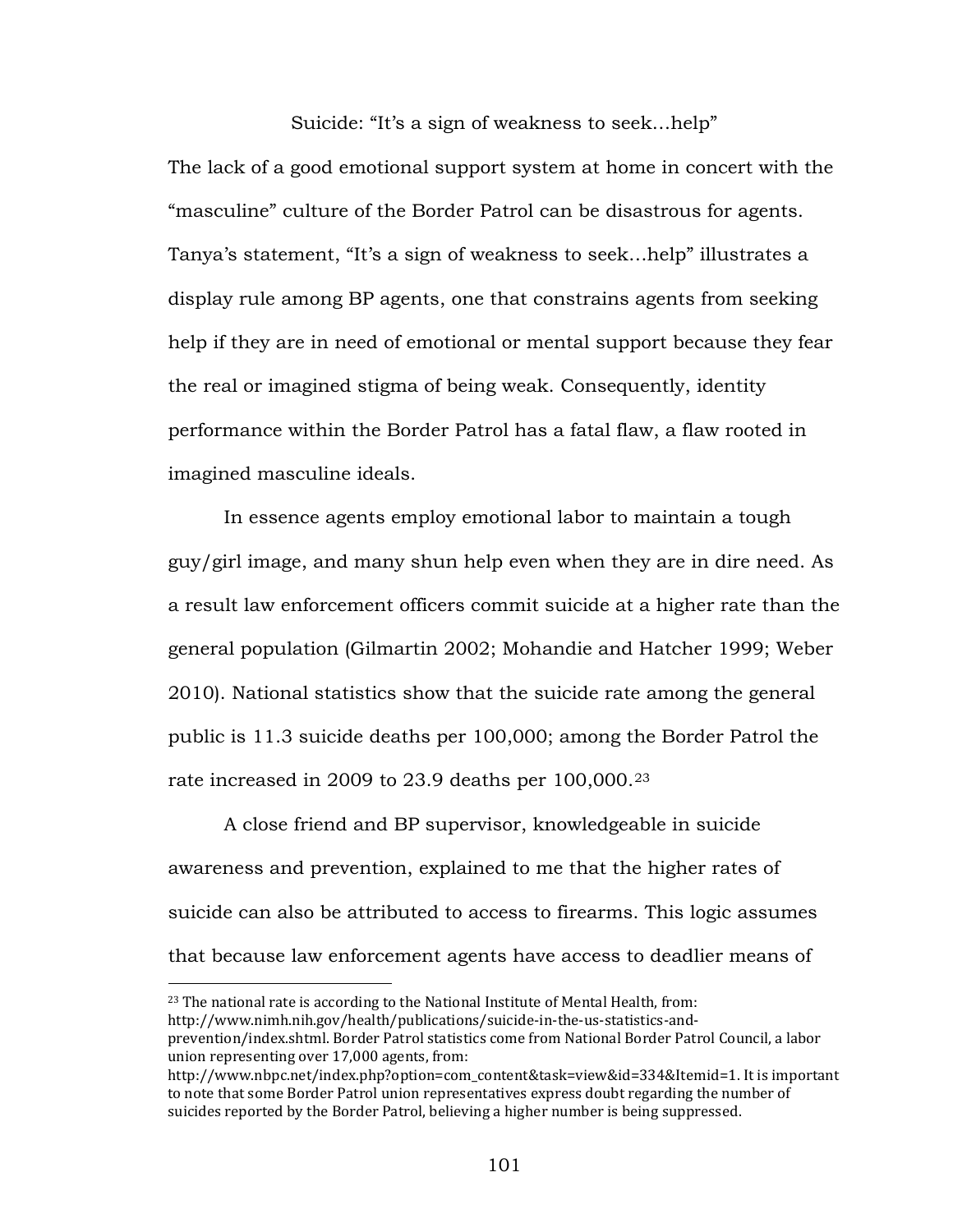committing suicide, they then have a lower failure rate. Regardless, a rate more than double that of the national level is still troubling, considering the vetting process agents must pass before being offered a position. This information was echoed by Felipe:

…within the agency within law enforcement, there is a high amount of suicides that occur. We're very accessible to weapons, we work a job where we are very sleep deprived, we work a job that keeps us away from social interactions with others family, friends. So it's a combination of things that I can see would lead someone that has mental health oriented mental health problems and then eventually doing something to take their life. But within our agency because of that reason because of other reasons another one of which being divorce, the divorce rate within the United States is like 50-50, 50%. Law enforcement [is] something like 80% or 90%, border patrol is something like 90 or 95%.

He mentions many of the difficulties associated with the job that can physically and mentally wear down on an individual, but a critical factor is the high rate of divorce. This is something I have heard mentioned by several different BP agents, although there are no definitive numbers available. The long work hours and changing schedule is a likely significant factor in the high levels of divorce. Notwithstanding, divorce is an extremely stressful event and would add significantly to the emotional load of any agent. Ricardo connects the high levels of divorce to the increase in suicides:

Right now we have this marriage enrichment program going on for agents because we've had an increase of suicides. So now it's kind of reactionary, but better late than never.

According to Gilmartin (2002:10), higher suicide rates for law enforcement are alarming when you consider that it is general practice in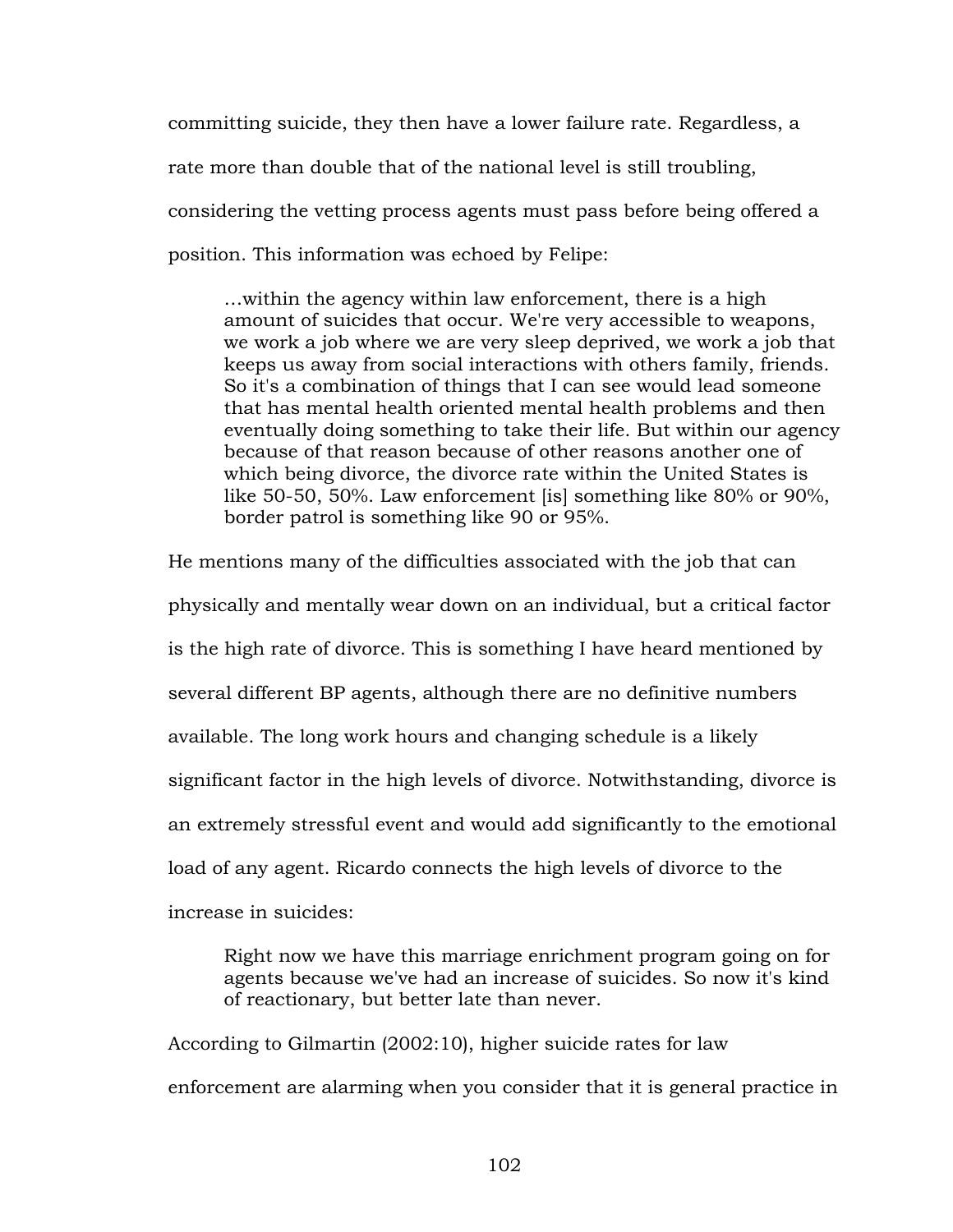most law-enforcement agencies to conduct pre-employment psychological evaluations of potential officers, in order to rule out pre-existence of psychological abnormalities. Border Patrol agents are subject to similar psychiatric evaluations; additionally they must pass a lie detector exam

and endure months of extensive training before becoming agents.

Recently there has been an increase in suicide awareness, but the focus

on prevention and awareness is unfortunately only a result of an

increase of suicides. Since 2008 fifteen agents have taken their own lives

(Weber 2010).[24](#page-108-0)

Not a single participant of this study has been untouched by the

suicide of a fellow agent. They either know of or knew someone

personally who committed suicide:

**Rosa**: …we lost two of them, and it's very sad. Up to this point, I think I can understand why they did it…and they were very good friends of mine, so…And we had a suicidal training, and they showed the video where they showed pictures of them, and I started crying. I left out of the training. I needed a moment to calm down and go back to what I needed to do.

**Aaron**: …how do you deal with it emotionally?

**Rosa**: I just sort of remember the last time I talked to them, and the last time I'd see them…saw them and it just…I just cried. I just cry…I tried to hide it, like, I'm not crying, I'm not crying, but still, you can't hold the tears or feel sorry.

And:

 $\overline{a}$ 

Yeah, and you know when you were asking about some of the worse days at work and I can't believe I didn't think of this, was at my old station…we had two suicides in six weeks, so that hits home. One was an agent, and then the other was a supervisor, and

<span id="page-108-0"></span><sup>&</sup>lt;sup>24</sup> These are the most recent numbers available during a search  $6/15/2012$ .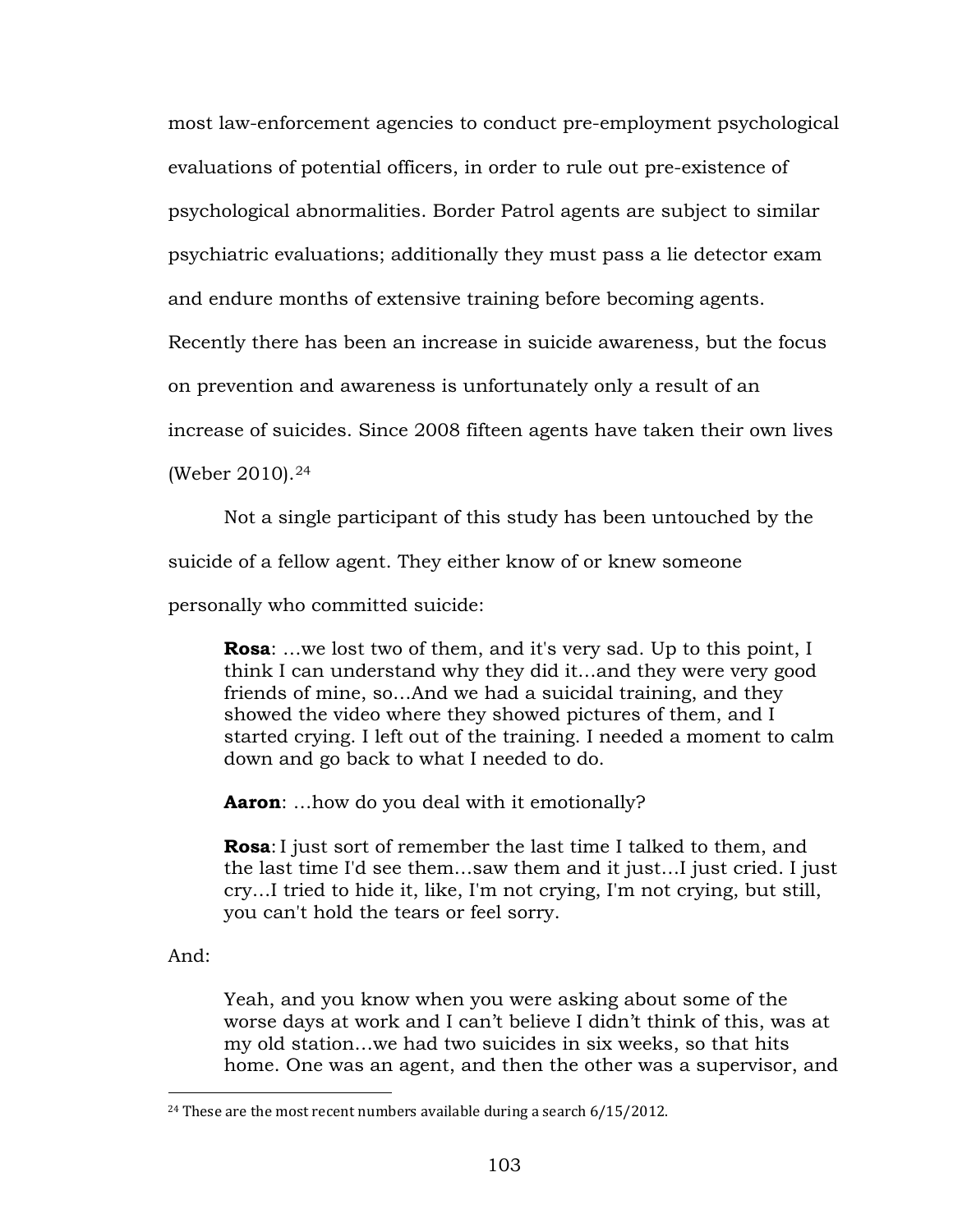I had just seen that supervisor the day before…it makes you feel angry. It makes you feel sad... **–Tanya**

Rosa had to hide her emotional distress, even after losing two friends from her sector; she still felt she had to perform surface-acting in order to control her outward appearance to maintain her "masculine" face. She felt crying in front of her fellow male agents would diminish the way they perceived her after she has worked hard to gain their respect. Her experience illustrates the salience of the masculine display rules of the BP and how they hamper normal emotional reactions. The constraints of masculine roles are not individually experienced, but affect the entire group or institution's dynamic and relationships, creating a culture where it is not advisable to express grief. Tanya's narrative illustrates this point, as morale in her station dropped precipitously after the loss of two agents to suicide. The cycle can continue without an emotional outlet for agents to express sadness, frustration, and anger. The people that committed suicide were people she knew and worked with on a daily basis, which must have had a significant impact on Tanya's role in her station. She later informed me that supervisors are now being trained to recognize the signs of suicide, but of course this is a reactionary measure. The Border Patrol offers counseling services and chaplains, but because of the masculine culture of the agency none of my participants stated that they had utilized them.

Tanya and Rosa's experience illustrates that suicide affects all levels of the Border Patrol's hierarchy from the field agents to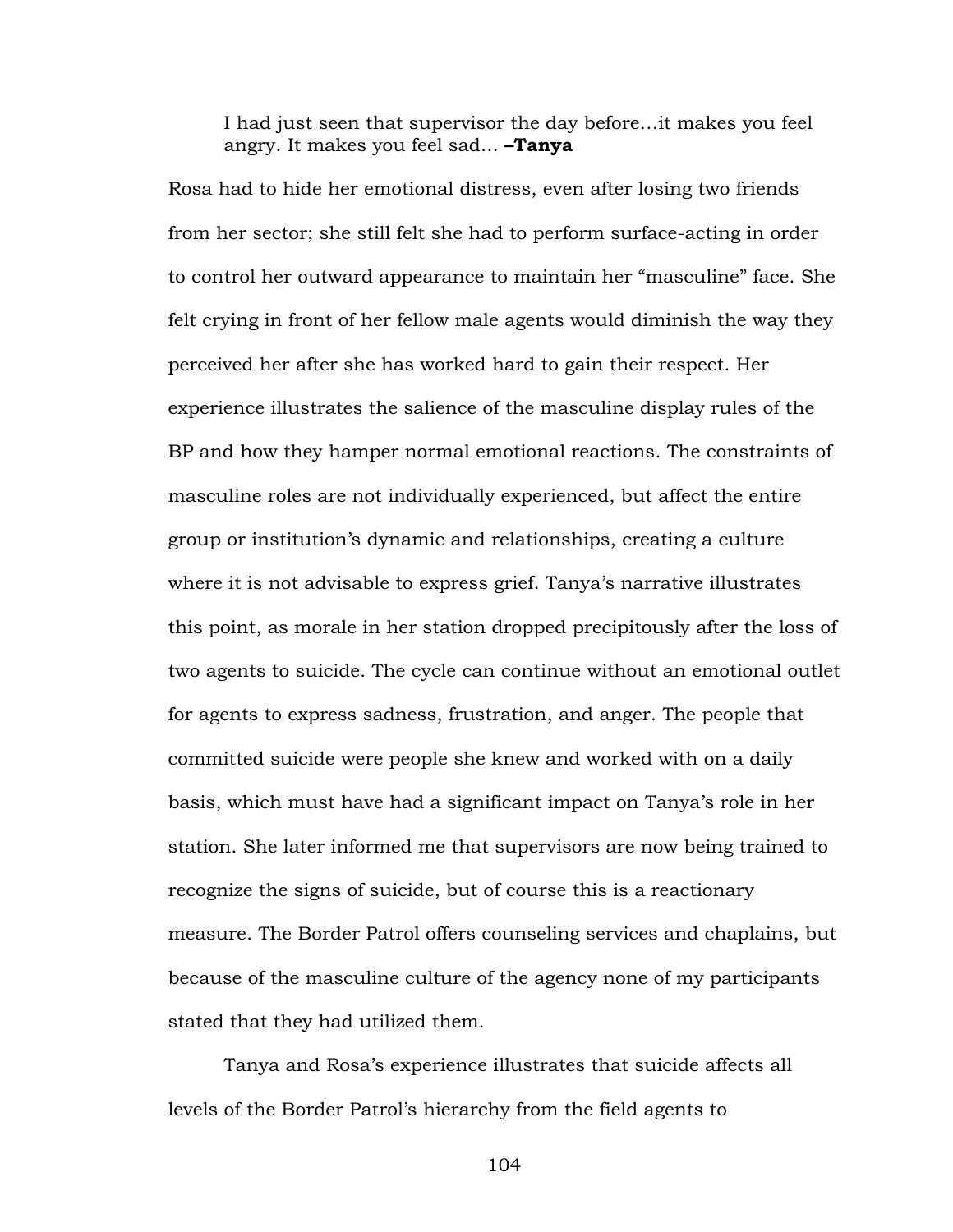supervisors. Suicide affects morale and makes for a hostile work

environment, making it difficult for all employees to operate "normally."

Acute emotional stress such as dealing with grief can affect how agents

interact with other agents, but more importantly with migrants.

Emotions run high; and without positive outlet agents find themselves

relying more heavily on emotional labor to get through the day.

Charlie lost a close friend and coworker and he describes the

emotional impact it had on him and how he coped on his own:

…one of my classmates, she actually killed herself. She shot herself and I was her…leader. And I used to talk to her all the time…next thing you know, she shot herself on my birthday…two years ago…[I] was just screwed up for two, three months. I couldn't—I didn't even want to go to work, you know so, because she's not the first one that had killed herself …she was bi-sexual, but she was cool as hell and nobody wanted [to] hang out with her and stuff like…she's not the first one to die like that…It's just hard to deal with, with that stuff…I didn't go out drinking or none of that, I just, pretty much, I just go and jump on the treadmill and try to get a different mindset, because even my wife didn't know. She was just like what's wrong, but I'm [like] nothing. So, because you try to keep certain things away from them, so they won't know.

Charlie had difficulty coping with the suicide of a friend and coworker.

From his own words we know he was experiencing deep emotional distress, to the point he was "screwed up" for two to three months. Yet, instead of seeking out help, he engaged in both surface and deep acting in order to perform his duties at work and to operate at home. Charlie had to hide his emotional distress and act as he believes a man should at work and with his family, stoically and without complaint. He tried through running (response-focused management) and mentally trying to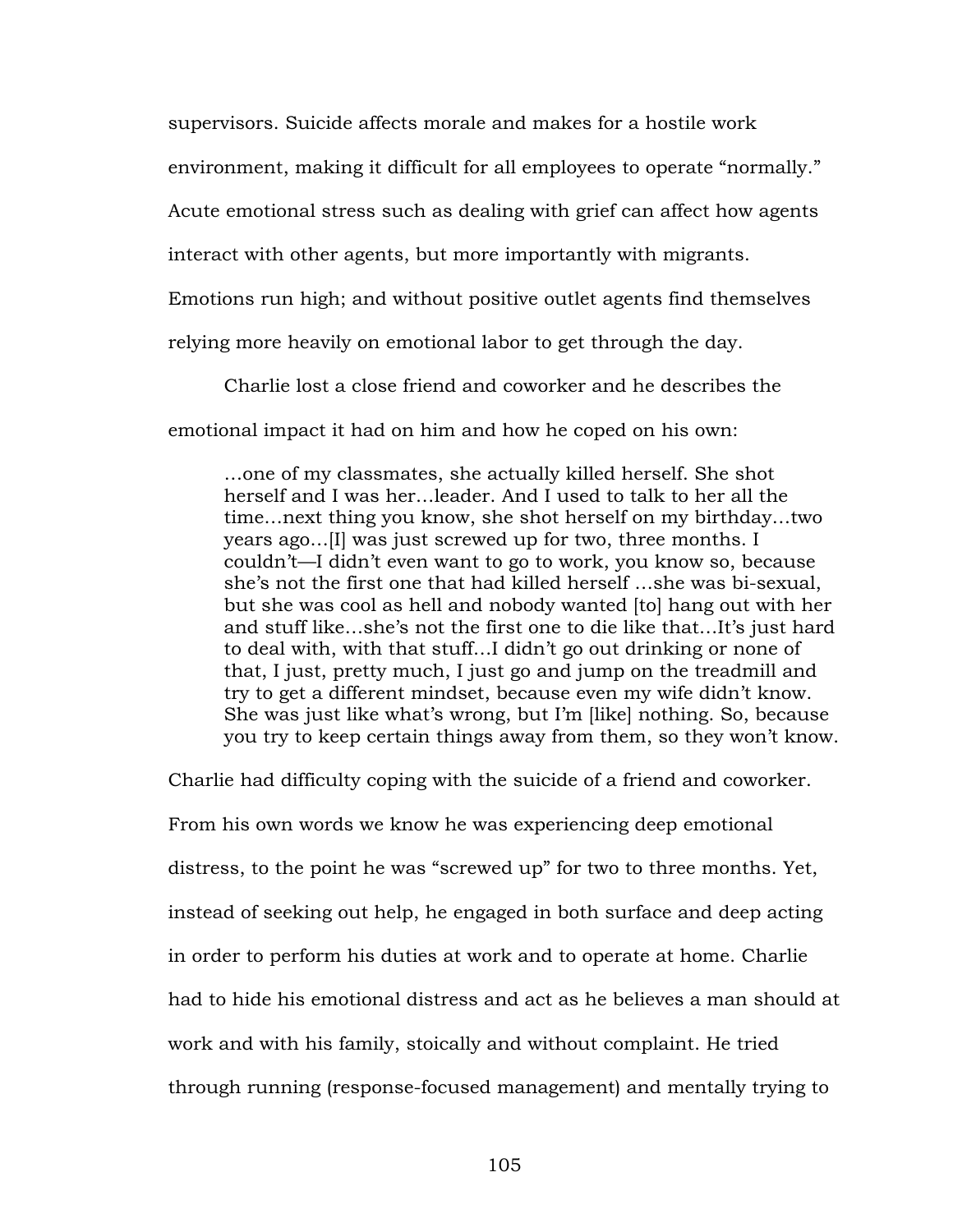change his state of mind (antecedent-focused). In other words, he tried to escape his emotional pain alone.

By keeping his feelings to himself and never showing weakness, even though he was in pain, Charlie personifies the masculine ideal of a proper agent and "man". He says that he has kept the information secret, even from his wife, to protect his family; by keeping that secret, he creates an emotional boundary between himself and his family. For what reasons, we can only speculate, but by keeping these feelings locked away creates distance, leading to stress and mistrust within a relationship. From examples like Charlie's we can suppose reasons why law enforcement officers endure higher rates of divorce than the rest of the population, because they are emotionally closed to their partners.

Managing emotions at home—that is, performing an identity by hiding pain and stress from family members—creates an emotional boundary between agents and their families. The combined stresses of being an agent, a public figure under scrutiny and constantly on the alert for danger, illustrates why agents experience higher levels of stress than civilians. They must find other methods of coping with this stress on a daily basis other than physical exertion.

Laughing at the Severed Head: Managing Emotions and Humor A common theme among most agents I have had contact with, including the agents I interviewed for this study, was a good sense of humor, albeit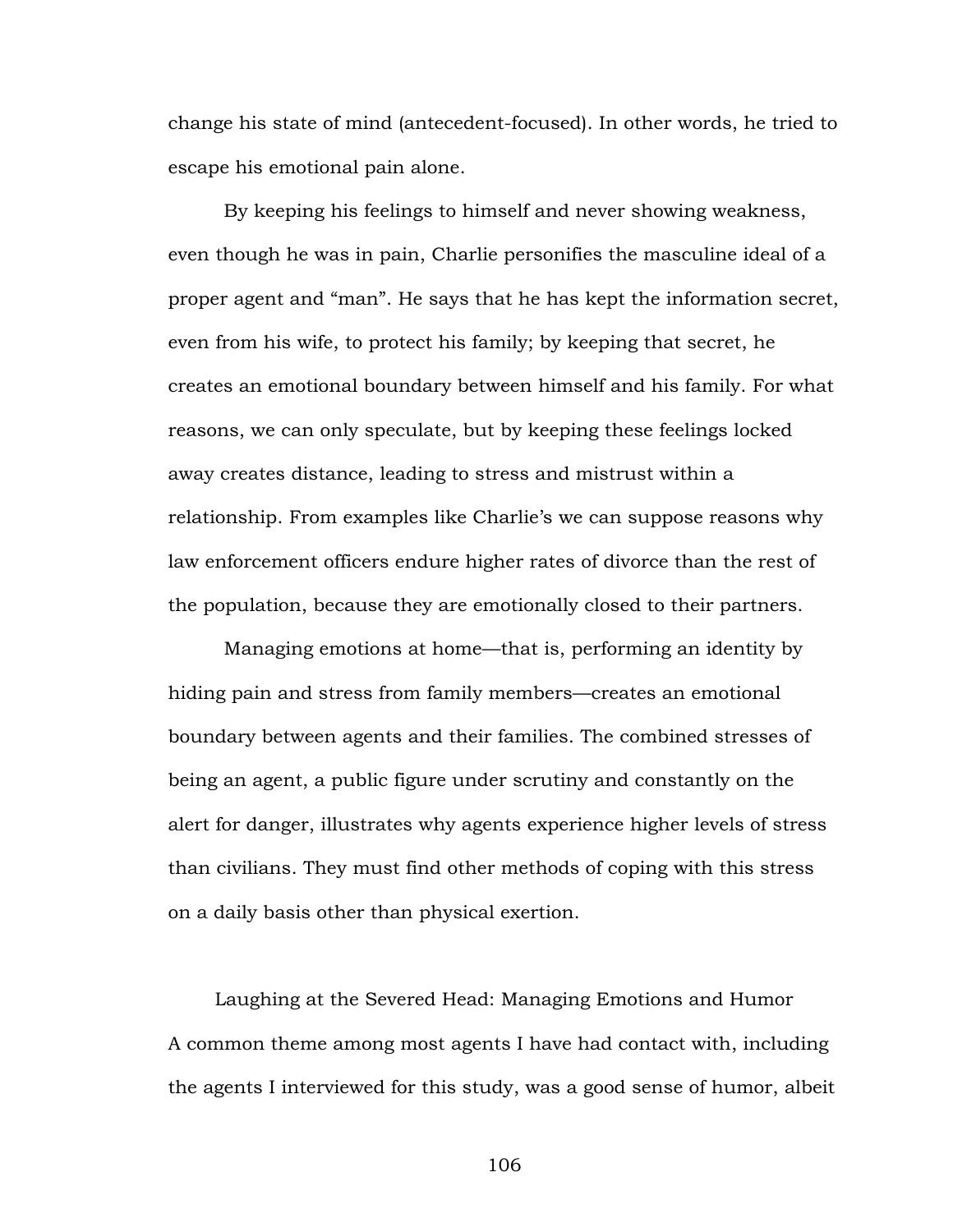a dark one. It just so happens that humor is an excellent way of moderating stress (Martin 1999; Pogrebin and Poole 1995). In the context of this thesis it can also be considered a form of emotional labor, because agents utilize it to perform suitable roles. Humor serves a myriad of purposes other than moderating stress: it is a strategic tool used for testing other group members, it promotes social solidarity, and moreover humor maybe directed at "out-group" members (Pogrebin and Poole 1995:184).

# We always…yes, we always make fun of people, even for the little mistakes. **–Rosa**

Pogrebin and Pool (1995) describe it as the "laughter of inclusion" that affirms social boundaries and moral superiority. But more importantly, humor is a method of coping, normalizing tragic situations, and reinforcing group cohesion (Pogrebin and Poole 1995). The ability to normalize the otherwise abnormal experiences agents deal with is an important strategy. Joking about tragic events offers agents an emotional outlet without appearing weak; furthermore, it enables agents to collectively empathize with each other's feelings, reinforcing in-group bonds.

The following narratives note the prevalence and reasons for humor at work:

Yeah, law enforcement is known for what we call black humor. We'll take a traumatizing situation like a death or something horrible, and find something in it because if we sat there seriously and took it seriously, it would just eat us up…then just being such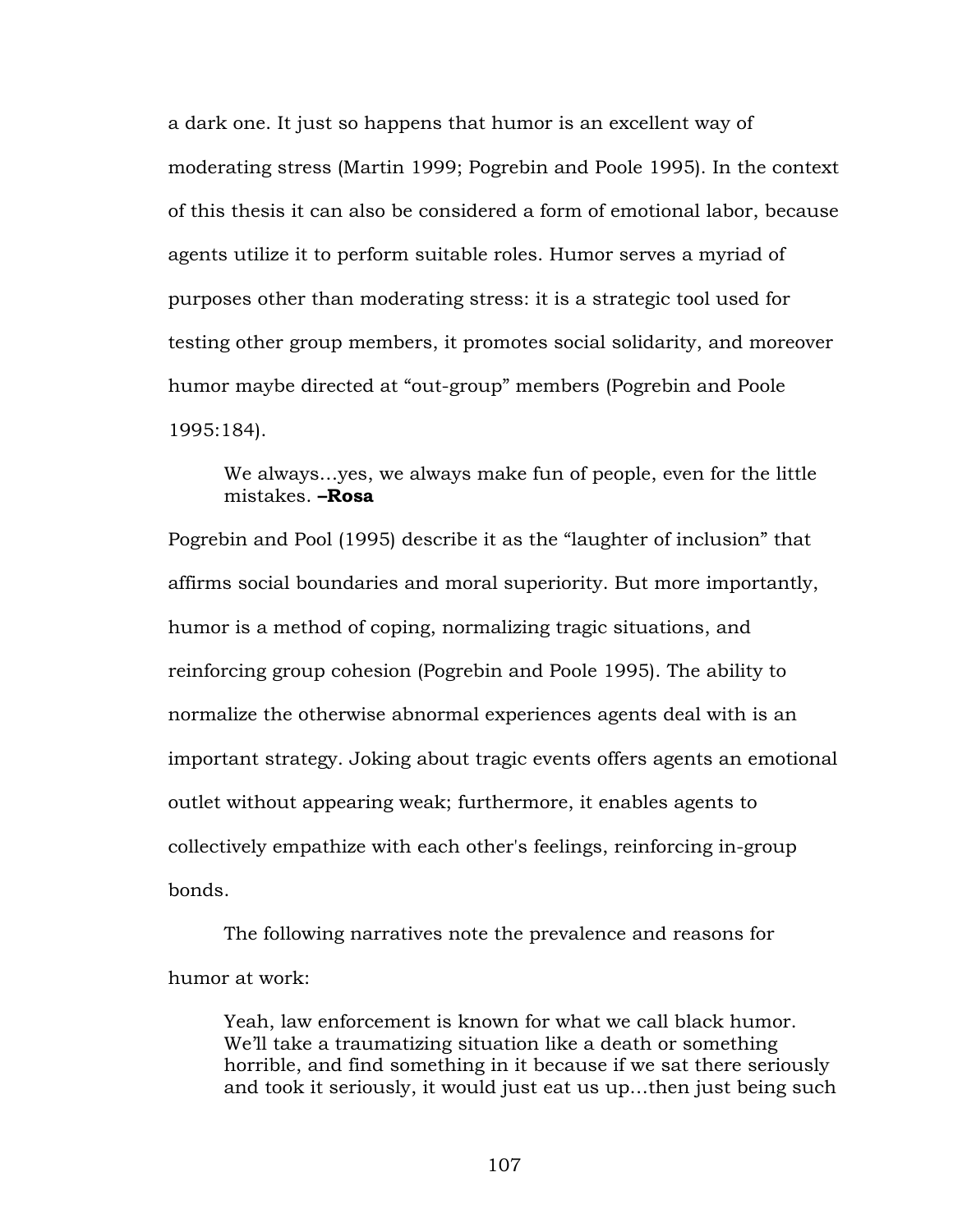male dominance you can only imagine the type of jokes that are said. **–Felipe**

But your level of normalcy changes and you laugh at some things that you probably shouldn't laugh at. But I think that's more of a coping mechanism. So you just kind of, "Well, whatever." You laugh about it and joke. **–Ricardo**

Once you go through a situation. Afterwards you talk about it, analyze it. Sometimes we think it was funny the way we handled certain things or we laugh about it. I mean that is probably a way we deal with humor. **–Josue**

I think when any situation that calls for it. I'm not a big, big person on joking around or whatever, but I think if the mood maybe is a little bit tense on whatever the case may be, maybe try to find some humor in it, or just every day, if we're out there in the back, processing for long hours, try to find humor in that as well. **–Tanya**

Agents witness the worst of humanity as well as heart breaking scenes more often than is normal $^{25}$  $^{25}$  $^{25}$  or healthy for any human being. Felipe recognizes that because of the frequency with which they are put in these situations they must develop a coping mechanism. If Felipe were to ruminate on these events he would be emotionally "eaten up." Humor helps make light of tragic events, making them easier to cope with, which in turn, makes it easier for agents to perform their roles. Ricardo, echoing Felipe's words, asserts that "your level of normalcy changes" denoting a great rift in what the general public experiences on a daily basis in relation to what the typical agent experiences. Ricardo's quote brings us back to the point that agents are tasked with enforcing gross inequality and witness human misery as a matter of course. Tanya and

<span id="page-113-0"></span> $25$  Unfortunately this all depends on where you live. Normal for a child in Afghanistan is hardly what would be considered acceptable in America.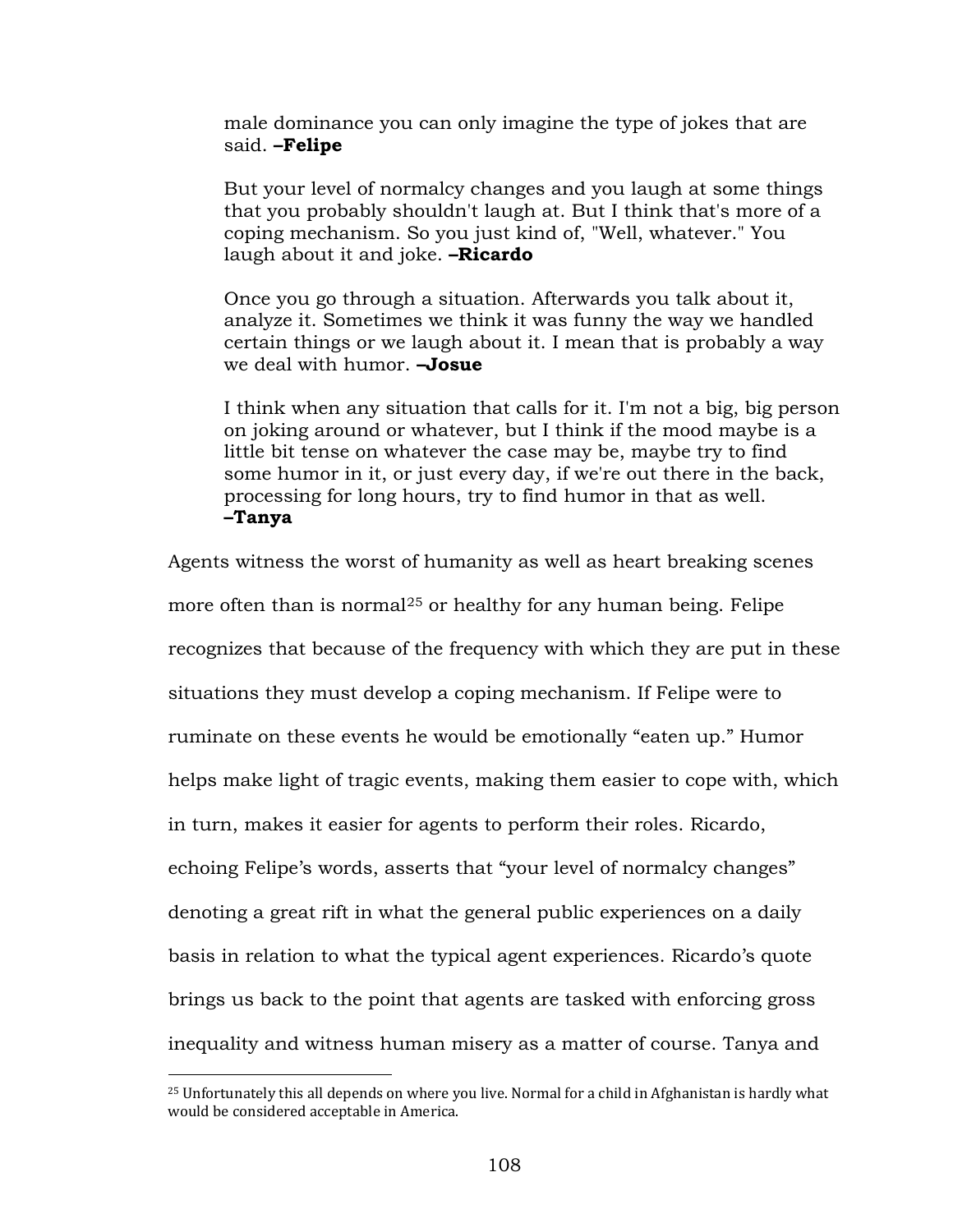Josue are a little more reserved in their assessments on the use of humor at work, which could be related to the fact that they are the two more senior agents for whom the Border Patrol was a second career. Yet they acknowledge that humor is important in many contexts for keeping morale up.

Law enforcement display rules allow for humor in situations that would not be acceptable among the general public (Martin 1999). I attended a party where several of the attendees were Border Patrol agents.[26](#page-114-0) I witnessed black humor first-hand when they joked about a body (dismembered) that was discovered after being hit by a train, a normally, at least in my estimation, gruesome scene. They were tasked of with tracking down body parts. They joked and laughed about the appearance of the head when it was located. As I winced, they laughed and assured me that you have to "get used" to that sort of thing. Black humor allows the participants a conduit to perform acceptable emotions within the display rules of the Border Patrol. It is important to point out that in this context at least, none of the agents were on the job, yet they still felt it necessary to engage in the same type of behavior.

Humor can have a dark-side as well. As it can be used to distance oneself from a situation, it can also be used to distance oneself from other groups of people through *laughter of exclusion*. Laughter of

<span id="page-114-0"></span><sup>&</sup>lt;sup>26</sup> Of the four agents, only one was a participant of this ethnography.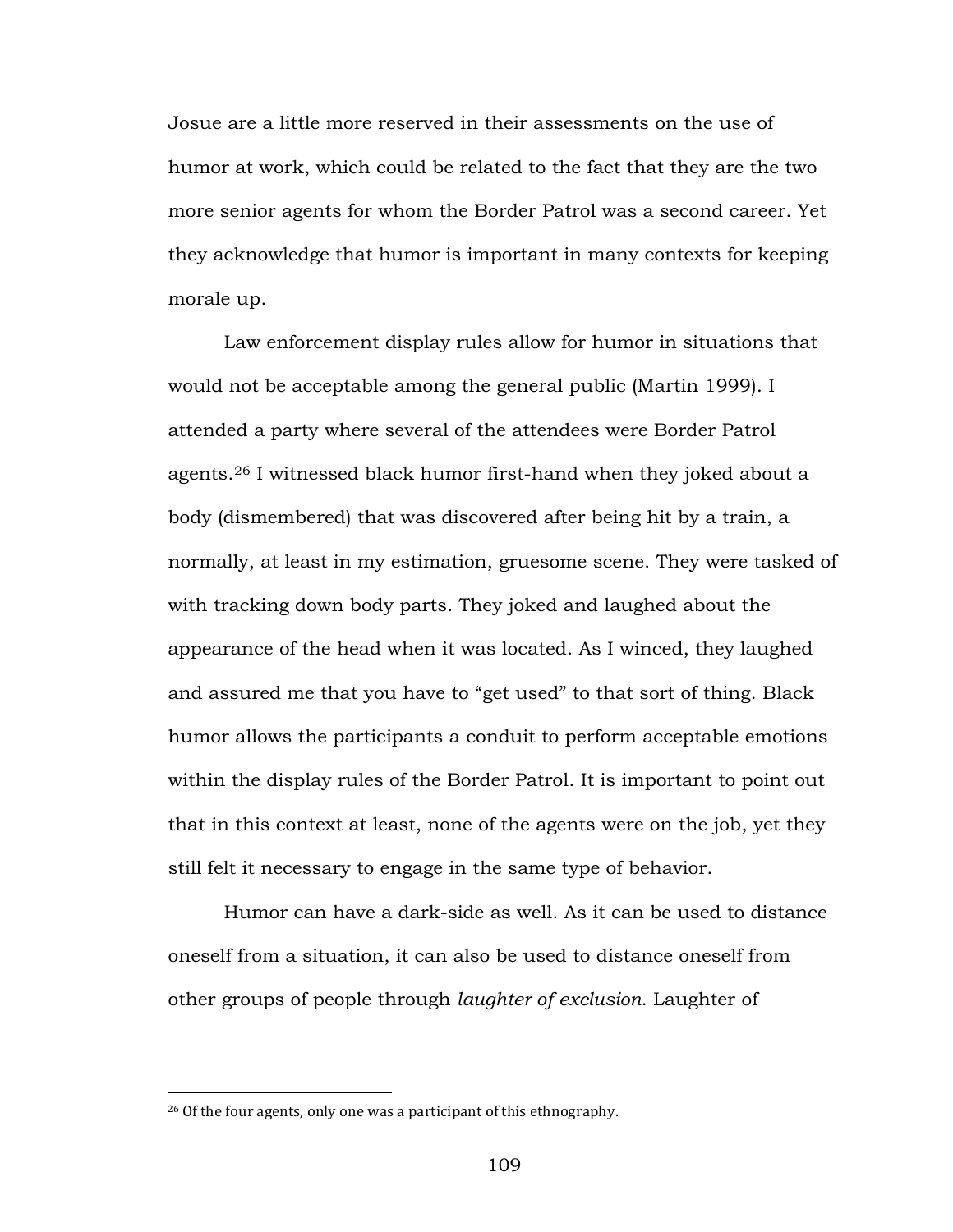exclusion comes at the expense of the "other", reinforcing existing boundaries and moral worth. Consider the following example $^{27}{:}$  $^{27}{:}$  $^{27}{:}$ 

They joke about everything, especially like when people [migrants] run. They run from you and they [agents] just throw them in the mesquite to stop them. You know you're right behind them and you just push them in the mesquite and you go and talk about it…

If you are unfamiliar with mesquite bushes they are covered in thick, tough thorns that can reach 3-4 inches in length. On several occasions I've had mesquite thorns go through the soles of sturdy hiking boots. In short, they hurt and the wounds, if untreated, can easily become infected. For an agent, the actions described will likely be viewed as a part of the job. In fact it is something to laugh about, but in reality it is a form of excessive force. Joking about excessive force normalizes its presence, allowing it to exist and become more openly accepted, at least tacitly among field agents.

A certain level of force, excessive or not, eventually becomes part of the occupational ideology, justified because the migrants are not submitting to the authority of the agent. As Heyman (2000) found when migrants manifest equal personhood, most officers find it both practically frustrating and morally inappropriate. Hence, excessive force becomes justified, and it becomes the migrant's own fault. In other words, if he/she (migrant) had chosen to obey me (agent) then none of this would have happened.

<span id="page-115-0"></span> $27$  I decided to keep the identity of the participant anonymous, even beyond the general anonymity offered to participants of the study, because of the sensitive nature of the topic.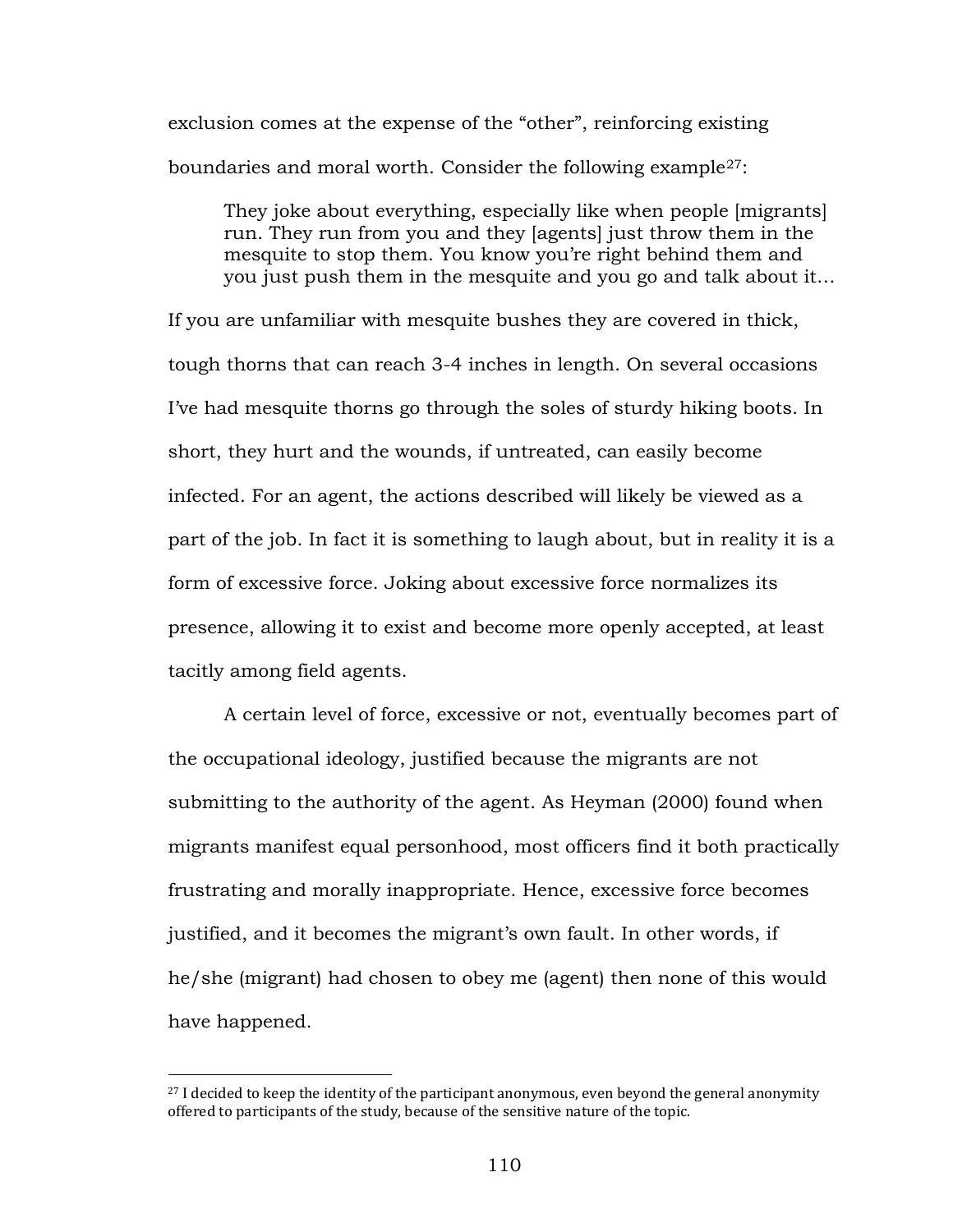Thus, black humor serves multiple purposes. It helps agents to cope with different traumatic or tragic situations, to express emotion in an appropriate manner, and it creates bonds between agents. But conversely it creates distance, or reinforces boundaries, between agents and migrants allowing space for "acceptable" excessive force, and a legally and morally inappropriate role performance.

As the narratives have illustrated, Border Patrol agents experience high levels of both physical and mental threat at work. BP agents must also perform their masculine roles consistently and consequently they internalize their emotional distress/pain. For these reasons BP agents are more susceptible to physical and mental health issues than the "average" middle-class occupation, culminating in a higher frequency of suicide than found among the general public. Agents mitigate these stresses through emotional labor, physical activity, and by engaging in black humor. Black humor gives agents an emotional outlet, it reinforces group cohesion, and it reinforces the boundaries between the "other"—or migrants.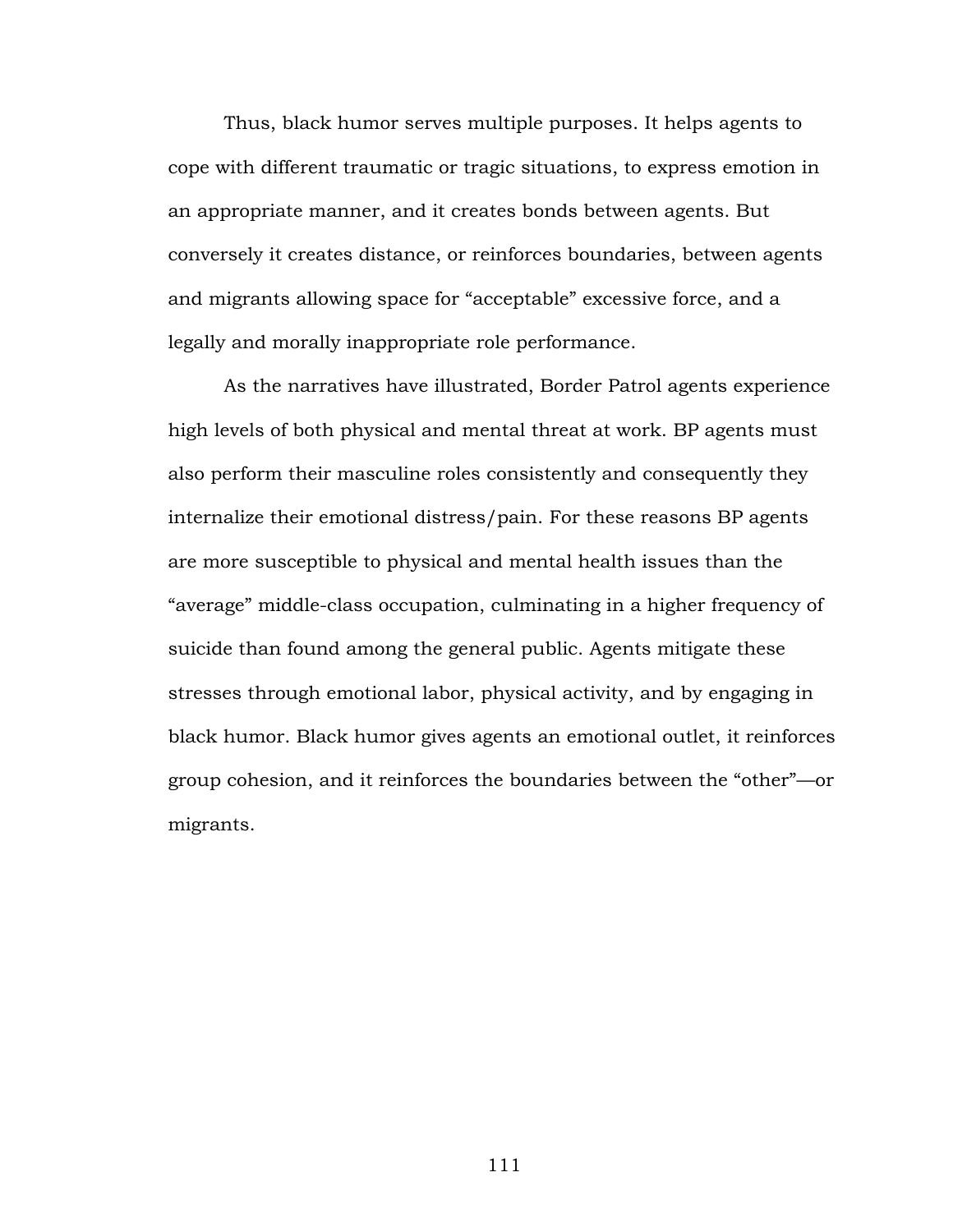#### CHAPTER 6

# FROM MACRO TO MICRO: REPRODUCTION OF OPPRESSION IN ROLE PERFORMANCE

It is impossible to disentangle the goals and gains of capitalism from the enforcement and exploitation of migrants in America. Keeping migrants in a limbo of fear and uncertainty makes them vulnerable to exploitation, serving the baseline tenant of laissez faire capitalism—unchecked profits, low wages, low overhead, and unlimited growth. The Border Patrol's enforcement strategies are directly controlled by a pro-business federal government and by enforcing militarized immigration laws the BP controls the migrant labor pool (Hernández 2010). The exploitation of migrant labor is no longer the sole propriety of agribusiness, as small businesses and homeowners can all *benefit* from migrant labor. Furthermore, by keeping food prices low for consumers, Americans are more likely to turn a blind eye to the exploitation forced upon migrants who are the producers of our bounty.

The discourse of exploitation is the discourse of division, reinforcing the boundaries that maintain a hierarchical division between Americans and the rest of the world. Exploitation is sold as the cost of doing business, part of the natural hierarchy of world citizens, and essential to maintaining the American way of life. The duties of the agents I interviewed directly impact migrant exploitation and now more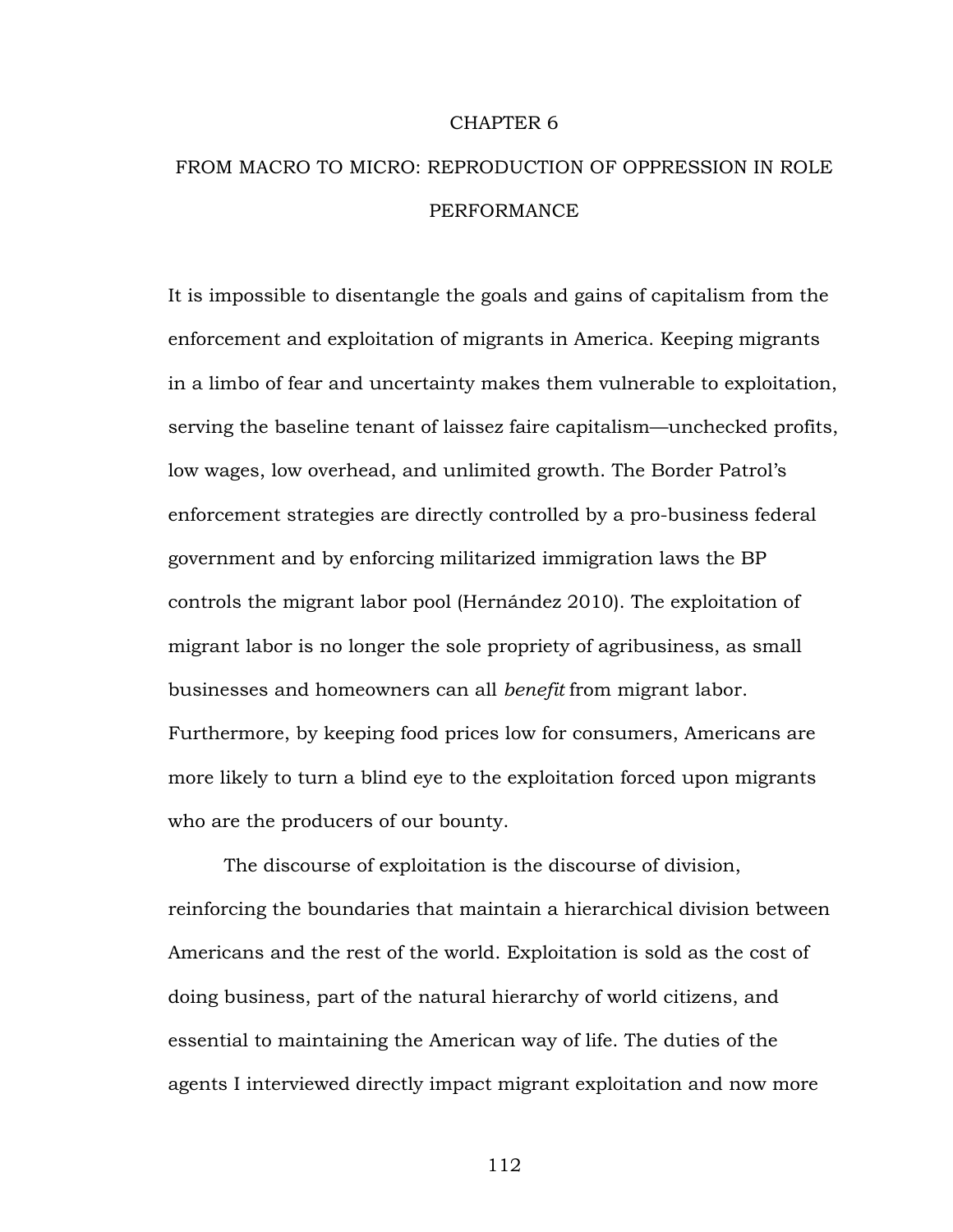and more their incarceration. Between 1985 and 2000, the percentage of non-citizens in federal prison increased from 15 to 29 percent, demonstrating the increasing importance of the criminal system in U.S. immigration control (Hernández 2010)[28](#page-118-0) . The current enforcement strategy will increase the number of "criminal" migrants in the eyes of the public and continue lining the pockets of private prison groups who are benefiting from incarcerating migrants (CBS Los Angeles 2012; Sullivan 2010). According to Hernández (2010:232), the increasing number of undocumented immigrants joining African Americans in jails and prisons across the country is evidence of the link between "race" and inequity in the United States. By virtue of their duties the Mexican-American BP agents I interviewed are directly connected to the oppression of migrants. What will their increasing numbers mean for the agency and its culture?

A Hispanic majority in the Border Patrol is a novel situation for a federal law enforcement agency and many agents working in the El Paso sector are from El Paso and the surrounding areas. Fortunately for migrants, the BP agents involved with this thesis are not emotionless automatons. They experience empathy and intimately understand the economic needs that drive most of the migrants to try to cross into the United States without proper documentation. My research has shown that for the agents of this study feelings of empathy and understanding

<span id="page-118-0"></span><sup>&</sup>lt;sup>28</sup> 68% of the 55,000 foreign born individuals in prison were Mexican in 2011 (Perasso 2011).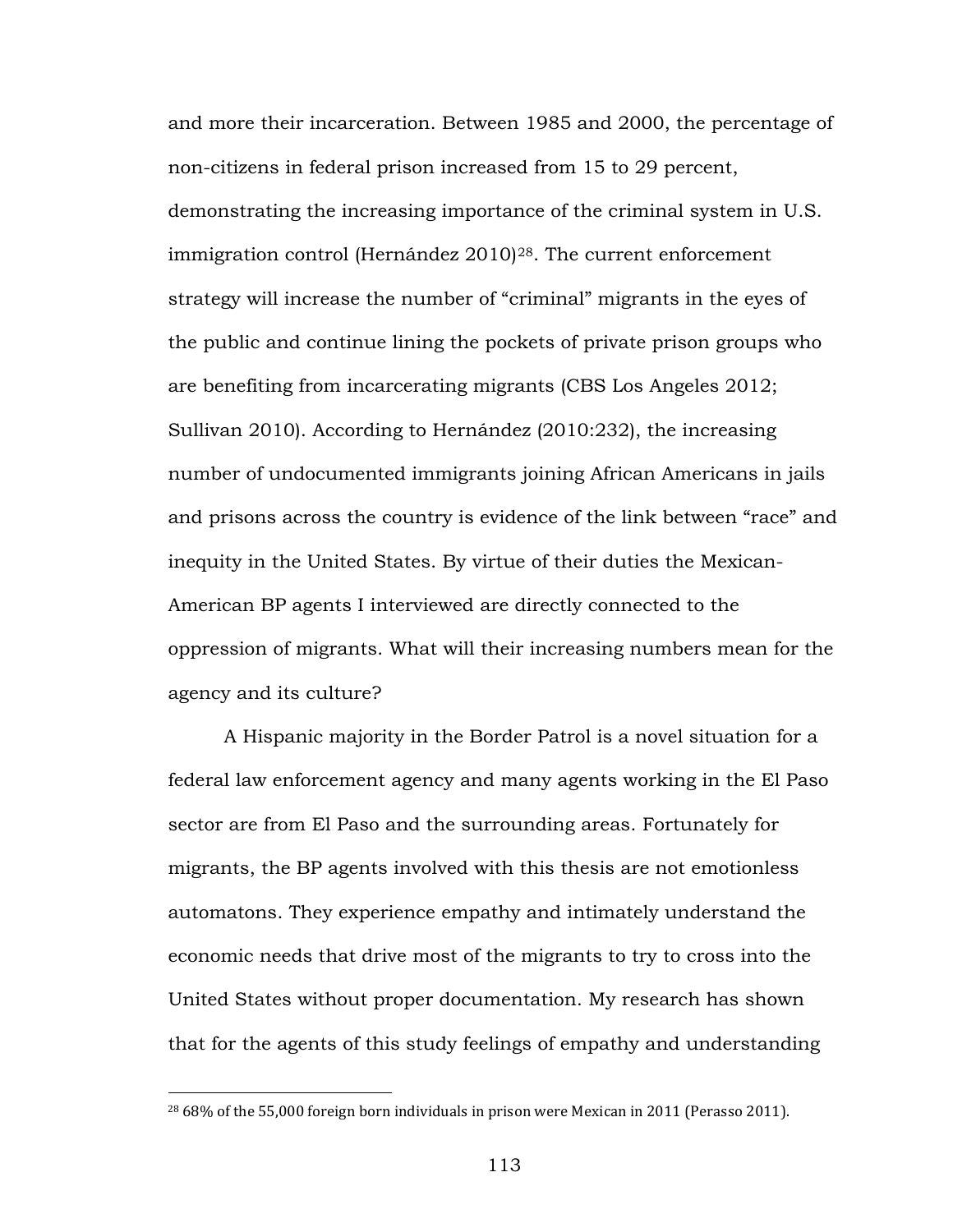are rooted in the deep ties border residents have with the "other side." Whether they are transnational, familial, cultural, linguistic, economic, or social, these bonds are more tangible the closer you are to the border because of proximity in geographic and social space.

Study participants most frequently interact with Mexican migrants. For the most part, these interactions are routine and supposed "criminals" are apprehended, resulting in agents feeling they are contributing something worthwhile to their communities. However, situations arise that can elicit feelings of ambiguity and conflict. Most frequently conflicting emotions are felt when agents encounter migrants in dire situations, children, corpses, or when agents are required to separate families. Conflicting emotions are evident when Tanya arrested a woman that reminded her of her mother, when Abel finds dead migrants in the desert, when Ricardo must deport children back to "rat holes" in Mexico, or when Abel had to arrest a father in front of his children when a family had the unfortunate luck to get a flat tire near Abel's area of responsibility. Conversely, agents often find themselves and their peers in dangerous situations coming face-to-face with a group of individuals intent on causing them harm, which reinforces masculine enforcer roles. But it is not all doom and gloom as agents often encounter migrants in trouble that they can save from impending harm or death, playing the role of the saving agent. Agents' emotions or lack-thereof are reflected in their role performances.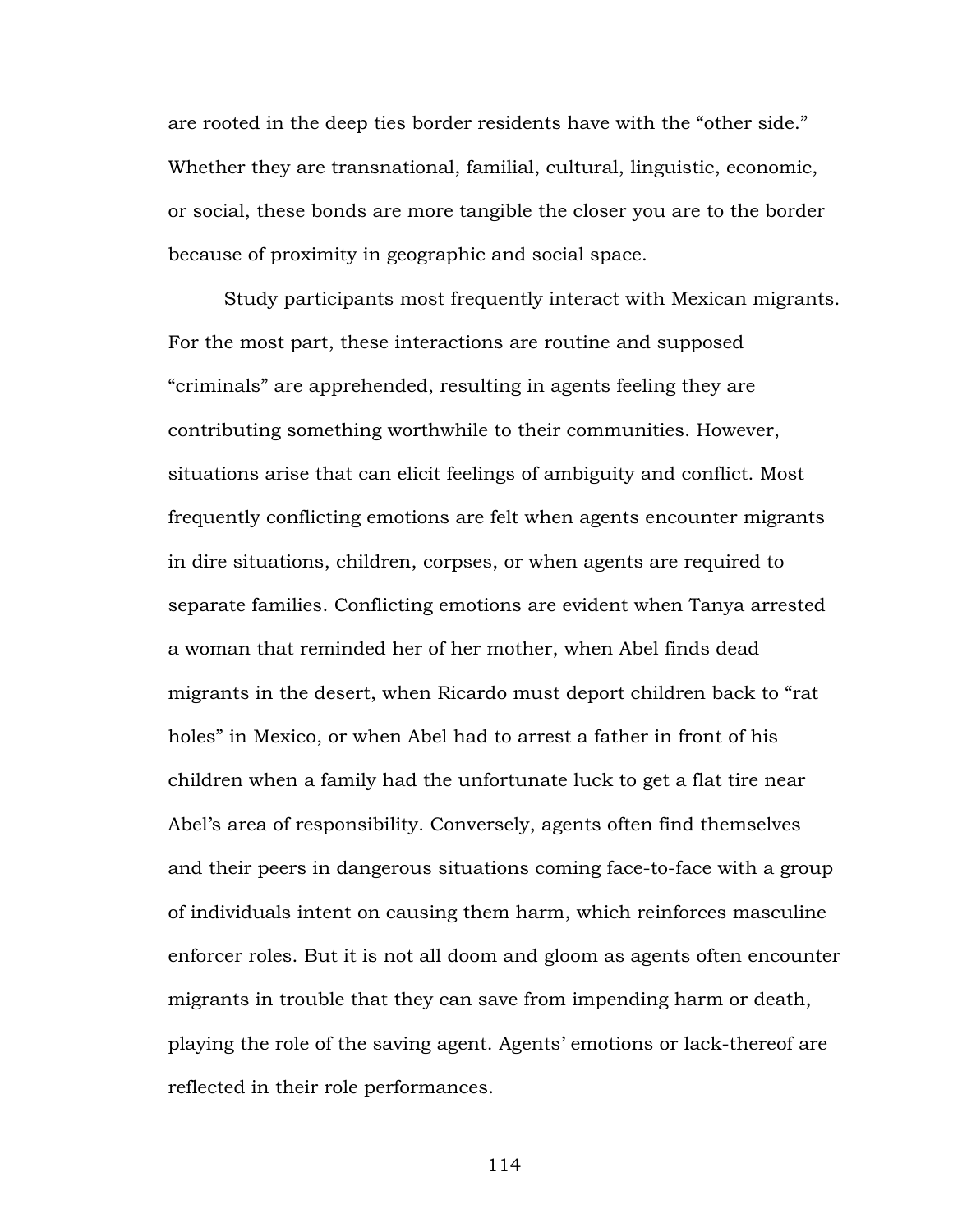The role performances of the Mexican-American BP agents I interviewed are guided and informed by masculine display rules that pervade the BP's occupational culture. These rules are boundaries shaped by law enforcement ideology, public discourse(s), the setting, their own experiences, and the experiences of peers. Their roles as border guards require emotional labor and they perform roles suitable for each situation. Through surface- and deep-acting, they suppress or enhance feelings that conform to masculine ideals. But at other times they have to suppress feelings that may betray this ideal because of conflicting feelings of empathy. Performing masculine roles is a related to hypervigilance or the need to view the world and others from a threatbased perspective, manifesting in an outward appearance and behavior, which asserts confidence and control during interactions with migrants (Gilmartin 2002). The reality of the field reinforces the need for hypervigilance as agents are under threat from increasingly violent narcotics traffickers. Regardless of the circumstances, BP agents engage in emotional labor in order perform suitable roles for the situation, roles that conform to tacit and explicit boundaries.

On the border, American citizenship is constructed in relation to the Mexican "other" and this identity is closely tied to a white middleclass identity (Ortner 1998 & 2003) and is the most explicit divide between agents and migrants (Vila 2000 & 2005). By enforcing this divide, BP agents actively participate in the racialization of Mexican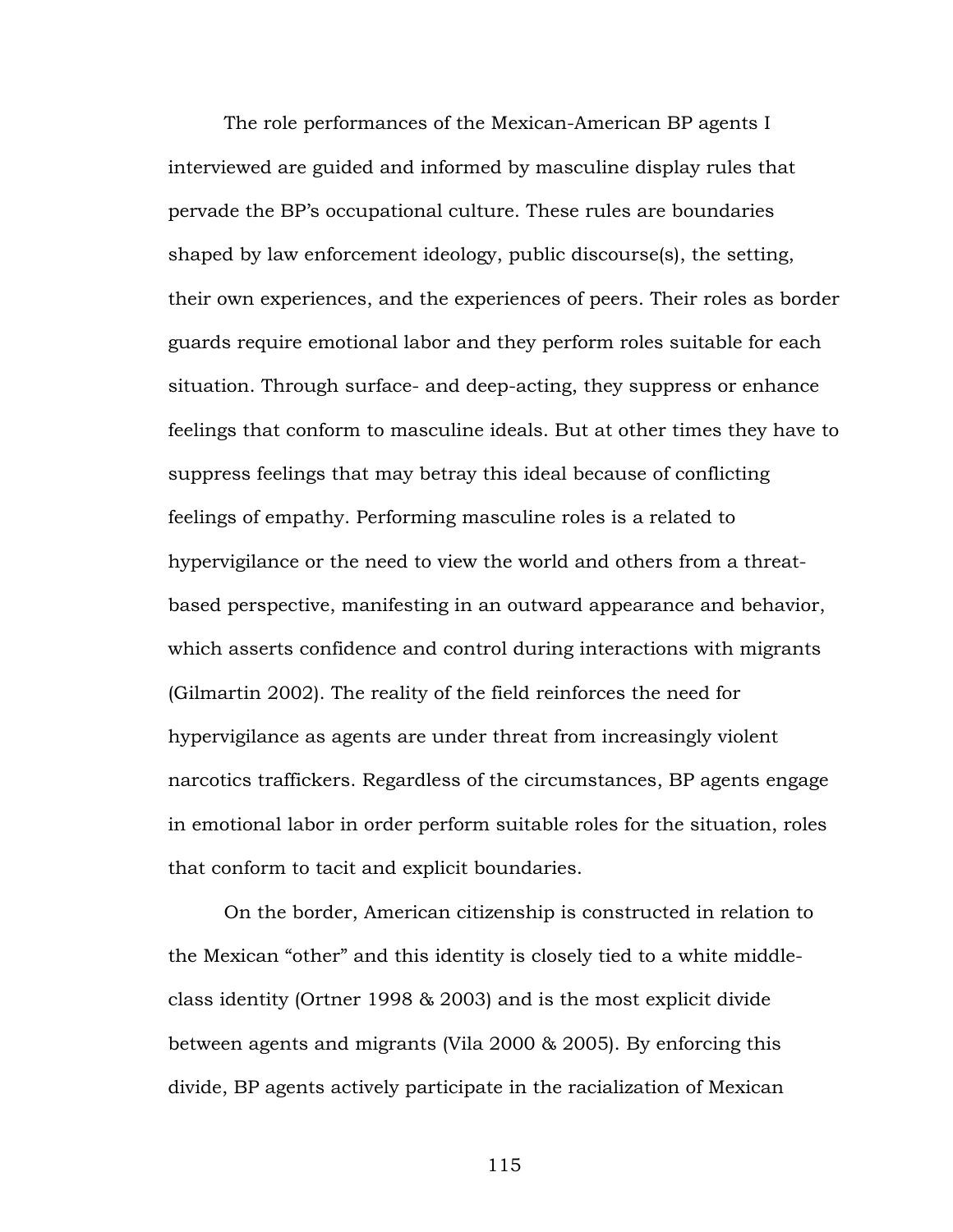migrants. The Border Patrol's discourse and enforcement strategies construct an essentialized migrant, and consequently, migrants fall into one of two categories: a) the poor, hard-working Mexican coming to either leech off American social welfare programs and to occupy a low wage job; versus b) the Mexican criminal who comes to sully America and her citizens (Heyman 2000, 2001, & 2002). These representations are reproduced in popular discourse and thus reinforce the essentialized constructions of migrants. In this way migrants are racialized in the United States by the enforcement of immigration laws.

For Mexican migrants, racialization occurs at a deeper level of experience, or what Nicholas De Genova (2005:8) describes as "illegality"—"the spatialized social condition that is linked to the way migrants are racialized as *illegal aliens* and thus Mexican in relation to Americans." According to Hernández (2010:10), Border Patrol agents "literally embody…[a] site of political disenfranchisement, economic inequity, and social suspicion with the United States." Border Patrol strategies drive migrants to cross the border in the most dangerous and treacherous regions of the American southwest leading to high numbers of migrant fatalities[29](#page-121-0) . They often turn to *coyotes* to smuggle them across the border safely, but are often abandoned, sexually assaulted, and left to die. The migrant experience is thus one of survival followed by

<span id="page-121-0"></span><sup>29</sup> In 2010, 252 migrants died trying to cross the border in Arizona. From: http://www.csmonitor.com/USA/2010/1216/Border-deaths-for-illegal-immigrants-hit-recordhigh-in-Arizona-sector.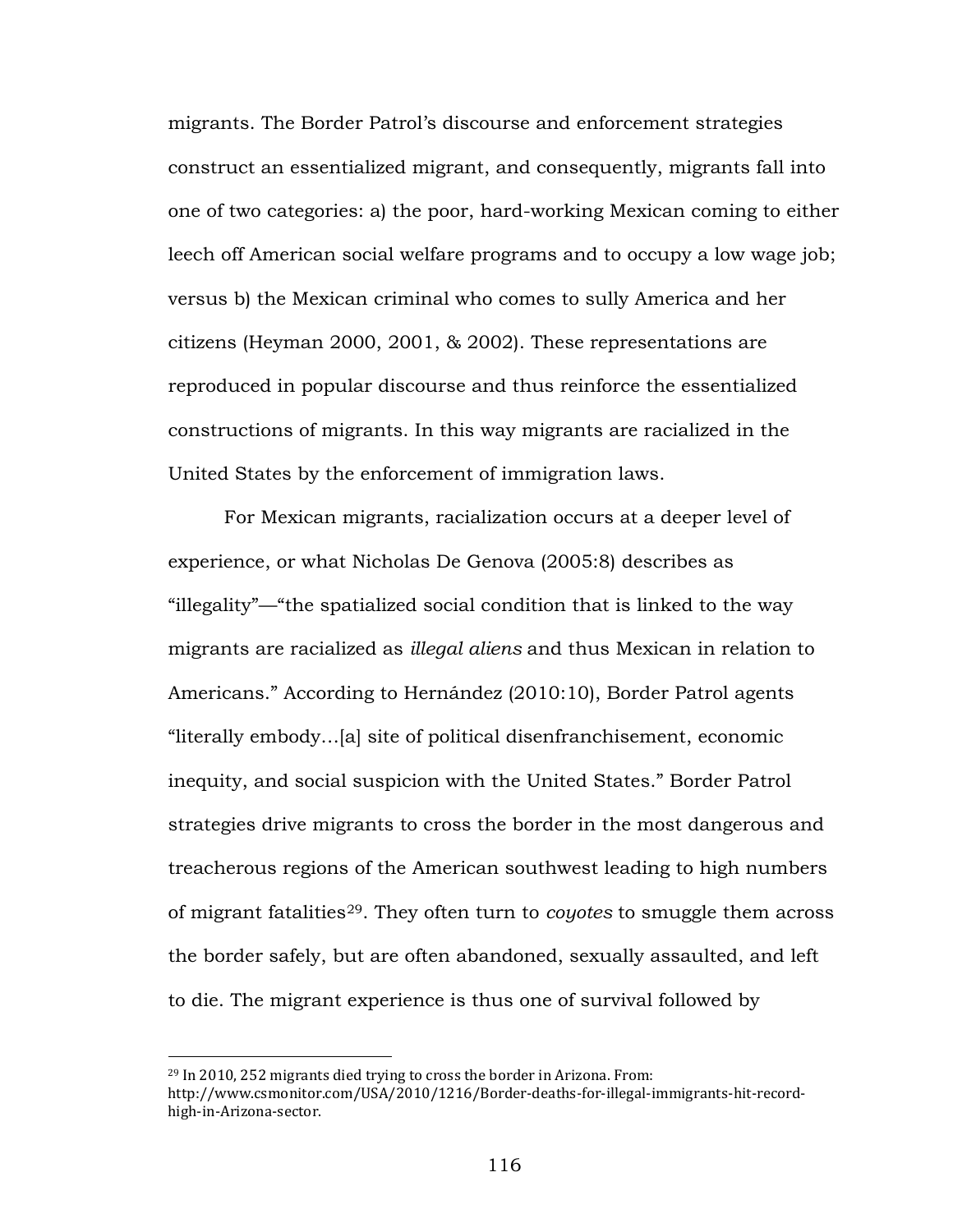oppression if they do make it successfully into the U.S. BP agents are aware of the great lengths migrants will go through to make it to the U.S. and they know when they arrest migrants it means that they are being relegated to time in prison, a life of abject poverty, hunger, exploitation or a violent death. These outcomes are all the more salient when BP agents must arrest children or families. The BP agents I interviewed are at least tacitly aware of the negative experiences migrants face when being deported and must find ways to cope with guilt and any moral conflict that may arise.

BP agents may or may not dwell on the repercussions of their actions, but they know the end results for those they arrest. This conflict is why emotional labor is so important to performing proper roles. First they must outwardly show no signs of empathy or remorse, lest fellow agents or potentially dangerous migrants consider them weak. But more importantly, they must convince themselves that what they are doing is morally right. Therefore, a legal rationalization is the most pervasive reason given to justify their duties—because a migrant broke the law they must be returned to Mexico or placed in jail. Even if the consequences are unjust and against agents' morality, they must develop a moral crutch, something to hold on to, keeping the conflicts and sadness they feel from consuming their everyday lives.

The Border Patrol will continue to be a growing factor in Mexico-U.S. relations, and the number of Hispanic agents will likely increase;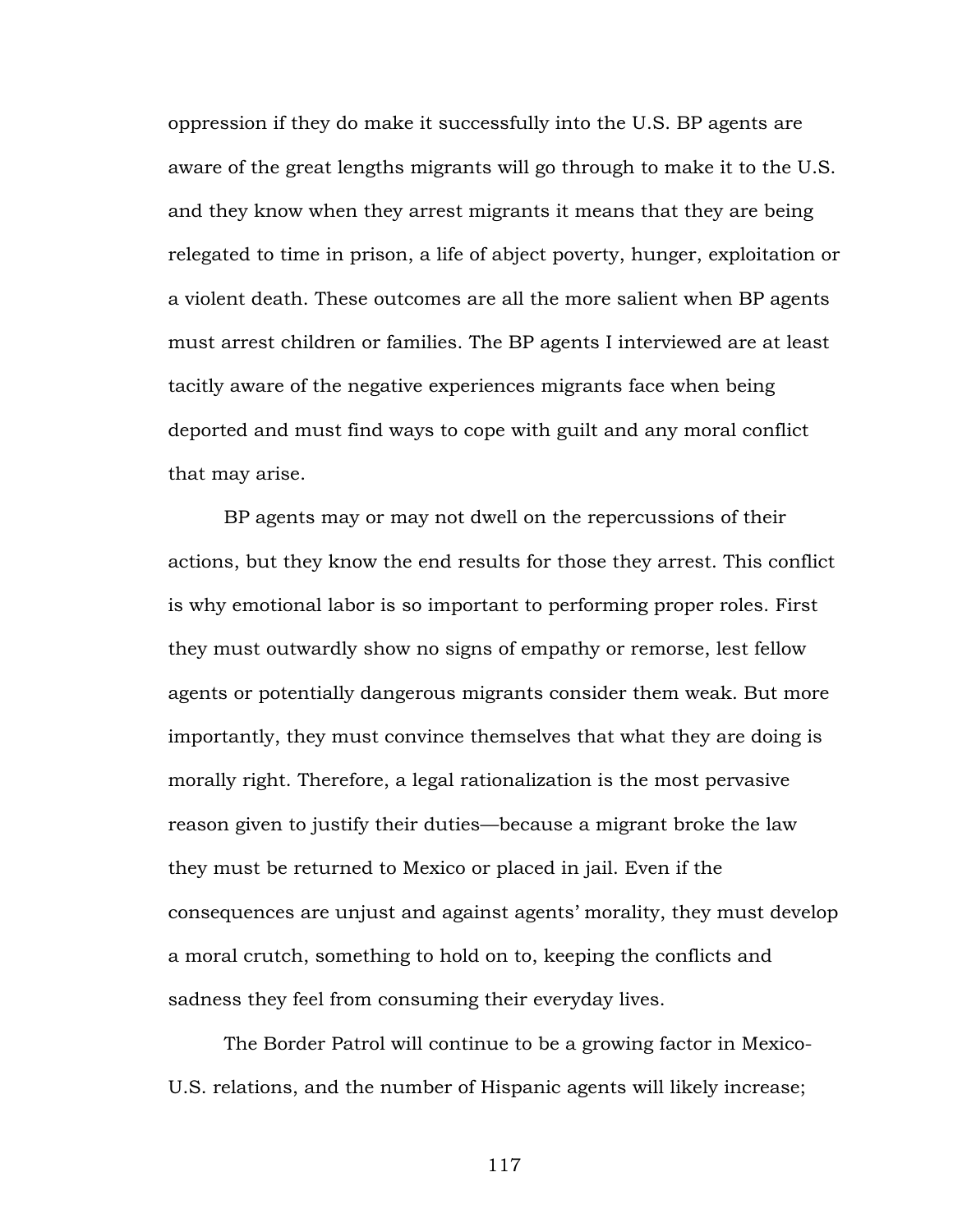therefore, it is important to understand what the change in dynamics will mean for the agency, its agents, and the migrants with whom they interact. Mexican-American BP agents bring a different set of values and emotional rules to the agency than do non-Hispanic agents, forged from generations of differential inclusion in the United States. This means that they will have an increasing role in how the Border Patrol is managed and what strategies they employ. One hopes that the bonds shared by agents from the border region and migrants will lead to greater mutual respect; and decreasing instances of death, excessive force, and acts of dehumanization.

However, as Hoschild's (1983) work with female airline attendants alluded to, after years of performing certain roles it is natural for one to start identifying with the role. In other words, performance changes one's worldview. The "front-stage" begins to blur with the "back-stage," and it gets more difficult to separate the two. Consider the performance of hypervigilance by agents while on duty; it builds cynicism and mistrust, and eventually individuals conform to the role they most often perform and eventually, where once there was emotional dissonance, now there is tacit acceptance, or even fervent belief. If agents were to hold on to reservations about their work, it would slowly eat at them mentally and emotionally. And maybe it does for some, as evidenced by the high number of suicides found among law enforcement officers (Weber 2010). Another indication of emotional conflict and stress are the divorce rates,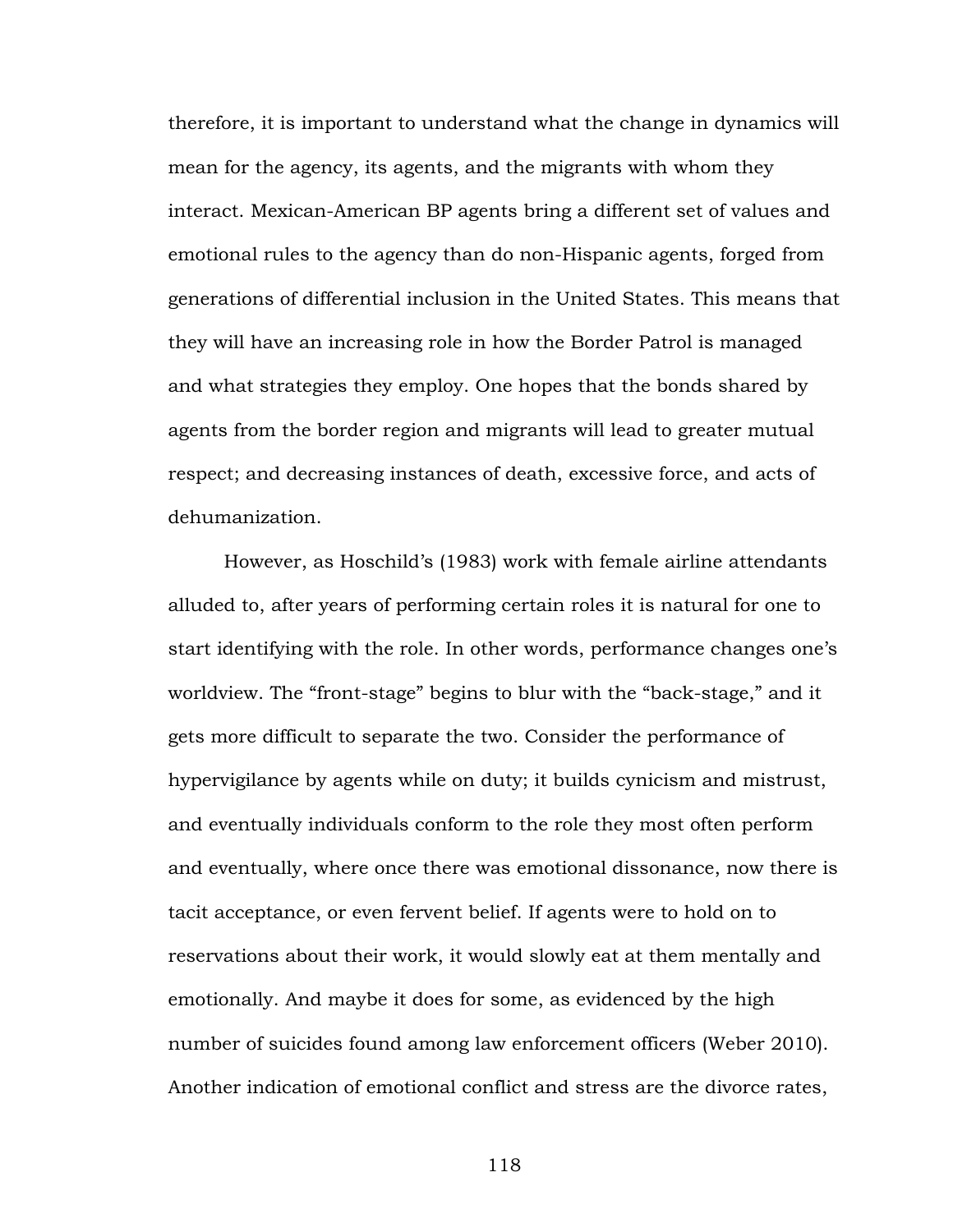which are purportedly extremely high for Border Patrol agents. In this case, emotional labor can slowly stop becoming labor and become part of one's identity. Consequently, the long hours and frequent shift changes, coupled with the weight of emotional labor, may shift the burden of role performance to the home environment rather than the work environment.

Despite potential mental and health drawbacks, all of the agents I interviewed enjoy their job and are proud of their service to their country. BP agents believe that their service keeps America safe from terrorists and drugs, while mitigating the potential pitfalls of un-regulated migration, even when they understand they can only make a dent in the flow of drugs and migrants. Furthermore, not all experiences at work revolve around negative emotions, as agents enjoy playing the role of the rescuer, since it is an identity-affirming experience; however, their true motivation is the pursuit of the American Dream. It is unattainable for most people and growing more so every day, but it is a dream that has always been elusive for minorities. Growing up in the border region with few opportunities to advance economically, the proposition of making a good living with excellent benefits is too good to pass up. Mexican-American BP agents can provide a quality of life for their families that they themselves did not experience. Consequently, the job is not about subordinating migrants, it is about paying the bills and providing a good life for your family. Even so the unintended consequences of performing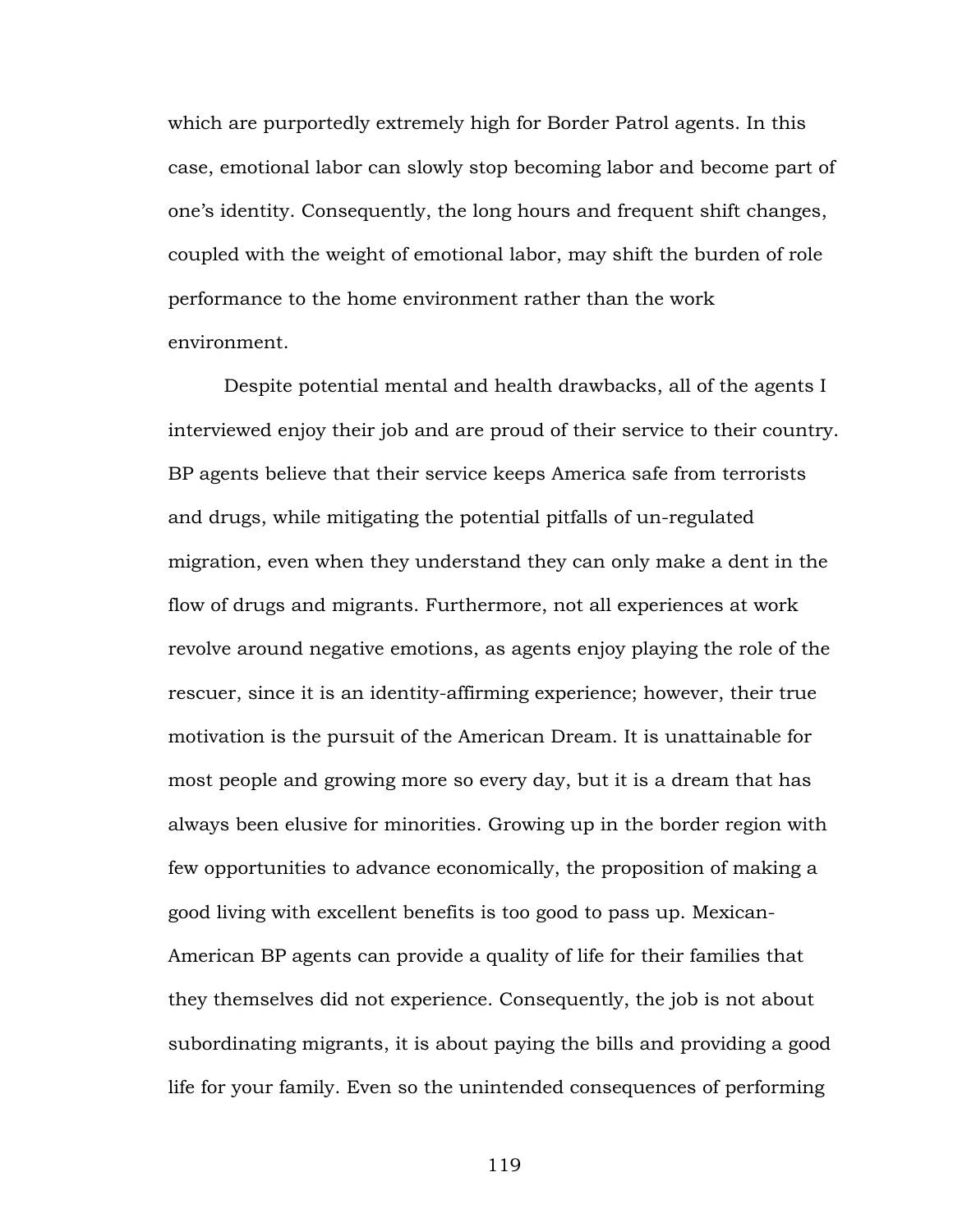a border guard role is reflected in the kind and quantity of emotional labor the participants of this study experience.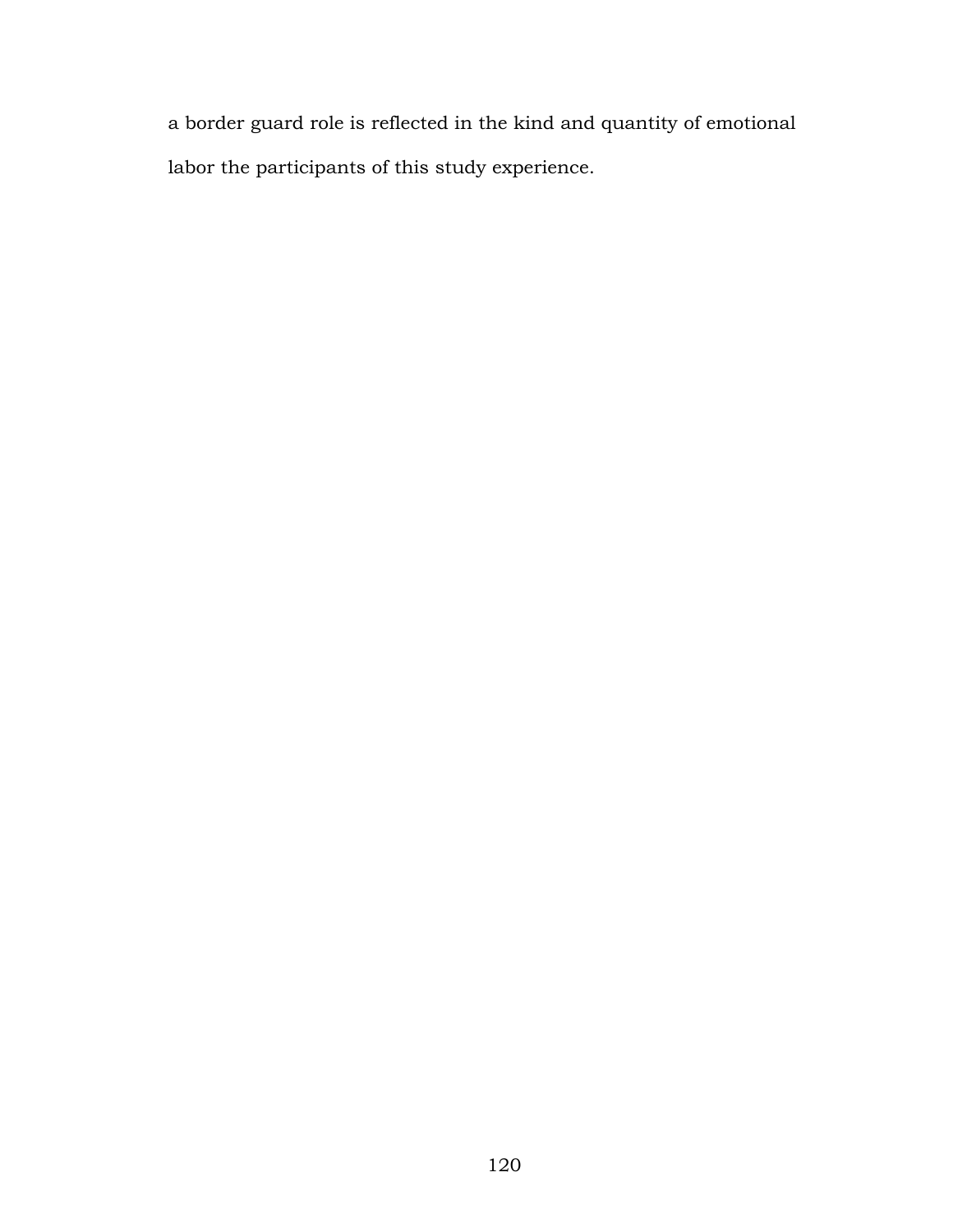# APPENDIX A

### INTERVIEW TOPIC GUIDE

| Participant: |  |
|--------------|--|
|              |  |
| Location:    |  |
| Setting:     |  |

Introduction:

I just want to reiterate that anything said here during our interview is confidential and no one will have access to it but me. I will keep this information only for a few years and then it will be destroyed. If anything is printed or used in a publication it will be anonymous. The questions I am going to ask you are open ended meaning there is no right or wrong answer, I simply interested in your experiences and views. The beginning of the interview will cover some basic background information about you and your family, then I'll we'll move to questions about your work as a Border Patrol agent. If you feel uncomfortable with any of the questions you don't have to answer them and we can move on. If you have any questions for me during the interview please feel free to ask. Is there anything you would like to ask me before we begin?

#### **Part I. Background Information**

How old are you?

Are you married?

Do you have any children?

Where were you born?

Where did you grow up?

Tell me about where you grew up? What was it like?

Where are your parents from?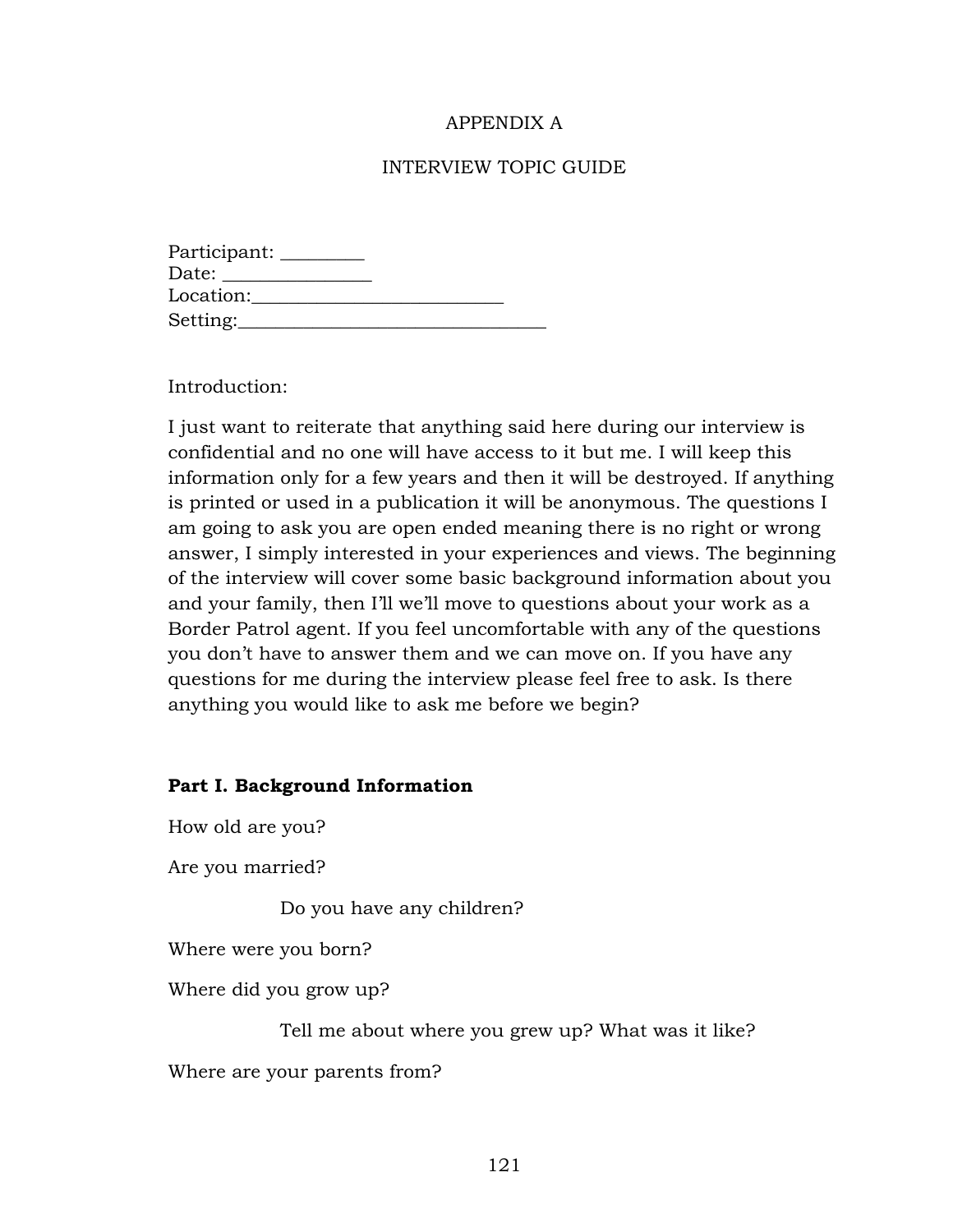How did they end up living where you were raised?

What did your parents do for a living?

Tell me about family life growing up.

Where did you go to High School?

What did you do after you graduated?

How did you feel about what you were doing before you joined the Border Patrol?

Were you ever in the military?

For how long? Did you serve abroad? How were you recruited?

Tell me how the military has influenced how you do your job.

How is the military different from the Border Patrol?

When did you join?

How long have you been an agent?

How did you become interested in the Border Patrol?

Did anyone encourage you to join? Anybody discourage you?

Describe what basic training was like for you.

What are the strategies do you learn for interacting with immigrants?

American citizens? Other agents?

Tell me about your first weeks on the job.

Can you tell me if you feel you've changed in any way since those first weeks?

What stations have you worked at?

Have you witnessed any major changes in the agency since you've been an agent?

Changes in policies toward undocumented immigrants?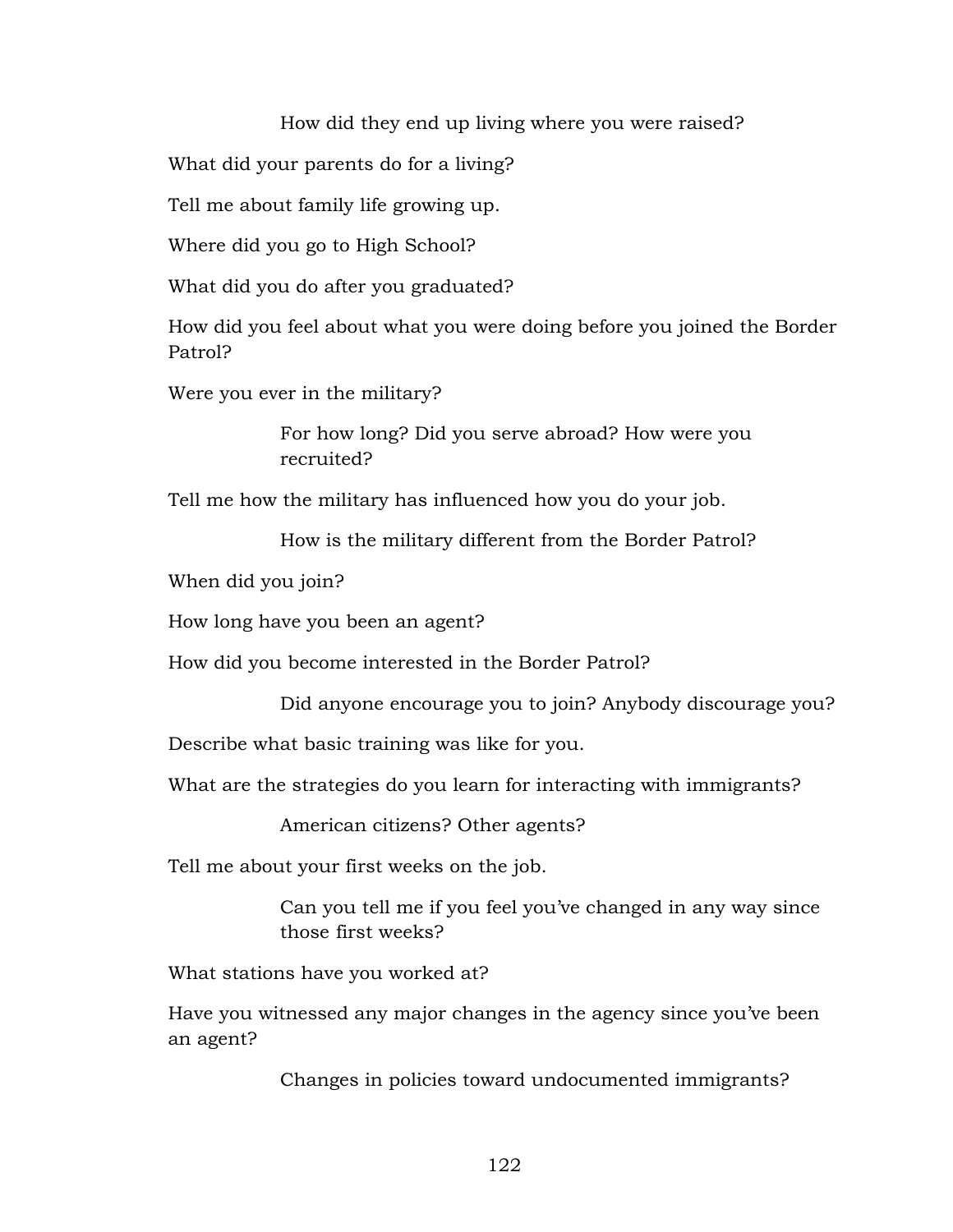Can you describe any significant way your life changed since you became a Border Patrol Agent?

Tell me about your work relationships with other agents?

Does if differ with males or females? Does it differ with agents from another race?

Do you speak Spanish to other agents of Mexican ancestry? With non-Hispanic agents?

Tell me about a typical interaction with an undocumented immigrant.

How does it differ when you deal with criminals?

How has the recent violence in Mexico affected how you do your job?

Has it changed the way you approach undocumented immigrants?

This is a question another Mexican American Border Patrol Agent told me I should ask, how do you respond to someone who tells you you're selling out your own people?

How does it make you feel? Why?

Have you lost contact with friends or noticed that your relationship has changed since you became a Border Patrol Agent?

Why do you think that is?

How do you feel the American public perceives what you do?

Have you ever had an experience where you feel some questioned your "Americanness"?

How did that make you feel?

Tell me how your life changed since you became an agent.

Do you feel your personality has changed?

Tell me about the most memorable experience you've had as a Border Patrol Agent.

Do you ever feel guilty? Proud? Sad? Angry?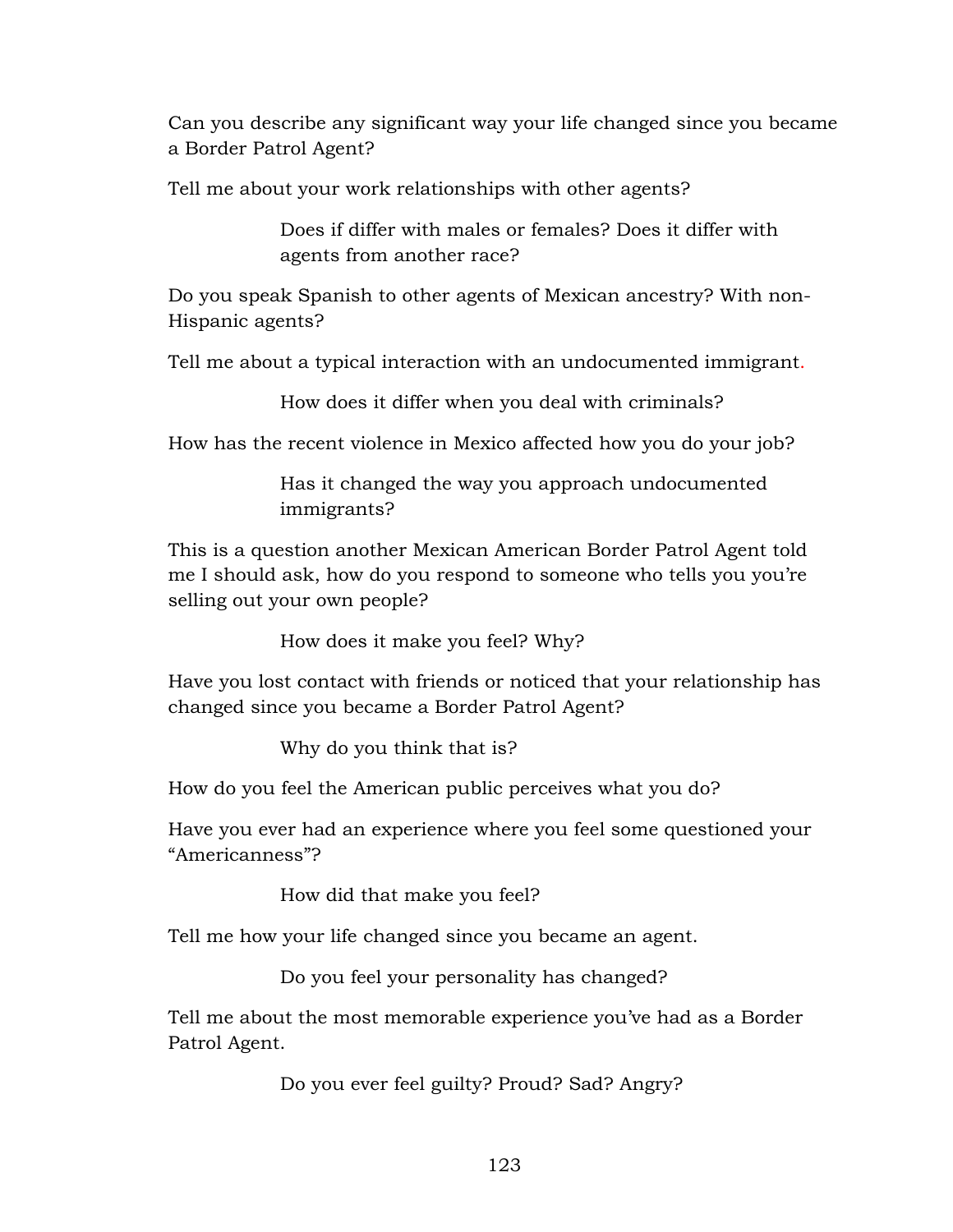Can you tell me what you like most about your job.

Is there an experience that best describes your answer? How did it make you feel?

Can you tell me what you like least about your job.

Can you tell me about an experience that best describes your answer? How did it make you feel?

Tell me about the most difficult situation you have encountered at work.

How did it make you feel? Does an incident like this go home with you?

Tell me about a time you felt bad for arresting someone.

How did you feel? Why do you think that is?

Tell me about a time you felt fulfilled or happy at work.

Tell me about a time you felt depressed or saddened because of an event at work.

> How did it make you feel? How do they train you to deal with witnessing a traumatic event?

Tell me about what the most stressful part of your job is.

Tell me about a time you felt angry on the job.

How did you deal with it?

Do you ever feel anxiety at work?

Does it ever carry over home?

Has this stress ever had a physical effect on you? Making you ill?

How has working as a Border Patrol Agent affected your relationships at home? With friends? Family?

How do you deal with or cope with stress?

Do you find yourself drinking more?

Do you ever have trouble sleeping because of traumatic events?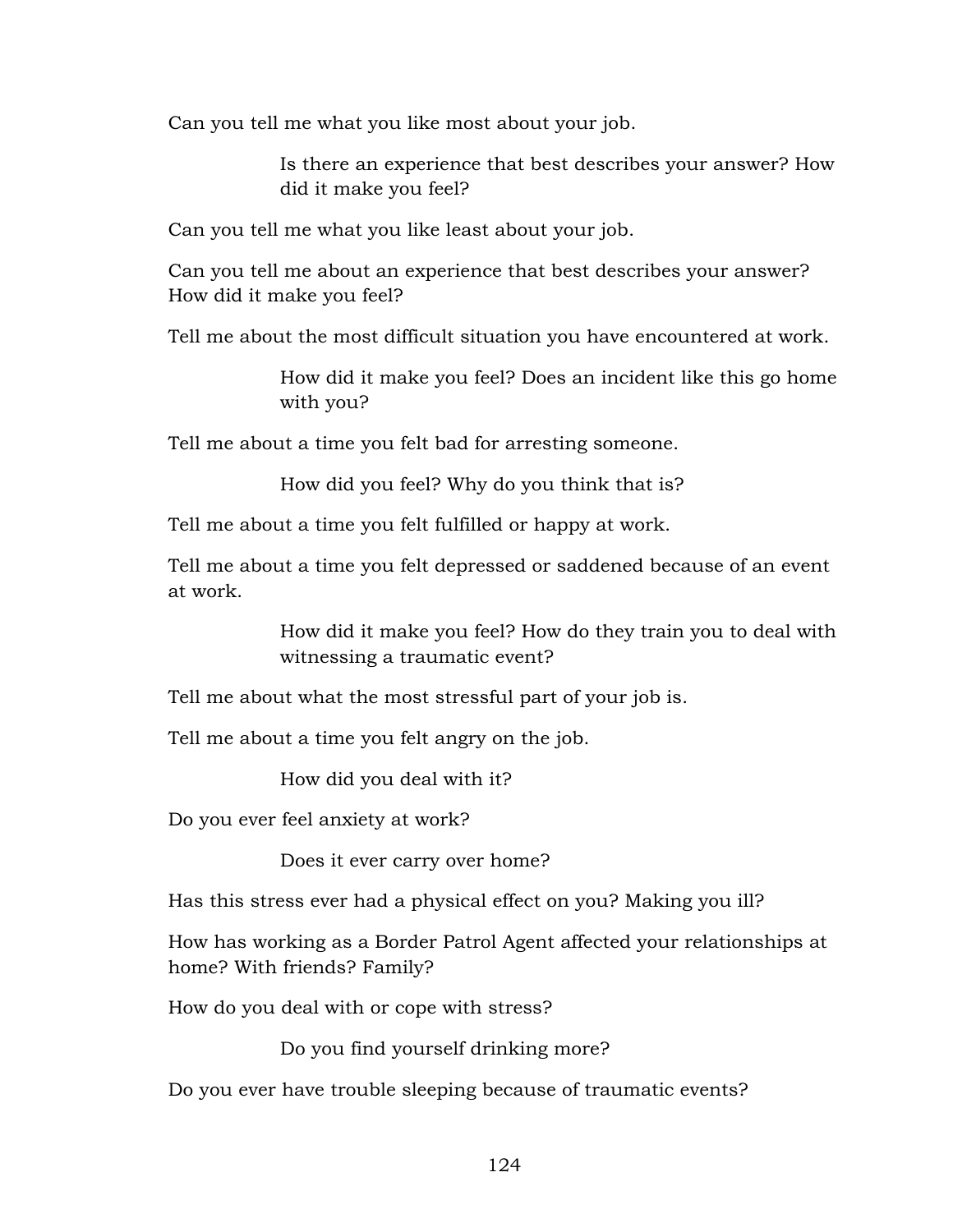Are you or have you ever taken anti-depressants while working for the Border Patrol?

Is it common within the station?

How does the agency cope with emotional issues?

Do they offer any counseling services?

Tell me how have you think you have changed since you first joined the Border Patrol.

Emotionally? Outlook on life? Perception of immigrants?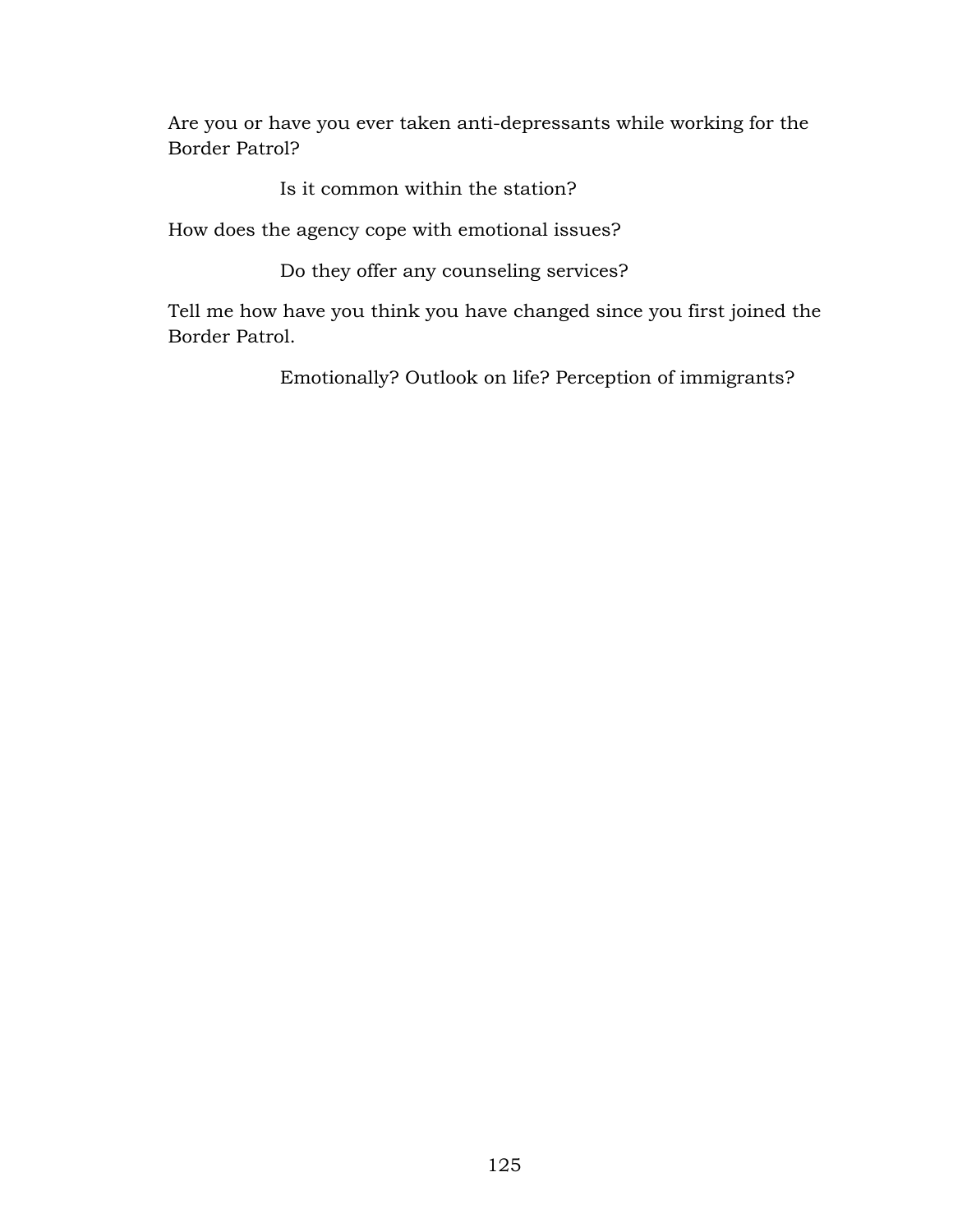## APPENDIX B

### INTERVIEW #2

| Date:        |  |
|--------------|--|
| Interviewee: |  |
| Location:    |  |
| Setting:     |  |

Introduction:

Thanks again for taking the time to meet with me. I appreciate your candor and experiences. Our first interview together focused more on the basics of your life and how you feel about your work. This second interview will be more in-depth and the questions may be tougher to answer. So don't hesitate to take a minute or two to formulate your answers. Remember that this is an open-ended interview and you are welcome to answer however you feel comfortable. There is no right or wrong answers. You are welcome to not answer any questions you may feel uncomfortable with and you can ask me anything you like. And again, this interview is confidential and anonymous. Are you ready to start? Do I have your permission to record this interview?

This question is out of curiosity since I know most people have an opinion on the matter. What are your feelings regarding the Mexican nationals that have come to live in El Paso due to the drug violence in Mexico?

What are the qualities and expectations of a successful agent? How do you feel you measure up to them? Why do you think this is?

Now that you have become an agent, do you perceive (interact with) citizens differently?

I have read and heard from other agents that you learn to distrust people that are not in law enforcement, because you learn to assume that most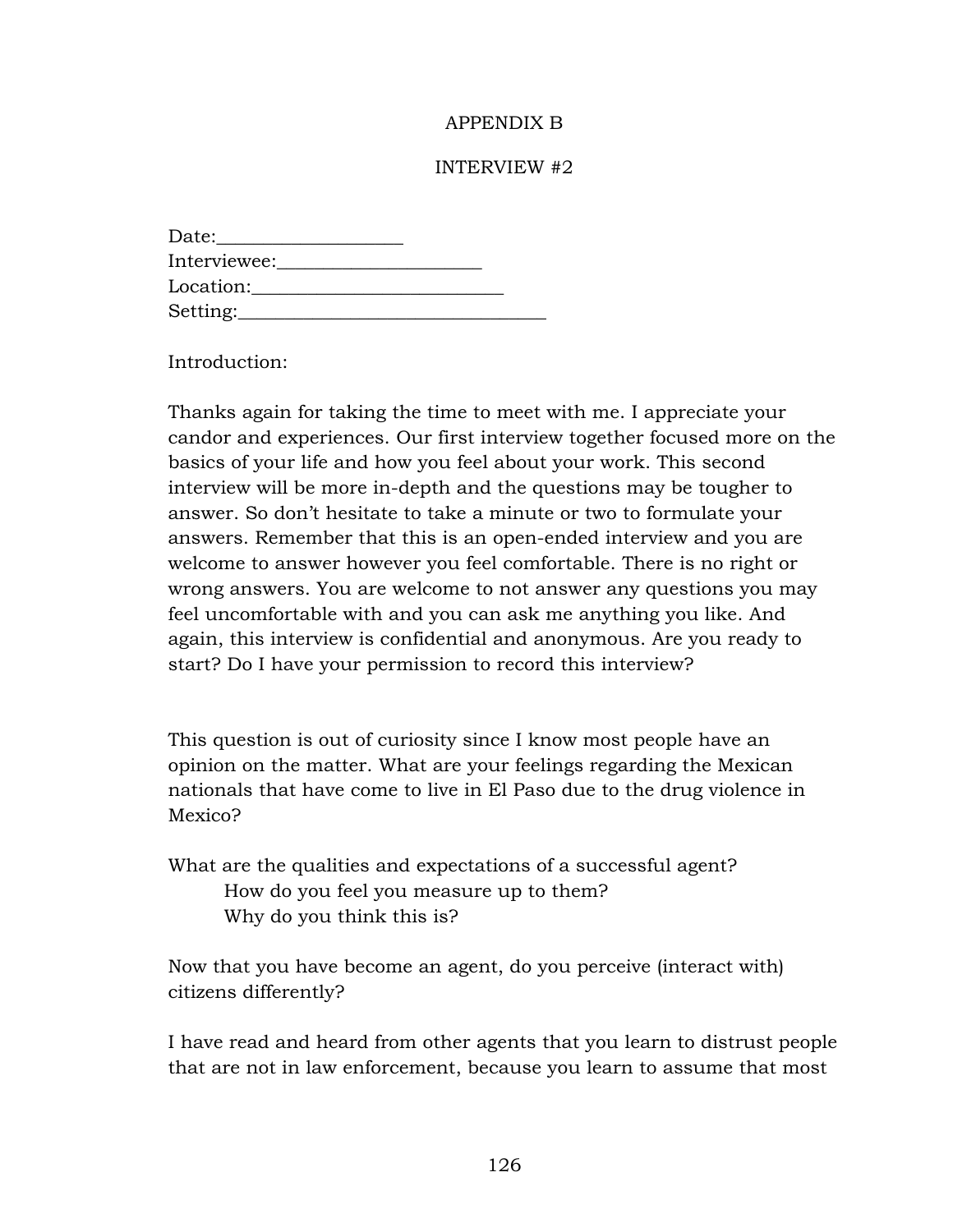people lie to you. First, do you feel this way? And if so do you regret your loss of trust for non-law enforcement individuals?

Are there common assumptions or stereotypes within the culture of the Border Patrol regarding undocumented immigrants?

Do you agree? Why do you think this is?

Have you ever put yourself in the shoes of a person that you are arresting? Why or why not? How does this make you feel?

Can you recall a situation that may have changed your perception of immigrants?

Do you treat male suspects differently from female suspects? Why?

Are there any unspoken rules that exist within the culture of the Border Patrol culture, which guide or restrict how you perform your job? E.g. it's commonly known among police officers that you always have other's back, or the Code of Silence.

Do you believe that your personal values and morals are in line with those you find within the culture of the Border Patrol? Why or why not?

Do you feel your Border Patrol agent identity is the same as your personal identity?

How does it differ? Why do you think this is?

How do you mentally prepare for work? What kind of mindset do you assume to go to work?

How do the different work shifts affect your overall attitude? How about different details? E.g. working a check point or in sitting on an X.

Do you ever feel you have to mask your true emotions and feelings at work? Or do you ever have to fake emotions at work? Can you give me an example? Why do you think you do this?

Do you ever feel like you have to "put on an act" to deal with people you encounter at work?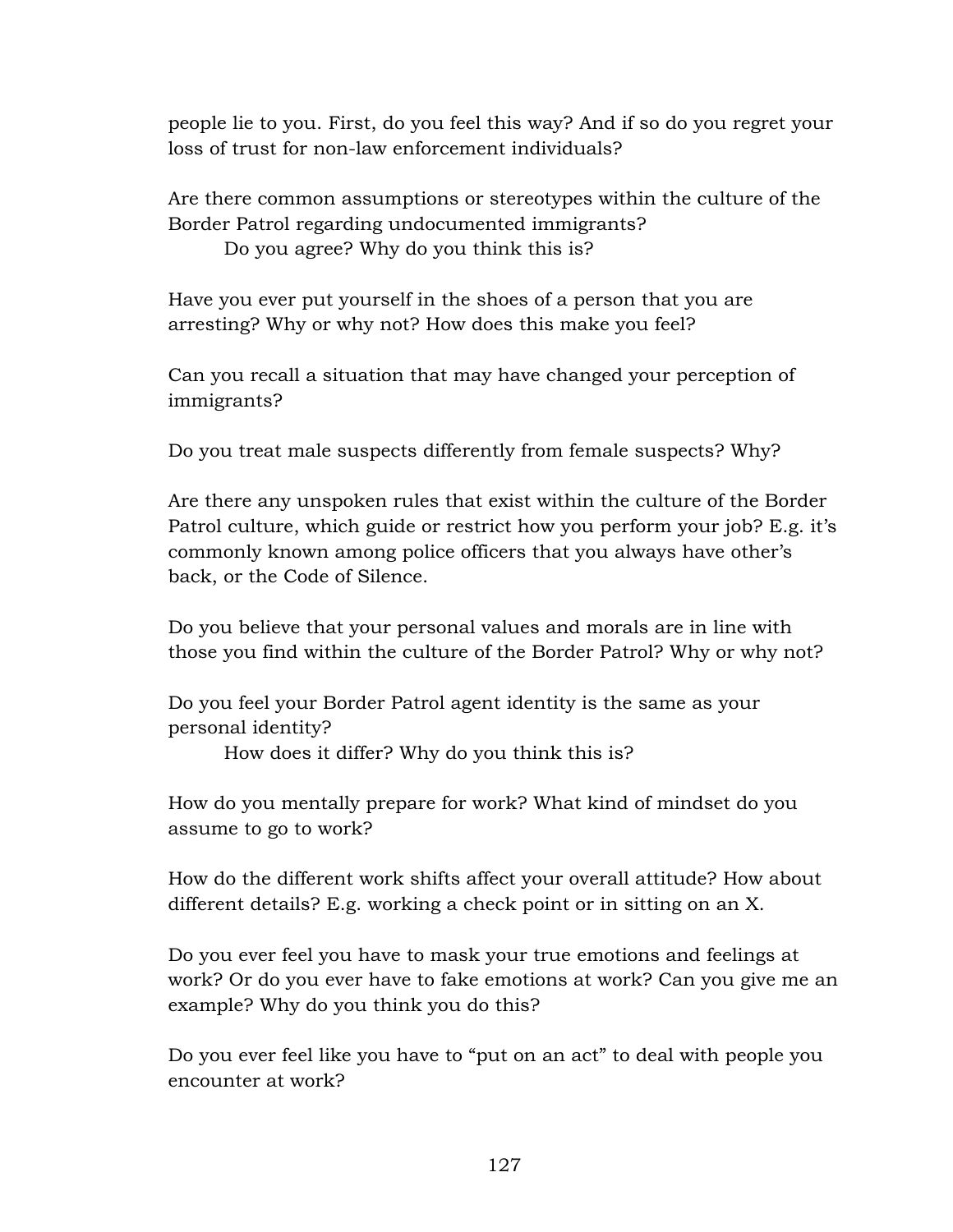Superiors? Agents of the opposite gender? Suspects? Do you try to actually try to internalize these emotions?

Do you ever focus on one event or one feeling to motivate or prepare for stressful situations?

Do you have any techniques that you use to keep composed or calm in an aggravating or dangerous situation?

On the flipside how do you keep alert when you're doing something tedious or boring?

In what situations do you use humor at work? How does this help you deal with stress or cope with tragedy?

Have you ever encountered or found a dead body? How did it make you feel?

How do you deal with the death of a co-worker? How did it make you feel?

How do you feel about the shooting that took place last year near the bridge downtown?

Do you ever share your true feelings with fellow agents? In what context? Why or why not?

I'm sure you've heard about the agent who was fired from the Deming office, for presumably speaking his mind to fellow co-workers, who is now suing on the basis that his First Amendment Rights were violated. Allegedly, "Gonzales remarked that he believed that legalization of drugs would be the most effective way to end the violence. He also related to the other agent that, as a former dual U.S.-Mexican citizen, he understood the economic factors that drive migrants to cross the border without documentation to seek work." How do you feel about the agency terminating him? Do you feel this is fair? Why or why not?

Does this incident reflect on the culture of the Border Patrol? Do you feel you have to be inline 100% with the views held by the agency?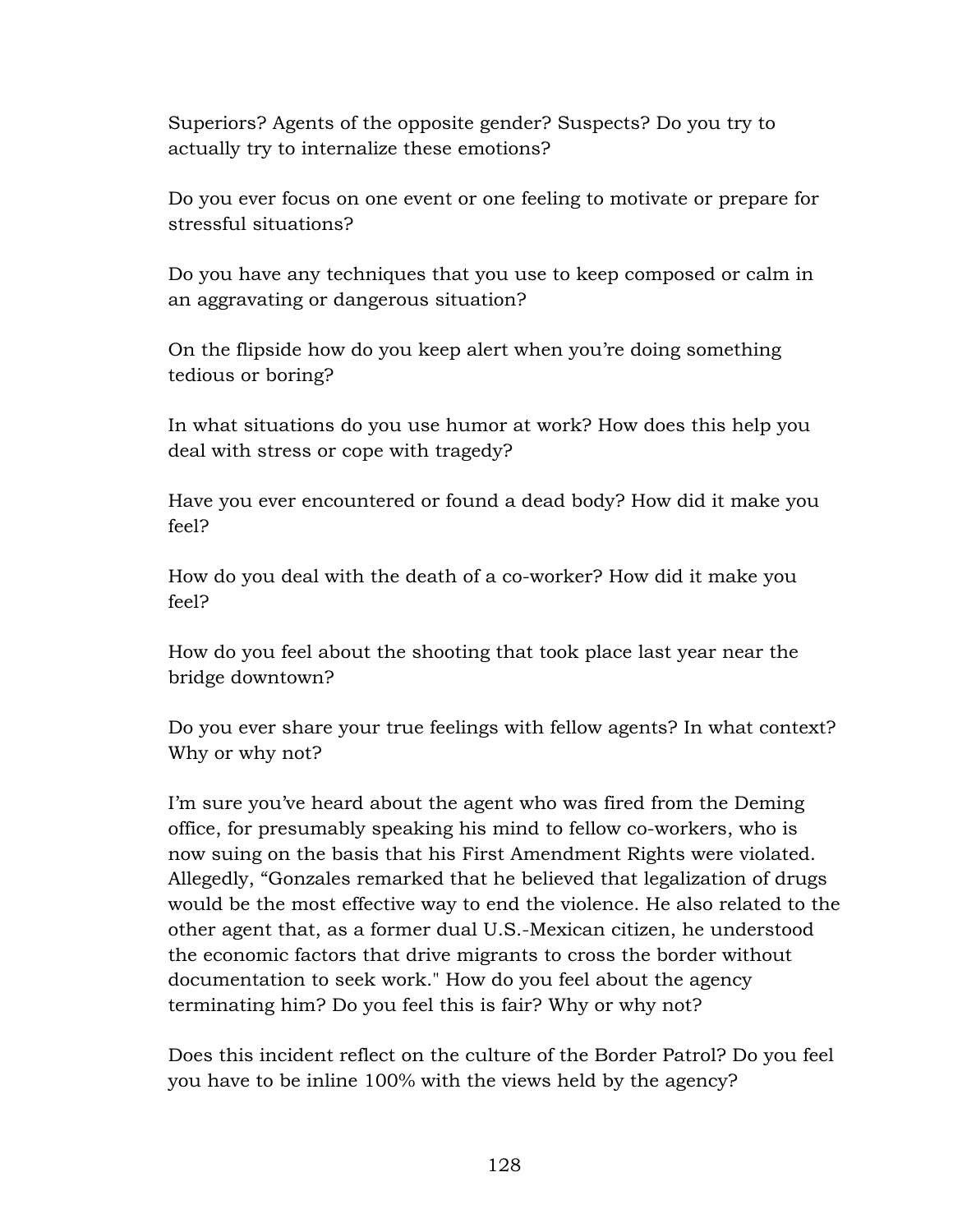Do you ever feel burnt-out at the end of a shift? Why? How do you deal with burnout?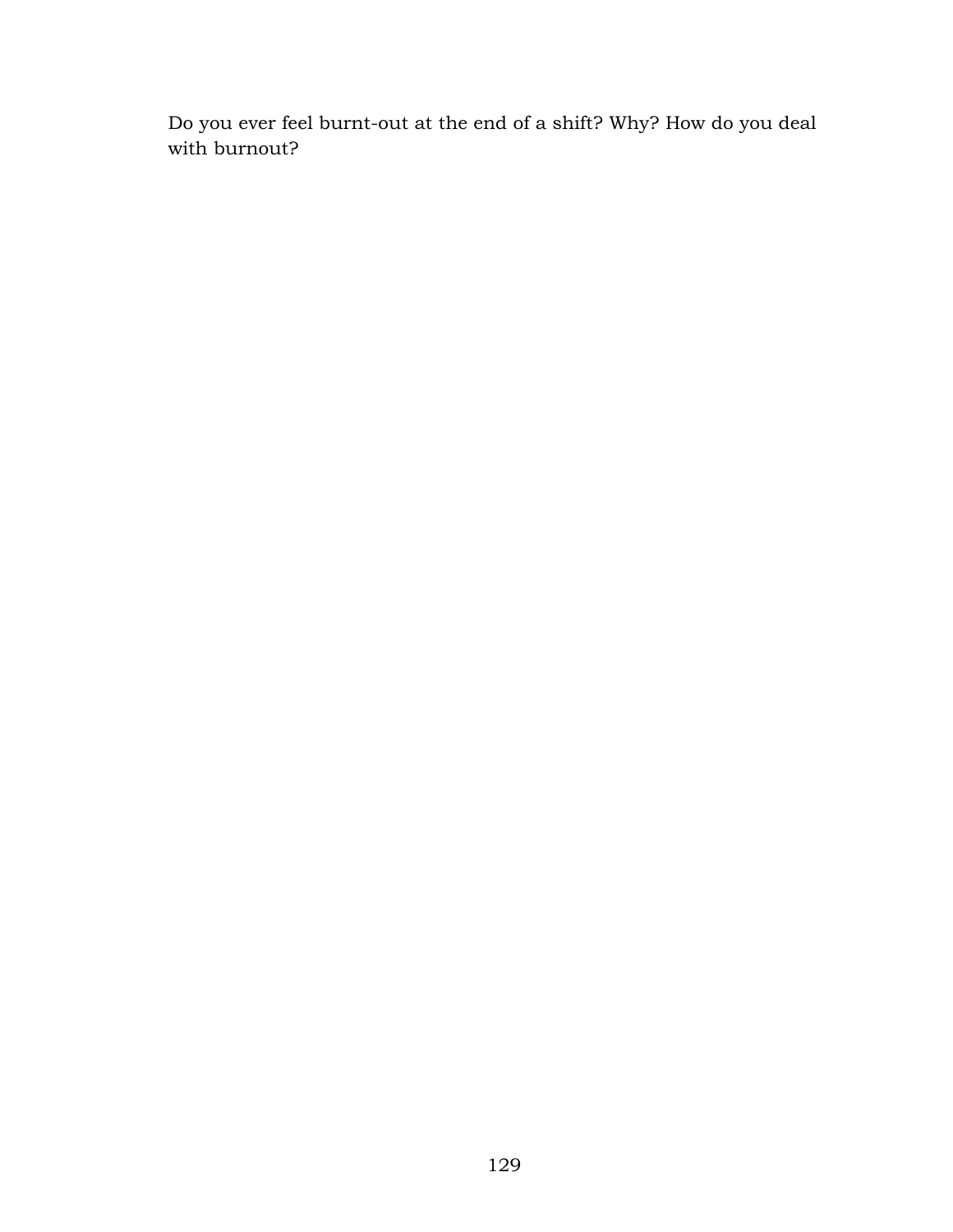#### **REFERENCES**

Abraham, R. 1998. "Emotional Dissonance in Organizations: Antecedents, Consequences, and Moderators." *Genetic, Social, and General Psychology Monographs*, 124(2):229-246.

Abu-Lughod, Lila. 1993. *Writing Women's Worlds: Bedouin Stories*. Berkley: University of California Press.

-1986. *Veiled Sentiments: Honor and Poetry in a Bedouin Society*. Berkley: University of California Press.

American Civil Liberties Union (ACLU). 2008. Immigration Myths and Facts. From: http://www.aclu.org/immigrants-rights/immigrationmyths-and-facts.

Archibold, Randal C. May 27, 2008. "Border Agents, Lured by the Other Side." *The New York Times*. From: http://www.nytimes.com/2008/05/ 27/us/27border.html?pagewanted=all.

Ashforth, Blake E. and Ronald H. Humphrey. 1993. "Emotional Labor in Service Roles: The Influence of Identity." *The Academy of Management Review*, 18(1):88-115.

Anzaldúa, Gloria. 1987. *Borderlands/La Frontera: The New Mestiza*. San Francisco: Aunt Lute Books.

Barrera, M. 1979. *Race and Class in the Southwest: A Theory of Racial Inequality*. Norte Dame, IN: University at Norte Dame Press.

Barth, Frederik. 1969. *Ethnic Groups and Boundaries: The Social Organization of Cultural Difference*. Boston: Little, Brown, and Company.

Bernard, H.R. 2006. *Research Methods in Anthropology: Qualitative and Quantitative Approaches*. Lanham, MD: Altamira Press.

Besnier, Niko. 1990. "Language and Affect." *Annual Review of Anthropology*, 19:419-51.

Bourdieu, Pierre. 1984. *Distinction: A Social Critique of the Judgment of Taste*. New York: Presidents and Fellows of Harvard College and Routledge & Kegan Paul Ltd.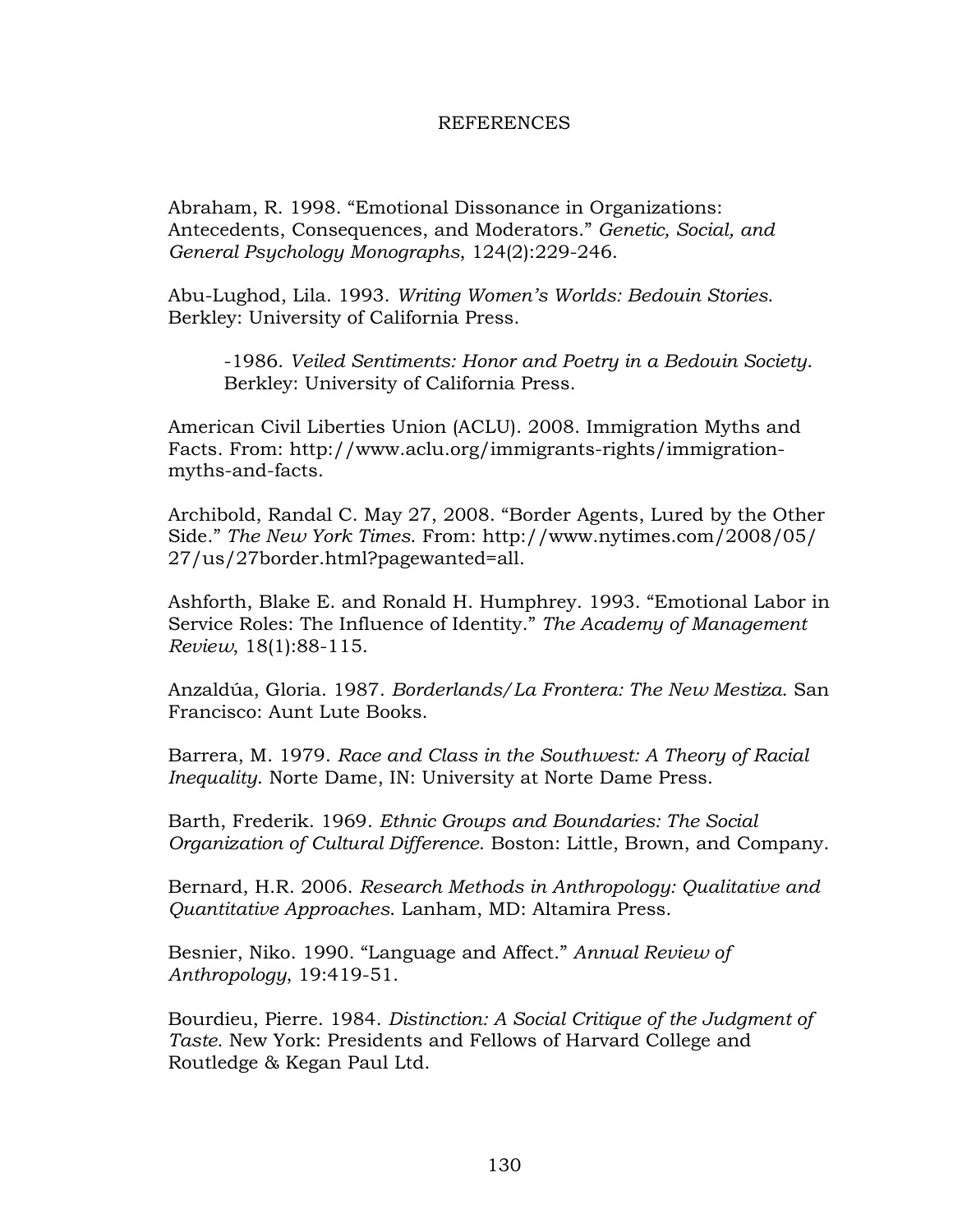Bureau of Labor Statistics. March 2012. "Labor Force Statistics from the Current Population Survey." From: http://www.bls.gov/cps/ Calderón, Héctor and José David Saldívar, eds. 1991. *Criticism in the Borderlands: Studies in Chicano Literature, Culture, and Ideology*. Durham: Duke University Press.

CBS Los Angeles. May 8, 2012. "Border Patrol To Target Repeat Immigration Offenders In Strategy Shift." From: http://losangeles.cbslocal.com/2012/05/08/border-patrol-to-targetrepeat-immigration-offenders-in-strategy-shift/.

Charmaz, Kathy. 2005. "Grounded Theory in the 21st Century: Applications for Advancing Social Justice Studies." *The Sage Handbook of Qualitative Research*. Ed. N.K. Denzin and Y.S. Lincoln, pp. 507-535. Thousand Oaks, CA: Sage Publishing.

Chavez, Leo. 2001. *Covering Immigration: Popular Images and the Politics of the Nation*. Berkley and Los Angeles: University of California Press.

Chomsky, Aviva. 2007. *"They Take Our Jobs!": And 20 Other Myths about Immigration. Boston: Beacon Press.* 

De Genova, Nicholas. 2005. *Working the Boundaries: Race, Space, and "Illegality" in Mexican Chicago*. Durham: Duke University Press.

Denzin, Norman K. 1985. "Emotion as Lived Experience." *Symbolic Interaction*, 8(2):223-240.

Dunn, Timothy J. 1996. *The Militarization of the U.S.-Mexico Border, 1978-1992: Low-Intensity Conflict Doctrine Comes Home.* Austin: University of Texas Press.

–1999. *Immigration Enforcement in the U.S.-Mexico Border Region, the El Paso Case: Bureaucratic Power, Human Rights, and Civic Activism.* PhD dissertation, University of Texas, Austin.

El Paso City, Office of Economic Development. http://www.elpasotexas.gov/econdev/.

Espiritu, Yen Le. 2003. *Homebound: Filipino American Lives Across Cultures, Communities, and Countries*. Berkeley: University of California Press.

Ferber, Abby L. 1998. *White Man Falling: Race, Gender, and White Supremacy*. New York: Rowman & Littlefield Publishers, Inc.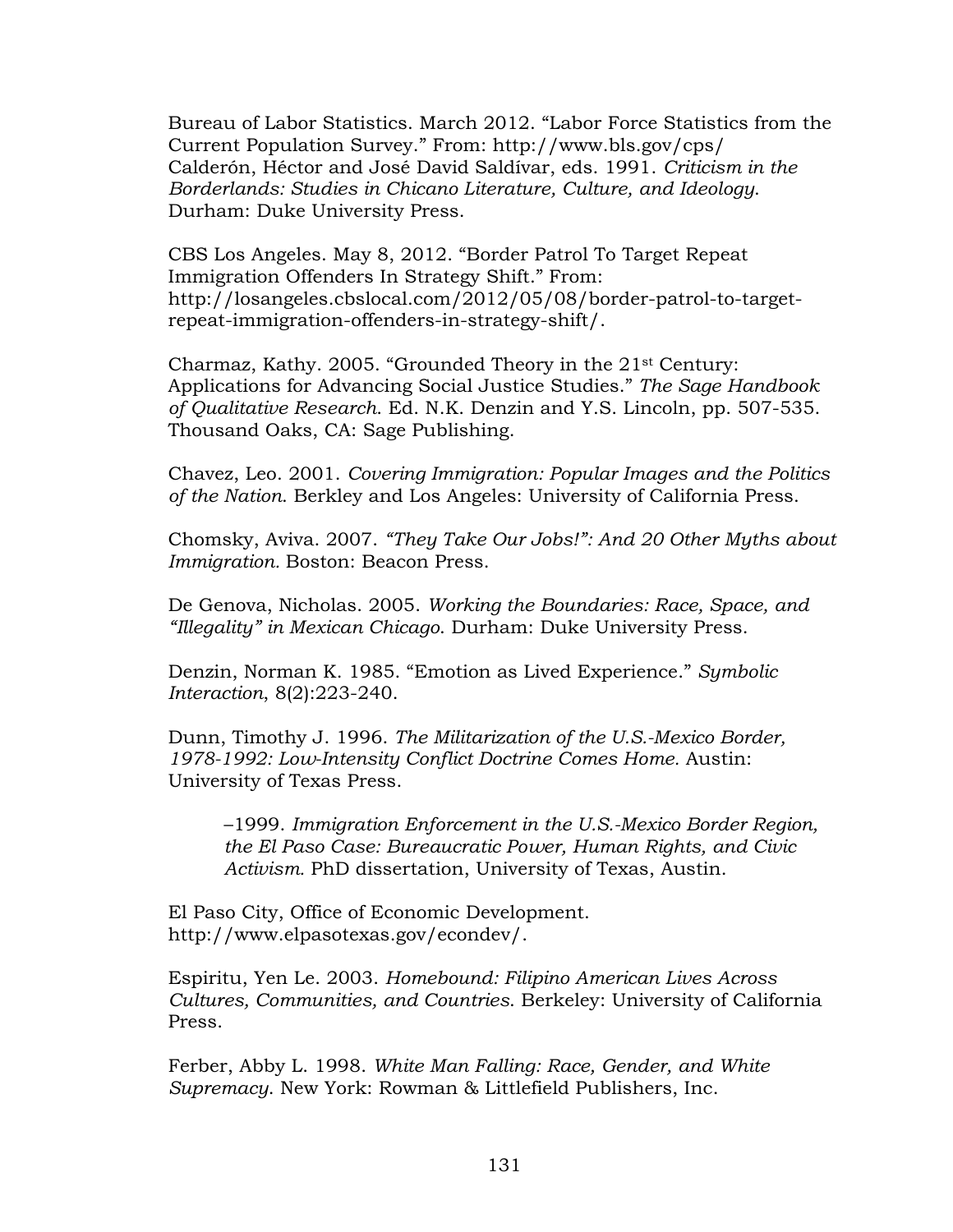García Canclini, Néstor. 1990. *Culturas Híbridas*. Mexico City: Grijalbo.

Gilmartin, Kevin M. 2002. *Emotional Survival for Law Enforcement: A Guide for Officers and Their Families*. Tucson, AZ: E-S Press.

Goffman, Erving. 1959. *The Presentation of Self in Everyday Life.* New York: Doubleday.

Gomberg-Muñoz, Ruth. 2011. *Labor and Legality: An Ethnography of a Mexican Immigrant Network*. New York and Oxford: Oxford University Press.

Gómez-Peña, Guillermo. 1988. "Documented/Undocumented," *The Graywolf Annual Five: Multicultural Literacy*. Eds. Rick Simonson and Scott Walker, pp. 127-134. St. Paul, MN: Graywolf.

Gottschalk, Simon. 2003. "Reli(e)ving the Past: Emotion Work in the Holocaust's Second Generation." *Symbolic Interaction*, 26(3):355-80.

Grandey, Alicia A. 2000. "Emotion Regulation in the Workplace: A New Way to Conceptualize Emotional Labor." *Journal of Occupational Health Psychology*, 5(1):95-110.

Grillo, Loan. May 23, 2012. "Mexico's Zetas Cartel Rewrites Drug War in Blood." MSNBC. From: http://www.msnbc.msn.com/id/47534398/ns/ world\_news-americas/.

Grimson, Alejandro and Pablo Vila. 2002. "Forgotten Border Actors: the Border Reinforcers. A Comparison Between the U.S.-Mexico Border and South American Borders." *Journal of Political Ecology*, 9:69-88.

Gross, J. 1998. "The Emerging Field of Emotion Regulation: An Integrative Review." *Review of General Psychology*, 2(3):271-299.

Gross, J. and R. Levenson. 1997. "Hiding Feelings: The Acute Effects of Inhibiting Negative and Positive Emotions." *The Journal of Abnormal Psychology*, 106(1):95-103.

Gutiérrez, David G. 1995. *Walls and Mirrors: Mexican-Americans, Mexican Immigrants, and the Politics of Ethnicity.* Berkley and Los Angeles: The University of California Press.

Hall, Stuart. 1996. "Who needs 'Identity'?" *Questions of Cultural Identity*. Eds. Stuart Hall and Paul du Gay, pp. 1-17. London: Sage Publications.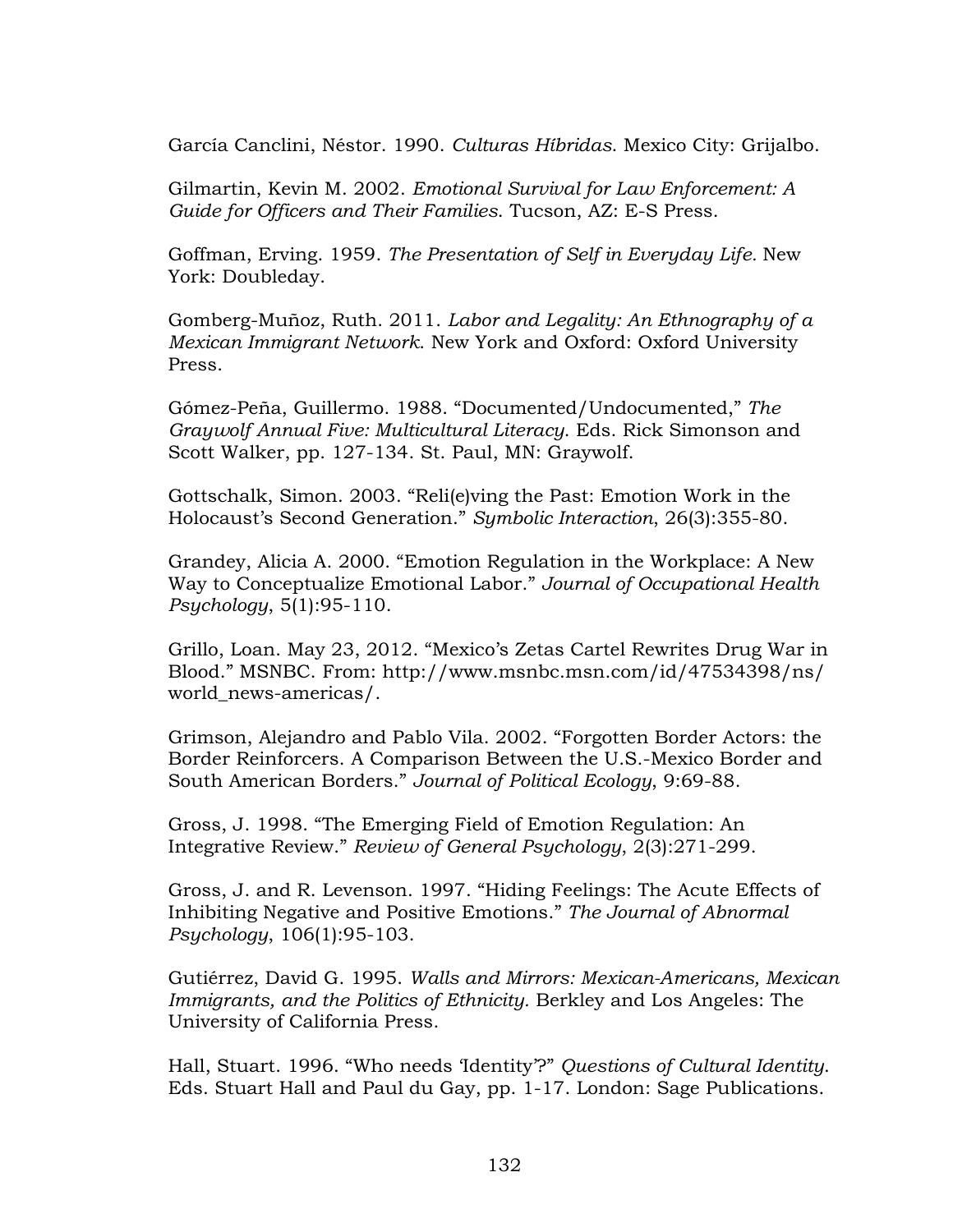–1997. "The Spectacle of the 'Other'." *Representation: Cultural Representations and Signifying Practices*. Ed. Stuart Hall, pp. 223- 290. London: Sage Publications.

Hernández, Kelly Little. 2010. *Migra! A History of the Border Patrol*. Berkley: University of California Press.

Heyman, Josiah McC. 1995. "Putting Power in the Anthropology of Bureaucracy: The Immigration and Naturalization Service at the Mexico-United States Border." *Current Anthropology*, 36:261-87.

–1998. "State Effects on Labor Exploitation: The INS and undocumented immigrants at the Mexico-United States border." *Critique of Anthropology*, 18(2):157-180.

–2000. "Respect for Outsiders? Respect for the Law? The Moral Evaluation of High-Scale Issues by US Immigration Officers." *Royal Anthropological Institute*, (NS), 6:635-52.

–2001. "Class and Classification at the U.S.-Mexico Border." *Human Organization*, 60(2):128-140.

–2002. "U.S. Immigration Officers of Mexican Ancestry as Mexican-Americans, Citizens, and Immigration Police." *Current Anthropology*, 43(3):479-507.

Hicks, Emily D. 1991. *Border Writing: The Multidimensional Text*. Minneapolis: University of Minnesota Press.

Hochschild, Arlie Russell. 1979. "Emotion Work, Feeling Rules, and Social Structure." *The American Journal of Sociology*, 85(3):551-575.

–1983. *The Managed Heart: Commercialization of Human Feeling*. Berkley: University of California Press.

–1990. "Ideology and Emotion Management: A Perspective and Path for Future Research." *Research Agendas in the Sociology of Emotions*. Ed. Theodore D. Kemper, pp. 117-142. New York: State University of New York Press.

Kearney, Michael. 1991. "Borders and Boundaries of State and Self at the End of Empire." *Historical Sociology*, 4(1):52-74.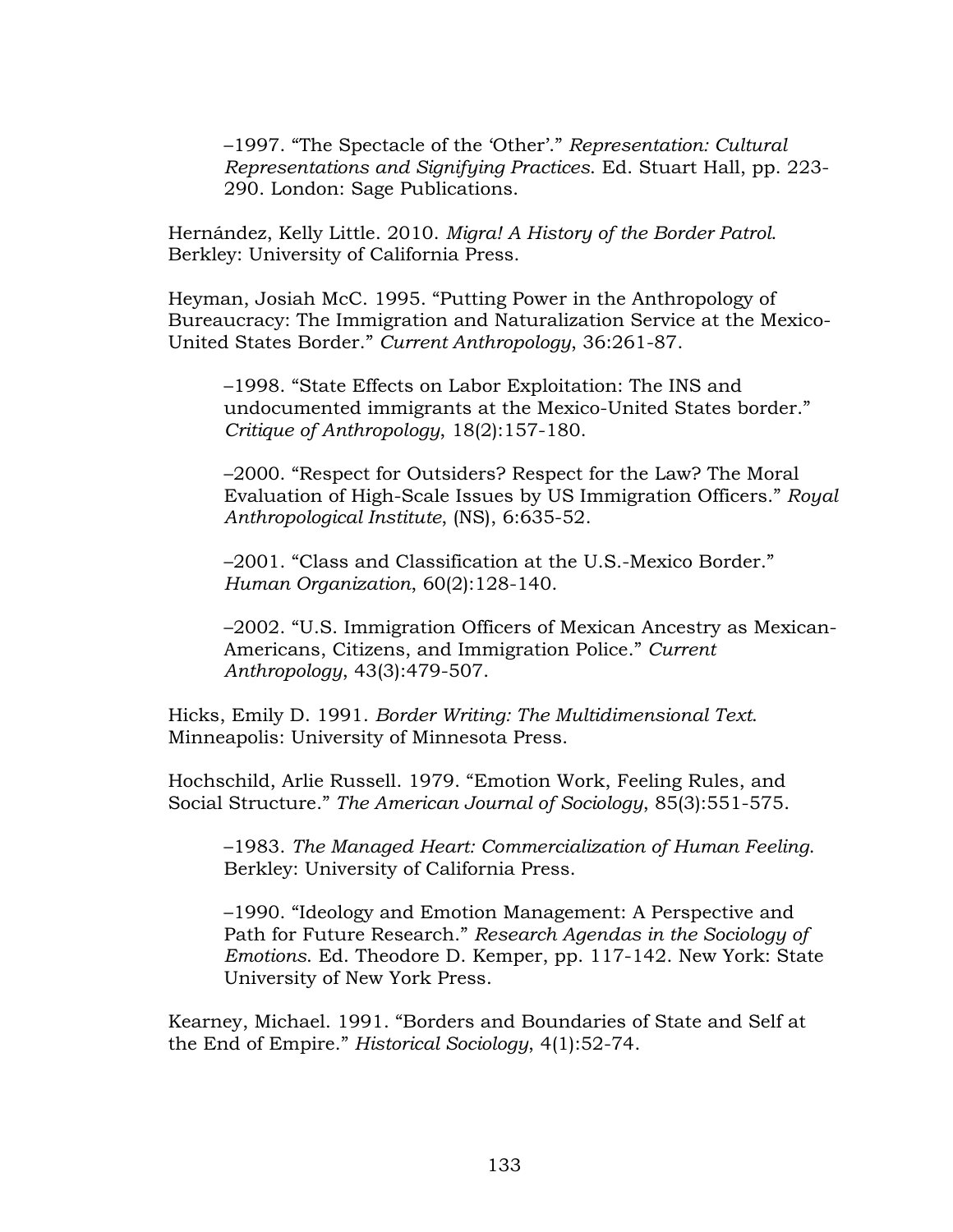Kemper, Theodore D. 1990. "Themes and Variations in the Sociology of Emotions." *Research Agendas in the Sociology of Emotions*. Ed. Theodore D. Kemper, pp. 3-26. New York: State University of New York Press. Keogan, Kevin. 2002. "A Sense of Place: The Politics of Immigration and the Symbolic Construction of Identity in Southern California and the New York Metropolitan Area." *Sociological Forum*, 17(2):223-253.

Lamont, Michéle. 1992. *Money, Morals, and Manners: The Culture of the French and American Upper-Middle Class*. Chicago: University of Chicago Press.

Lamont, M. and Virág Molnár. 2002. "The Study of Boundaries in the Social Sciences." *Annual Review of Sociology,* 28:167-95.

Leavitt, John. 1996. "Meaning and Feeling in the Anthropology of Emotions." *American Ethnologist*, 23(3):514-539.

Lofland, J., Snow, D., Anderson, L., and Lyn H. Lofland. 2006. *Analyzing Social Settings: A Guide to Qualitative Observation and Analysis*. Belmont, CA: Thomson & Wadsworth.

Maldonado, Marta Maria. 2009. "'It is Their Nature to do Menial Labour': The Racialization of 'Latino/a Workers' by Agricultural Employers." *Ethnic and Racial Studies*, 32(6):1017-1036.

Maril, Robert Lee. 2004. *Patrolling Chaos: the U.S. Border Patrol in Deep South Texas.* Lubbock: Texas Tech University Press.

Martin, Susan Elrich. 1999. "Police Force of Police Service? Gender and Emotional Labor." *Annals of the American Academy of Political and Social Science*, 561:111-26.

Martin, Rayette. 2010. *Bordered Identities: Class, Ethnicity, and Transnational Social Networks*. Unpublished thesis: University of Nevada, Las Vegas.

Martin, Samantha and Nancy Jurik. 1996. *Doing Justice, Doing Gender: Women in Legal and Criminal Justice Occupations (Women in the Criminal Justice System).* Thousand Oaks, CA: Sage Publications, Inc.

Martínez, Oscar J. 1994. *Border People: Life and Society in the U.S.- Mexico Borderlands*. Tucson, AZ: The University of Arizona Press.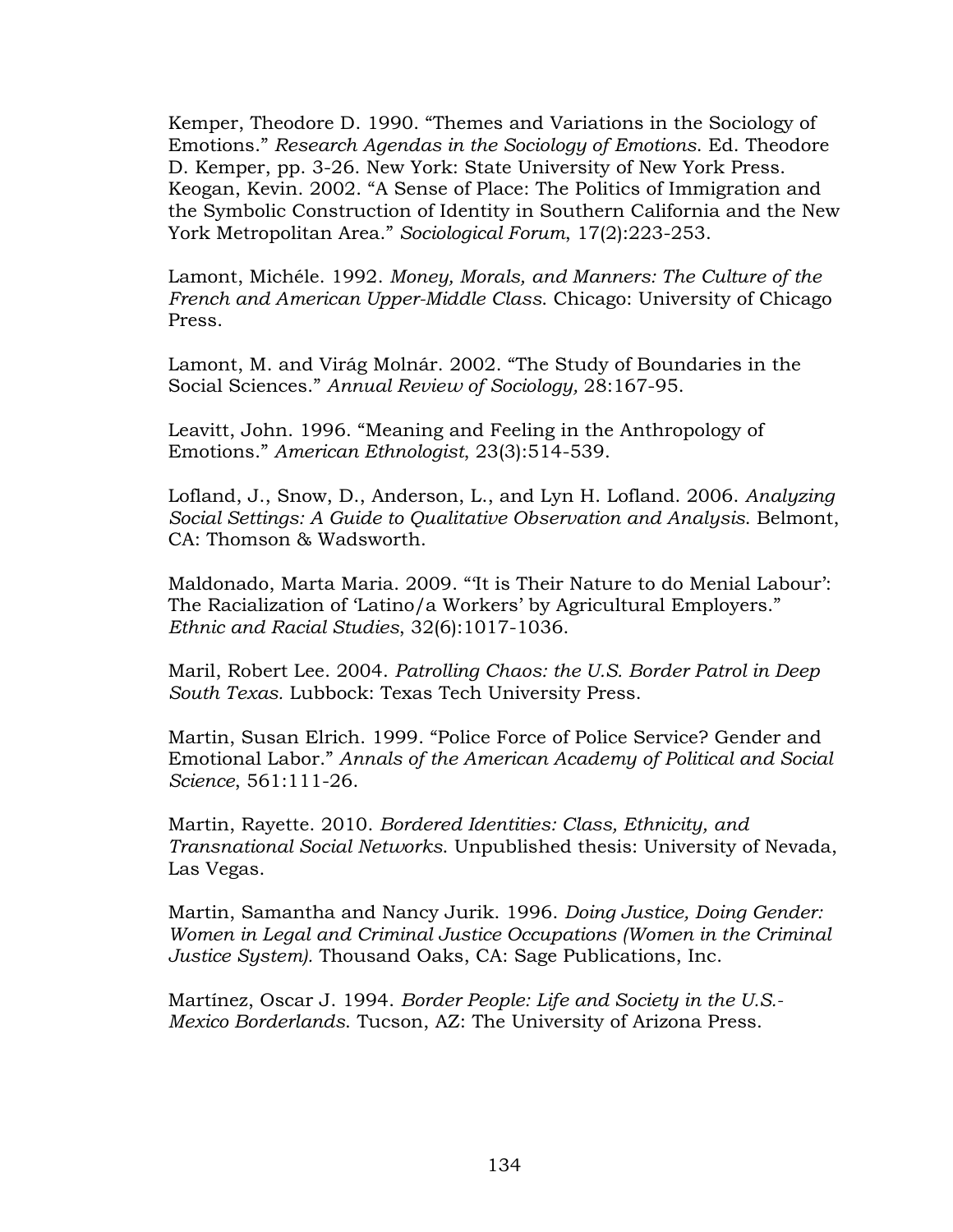Martinez, Victor R. February 20, 2010. "Police Estimate 30K Flee Juárez Violence, Rep. Beto O'Rourke Says." In *El Paso Times*. http://www.elpasotimes.com/news/ ci\_14437627?source=rss.

Martinez-Alier, Verena. 1974. *Marriage, Class and Colour in Nineteenth-Century Cuba: A Study of Racial Attitudes and Sexual Values in a Slave Society*. Cambridge: Cambridge University Press.

Martínez-Cabrera, Alejandro. September 22, 2011. "Report: Border Patrol Accused of Abusing Detainees." *El Paso Times*. From: http://www.elpasotimes.com/news/ci\_18950234.

Mohandie, Kris and Chris Hatcher. 1999. "Suicide and Violence Risk in Law Enforcement: Practical Guidelines for Risk Assessment, Prevention, and Intervention." *Behavioral Science & Law*, 17(3):357-376.

Molina, Natalia. 2006. *Fit to Be Citizens?: Public Health and Race in Los Angeles, 1879-1939*. Berkeley and Los Angeles: University of California Press.

–2010. "The Power of Racial Scripts: What the History of Mexican Immigration to the United States Teaches us about Relational Notions of Race." *Latino Studies*, 8:156-175.

Morris, J.A. and Daniel C. Feldman. 1996. "Antecedents, Consequences of Emotional Labor." *The Academy of Management Review*, 21(4):986- 1010.

–1997. "Managing Emotions in the Workplace." *Journal of Managerial Issues*, 9(3):257-274.

Neidig, P.H., Russell, H.E., and Albert F. Seng. 1992. "Interspousal Aggression in Law Enforcement Families: A Preliminary Investigation." *Police Studies An Internal Review of Police Development*. Spring 1992:30- 38.

Nevins, Joseph. 2002. *Operation Gatekeeper: The Rise of the "Illegal Alien" and the Making of the U.S.-Mexico Boundary*. London: Psychology Press.

Olson, A.C. and Michael A. Surrette. 2004. "The Interrelationship Among Stress, Anxiety, and Depression in Law Enforcement Personnel." *Journal of Police and Criminal Psychology*, 19(1):36-44.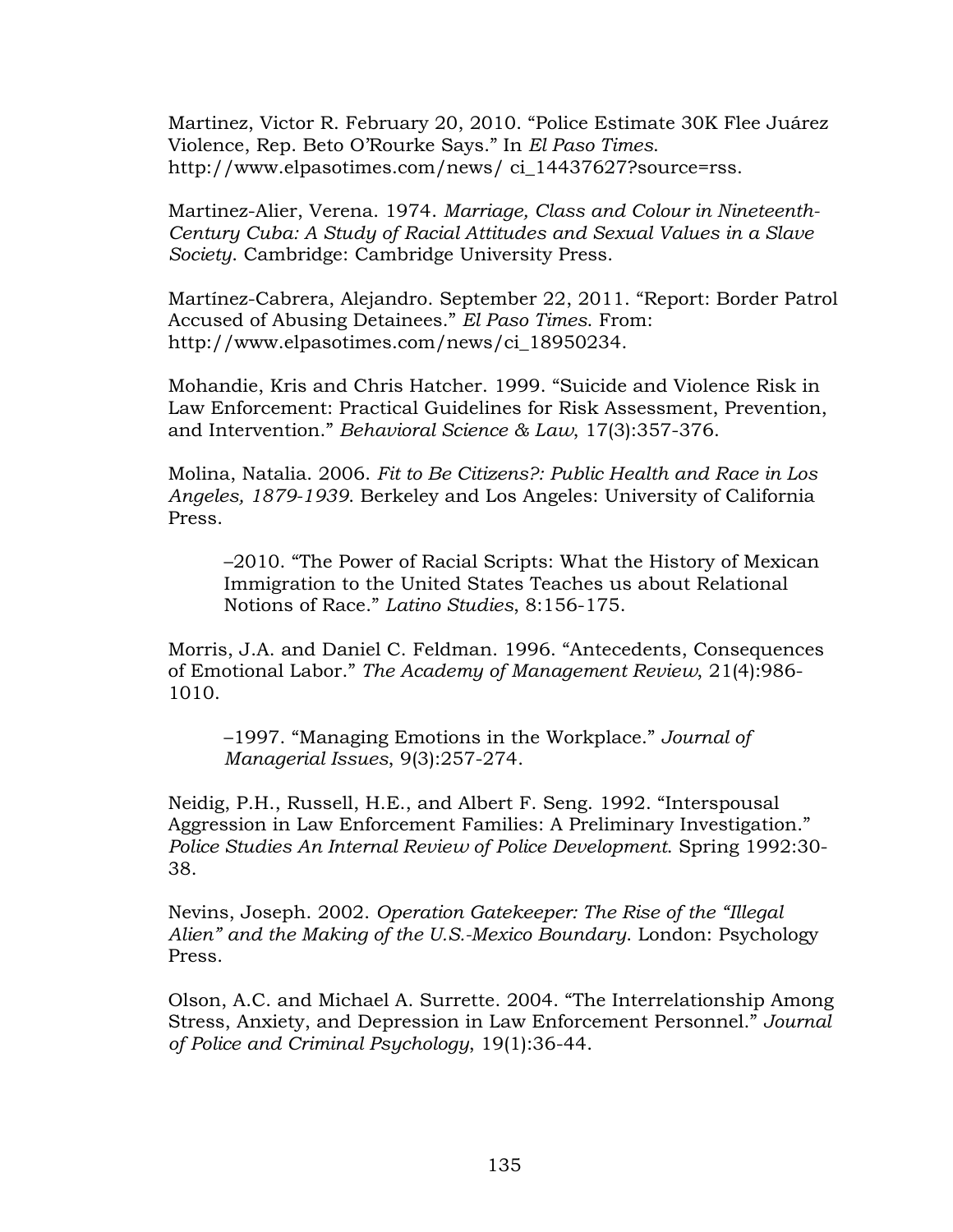Omi, Michael and Howard Winant. 1986. *Racial Formation in the United States: From the 1960s to the 1980s*. New York: Routledge & Kegan Paul.

Ortner, Sherry B. 1998. "Identities: The Hidden Life of Class." *Journal of Anthropological Research*, 54(1):1-17.

–2003. *New Jersey Dreaming: Capital, Culture, and the Class of '58*. Durham, NC: Duke University Press.

Palmer, Gary B. and William R. Jankowiak. 1996. "Performance and Imagination: Toward an Anthropology of the Spectacular and the Mundane." *Cultural Anthropology*, 11(2):225-258.

Pennebaker, James W. 1990. *Opening up: The healing power of confiding in others*. New York: W. Morrow.

Perasso, Valeria. April 26, 2011. "Most Foreign Prisoners in US are Mexicans-Report." BBC Mundo, From: http://www.bbc.co.uk/news/ world-us-canada-13201212.

Pierce, Jennifer L. 1995. *Gender Trials: Emotional Lives in Contemporary Law Firms*. Berkeley: University of California Press.

Pinkerton, James. 2008. "Latinos Now Make up 52% of Border Patrol Agents", Houston Chronicle, December 30, 2008. [Accessed December 1, 2009] http://www.sfgate.com/cgi-bin/article.cgi?f=/c/a/2008/12/30/ MN5G150H1K.DTL&type=printable.

Pogrebin, Mark R. and Eric D. Poole. 1995. "Emotion Management: A Study of Police Responses to Tragic Events." *Social Perspectives on Emotion*, Vol. 3. Greenwich, CT: JAI.

Rafaeli, A., & Sutton, R. I. 1989. "The Expression of Emotion in Organizational Life." *Research in Organizational Behavior*. Eds. L. L. Cummings and B. M. Staw. Vol. 11:1-42. Greenwich, CT: JAI Press.

Rivera, Geraldo. 2009. *His Panic: Why Americans Fear Hispanics in the U.S.* New York: Celebra.

Rice, Andrew. July 28, 2011. "Life on the Line." In *The New York Times.*  http://www.nytimes.com/2011/07/31/magazine/life-on-the-linebetween-el-paso-and-juarez.html?pagewanted=all.

Rodriguez, Richard. 2002. *Brown: The Last Discovery of America*. New York: Viking Adult.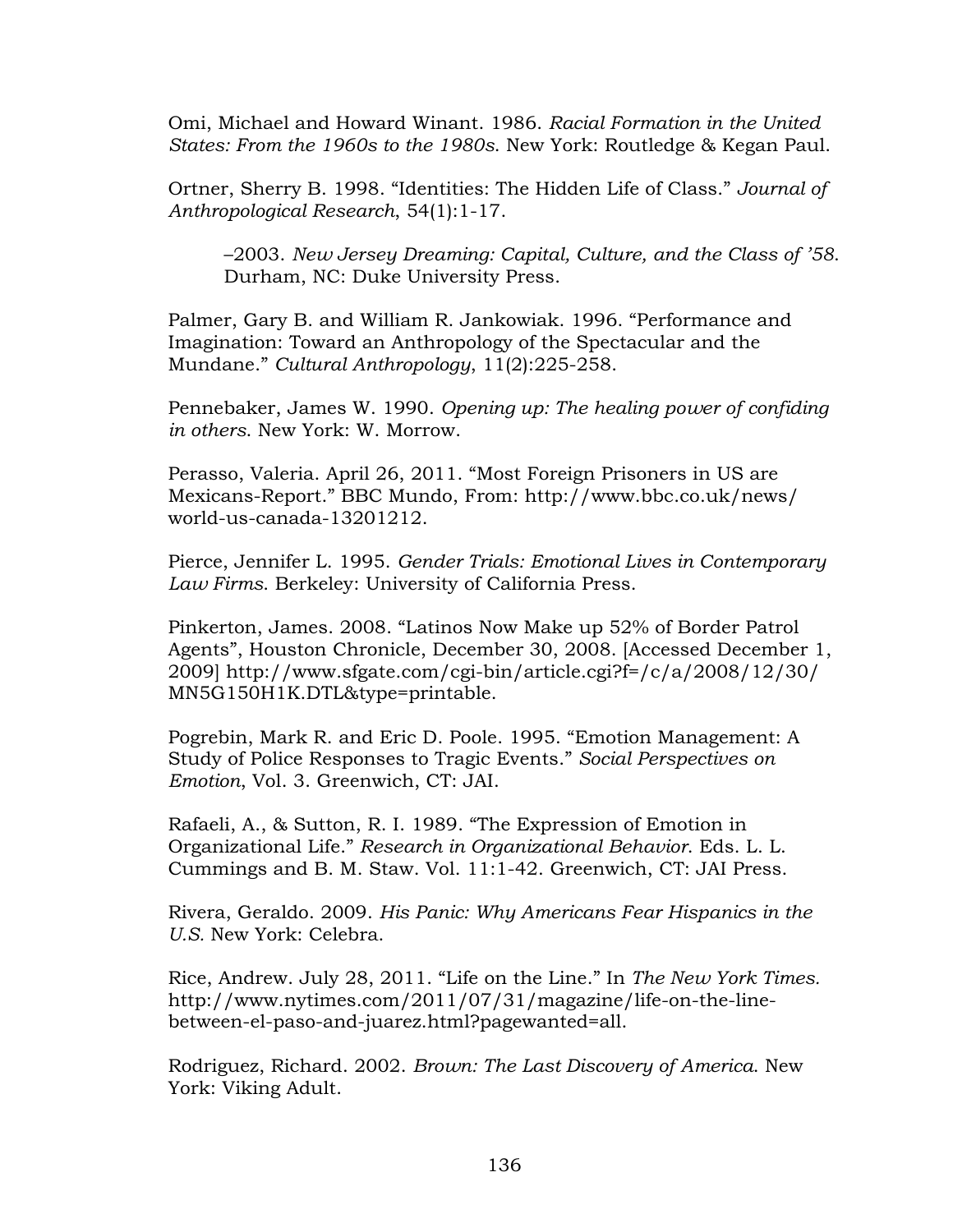Rosaldo, Renato. 1993. *Culture & Truth: The Remaking of Social Analysis*. Boston: Beacon Press.

Saldívar, José David. 1997. *Border Matters: Remapping American Cultural Studies*. Berkeley: University of California Press.

Schaurbroeck, J. and James R. Jones. 2000. "Antecedents of Workplace Emotional Labor Dimensions and Moderators of Their Effects on Physical Symptoms." *Journal of Organizational Behavior*, 21(2):163-183. Schechner, Richard. 1988. *Performance Theory*. New York and London: Routledge.

Schechner, Richard. 1988. *Performance Theory*. New York: Routledge.

Schensul, S.L., Schensul, J.J. and Margaret D. LeCompte. 1999. *Essential Ethnographic Methods: Observations, Interviews, and Questionnaires*. Walnut Creek, CA: Altamira Press.

Sherman, Christopher and Olivia Torres. June 8, 2010. "Border Patrol Agent Shoots 15-Year-Old Boy At Bridge." *Huffington Post*. From: http://www.huffingtonpost.com/2010/06/08/border-patrol-agentshoot\_n\_604358.html.

Stryker, Sheldon. 2004. "Integrating Emotion Into Identity Theory." *Advances in Group Processes: Theory and Research in Group Processes*, 21:1-23. Greenwich, CT: JAI Press.

Sullivan, Laura. October 28, 2010. "Prison Economics Help Drive Arizona Immigration Law." *National Public Radio*. From: http://www.npr.org/ templates/story/story.php?storyId=130833741.

Sutton, Robert I. 1991. "Maintaining Norms about Expressed Emotions: The Case of Bill Collectors." *Administrative Science Quarterly*, 36(June): 245-68.

Syed, Jawad. 2008. "From Transgression to Suppression: Implications of Moral Values and Societal Norms on Emotional Labour." *Gender, Work, and Organization*, 15(2):182-201.

Turner, Victor. 1986. *The Anthropology of Performance*. New York: PAJ Publications.

U.S. Census Bureau, 2010 American Community Survey, El Paso County, TX. [Accessed February 18, 2011]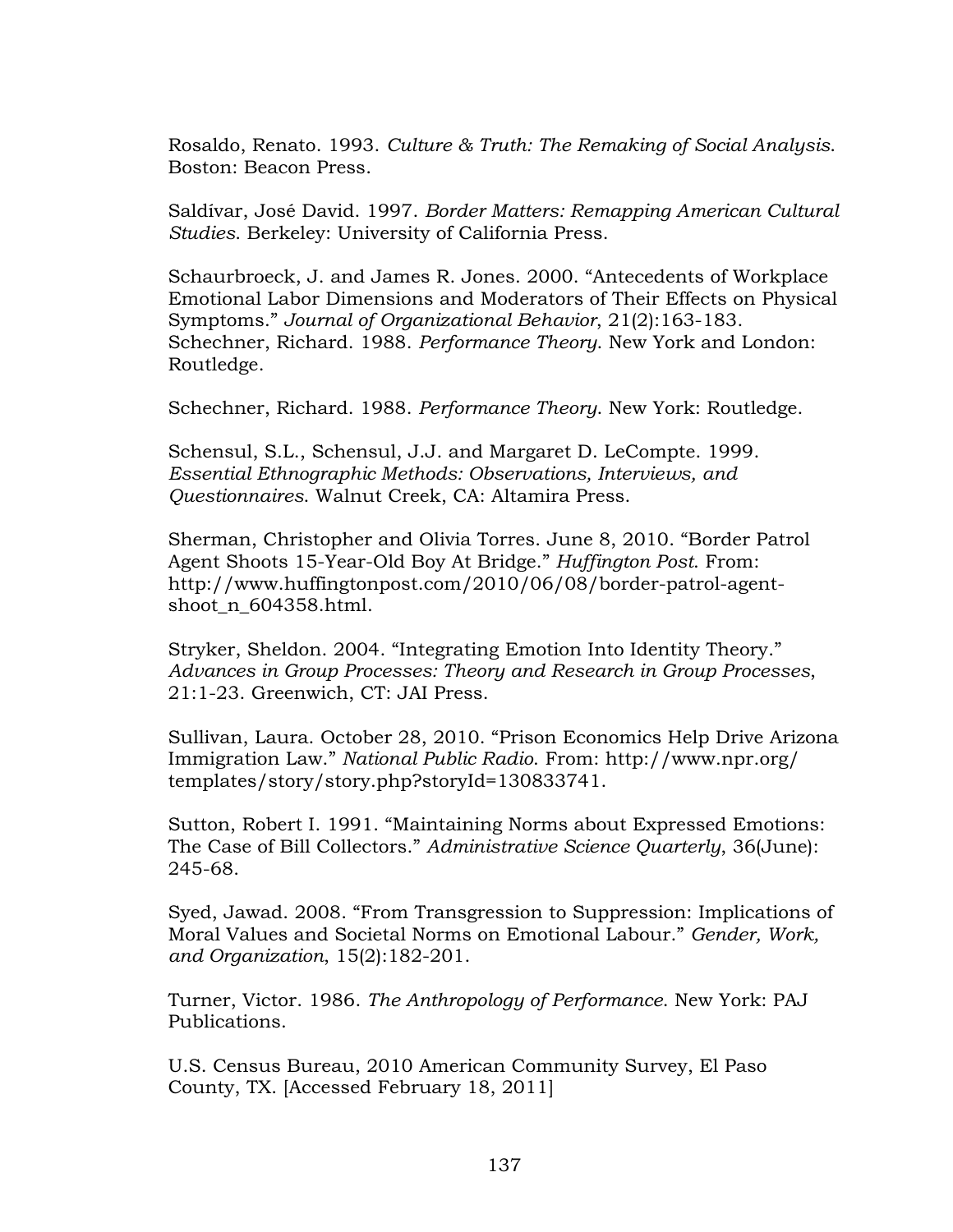Van Dijk, Teun A. 2006. "Ideology and Discourse Analysis." *Journal of Political Ideologies*, 11(2):115-140.

Vélez-Ibáñez, C.G. 1996. *Border Visions: Mexican Cultures of the Southwest United States*. Tucson: University of Arizona Press.

Vila, Pablo. 2000. *Crossing Borders, Reinforcing Borders: Social Categories, Metaphors, and Narrative Identities on the U.S.-Mexico Frontier*. Austin: University of Texas Press.

–2005. *Border Identifications: Narratives of Religion, Gender, and Class on the U.S.-Mexico Border.* Austin: The University of Texas Press.

Weber, Paul J. August 16, 2010. "Border Patrol Sees Spike in Suicides." *Washington Post,* From: http://www.washingtontimes.com/news/2010/ aug/16/border-patrol-sees-spike-suicides/?page=all.

Wharton, Amy S. 2009. "The Sociology of Emotional Labor." *Annual Review of Sociology*, 35:147-65.

Wharton, Carol S. 1996. "Making People Feel Good: Workers' Constructions of Meaning in Interactive Service Jobs." *Qualitative Sociology*, 19:217-33.

Woodrow-Lafield, Karen A. 1995. "An Analysis of Net Immigration in Census Coverage Evaluation." *Population Research and Policy Review*, 14(2):173-204.

Wray, Matt. 2006. *Not Quite White: White Trash and the Boundaries of Whiteness*. Durham, NC: Duke University Press.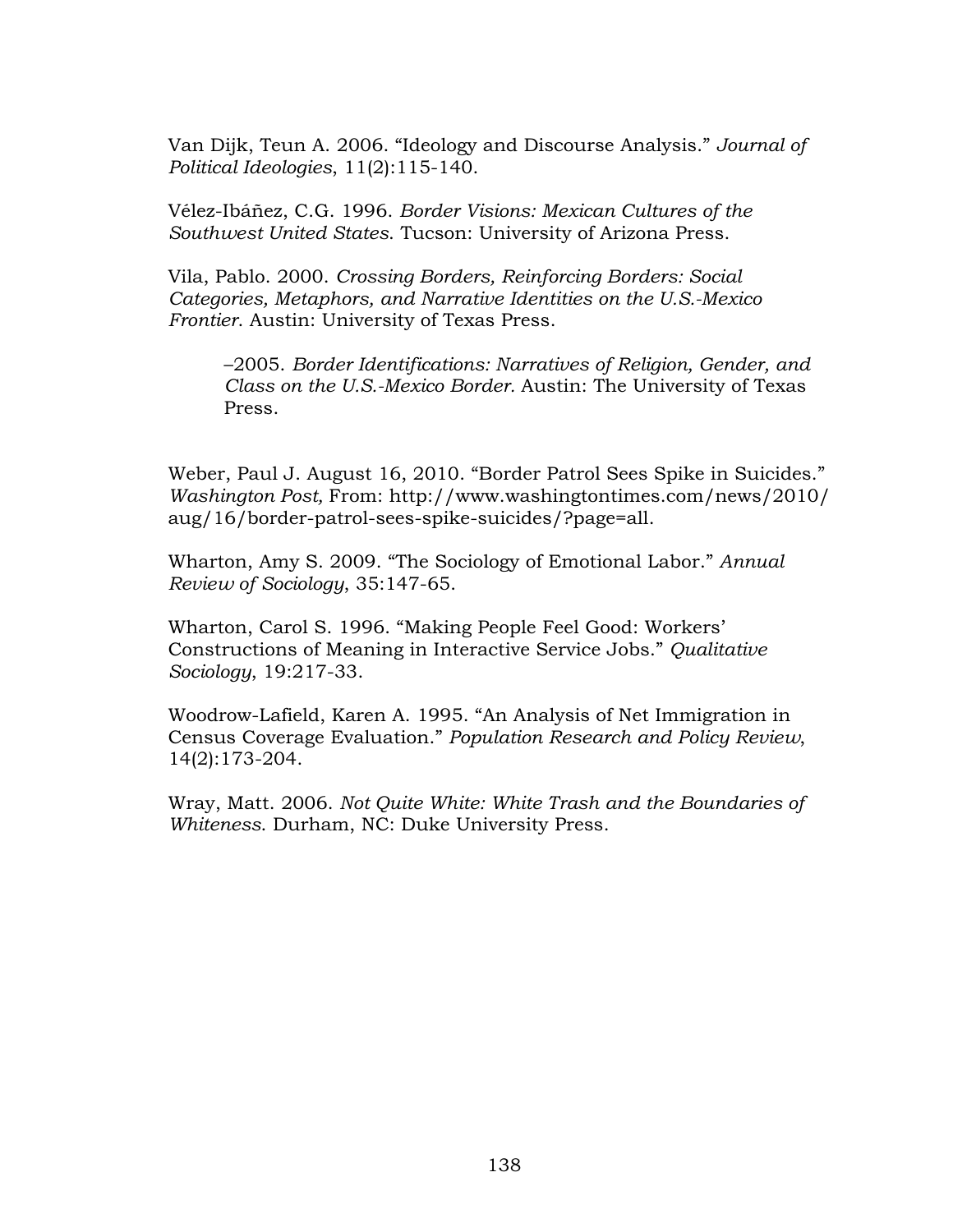# *Curriculum Vitae*

## **Aaron W. Hockman**

302 S. Church Ave Tampa, FL 33609 (915) 204-9963 (personal) (813) 351-0673 (work) Email: [ahockman@geo-marine.com](mailto:ahockman@geo-marine.com) [border.roots11@gmail.com](mailto:border.roots11@gmail.com)

## **Education**

New Mexico State University: BA Anthropology, 2003

University of Nevada Las Vegas: Cultural Anthropology MA student

- $\blacksquare$  01/2008 to present
- 40 credit hours completed
- Graduation date 08/2012

## **Relevant Skills**

- Archaeological Site Inventories
- Archaeological Test Excavations
- Archaeological Data Recovery Excavations
- Regulatory National Register of Historic Places State, Forest, and BLM Forms and Class I Inventories
- Collections Management
- Data Management
- Enforced state and federal rules and regulations on a multi-million dollar oil/gas exploration project on protected wildlife habitat
- Experience as lead Archaeological/Environmental Monitor
- Determined eligibility of cultural resources and environmentally sensitive areas
- Supervised groups of three to twenty individuals
- Responsible for implementing efficient strategies for completing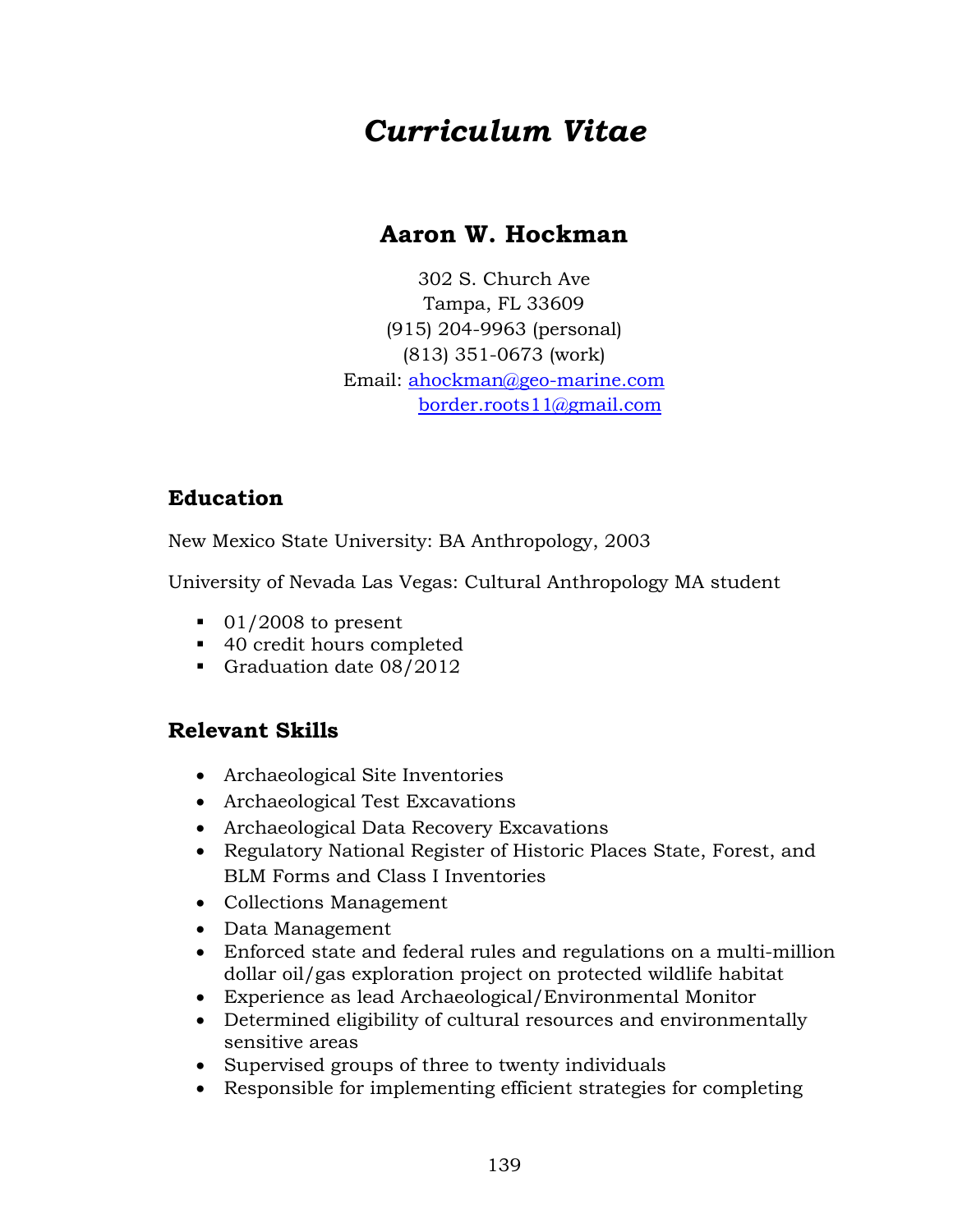budgeted projects on time

- Maintained detailed daily progress logs
- Completed state mandated Cultural Resource Management forms for Texas, New Mexico, and Nevada including site narratives
- Processing field samples for testing
- Flotation
- Experienced in artifact analysis and accessioning
- GIS mapping

## **Professional Experience**

#### *Geo-Marine, Inc. Tampa, FL*

*Project Archaeologist 09/15/2011 to present*

- Supervise cultural resources investigations throughout the Southeast
- Pedestrian survey, background research, evaluation and testing of archaeological sites, data recovery, and monitoring
- Write technical reports for federal and commercial clients

*Cultural Resources Encountered:* Archaic, Belle-Glade, Seminole *Counties:* Highlands and Polk, FL; Copiah and Rankin, MS

### *HARC-Poinciana Terrace Group Home Clearwater, FL*

*Direct Care Service 06/28/2011 to 09/01/2011*

- Provide assistance to group home members in becoming more selfsufficient and functioning members of society
- **Medication Certified**
- **CPR, AED, and First Aid Certified**
- **Professional Crisis Management (PCM) Practitioner 2**
- Behavioral Assistance Certified

#### *Geo-Marine, Inc. El Paso, TX*

*09/2010 to 01/20/2011 Archaeological Tech* 

- Excavated three rooms at the recently discovered Sacramento River Pueblo at the southern edge of the Lincoln National Forest
- Worked on a mitigation of three burned-rock midden sites with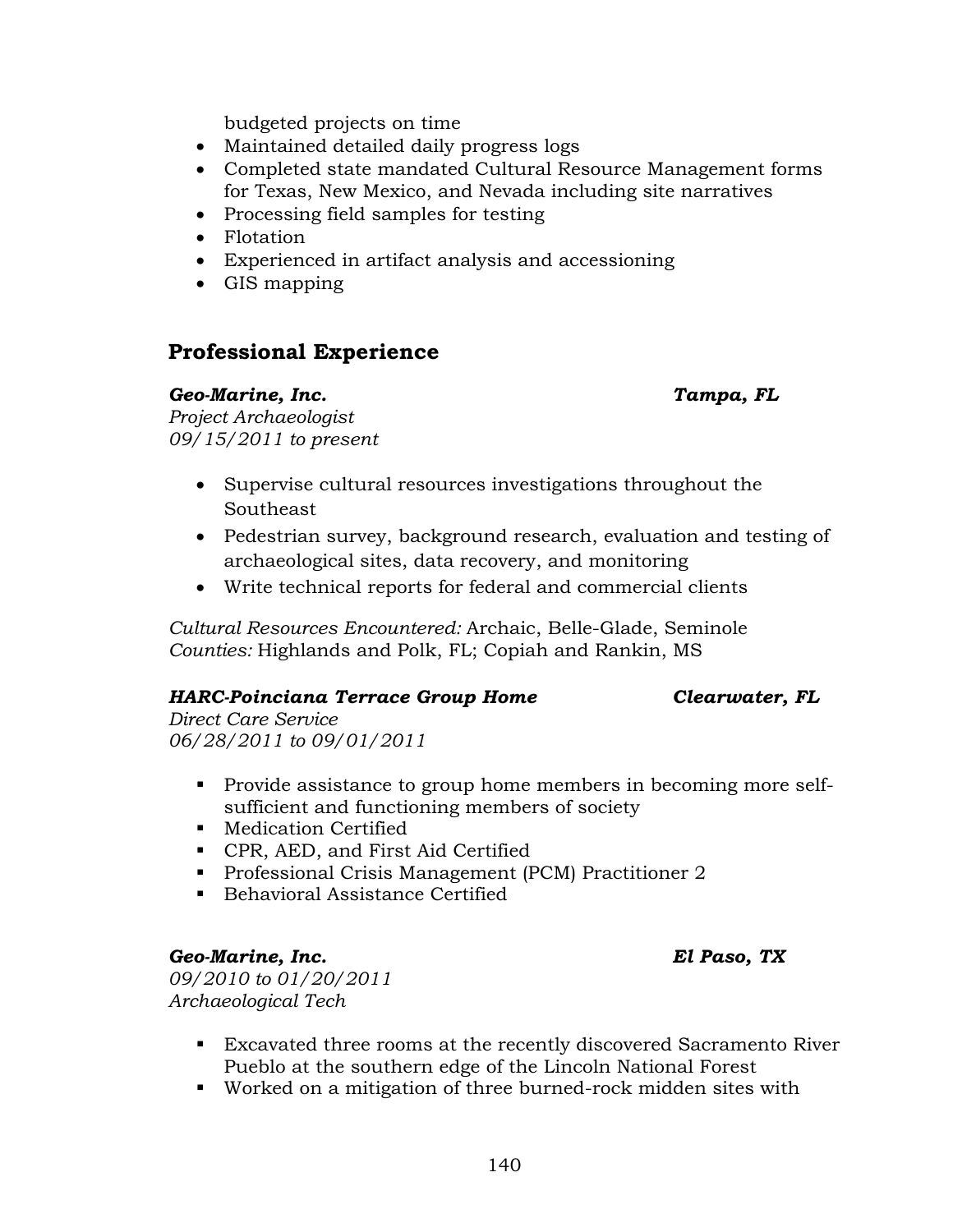associated pit house village located within El Paso Canyon in the southern foothills of the Sacramento Mountains, NM

- Collected samples for scientific testing and flotation processing
- Pedestrian survey, including artifact identification and site determination

*Cultural Resources Encountered:* Paleo-Indian, Mogollon, Puebloan, Archaic *Counties:* Otero, NM

#### *University of Nevada, Las Vegas Las Vegas, NV*

*08/2008 to 12/2010 Graduate/Teaching Assistant*

- Co-taught Anthropology 101 class for three semesters
- Compiled and graded tests and class assignments
- Involved in different research projects for two professors compiling relevant literature reviews
- **In-depth interviewing**
- Qualitative Data Analysis
- **Transcription**
- Microfiche
- **GIS** mapping

#### *NewFields Environmental, Inc. Las Vegas, NV*

*04/2010 Crew Member*

- Exploratory testing project at Duck Creek wetland located in Henderson, NV
- GIS map creation for report

*Cultural Resources Encountered*: Paiute *Counties:* Clark County, NV

#### *Geo-Marine, Inc. El Paso, TX*

*6/22/2009 to 8/25/2009 Crew Chief*

- Managed TRU survey at the foothills of the Sacramento Mountains in Range 14
- Pueblo mitigation for the Army Corp of Engineers at the Columbus Pueblo (Mimbres) near the U.S./Mexico border
- Excavated one full room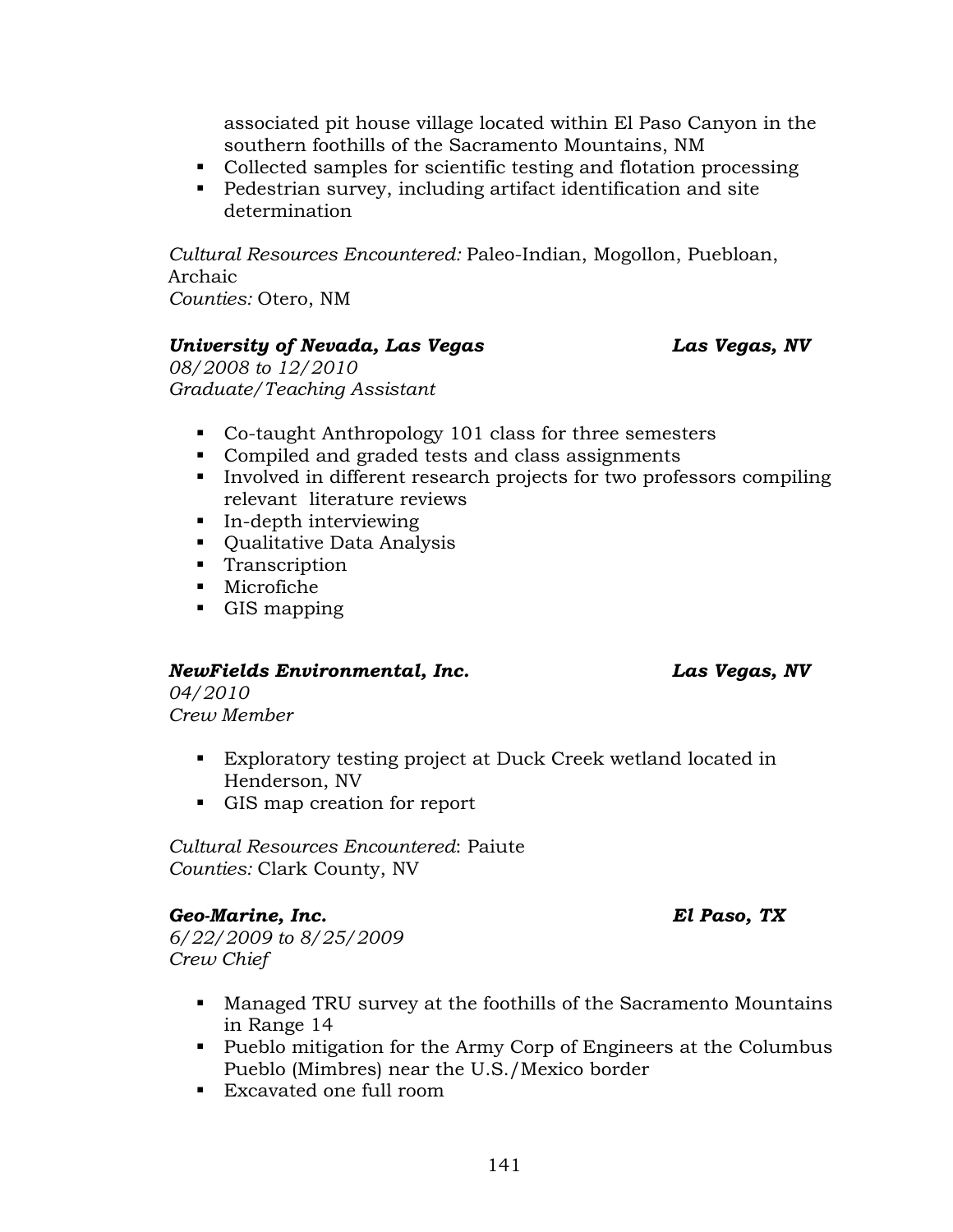- Collected field samples for scientific testing
- Site mapping
- GIS map creation for reports

*Cultural Resources Encountered:* Archaic, Mogollon, Mimbres-Mogollon, and historic settlements. *Counties:* Otero, NM and Luna, NM.

#### *Geo-Marine, Inc. El Paso, TX*

*6/20/2008 to 8/15/2008 Crew Chief*

- Managed TRU survey on Ft. Bliss Army Base in El Paso, TX.
- Supervised a crew of eight to ten archaeological techs on a 10,181 acre survey
- Completed New Mexico and Texas CRM forms
- Site identification and eligibility determination
- GIS map creation for reports
- Artifact identification, flotation processing, and artifact accessioning

*Cultural Resources Encountered:* Paleo-Indian, Archaic, Mogollon, and historic ranch sites.

*Counties:* El Paso, TX and Otero, NM.

#### *NewFields Environmental Inc., Las Vegas, NV*

*1/21/2008 to 6/10/2008 Crew Member*

- Mitigation project for the Bureau of Reclamation excavating three rock shelters near Henderson, NV
- Worked in the lab and was responsible for artifact analysis and accessioning
- Field mapping and GIS map creation

*Cultural Resources Encountered*: Archaic, Paiute, Virgin Anasazi, and historic

*Counties*: Clark, NV

#### *TRC Inc. El Paso, TX*

*10/26/2007 to 1/17/2008 Crew Chief*

> Managed mitigation project consisting of 16 prehistoric sites on Ft. Bliss Military Installation in El Paso, TX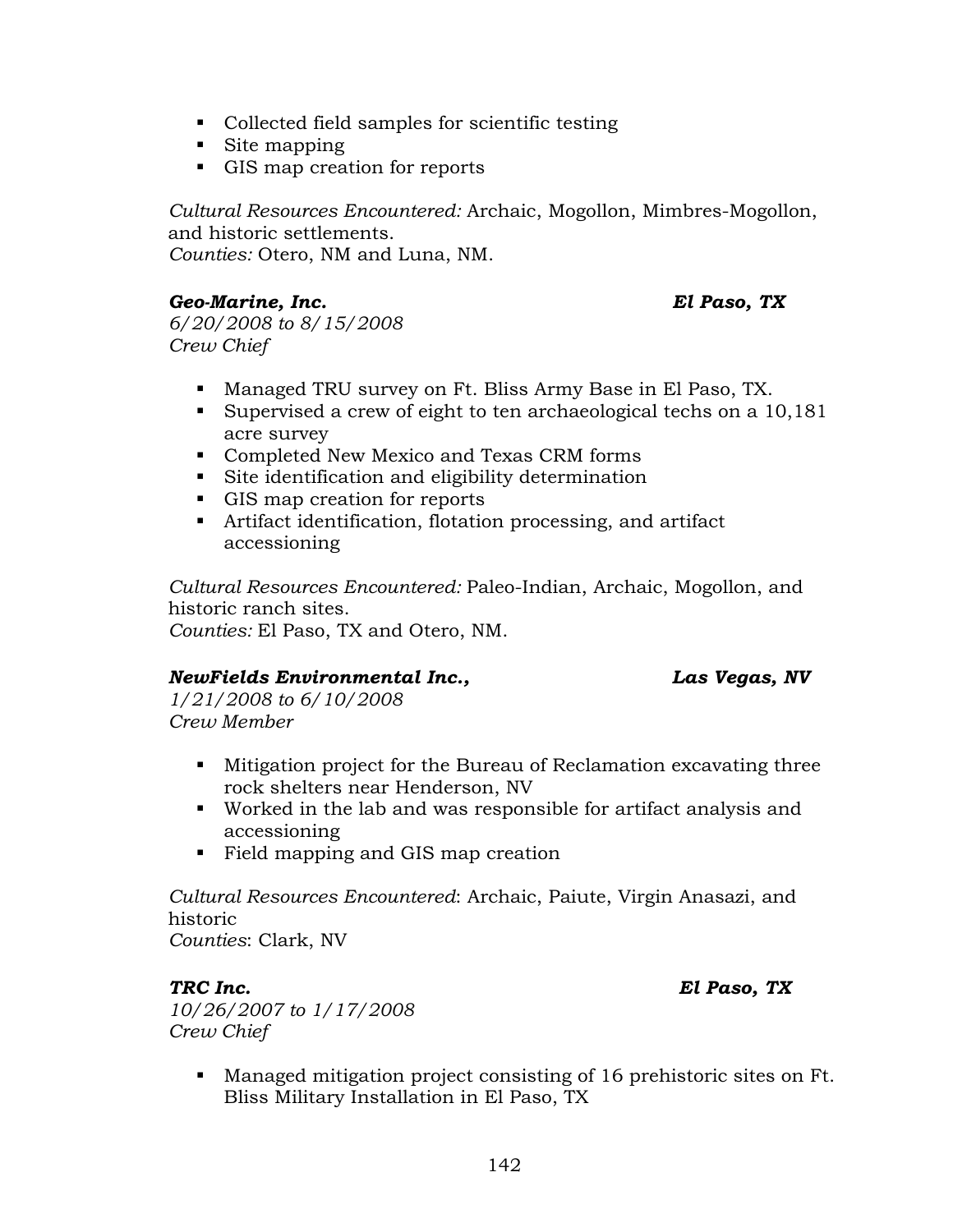- Excavated multiple hearths and opened several units on a small pit house village
- Responsible for field methodology including placement of units, operating transit station, excavation paper work, and recommending eligibility of sites to the NM SHPO.

*Cultural Resources Encountered:* Archaic and Mogollon *Counties*: El Paso, TX.

### *Blanton & Associates, Inc. Austin, TX*

*2/1/2007 to 10/25/2007 Crew Chief/Crew Member, Archaeological and Environmental Monitor*

- Temporary Lead Environmental/Archaeological Monitor for large section of Laguna Madre/BND Seismic Project
- Managed over 20 monitors placing them with several seismic crews on Federal and State protected wildlife refuges (Lower Rio Grande Wildlife Area & Laguna Atascosa)
- Collected daily hours and work logs
- Worked on all phases of wind farm projects in West Texas
- Responsibilities include pedestrian survey, shovel testing, trenching, site recording, and artifact analysis
- GIS maps creation
- Wetland delineation
- Aerial delineations of ecological zones.

*Cultural Resources Encountered*: Archaic, Coahuiltecan, Plains, Historic brick production sites and shipwrecks.

*Counties:* Bexar, Brazos, Cameron, Howard, and Travis, TX.

### *Geo-Marine, Inc. El Paso, TX*

*7/8/2005 to1/30/2007 Crew Chief/Crew Member*

- Managed TRU survey with crew of 4 to 8 techs during pedestrian survey and site recording
- **IDENTIFIED 19 Inc.** Identified and analyzed cultural resources materials
- Excavated several rooms at Pueblo Madera Quemado (LA 91220) on Ft. Bliss Military Installation
- Completed excavation forms, excavated a variety of room features, removed intact roof beam samples, and sketched pueblo room maps
- Responsibilities included survey, recording, shovel testing, mapping (Trimble hardware), in-field artifact analysis, and writing site narratives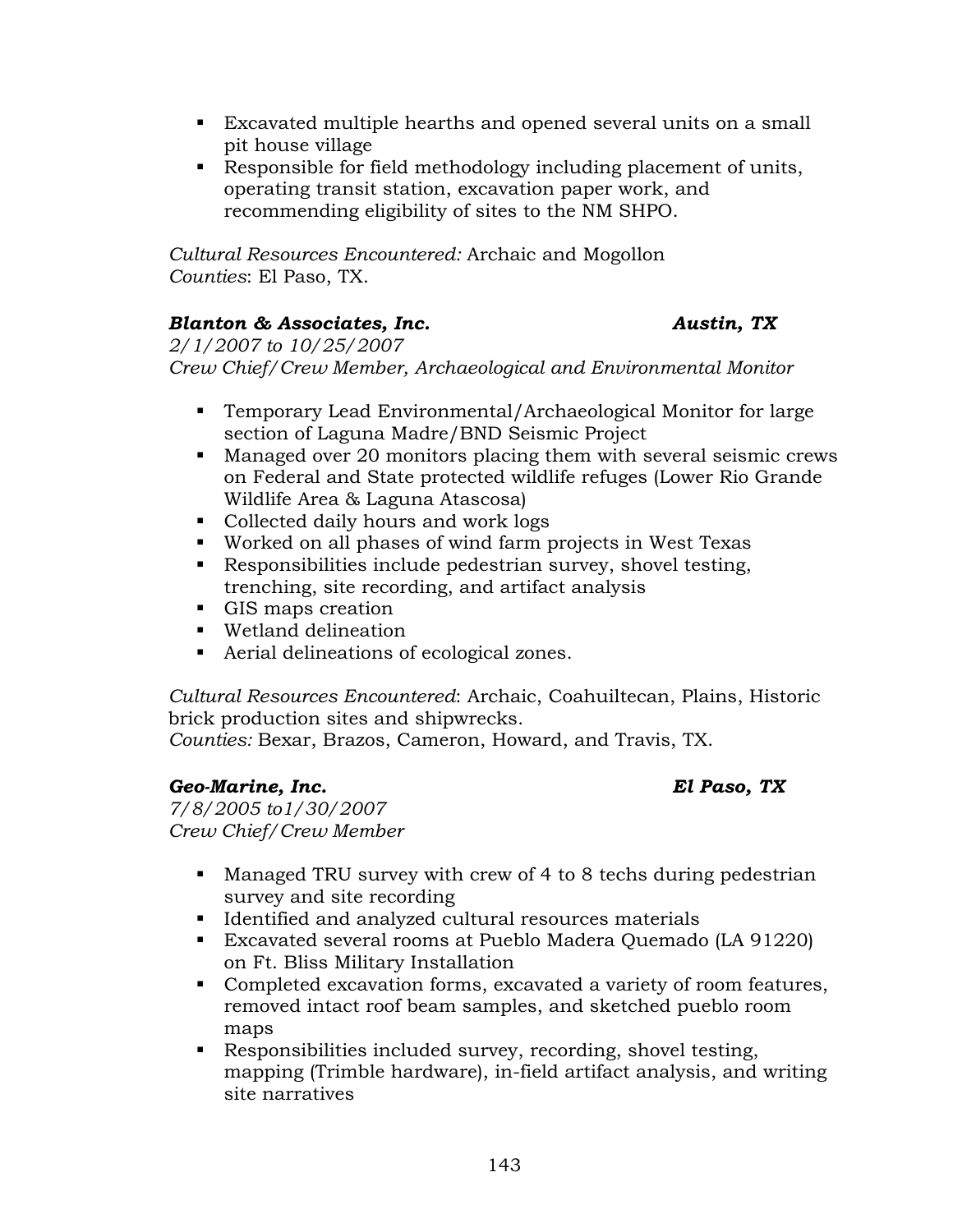- Flotation and processed samples,
- GIS map creation for reports
- Artifact accessioning

*Cultural Resources Encountered:* Paleo-Indian, Archaic, Mogollon, Mogollon Pueblo, and historic ranch sites.

*Counties: El Paso, Hudspeth, Starr, and Bexar, TX. Otero and Dona Ana, NM.*

#### *Blanton & Associates, Inc.**Lakeway, TX*

*8/20/06 to 10/27/06 Crew Chief*

- Managed crew of 3 during shovel testing phase of a BND/Laguna Madre Seismic project along the South coast of Texas
- Completed shovel testing forms
- Artifact and site identification

*Cultural Resources Encountered*: Archaic, Coahuiltecan, Historic brick production sites and shipwrecks. *Counties:* Cameron, TX.

#### *Westland Resources, Inc. Tucson, AZ*

*6/30/2005 to 7/6/2005 Crew Member*

> Surveyed and recorded prehistoric and historic cultural sites in Navajo County, AZ.

*Cultural Resources Encountered:* Archaic, Apache, and historic ranch sites.

*Counties:* Navajo, AZ.

### *Ecosystems Management, Inc. Albuquerque, NM*

*8/1/2004 to 6/28/2005 Crew Chief/Crew Member*

- Archaeological tech on a 20,000+ acre survey on White Sands Missile Range, NM
- Located and identified Pueblo sites
- Managed crew of four and planned survey methodology in the Lincoln National Forest
- Archaeological tech on survey in the Gallina Mountains in northern New Mexico
- Responsibilities included survey, site recording, shovel testing,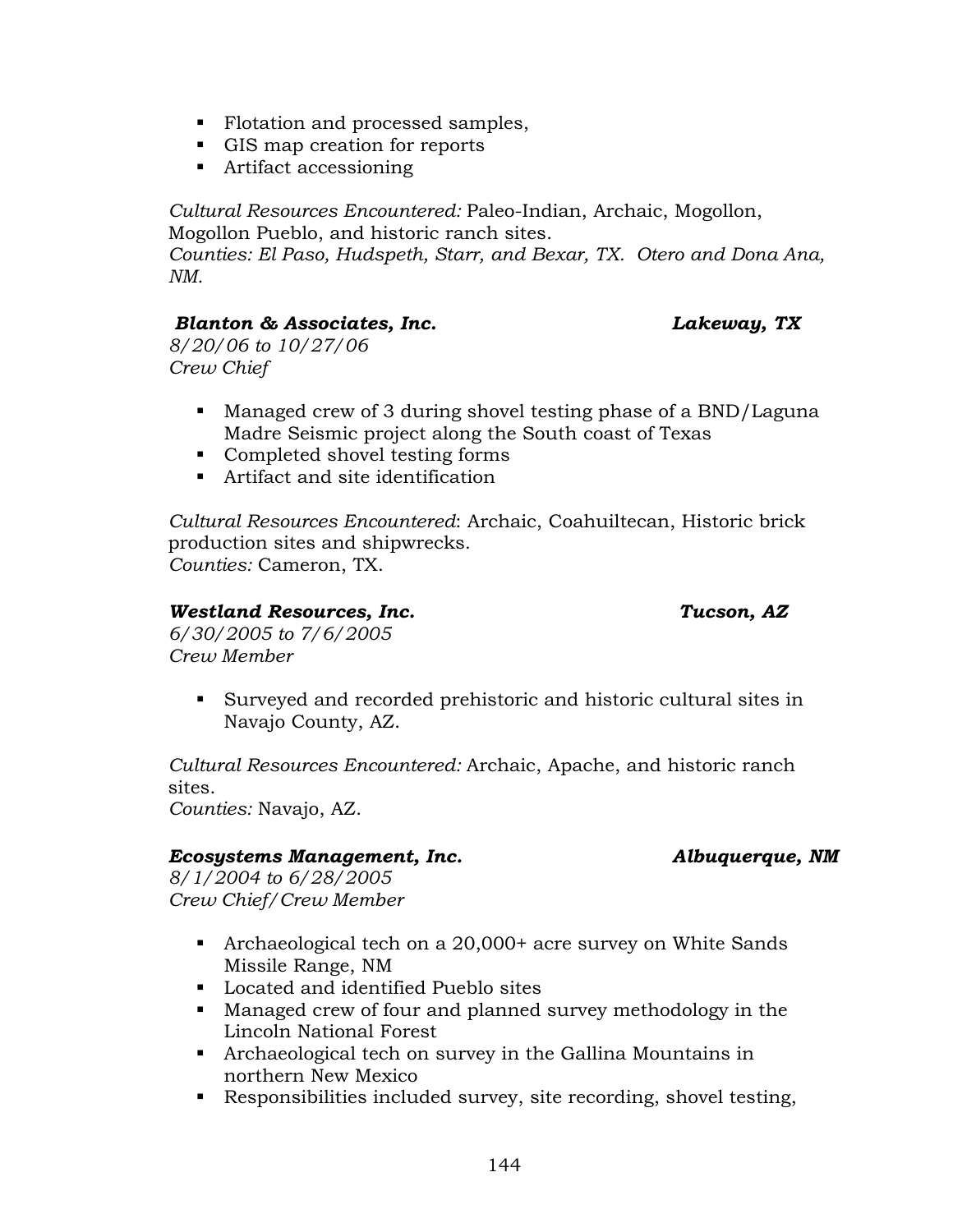mapping, and in-field artifact analysis.

*Cultural resources encountered:* Paleo-Indian, Archaic, Mogollon, Mogollon Pueblo, Gallina Pueblo, historic logging sites, and historic cold war era sites.

*Counties:* Dona Ana, Otero and Sandoval, NM.

#### *Human Systems Research Las Cruces, NM*

*2/15/2004-7/30/2004 Crew Chief/Crew Member*

- Coordinated crew and planned survey methodology
- Responsibilities included compiling and composing technical documents related to survey contracts, assisted in report writing, survey, recording, sketch mapping, shovel testing, and in-field artifact analysis

*Cultural resources encountered:* Paleo-Indian, Archaic, Mogollon, Mogollon (Mimbres), Anasazi, historic Spanish ranching, historic logging sites, CCC work sites, and historic cold war era sites. *Counties:* Dona Ana, Grant, Otero, and Sierra, NM.

#### *USDA, Lincoln National Forest Alamogordo, NM*

*5/13/2002 to 8/10/2002 Archaeological Technician GS 4*

- Pedestrian survey
- Surveyed and recorded sites
- Responsibilities included writing LA forms and Lincoln National Forest Archaeological site forms, sketch mapping, plotting sites on topo maps, and site rehabilitation
- Map based navigation

*Cultural Resources Encountered*: Archaic, Mogollon, CCC work sites, and historic logging sites.

*Counties:* Chaves, Eddy, Lincoln, and Otero, NM.

## **Key Projects**

### **2010-2011**

**Sacramento River Pueblo Data Recovery Project in Otero County, New Mexico – Geo-Marine Project 11013.01.020 –** November 2010 to January 2011.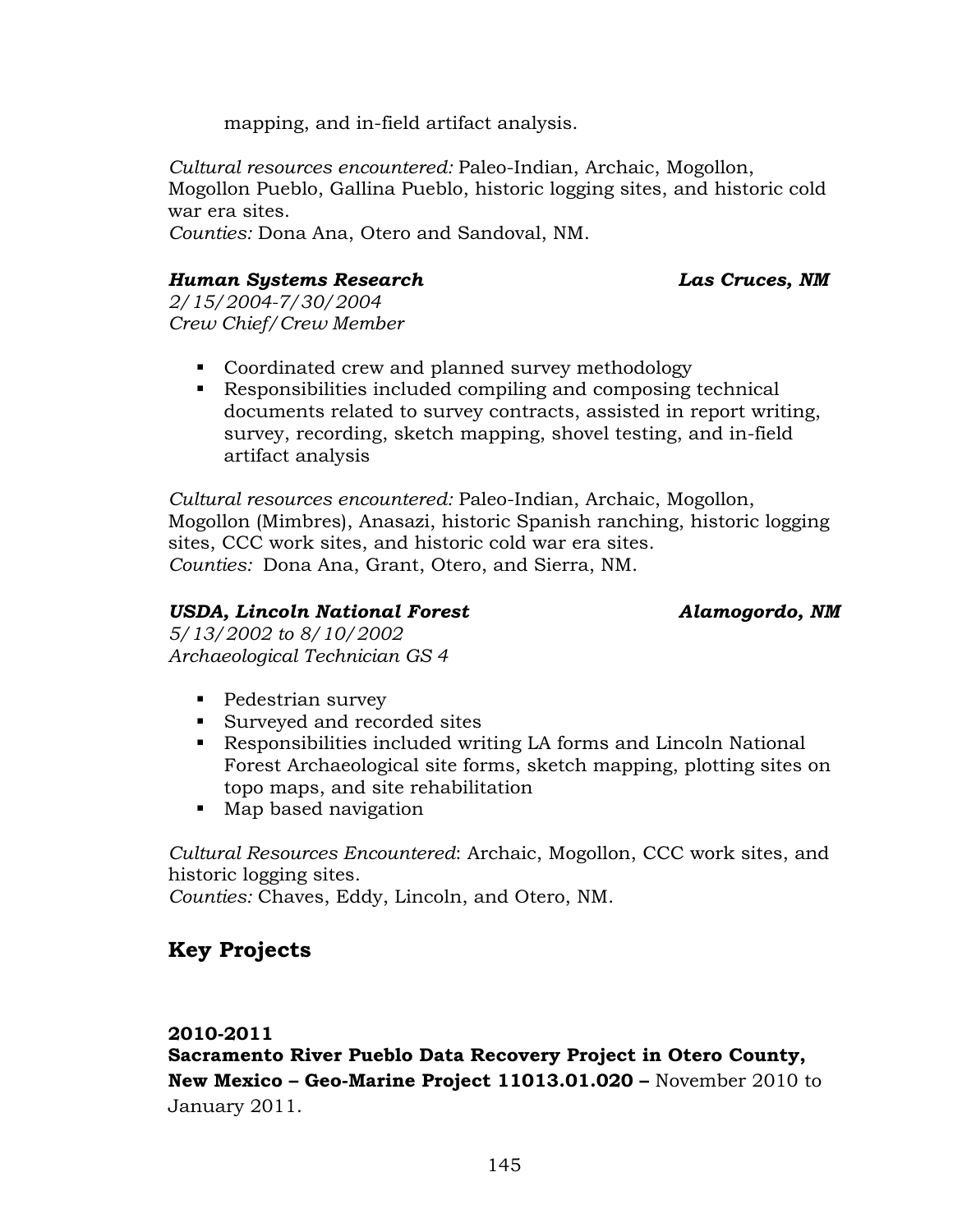**Three Site Mitigation in Training Area 14 in Otero County, New Mexico – Geo-Marine Project 11013.00.021-** Data recovery at three archaeological sites in the Sacramento Mountains aside El Paso Canyon (LA 37157, 123504 and LA 163975). This included the excavation of multiple burned rock ring midden features and a Mesilla Phase pithouse and associated activity area.

#### **2009**

**Data Recovery Project at Columbus Pueblo (LA 85774), A Southern Mimbres Occupation in Luna County, New Mexico**

#### **2008**

**Mitigation of 16 sites on MA 6 Fort Bliss, El Paso County, TX**

#### **2006-2007**

**Laguna Madre/BND Seismic Survey , Cameron County, Texas-**Environmental/Archaeological Monitor and Crew Chief

### **2005**

**White Sands Missile Range Survey, EMI, Dona Ana and Otero Counties, New Mexico -** Survey of over 27,000 acres east of the White Sands Military Post. I was involved in the recording of 206 cultural resource sites and 1,838 isolated occurrences. The sites included prehistoric artifact scatters to residential complexes associated with the El Paso phase or Early to Late Pueblo Periods, historic sites, WWII sites, and Cold War era sites.

**Cuba Class III Inventory Project, EMI, Sandoval County, New Mexico –**Ecosystem Management, Inc. – Survey of over 300 Acres in Sandoval County just southeast of Cuba, New Mexico in the Hondo Project area. Identified over 15 cultural resource sites and recorded six of these and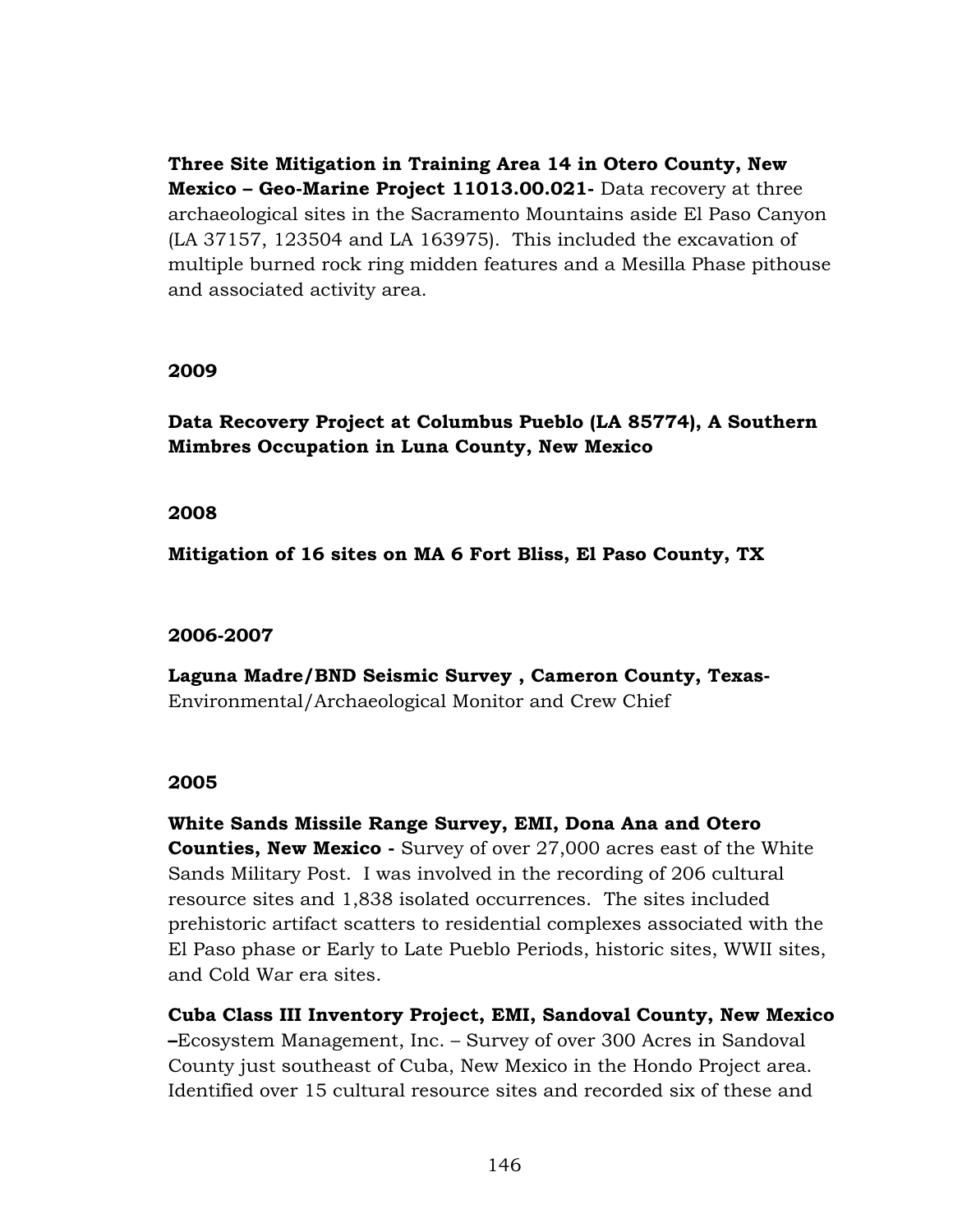12 isolated occurrences. The sites included Archaic Period lithic artifact scatters, Gallina Phase residential complexes with multiple room blocks and towers, and Pueblo IV Period residential sites.

## **Teaching Experience**

University of Nevada Las Vegas (UNLV): Spring 2009-Spring 2010

- Anthropology 101 (Dr. Jiemin Bao)
	- Guest lectured six class periods
	- Show videos once a week and led discussion
	- Created quiz and test questions
	- Graded exams
	- **Managed grades**
- Anthropology 101 (Dr. Liam Frink)
	- Guest lectured
	- Graded exams
- Anthropology 420 Magic, Witchcraft, and Religion
	- Showed videos
	- Graded exams

## **Academic Experience**

*Graduate Assistant*

- Dr. Jiemin Bao—Committee Chair and Advisor
	- Researched variety of topics relevant to Dr. Bao's work
		- **Wrote summaries of research**
	- **Microfilm research**
	- Edited journal articles
	- Searched for relevant books for proposed anthropology classes
	- Managed 101 classes
- Dr. Liam Frink
	- Human Relations Area Files (HRAF) research
	- **Literature review**
	- GIS map production

*Ronald E. McNair Post-Baccalaureate Program, NMSU, Las Cruces, New Mexico 8/1/2002-12/12/2003*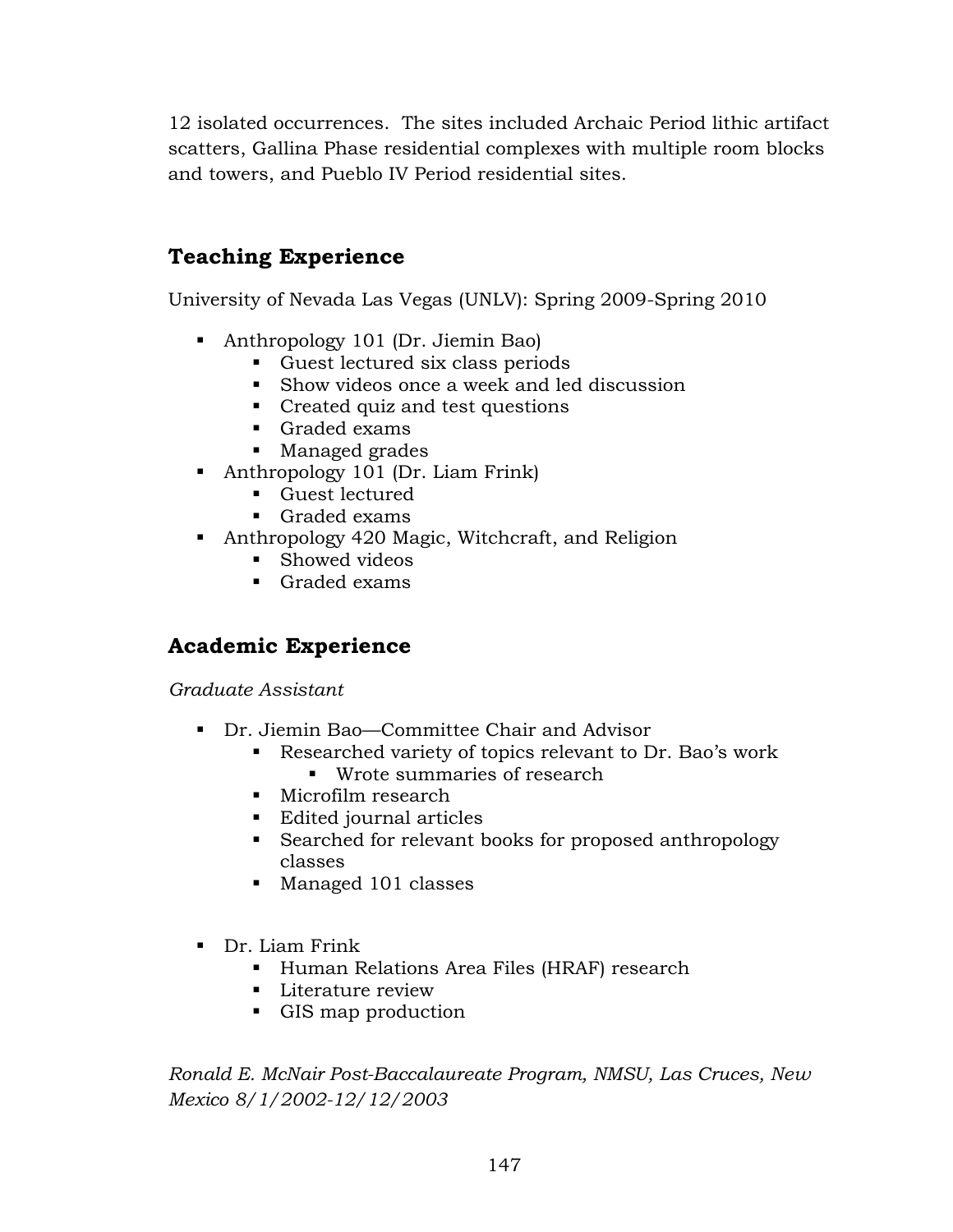#### *McNair Scholar*

- Conducted research on how the Camino Real affected assimilation of Eastern Puebloan peoples during the Spanish Conquest
- Wrote and published senior thesis (May 2004). Mentor Dr. Edward Staski.

*Minority Biomedical Research Support Research Initiative for Scientific Enhancement (MBRS-RISE)*

*8/1/2000-7/31/2001*

- Conducted research on the effects of water stress on the essential oil content of *Nepetia cataria*
- Experiment methodology and implementation
- Managed a greenhouse, helped graduate students with their projects, and also maintained outdoor irrigation systems. Mentor Dr. Rolston St. Hilaire.

## **Professional and Academic Organizations**

- American Anthropologist Association (AAA)
- Southwestern Anthropologist Association (SWAA)
- Florida Anthropological Society

## **Conference's & Publications**

- Presenting at 2009 Southwestern Anthropological Association Conference (SWAA) in Las Vegas—Panel: Identity Formation I: Multiple Belongings and Regulations o "White Skin, Brown Blood: Living In-between"
- Hockman, Aaron and Edward Staski. 2003. "El Camino Real: Effects on Eastern Puebloan Assimilation During the Spanish Conquest." *Ronald E. McNair Journal*.
- Orally presented research at National McNair Conference at PENN State 2003.
- Presented posters at several conferences including *Botany 2000,* Albuquerque, NM.